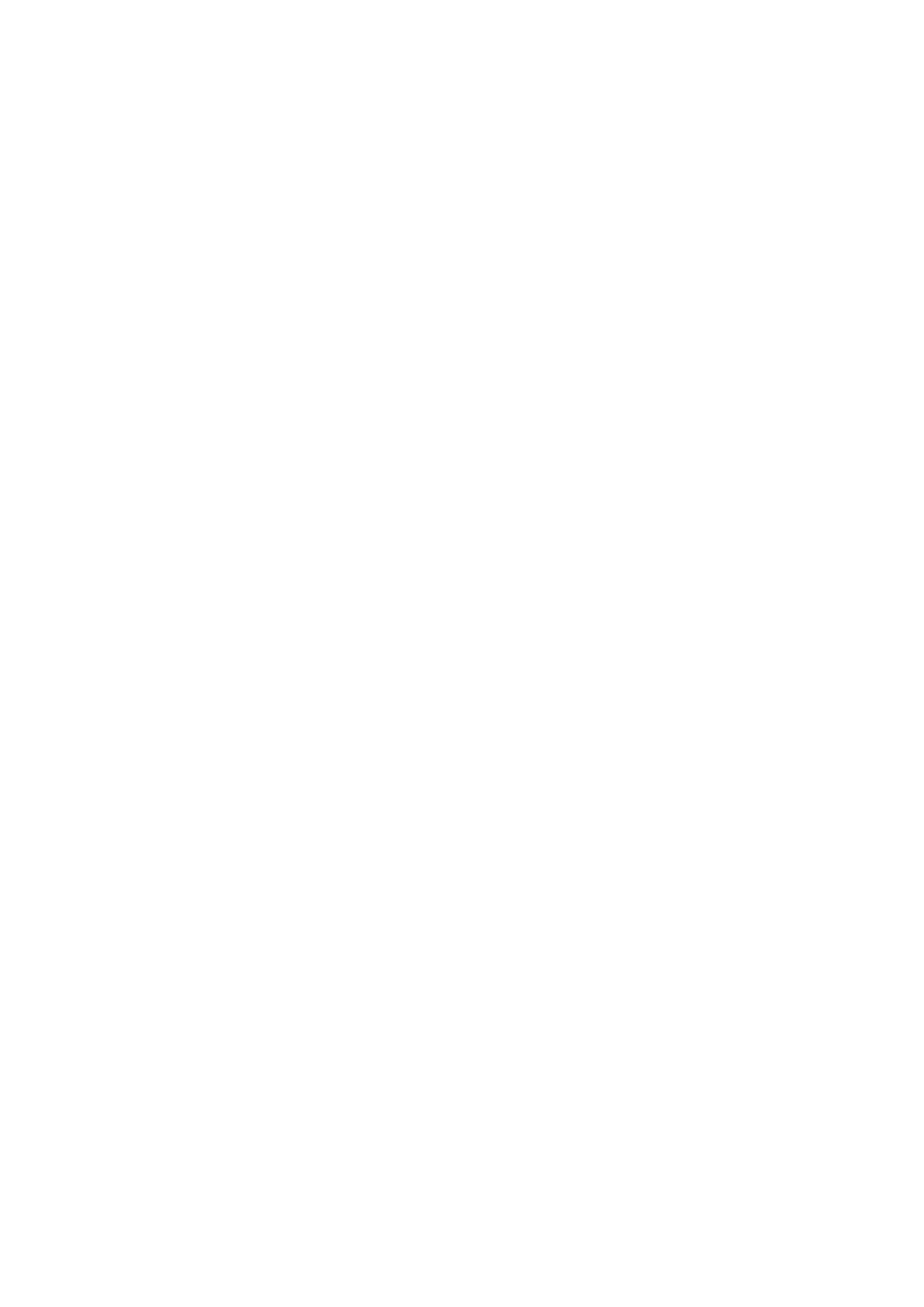# **Estimating the economic benefits of Investment in Monsoon Mission and High Performance Computing facilities**

*Study Commissioned by* **Ministry of Earth Sciences Government of India**

July, 2020



## **National Council of Applied Economic Research**

NCAER India Centre, 11 Indraprastha Estate, New Delhi 110002

India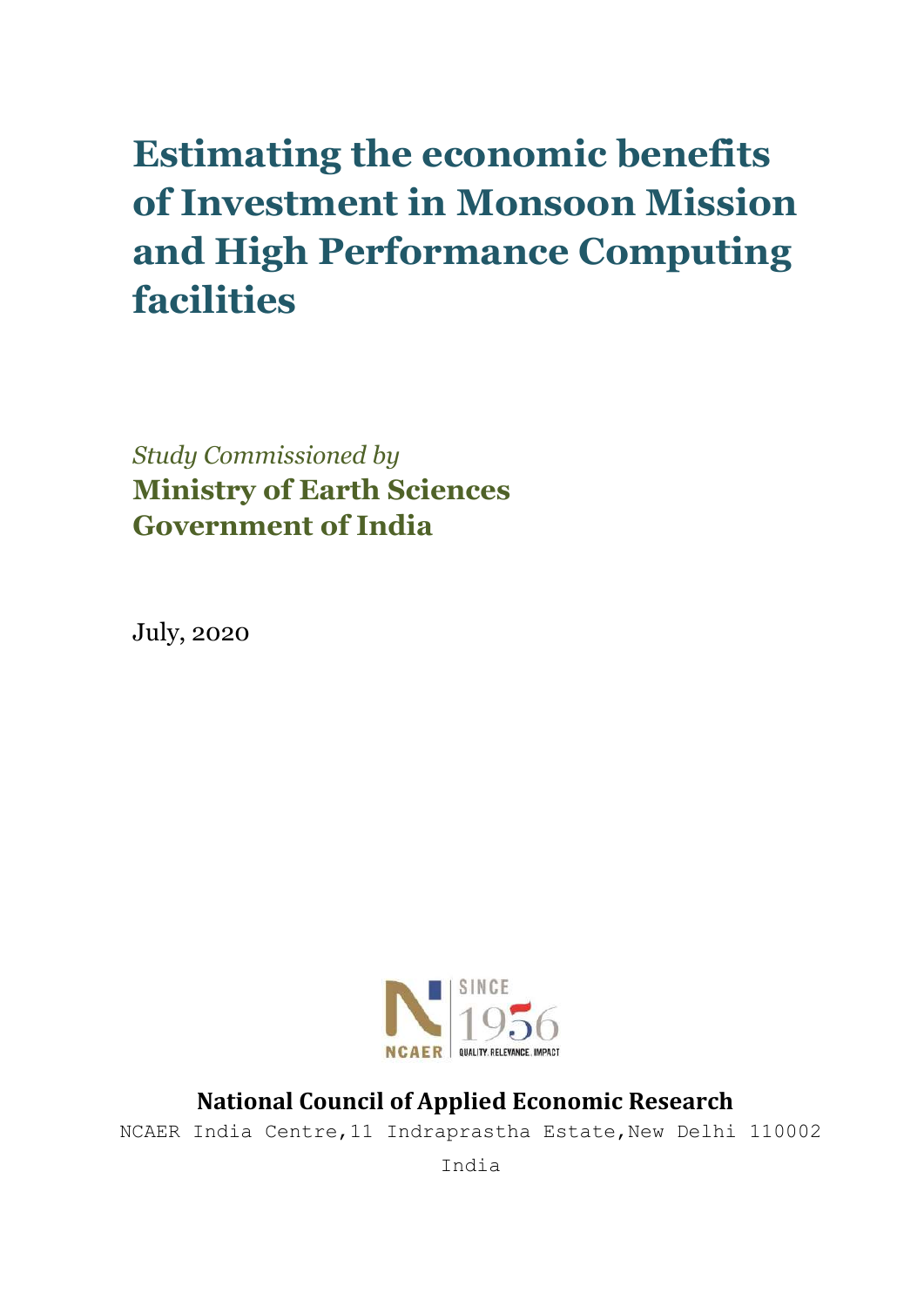# **STUDY TEAM**

Project Leaders: R. Venkatesan and Poonam Munjal

Core Research Team: Amit Sharma, Shayequa Zeenat Ali, and Devender Pratap Rana

Editor: Anupma Mehta

Field Survey Team: Reliance Foundation Information Services and N. Ganga Vidya (Consultant)

Secretarial Assistance: Shashi Singh

NCAER is grateful to the Ministry of Earth Sciences, Government of India, for nominated financial support for this research.

© National Council of Applied Economic Research, 2020

All rights are reserved. The material in this publication is copyrighted. NCAER encourages the dissemination of its work and will normally grant permission to reproduce portions of the work promptly. For permission to reprint any part of this work, please send a request with complete information to the publisher below.

*Published by:* Professor Anil K. Sharma Secretary and Operations Director The National Council of Applied Economic Research NCAER India Centre 11, Indraprastha Estate, New Delhi–110 002 Tel: +91-11-2345 2657, 6120 2698 Email: aksharma@ncaer.org www.ncaer.org

*Publications Coordinator* Jagbir Singh Punia

………………………………………………………………….

The findings, interpretations, and conclusions expressed are those of the authors and do not necessarily reflect the views of the Governing Body of NCAER.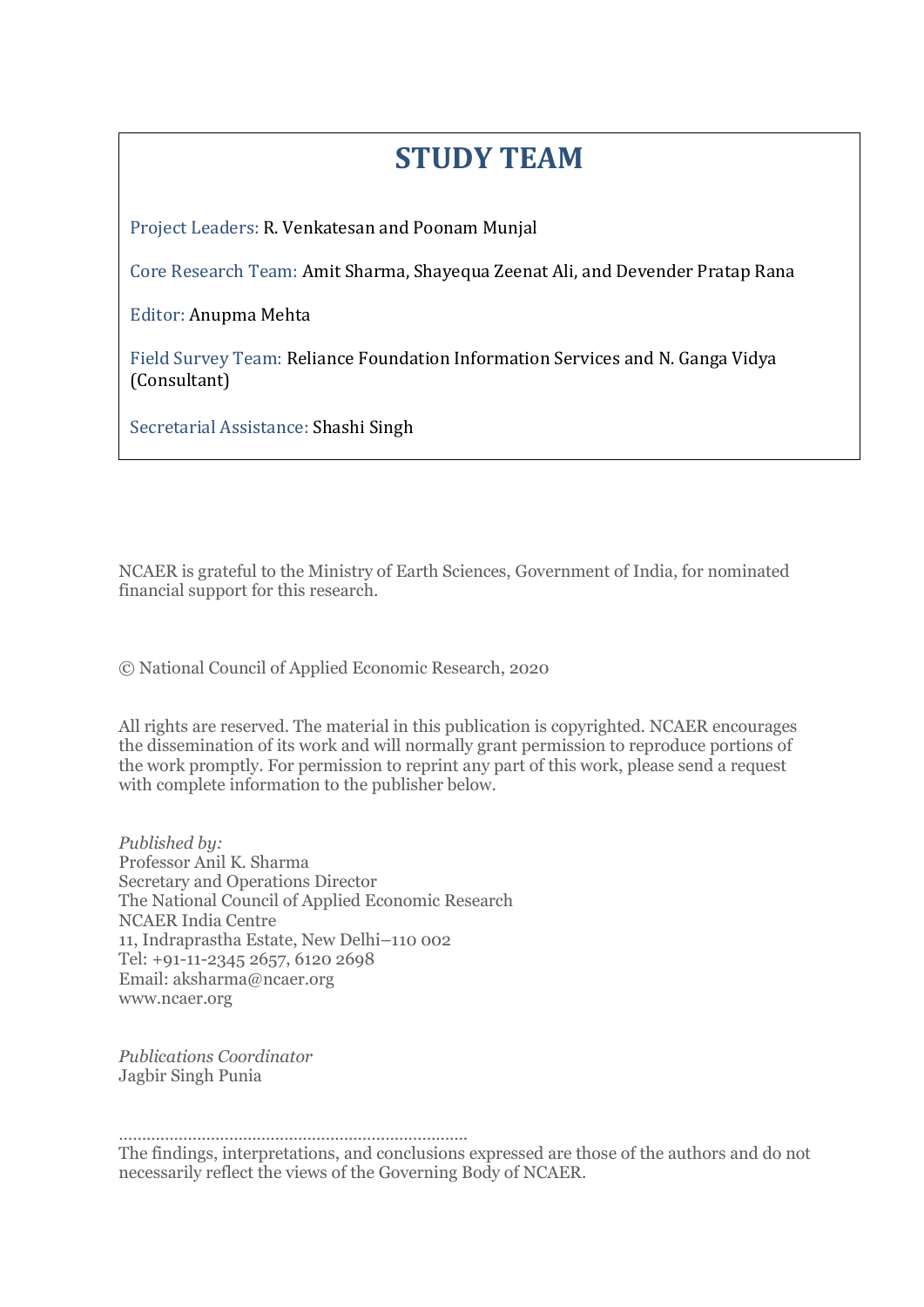*We affectionately dedicate this report to Shri R Venkatesan, or Venkatesan Sir as we called him, our mentor and friend, who sadly passed away during the final stages of this study*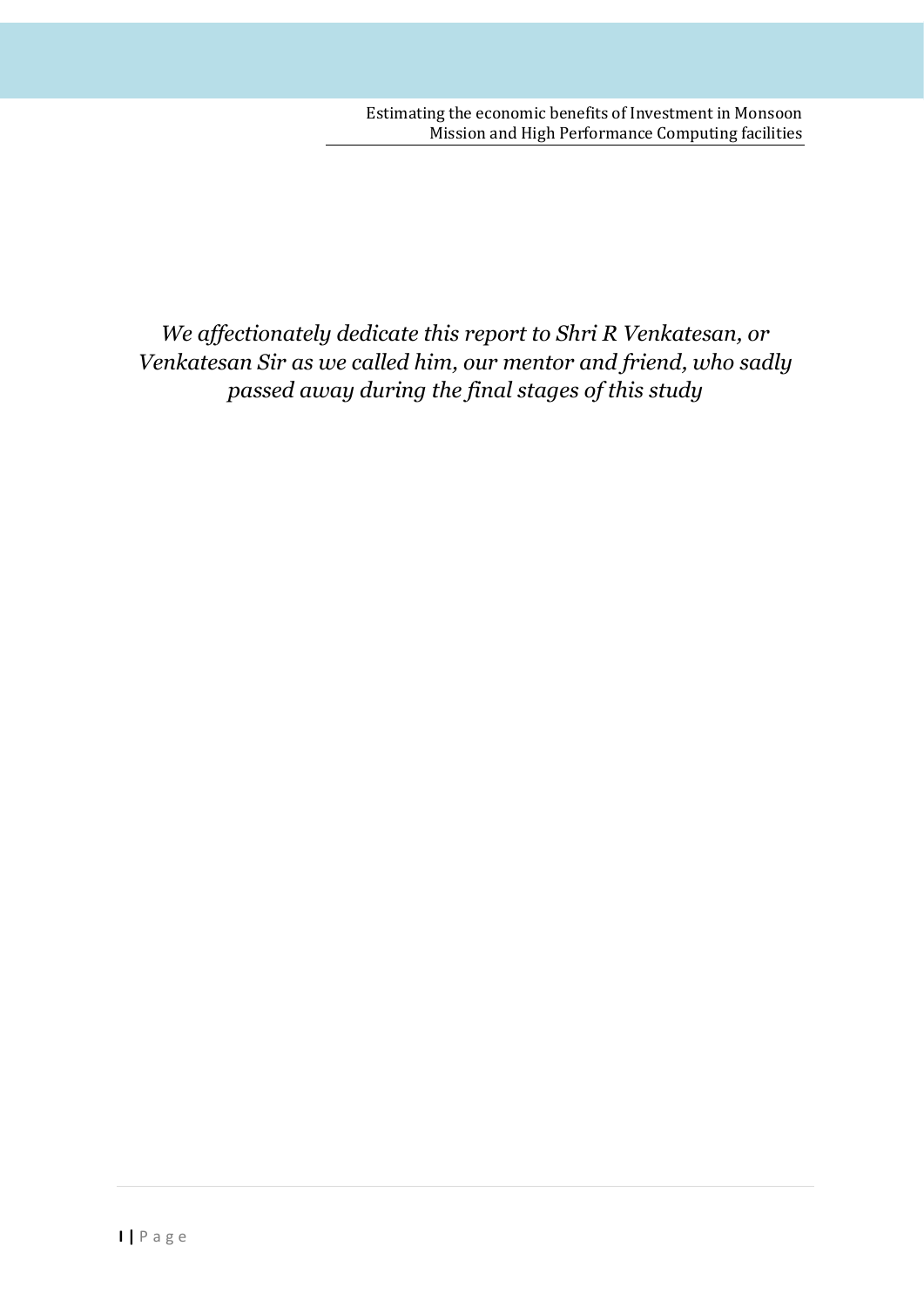Estimating the economic benefits of Investment in Monsoon Mission and High Performance Computing facilities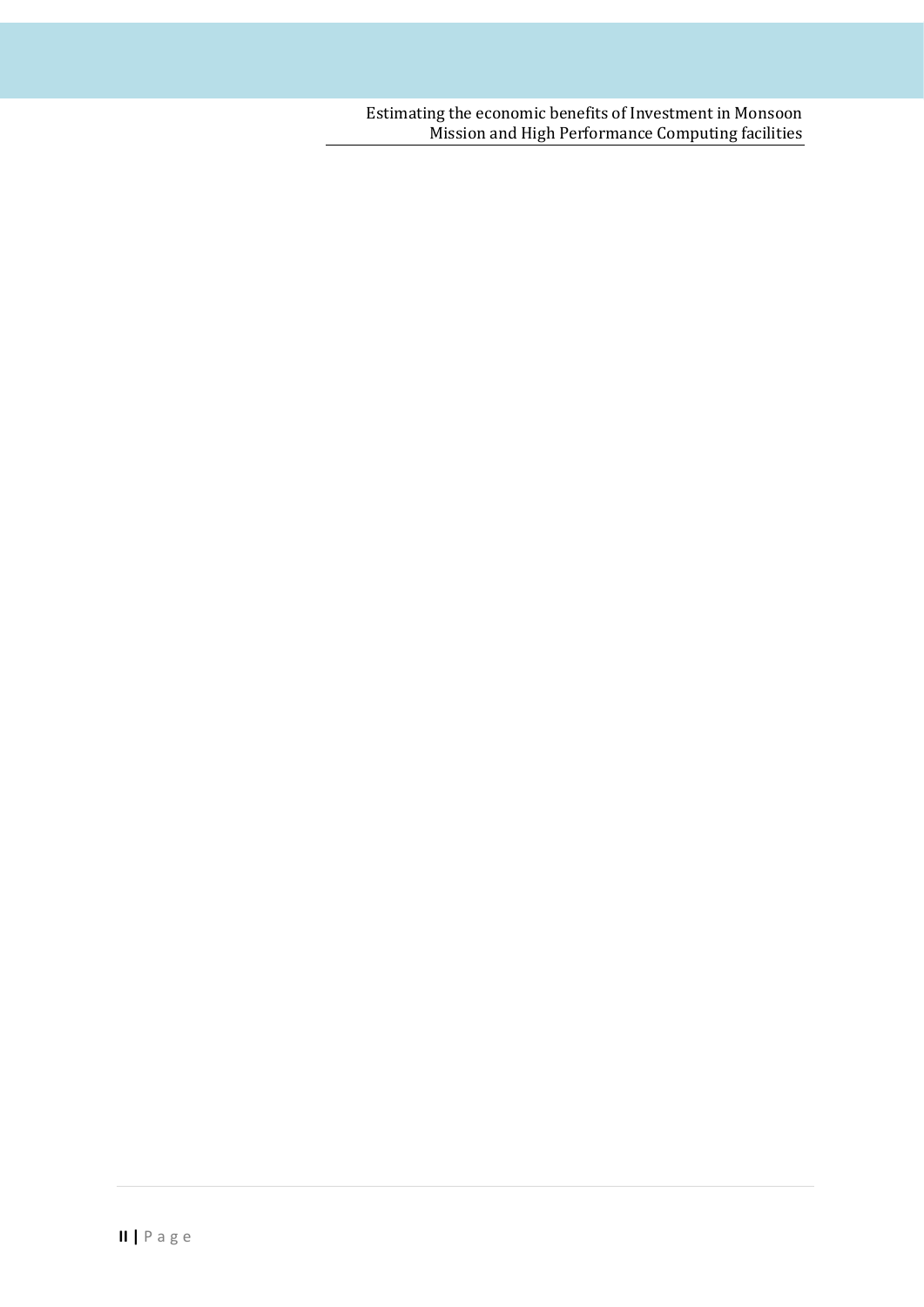# **PREFACE**

<span id="page-6-0"></span>The National Council of Applied Economic Research has had a long association with the Ministry of Earth Sciences (MoES) in assessing the economic benefits of MoES' initiatives for improving weather forecasts. This report is the fourth product of NCAER's close collaboration with MoES.

Our previous studies have estimated the economic benefits and impacts of MoES initiatives such as its agro-met services, its Low Temperature Thermal Desalination technology, and its dynamic weather and ocean state forecasts. Our 2010 research study assessed the impact and economic benefits of MoES' weather and marine services. Our second research study in 2012 estimated the economic benefits of several services—aviation meteorological services, sea water desalination, ornamental fish culture, and lobster and crab fattening—provided by the MoES organizations, including the National Institute of Ocean Technology, the Indian Meteorological Department, and the Centre for Marine Living Resources and Ecology. The third project in 2015 estimated the economic, environmental, and ecological benefits of providing advisories on Potential Fishing Zones along with Ocean State Forecasts to India's fishing communities. It also estimated the cost of the services provided by Indian National Centre for Ocean Information Services (INCOIS) and National Centre for Medium Range Weather Forecasting (NCMRWF).

This NCAER study examines the economic benefits of investments made in the National Monsoon Mission (NMM) and MoES' High Performance Computing (HPC) facilities and their role in improving the accuracy of monsoonal rainfall predictions. The NMM was setup in 2012 led by the vision of developing a state-of-the-art, dynamic monsoon prediction system for short-, medium-, and long-range rain forecasts. The underlying high-resolution prediction models have been made possible by augmenting HPC capabilities at MoES' Indian Institute of Tropical Meteorology (IITM) in Pune and the NCMRWF in Noida.

These upgraded capabilities have made possible early warnings from MoES anticipating extreme weather events. These have provided the crucial lead time to evacuate millions of people during Cyclone Fani in Odisha in May 2019, Cyclone Amphan in May 2020 in West Bengal, and Cyclone Nisarga in Maharashtra in June 2020, all made possible by these new systems and the timely issue of warnings by IMD.

The NCAER study finds that improvements in IMD's weather forecasts have resulted in massive economic gain to households in rain-fed areas by allowing them to take appropriate action based on accurate weather advisories and avoiding losses that they would have suffered in the absence of timely weather warnings. The NCAER study covered farming, livestock rearing, and fishing households.

I wish to express our gratitude to Dr Parvinder Maini, Program Head, Monsoon Mission and HPC, at MoES for offering her valuable insights during the study, for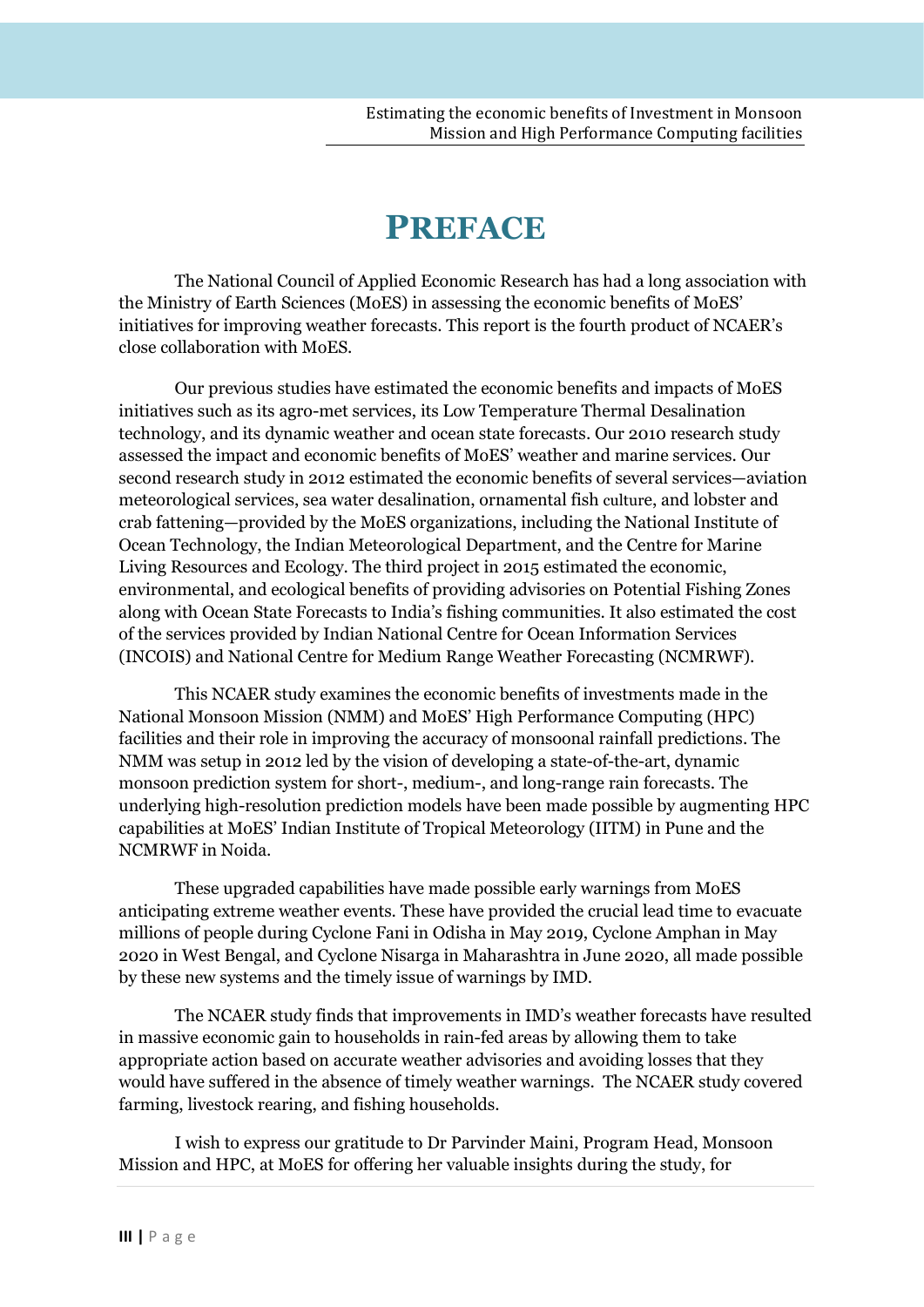connecting the NCAER team to important officials at the MoES institutes, and for her untiring support to the team through the course of the study. The NCAER team had useful meetings at IITM, Pune, at IMD in Delhi and Pune, at NCMRWF in Noida, at the Indian National Centre for Ocean Information Services, the Central Research Institute for Dryland Agriculture, and the International Crops Research Institute for the Semi-Arid Tropics, all in Hyderabad.

I would also like to thank Mr Senthil Kumaran S., Mr Balakumar Sudalaimuthu, Chittibabu Nagulapalli, and their field teams from the Reliance Foundation on Information Services for collating the customised survey data.

This pioneering work was undertaken by a NCAER team led by our Principal Investigators, NCAER Senior Adviser Shri R. Venkatesan and Senior Fellow Dr Poonam Munjal, and including team members Shri Amit Sharma and Devender Pratap, and Dr Shayequa Zeenat Ali. I thank them for their excellent work. I am also very grateful to Dr. N. Ganga Vidya, our consultant for the study, for her role in preparing survey instruments and overall survey execution.

It is with sadness that I note that our dear friend and colleague R Venkatesan passed away suddenly on April 25, 2020 while this study was nearing completion. This study and its bold findings are a fitting tribute to the intellectual leadership and mentoring that Venkatesan provided to generations of NCAER researchers, both while he was a staff member at NCAER and during the last 12 years as a senior NCAER consultant. We proudly dedicate this study to his memory.

Shephan Shah

July 26, 2020 **Dr Shekhar Shah** *Director General*, NCAER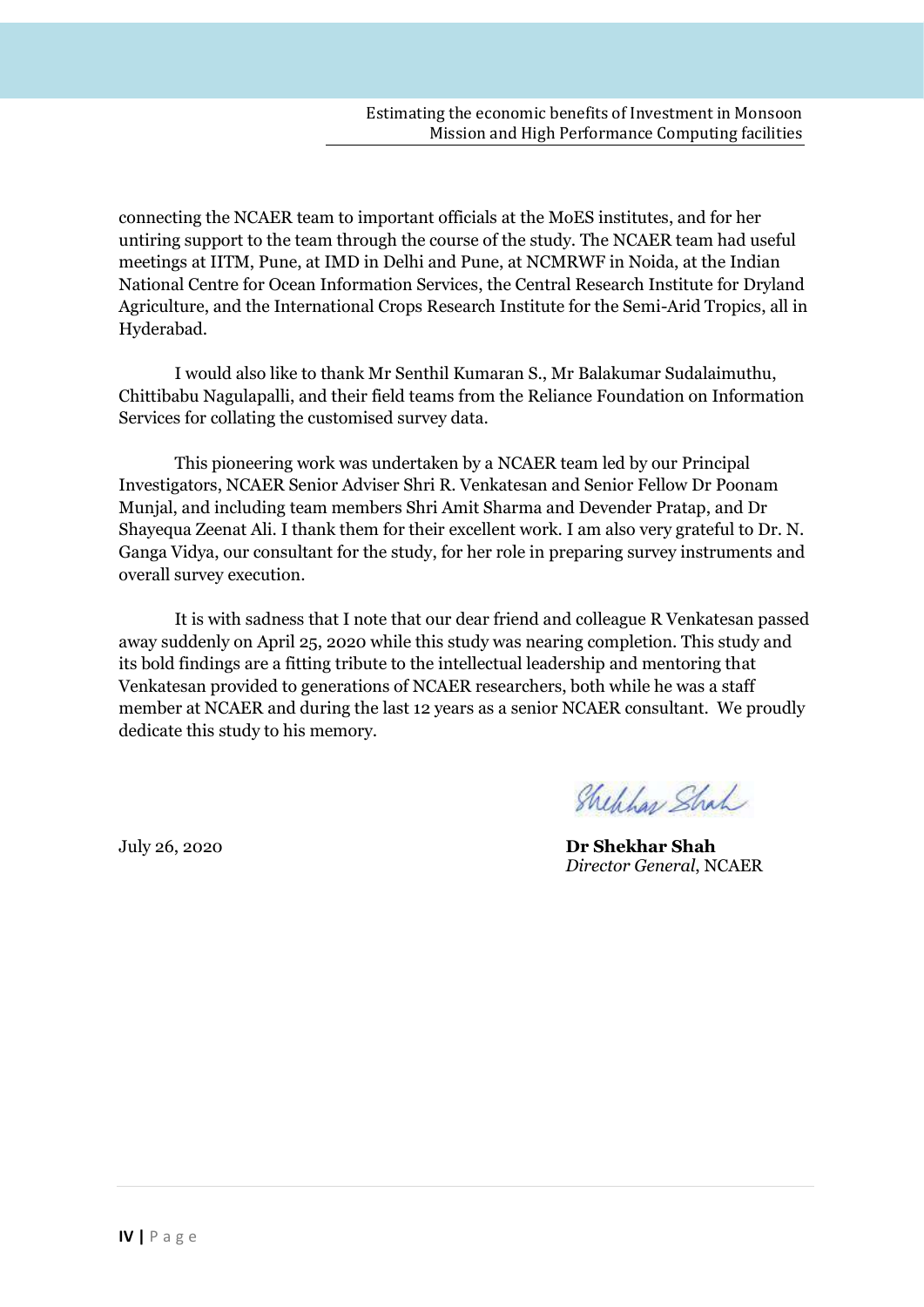# **ACKNOWLEDGEMENTS**

<span id="page-8-0"></span>The study team is grateful to Dr. Madhavan Nair Rajeevan, Secretary, Ministry of Earth Sciences (MoES) for his useful inputs and pertinent suggestions on the report. We are immensely thankful to Dr Parvinder Maini, Program Head and Scientist G, Monsoon Mission and HPC, Ministry of Earth Sciences, for offering her insights and critical inputs through the course of the study. The team benefited immensely from valuable interactions with officials of the Indian Institute of Tropical Meteorology (IITM), Pune, which helped the research team from NCAER to understand the working of the National Monsoon Mission, and especially the High Performing Computing facilities in detail. We would like to take this opportunity to thank Professor Ravi S. Nanjundiah, Director, IITM, and Mission Director, Monsoon Mission; Dr Suryachandra A. Rao, Scientist G, Associate Mission Director and Programme Manager, Monsoon Mission, IITM; Dr A.K Sahai, Scientist G, Programme Manager, Extended Range Prediction, Monsoon Mission, IITM; Dr Parthasarathy Mukhopadhyay, Scientist F, Programme Manager, Parameterisation and Analysis Group, IITM, and finally Dr Prasanth A. Pillai, Scientist E, Seasonal Prediction Group, Monsoon Mission, IITM.

We are immensely grateful to Dr. E.N. Rajagopal, Scientist G and Head, National Centre for Medium Range Weather Forecasting (NCMRWF); Dr.A. K. Mitra, Scientist G and Group Head, Coupled Modelling, NCMRWF; and Dr. Preveen Devarajan, Scientist G and Group Head, HPC, NCMRWF. Besides their insights on various aspects of NMM and HPC facilities, they explained how both reliability and accuracy of weather forecasts are maintained and how various stakeholders benefit from the weather forecasts for their routine activities.

It would not have been possible for us to carry out this project without the invaluable support from IMD and its officials. We wish to express our gratitude to Dr. M. Mohapatra, Director General of Meteorology, IMD, New Delhi, for providing the overall insights on the functioning of IMD, especially with respect to cyclone warning, of which the important beneficiaries are fishermen and port authorities. Our thanks to Dr. K K Singh, Head, Agromet Services, IMD, New Delhi, for his suggestions on the coverage of the survey conducted for the study and also for connecting the team with the concerned officials at Indian Council of Agricultural Research - Central Research Institute for Dryland Agriculture (ICAR-CRIDA).

We are also deeply grateful to Dr D.S. Pai, Scientist G, Head, Climate Research and Services and Dr R. Balasubramanian, Scientist E, Agroclimate Forecast Division, IMD, Pune, for their valuable insights.

We would like to place on record our appreciation for officials at the Indian National Centre for Ocean Information Services, Hyderabad. In particular, we are thankful to the former Director Dr S.S.C. Shenoi and present Director-in-Charge Dr T.M. Balakrishna Nair for facilitating our visit to their office. We would also like to thank Dr R. Harikumar for offering us a rich discussion and literature on the Ocean State Forecast Services/System and its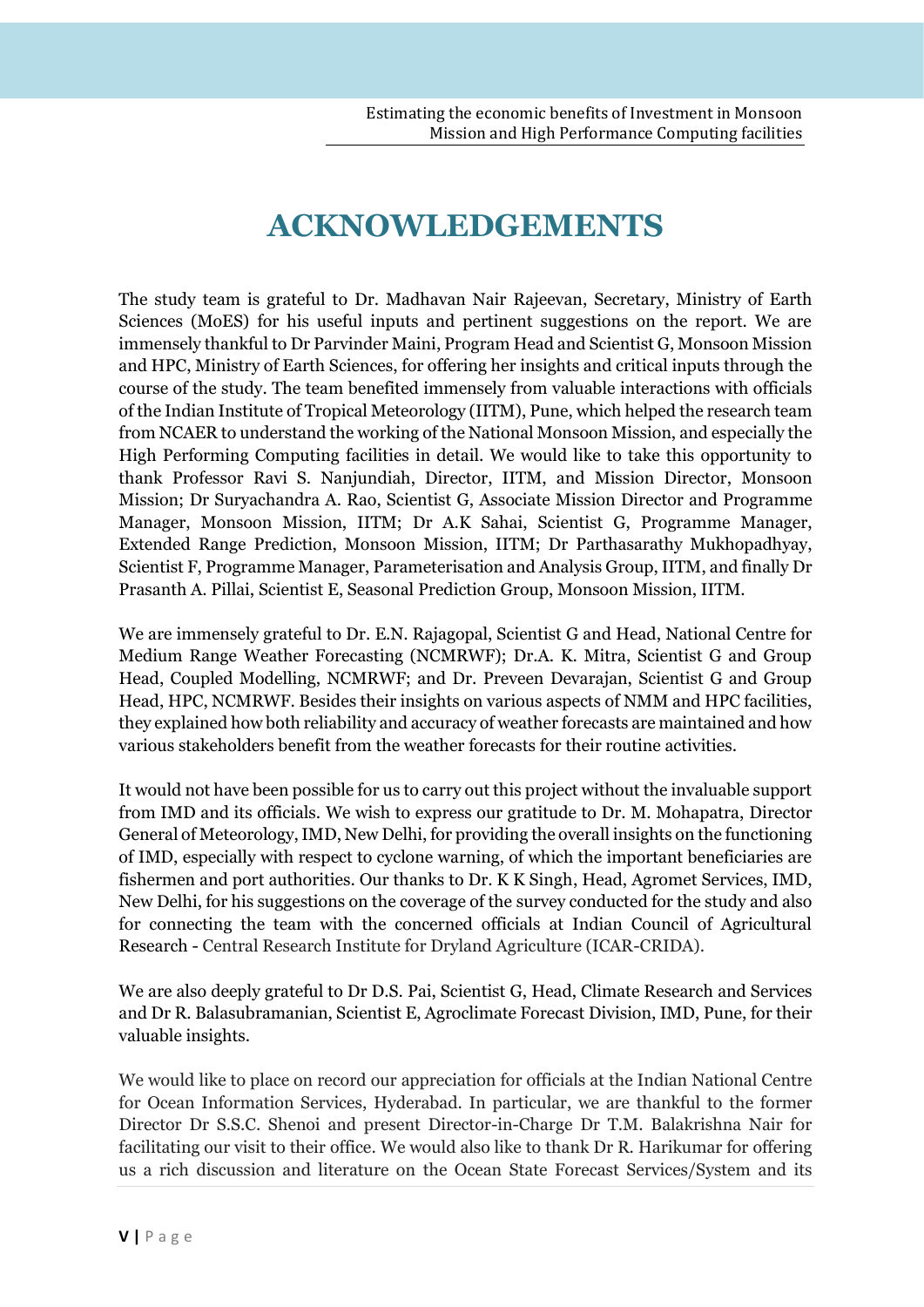usefulness, and data-assimilated numerical models. We are also grateful for the interactions with Dr K. Srinivas, Mr M. Nagaraja Kumar, Dr Sourav Maiti, and Dr Nimit Kumar, which promoted an understanding of the vital role played by Potential Fishing Zones in society. The presentation on the 'Tsunami and Storm Surge Early Warning System' by Mr E. Pattabhi Rama Rao, Head, Tsunami and Storm Surge Early Warning Services Group, and his team members, Mr Ch. Patanjali Rao, Mr B. Ajay Kumar, and Dr P.L.N. Murthy also offered us rich insights into the functioning of weather warning systems.

Thanks are also due to leading scientists at the Central Research Institute for Dryland Agriculture (CRIDA), Hyderabad, especially Dr P. Vijaya Kumar, Dr O. Osman, Dr A.V.M. Subbarao, and Dr S.K. Bal for explaining the methodology for determining rain-fed districts and for sharing the internal documents of CRIDA with the team. The insights offered by them on Agromet advisories and its field level experiments were particularly insightful.

The meetings of the team members at the International Crops Research Institute for the Semi-Arid Tropics (ICRISAT), Patancheru, with Dr Sreenath Dixit, Principal Scientist and Head, and Dr. A.V.R. Kesava Rao, a renowned scientist of agroclimatology, specialising in resilient dryland systems, proved very helpful, especially for conceptualising the questionnaire for the primary survey.

Finally, our appreciation goes out to Mr Senthil Kumaran S., Mr Balakumar Sudalaimuthu, and Chittibabu Nagulapalli, and their field teams from the Reliance Foundation Information Services for collating the customised survey data.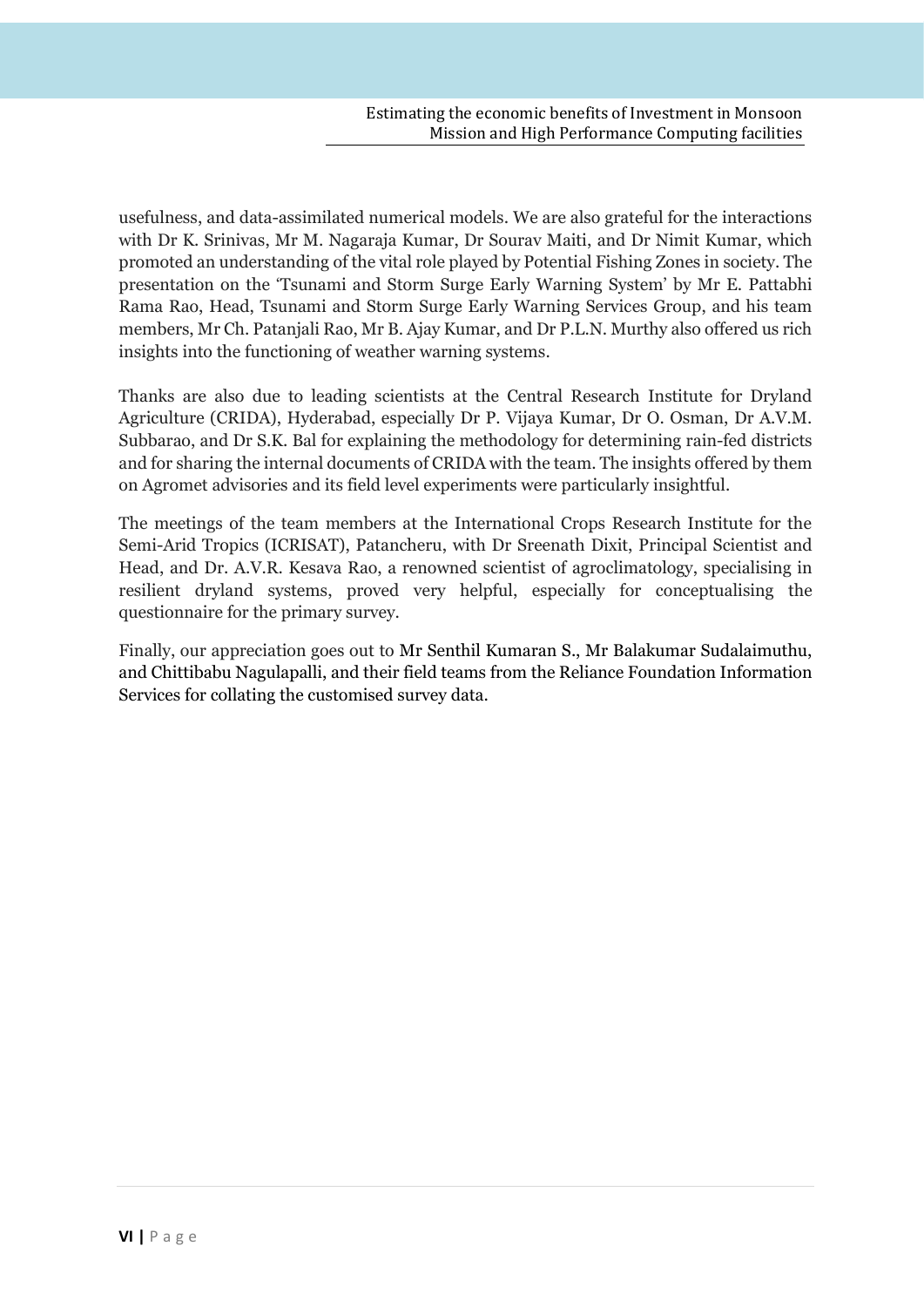# <span id="page-10-0"></span>**ABBREVIATIONS AND ACRONYMS**

#### **Units used in the Report**

*1 crore = 10 million 1 lakh = 100 thousand*

| <b>AMFUs</b>  | <b>Agromet Field Units</b>                            |
|---------------|-------------------------------------------------------|
| <b>BPL</b>    | <b>Below Poverty Line</b>                             |
| <b>CAPI</b>   | <b>Computer Assisted Personal Interview</b>           |
| <b>CFS</b>    | <b>Climate Forecast System</b>                        |
| <b>CMFRI</b>  | Central Marine Fisheries Research Institute           |
| <b>CRIDA</b>  | Central Research Institute for Dry land Agriculture   |
| <b>CWC</b>    | <b>Central Water Commission</b>                       |
| <b>FRB</b>    | <b>Fast Rescue Boat</b>                               |
| <b>GKMS</b>   | Gramin Krishi Mausam Sewa                             |
| <b>GODAS</b>  | Global Ocean Data Assimilation System                 |
| <b>HPC</b>    | <b>High Performance Computing</b>                     |
| <b>IASRI</b>  | Indian Agricultural Statistics Research Institute     |
| <b>ICAR</b>   | Indian Council of Agricultural Research               |
| <b>ICT</b>    | Information and Communication Technology              |
| <b>IITM</b>   | Indian Institute of Tropical Meteorology              |
| <b>IMD</b>    | India Meteorological Department                       |
| <b>INCOIS</b> | Indian National Centre for Ocean Information Services |
| <b>ISMR</b>   | Indian Summer Monsoon Rainfall                        |
| <b>IVRS</b>   | <b>Interactive Voice Response Survey</b>              |
| <b>MoES</b>   | Ministry of Earth Sciences                            |
| <b>NCAER</b>  | National Council of Applied Economic Research         |
| <b>NCEP</b>   | National Centers for Environmental Prediction         |
| <b>NCMRWF</b> | National Centre for Medium Range Weather Forecasting  |
| <b>NMM</b>    | <b>National Monsoon Mission</b>                       |
| <b>NSSO</b>   | National Sample Survey Office                         |
| <b>OSF</b>    | Ocean State Forecasts                                 |
| PFZ           | <b>Potential Fishing Zone</b>                         |
| <b>RFIS</b>   | <b>Reliance Foundation Information Services</b>       |
| <b>UM</b>     | Unified Model                                         |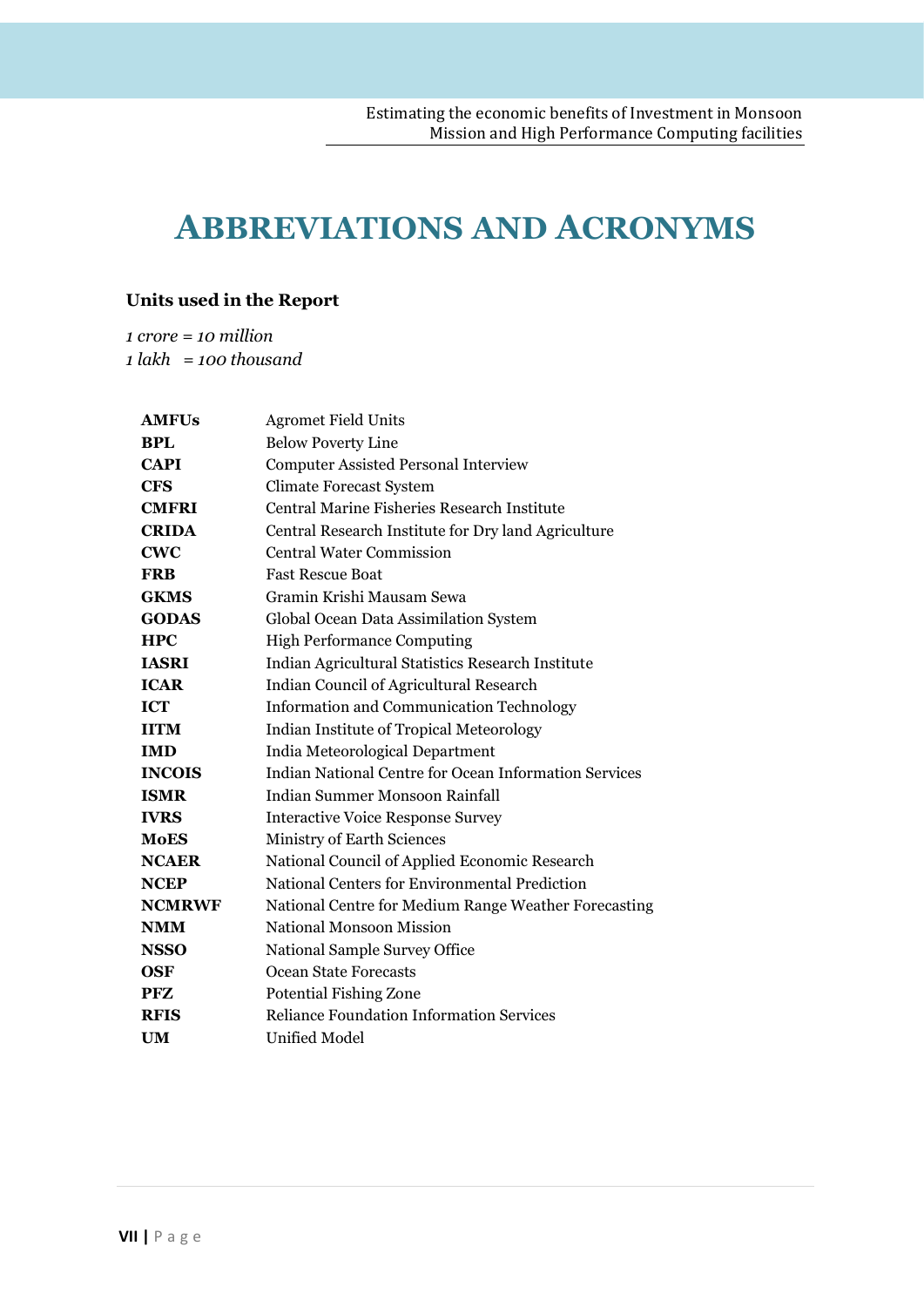Estimating the economic benefits of Investment in Monsoon<br>Mission and High Performance Computing facilities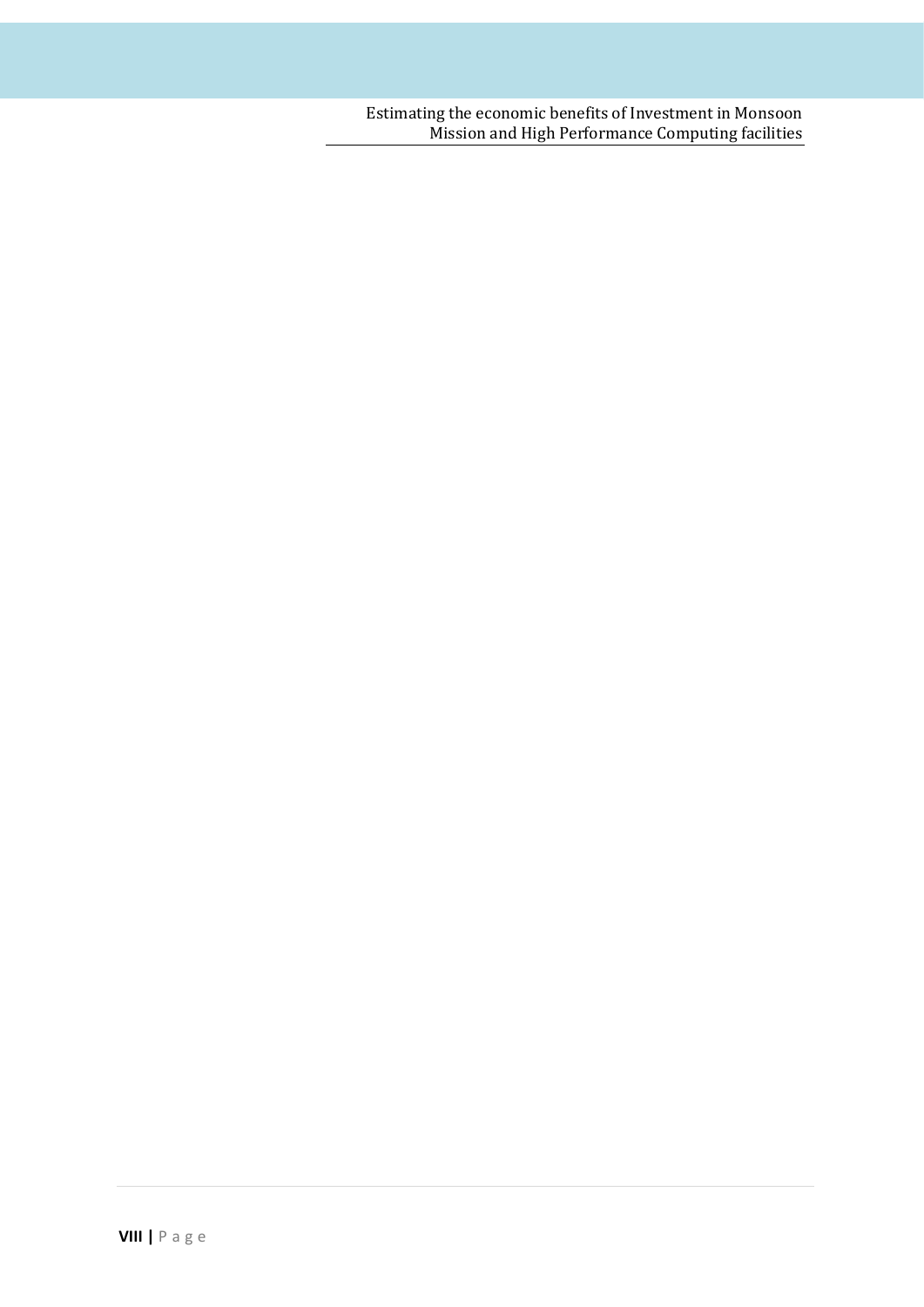## **CONTENTS**

| $\mathbf{I}$ .                                                            |     |
|---------------------------------------------------------------------------|-----|
| I.1.                                                                      |     |
| I.2.                                                                      |     |
| I.3.                                                                      |     |
| I.4.                                                                      |     |
| I.5.                                                                      |     |
| I.6.                                                                      |     |
| II.                                                                       |     |
| PRIMARY SURVEY OF FARMERS, LIVESTOCK OWNERS AND FISHERMEN 13<br>III.      |     |
| III.1.                                                                    |     |
| III.2.                                                                    |     |
| III.3.                                                                    |     |
|                                                                           |     |
| III.3.2.                                                                  |     |
| III.3.3.                                                                  |     |
| III.3.4.                                                                  |     |
|                                                                           |     |
| IV.                                                                       |     |
|                                                                           |     |
|                                                                           | .35 |
| IV.3.                                                                     |     |
| IV.4.                                                                     |     |
| IV.5.                                                                     |     |
| Annexure I – Questionnaires for Farmers, Livestock owners, Fisher folk 41 |     |
|                                                                           |     |
|                                                                           |     |
|                                                                           |     |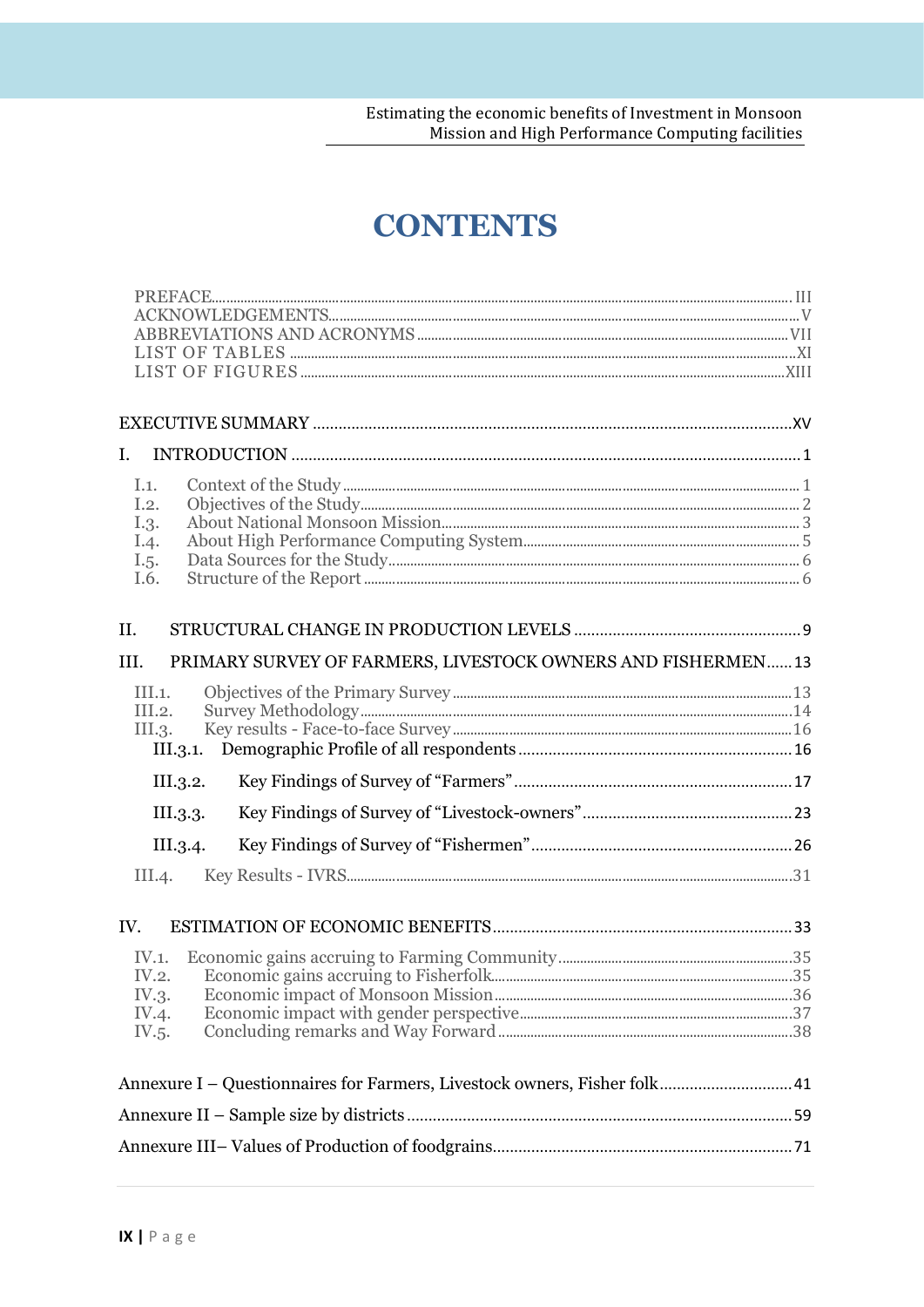Estimating the economic benefits of Investment in Monsoon<br>Mission and High Performance Computing facilities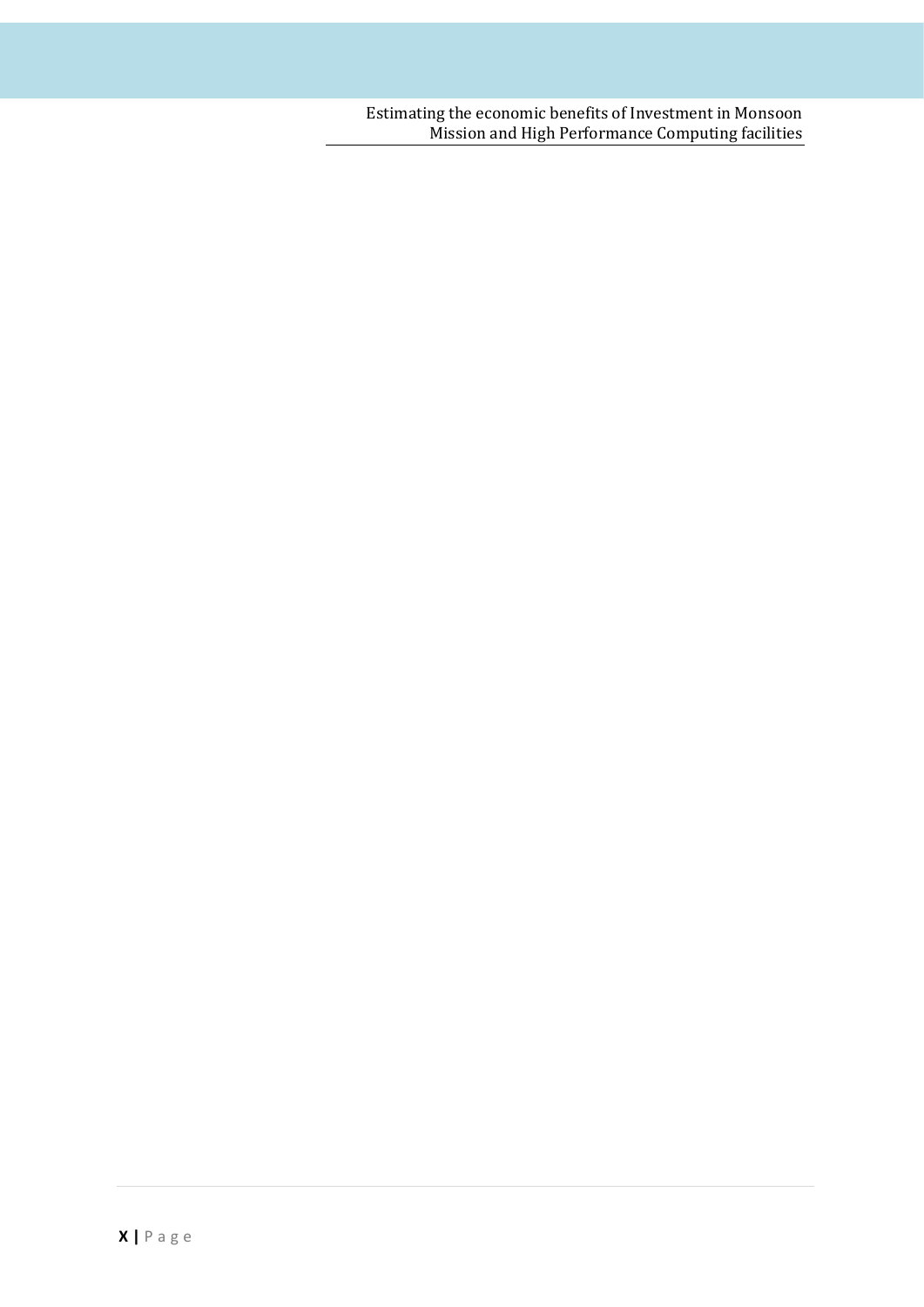# **LIST OF TABLES**

<span id="page-14-0"></span>

|                                                                                                                                                                                 | 16 |  |
|---------------------------------------------------------------------------------------------------------------------------------------------------------------------------------|----|--|
|                                                                                                                                                                                 | 17 |  |
|                                                                                                                                                                                 | 18 |  |
| Table III.4: Percentage of farmers undertaking modifications to their agricultural<br>operations based on weather forecast and its bearing on reduction in loss and increase in | 20 |  |
| Table III.5: Percentage of farmers undertaking modifications on agricultural practices                                                                                          | 21 |  |
|                                                                                                                                                                                 | 24 |  |
| Table III.7: Percentage of livestock owners taking decision on livestock management                                                                                             |    |  |
| Table III.8: Percentage of fisherfolk using OSF advisories every time before venturing into                                                                                     |    |  |
|                                                                                                                                                                                 | 27 |  |
| Table III.10: Total additional income generated by using PFZ advisories                                                                                                         | 31 |  |
| Table IV.1: State-wise estimated number of agricultural households, population and                                                                                              | 34 |  |
|                                                                                                                                                                                 | 37 |  |
|                                                                                                                                                                                 | 61 |  |
|                                                                                                                                                                                 | 65 |  |
|                                                                                                                                                                                 | 68 |  |
| Table A4: Production of food grains in rain-fed and irrigated districts (2011-17)                                                                                               | 73 |  |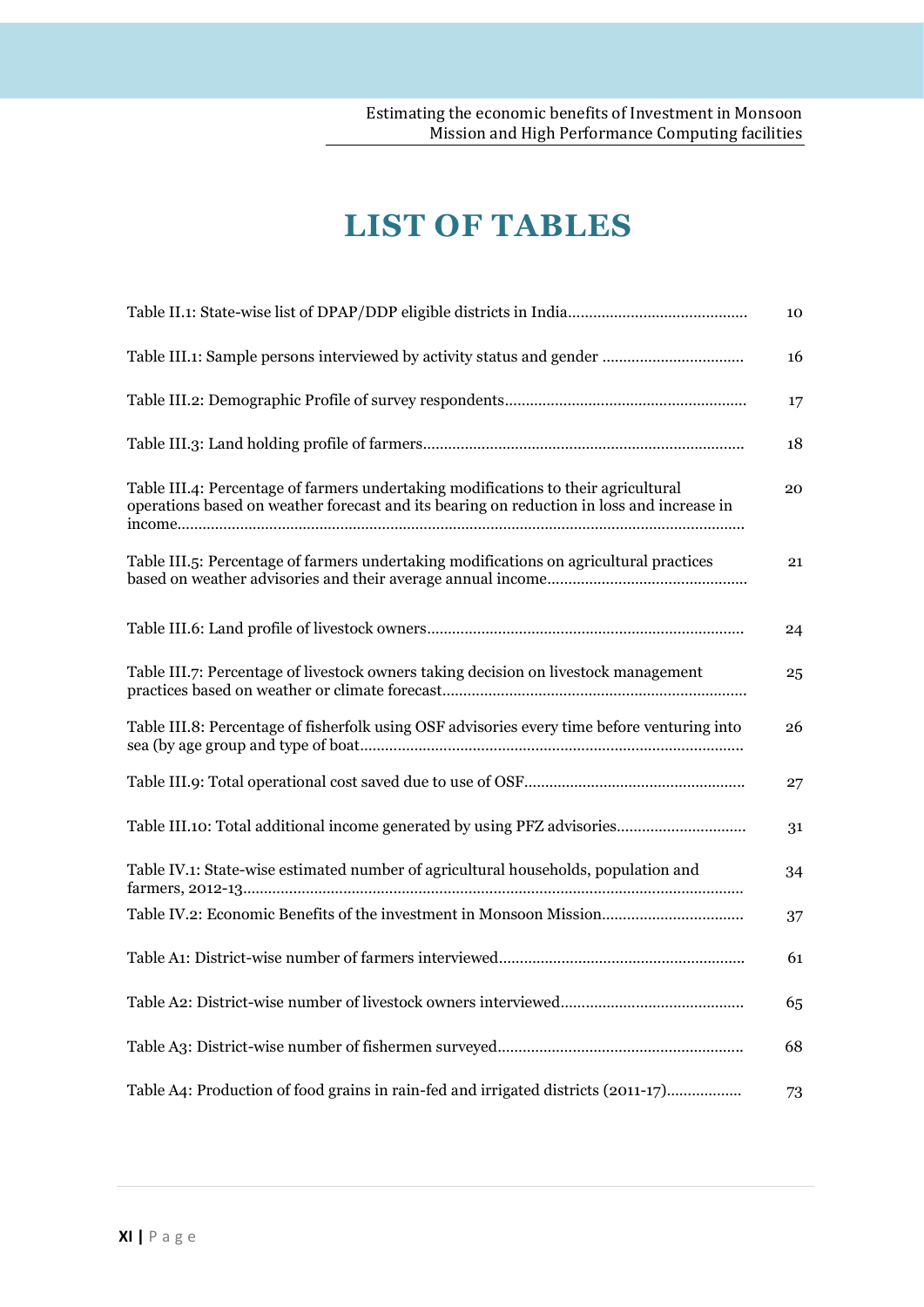Estimating the economic benefits of Investment in Monsoon<br>Mission and High Performance Computing facilities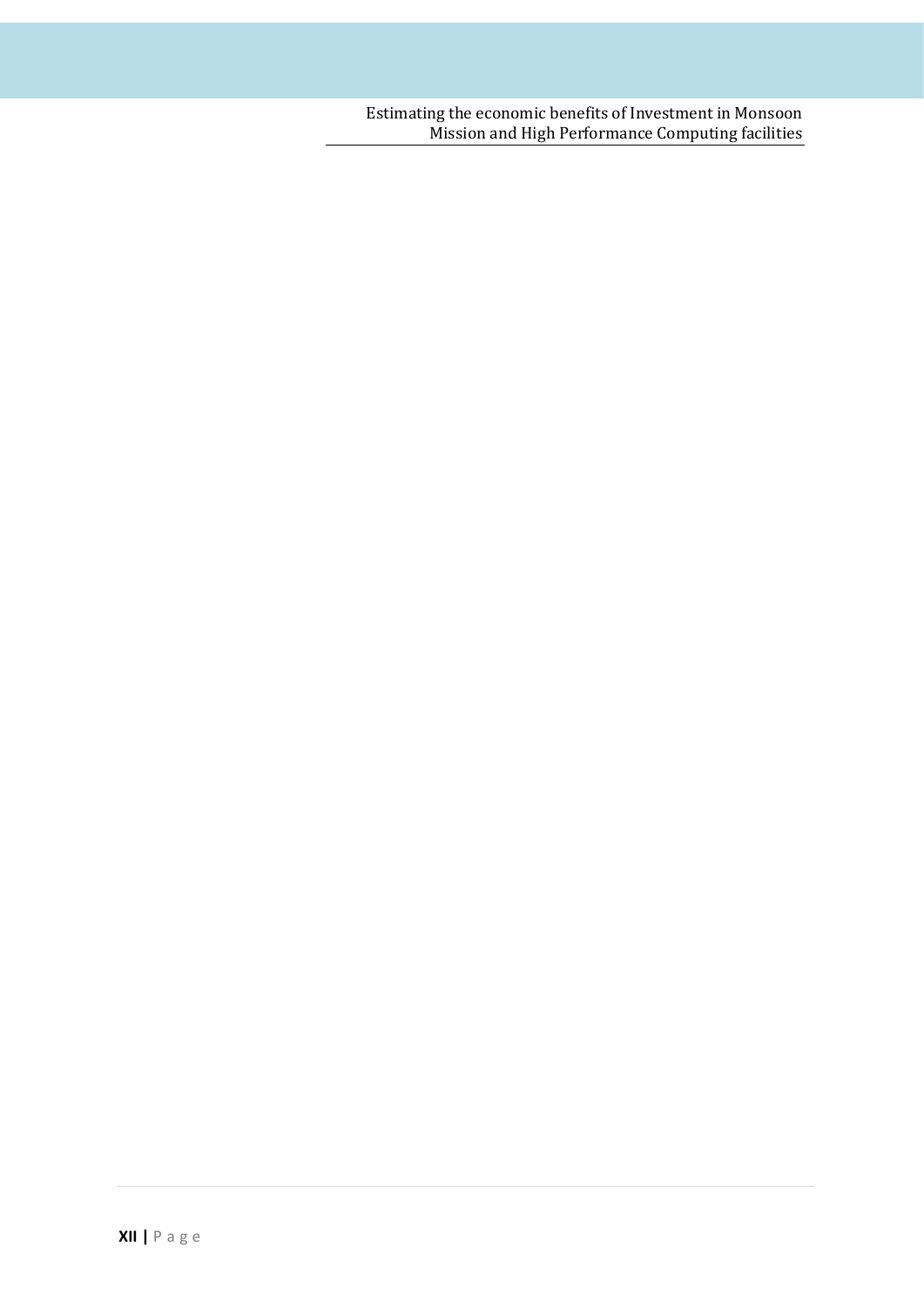# <span id="page-16-0"></span>**LIST OF FIGURES**

| Figure II.1: Production in Category I (rain-fed) districts- pre Monsoon Mission                   | 12 |
|---------------------------------------------------------------------------------------------------|----|
| Figure II.2: Production in Category I (rain-fed) districts - post Monsoon Mission                 | 12 |
| Figure II.3: Production in Category II (irrigated) districts - pre Monsoon Mission                | 12 |
| Figure II.4: Production in Category II (irrigated) districts - post Monsoon Mission               | 12 |
|                                                                                                   | 18 |
| Figure III.2: Percent households accessing weather advisories in 2013 and 2019                    | 22 |
| Figure III.3: Percent households by frequency of accessing weather advisories in 2013 and 2019    | 22 |
| Figure III.4: Percent households by frequency of accessing weather advisories in 2013 and 2019    | 23 |
| Figure III.5: Percentage of livestock owners by number of types of livestock                      | 24 |
| Figure III.6: Percentage of livestock owners with frequency of using weather information before   | 25 |
|                                                                                                   | 27 |
| Figure III.8: Percentage of fisherfolk who received and used PFZ advisories                       | 28 |
| Figure III.9: Percentage of fisherfolk reporting accuracy of weather information before and after | 29 |
| Figure III.10: Percentage distribution of fisherfolk on information related to flood/cyclone      | 29 |
| Figure III.11: Distribution of fisherfolk by frequency of using weather information before and    | 30 |
| Figure III.12: Percent respondents responding "Yes" to whether any increase in income due to      | 32 |
| Figure III.13: Percent distribution of respondents by levels of increase in income                | 32 |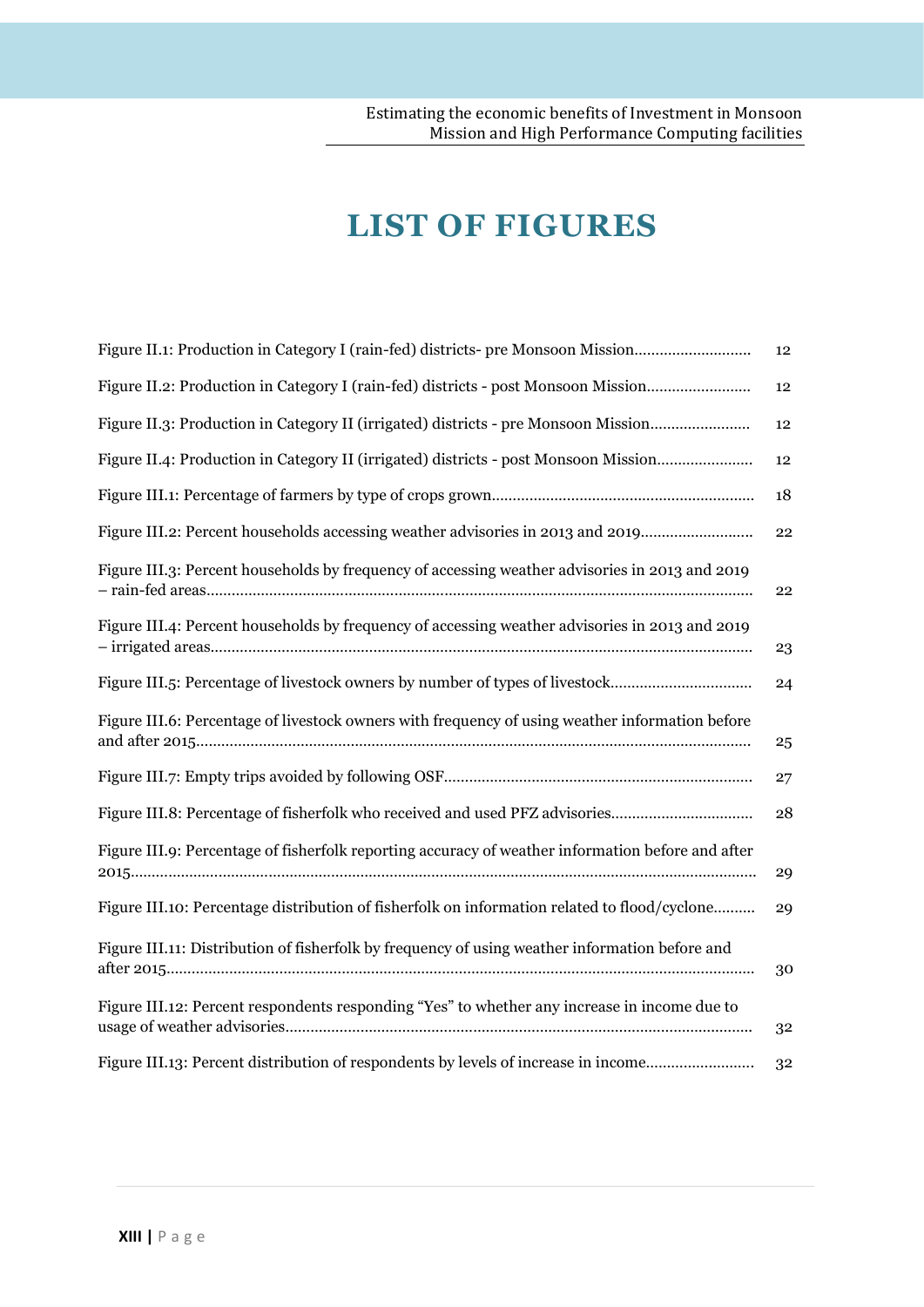Estimating the economic benefits of Investment in Monsoon<br>Mission and High Performance Computing facilities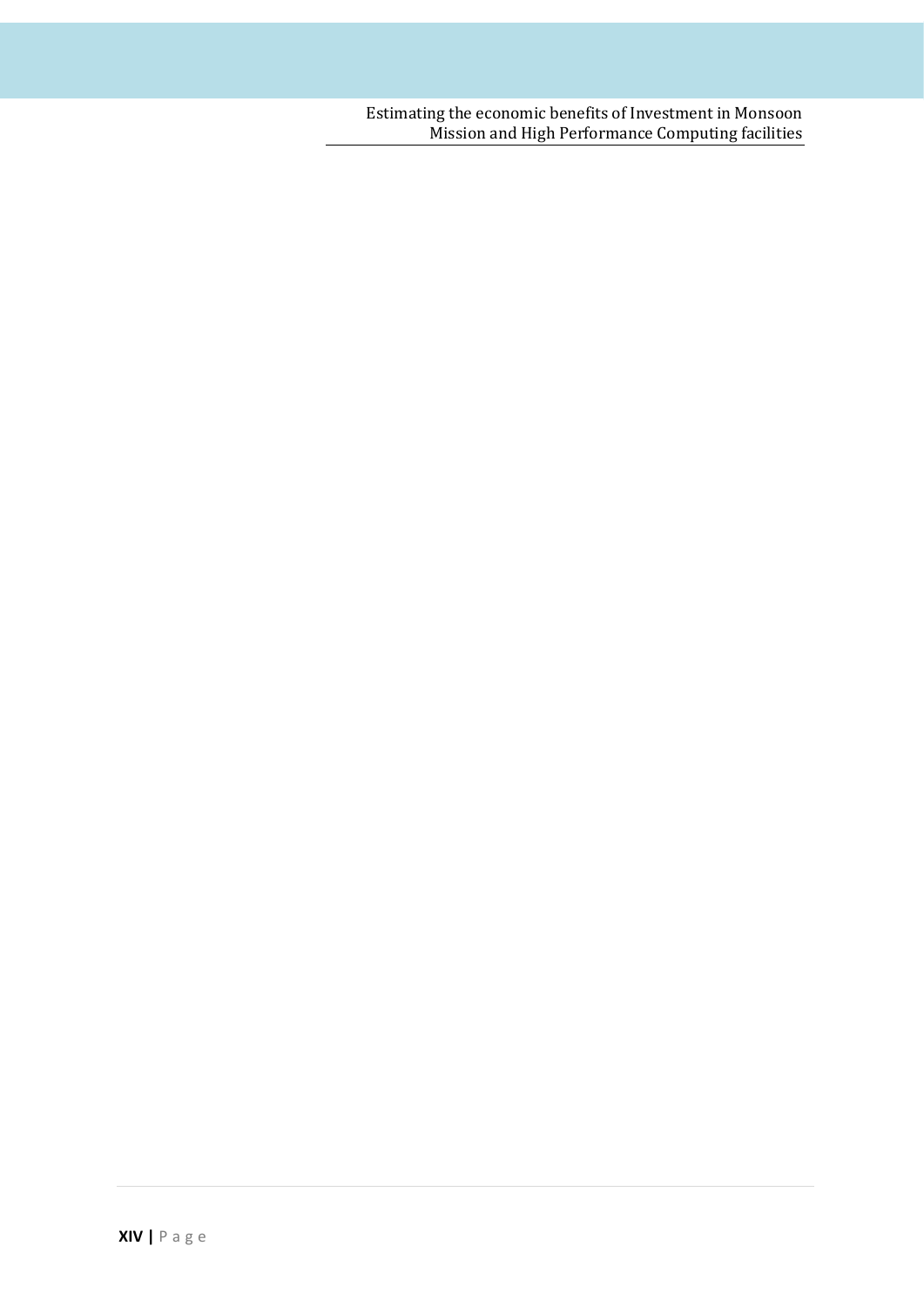# **EXECUTIVE SUMMARY**

<span id="page-18-0"></span>The National Monsoon Mission (NMM) was initiated by the Ministry of Earth Sciences (MoES) in 2012 with the broad objective to improve the monsoon forecasting skills in the country. NMM builds a working partnership between the academic and R&D organisations, both national and international and strives to improve the forecasting skills by setting up a state-of-the-art dynamic prediction system for monsoon rainfall on different time scales

Four MoES institutes, namely Indian Institute of Tropical Meteorology (IITM), Pune; National Centre for Medium Range Weather Forecasting (NCMRWF), Noida; India Meteorological Department (IMD); and Indian National Centre for Ocean Information Services (INCOIS) have partnered actively in this important and ambitious programme.

The execution and coordination of this mission is undertaken by IITM, which also leads the efforts for improving the extended range and seasonal predictions (for 16 days to one season). For this, IITM is collaborating with National Centers for Environmental Prediction (NCEP), USA and other MoES institutes and is working with the Climate Forecast System (CFS) model. This is a coupled ocean-atmosphere modelling system and combines data from ocean, atmosphere and land for providing long range forecasting. Oceanic initial conditions are provided by INCOIS and atmospheric initial conditions are provided by NCMRWF. Major achievement is the development of seasonal prediction model for monsoons at a very high resolution of 38 kms, extended range prediction (for next 20 days) useful for dry/wet spells, heat/cold wave etc. and a very high resolution ensemble prediction system at 12 kms in the short and medium range (up to 8 to 10 days) useful for extreme weather prediction.

NCMRWF leads the efforts for short and medium range forecasts (for up to 15 days). For this, NCMRWF is collaborating with The Meteorological Office, UK (commonly known as UK Met office) and is working with the Unified Model (UM) for seamless prediction of weather with a special focus on short and medium range forecast of monsoons. This has resulted in improving the prediction skill of short and medium range forecasts by 2 days.

The modelling framework developed by IITM and NCMRWF have been made operational and is being used by IMD for giving forecast in all scales namely short, medium, extended and seasonal. The increased resolution of the models is made possible through timely investments made by MoES for augmentation of the High Performance Computing  $(HPC)$  capability at its institutes from 1 PetaFlop<sup>1</sup> to 10 PetaFlops. With this HPC facility, a

 $\overline{\phantom{a}}$ 

<sup>1</sup> *Petaflop: a unit of computing speed equal to one thousand million million (10<sup>15</sup>) floating-point operations per second.*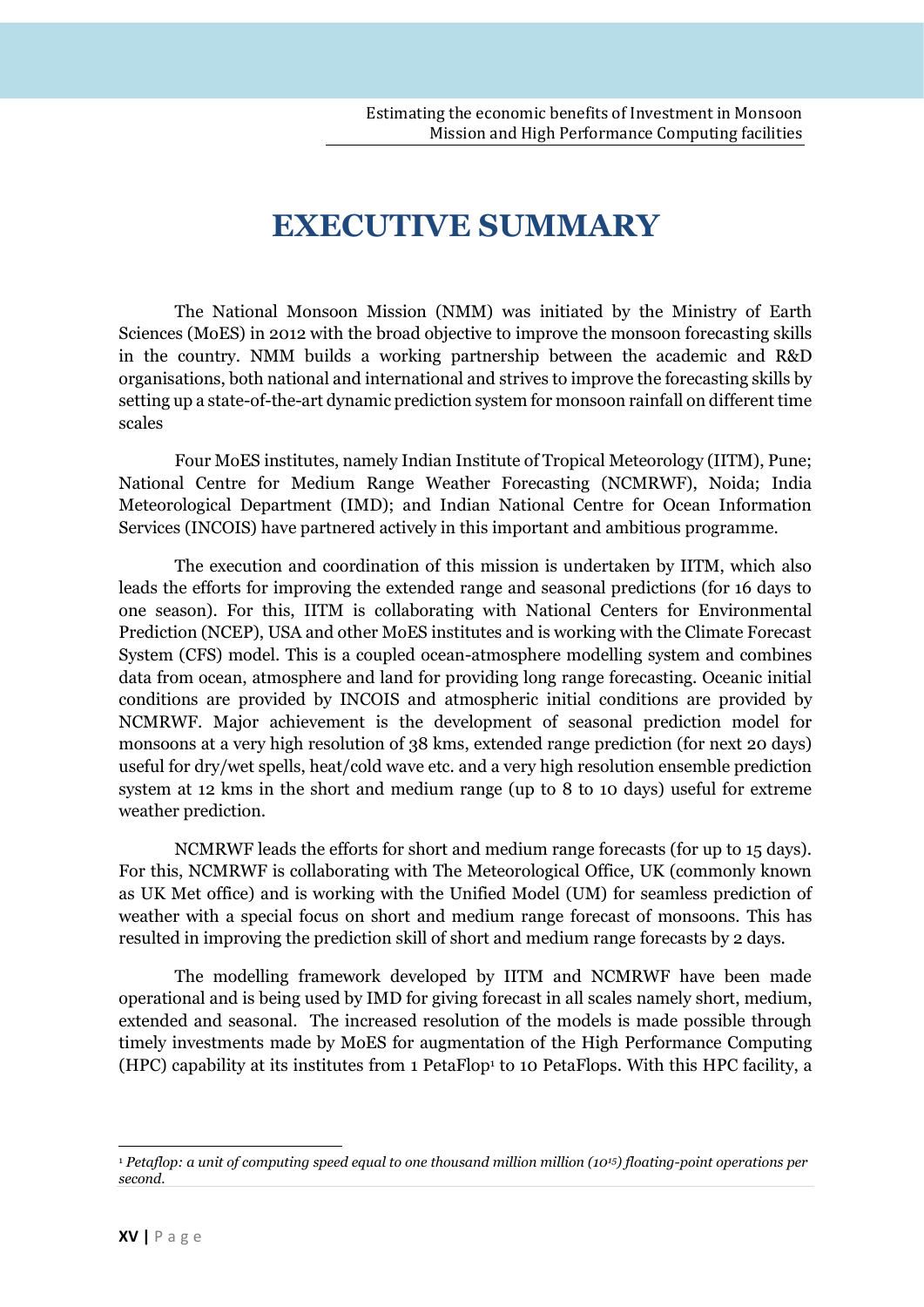paradigm shift in weather and climate modelling activity for operational weather forecasts has been achieved.

This study, undertaken by the National Council of Applied Economic Research (NCAER), examines the economic cost and benefit of the investments made in setting up NMM and HPC facilities and their role in improving the accuracy of prediction of monsoonal rainfall.

The study analyses the macro-level secondary data of production and yield of major crops in the Rain-fed and irrigated areas before and after the implementation of NMM and assesses the likely impact of the NMM on agri-ecosystem.

Also, a primary face-to-face survey of 6098 respondents (comprising farmers, livestock owners and fishermen) and another Interactive Voice Response Survey (IVRS) of about 2 lakh respondents, were conducted to understand the importance of weather-based advisories in decision making, reducing loss and improving livelihoods. This survey also finds out how the Ocean State Forecasts (OSF) and Potential Fishing Zone (PFZ) advisories have aided in increasing incomes of the fishermen by avoiding empty trips and natural calamities, thereby reducing costs. The overall economic benefits are estimated using the information provided in these surveys.

Besides, the study also examines the economic benefits with gender perspective and estimates the gains accrued to the women farmers, livestock owners and fisher-folk due to the improvement in monsoon forecasts.

#### **Macro Observation**

The trends, as obtained from the time-series data on production levels of food-grains, show that rain fed agriculture in India has an immense potential to contribute sustainably to the overall food-grain production. This study carried out a regression analysis to examine whether the initiation of the Monsoon Mission in 2012 represents any change in the production levels of food grains. The results of this analysis are as follows:

- There has been a structural change in production for the last 4-5 years. In addition to other factors, this can be attributed to more accurate weather forecast on account of NMM.
- In the irrigated districts, the production level saw a declining trend in the pre monsoon-mission period, which change to an increasing trend in the post monsoonmission period.
- In case of rain-fed districts, although an increasing trend was observed in both the periods, the rate of increase was much higher in the post monsoon mission period.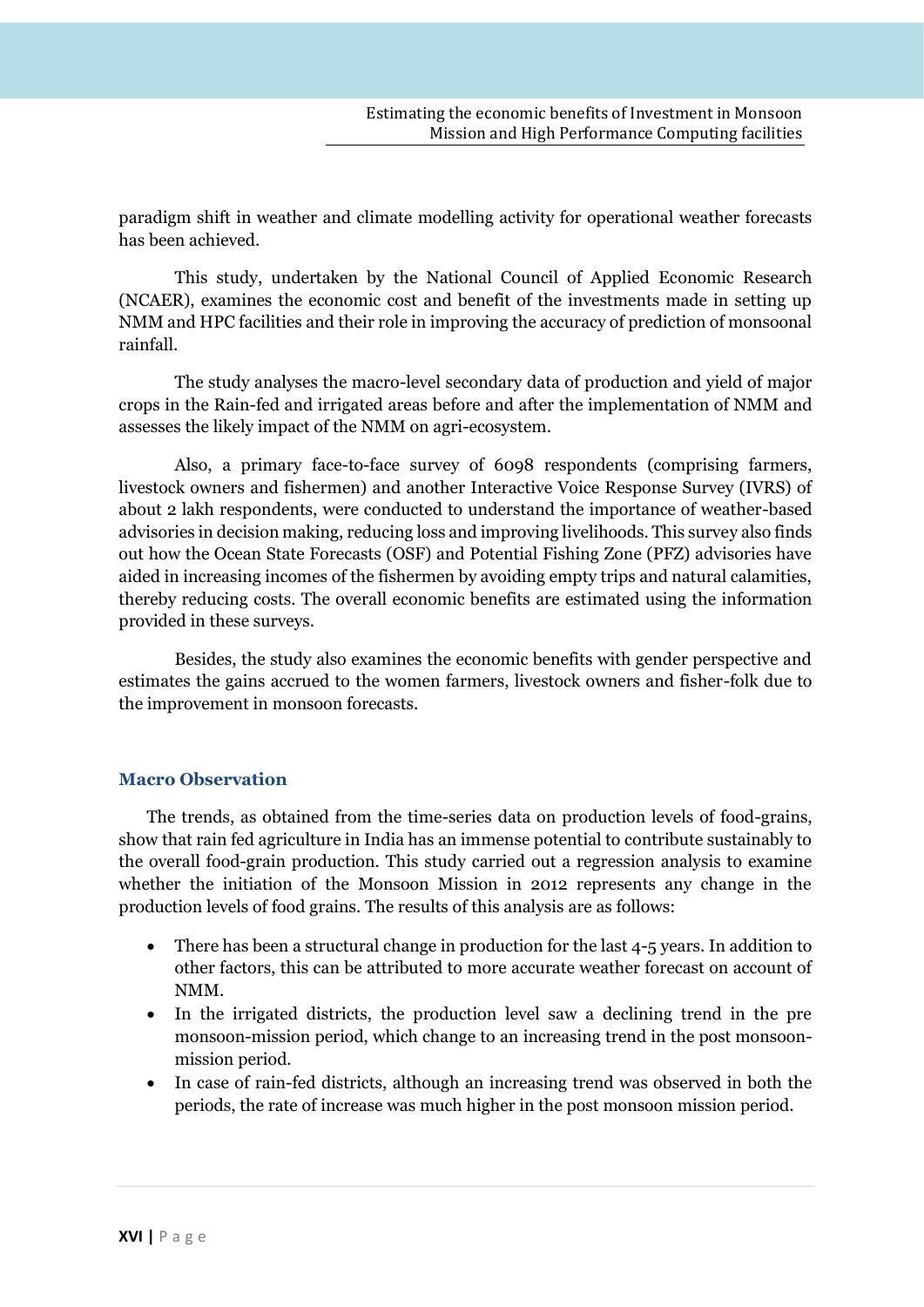#### **Primary Survey**

The primary field survey was designed to validate the macro observation. The field survey had the following two segments:

- A face-to-face survey of around 6098 respondents (including 3,965 farmers, 757 marine fishermen and 1,376 livestock owners) to gauge the economic impact of setting up of NMM; and
- An IVRS<sup>2</sup> survey of around 2 lakh respondents to validate the findings of face-to-face survey.

As of year 2018 there are 732 districts of India, out of which we selected 173 districts across 16 states of India. The district sample selection was based on purposive stratified random sampling, taking into consideration the representation of agro-climatic zones, Rainfed areas, and coverage of different crops and incidence of extreme weather events.

An Agro-climatic zone refers to a geographical area with similar soil types, rainfall, temperature and water availability. The whole of India is divided into 15 major agro-climatic zones, of which 10 zones experience all monsoon events ranging from drought to floods. The sample districts were selected from these 10 agro-climatic zones.

For the identification of rain-fed districts, the rain-fed area prioritization index of the districts has been used. This index was constructed for 499 districts, in a study jointly done by Central Research Institute for Dry land Agriculture (CRIDA) and Indian Agricultural Statistics Research Institute (IASRI), New Delhi. These districts accounted for more than 90 percent of country's population and area. Data on rainfall, available water content, wastelands, ground-water status, irrigation intensity, status of natural resources, rain-fed area etc have been used to construct this index. On eliminating the districts which were considered as priority districts for taking up crop and livestock-based interventions, a total of 173 districts were chosen for the survey. These include the coastal districts and also those which experience extreme rain related events like thunderstorms, cyclones, hail storms and other.

With respect to coverage of crops, the selected districts cover over 70 percent of all major crops. All the major kharif crops – arecanut, banana, brinjal, castor, coconut, fingermillet, ginger, groundnut, jute, maize, mung bean, pearlmillet, pigeon pea, ragi, rice, sorghum, soybean, sugarcane, tapioca, tomato and turmeric have been covered except few plantation crops like cashewnut, coffee and tea. All the Rabi crops- cauliflower, cowpea, gram, green pea, groundnut, lentil, maize, mung bean, mustard, okra, potato, rapeseed, rice, sesame, sorghum, sunflower, urad bean and the most important wheat have been covered.

 $\overline{\phantom{a}}$ 

<sup>2</sup>*The IVRS is a technology that allows the computers to interact with humans through the use of voice and Dual Tone Multi Frequency (DTMF) input via a keyboard. The technology allows access to a vast population of users in a short period of time*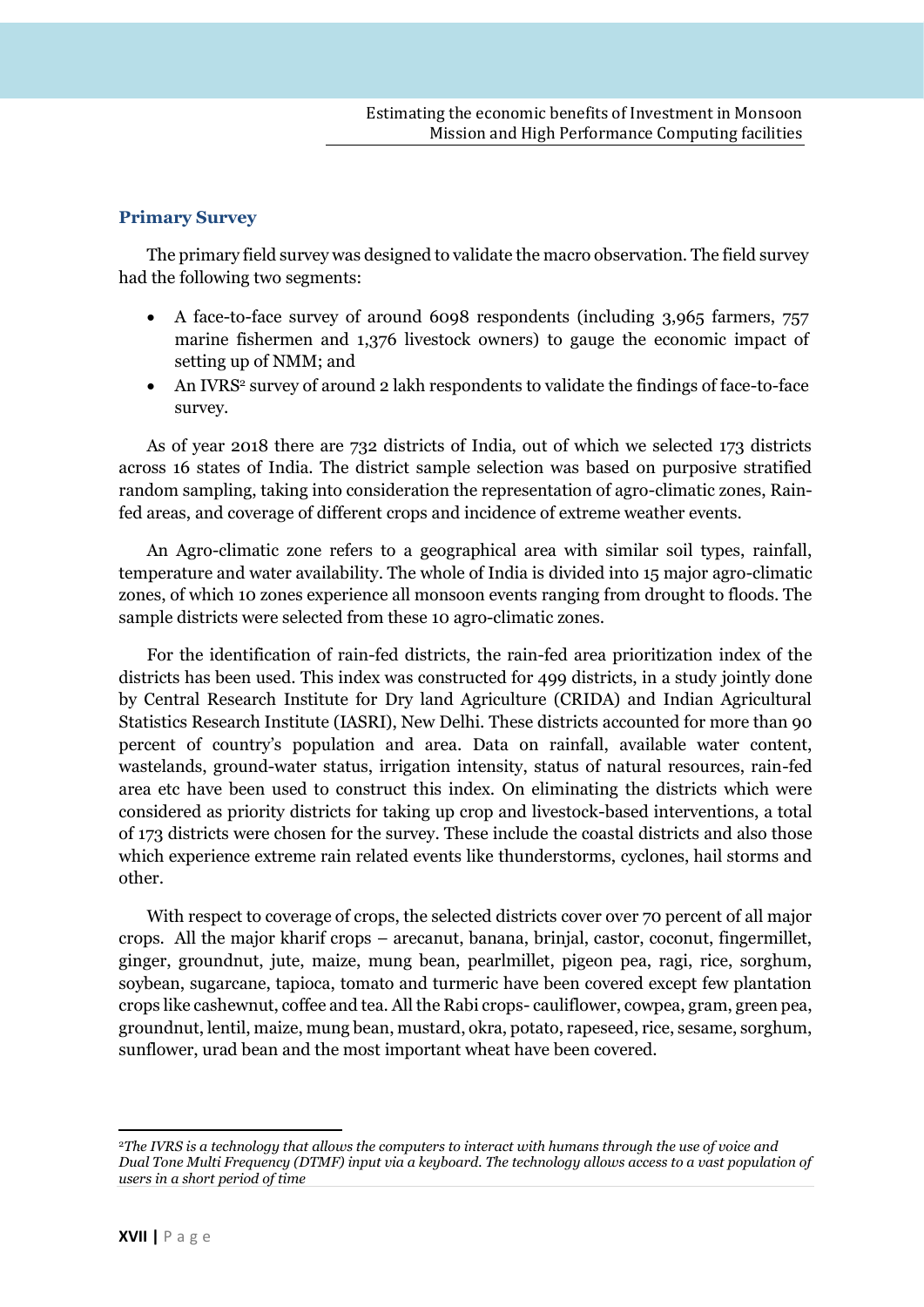Other than monsoonal rainfall, the study also covers extreme weather parameters which are of great significance in decision making for farmers, fisher folk and livestock owners.

The time-period for which data were collected in the survey was April 2015 to March 2019. This is because IMD has been forecasting monsoon and weather with the new model since 2015.

These surveys were conducted by NCAER in collaboration with Reliance Foundation Information Services (RFIS). The average quantum of benefits realised by farmers in the rain-fed districts due to setting up of the NMM and HPC facilities has been assessed on the basis of the following two characteristics:

- Mitigation of risks; and
- Improvement in income and productivity.

The key findings of the NCAER-RFIS survey are delineated below:

#### *Impact of weather advisories on farmers*

- The study interviewed 3,965 farmers across 121 districts of 11 states of India.
- 98 per cent farmers made modifications to at least one of the nine critical practices based on the weather advisories (viz. changed variety/breed; arranged for storage of harvest; early/delayed harvesting; changed crop; early/delayed sowing; changed schedule of ploughing/land preparation; changed pesticide application schedule; changed fertilizer application schedule; and changed scheduled irrigation).
- Making modifications in agricultural practices based on weather advisories help farmers reduce their losses and increase their income. About 94 per cent of farmers who made modifications to any one of the nine critical agricultural practices based on the weather forecast could either avoid loss or saw an increase in income. About 31 per cent farmers made modifications on all nine critical practices.
- The results indicated that the annual income of farmers has a direct relationship with the number of agricultural practices in which modifications were made. For instance, average annual income of farming households which adopted no modification worked out to be Rs. 1.98 Lakh; Rs. 2.43 Lakh for those who modified 1 to 4 practices; Rs. 2.45 Lakh for those who modified 5 to 8 practices and Rs. 3.02 Lakh for those who adopted all the nine changes. It may thus be concluded that the continuous adoption of all the nine critical agricultural practices by farmers based on weather forecasts after 2015 had a significant impact on increasing family incomes of farmers.
- Frequent use of weather advisories were found to increase drastically in 2019, with 59 per cent of farmers reporting their use twice a week. This was only 7 per cent before 2015.
- About 55 per cent of farmers received information on calamities almost every time and 36 per cent of them received correct information occasionally. Of the total farmers who received correct information, 80 per cent reported to have reduced losses occurring due to natural calamities.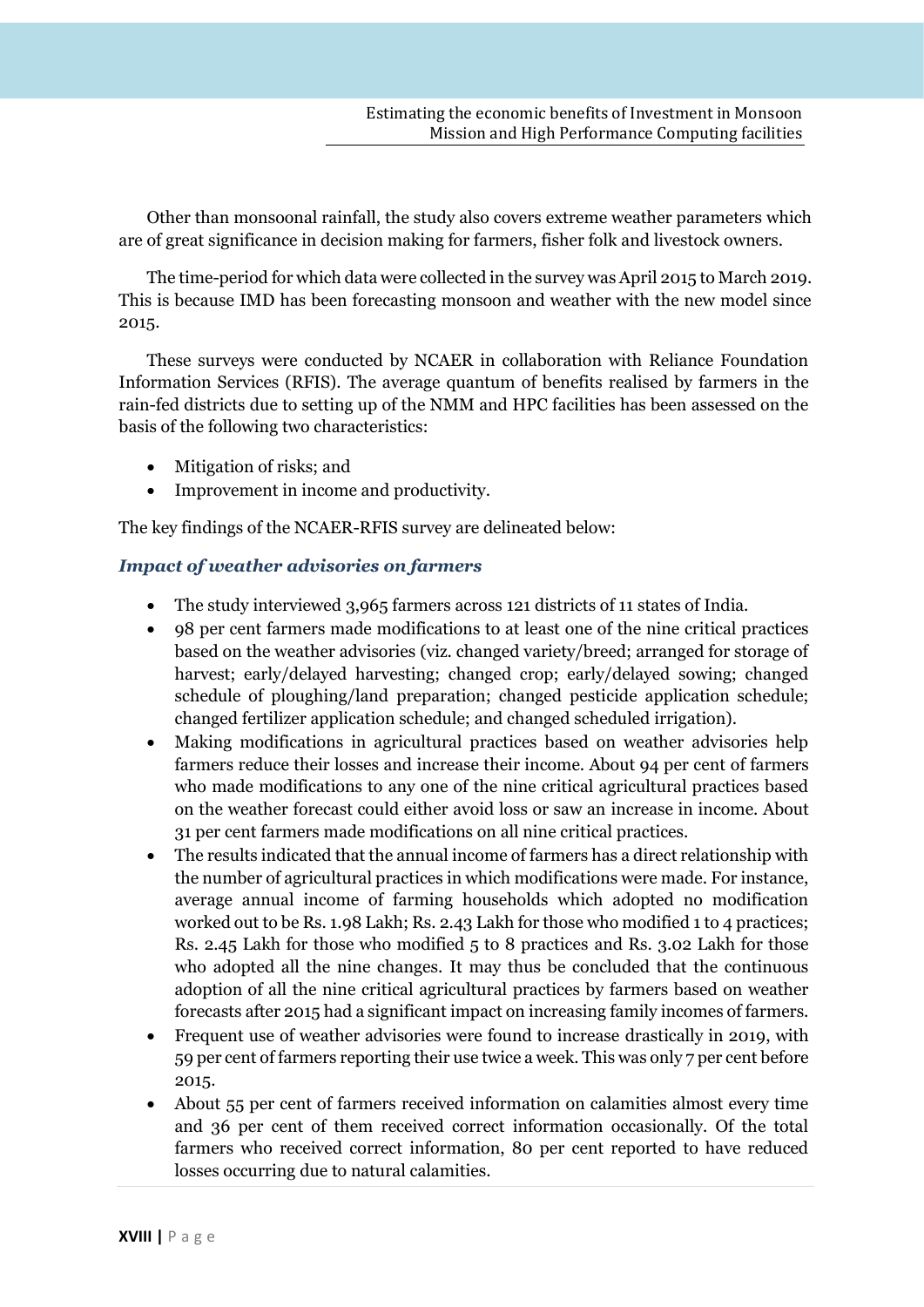#### *Impact of weather advisories on livestock owners*

- The study interviewed 1,376 livestock owners across 92 districts of 10 states of India. The survey finds that almost all livestock owners are taking decisions on livestock management practices based on weather forecast, 76 per cent of whom are doing so on all the three practices (viz. modification of shed/shelter; vaccination against seasonal disease; and fodder management).
- About 18 per cent are taking decisions on any two practices, about 6 per cent on any one of the three practices and just 0.3 per cent of all livestock owners were ignoring all the three practices.
- Majority of livestock owners (96 per cent) reported that weather advisories are improving the practice of vaccination against seasonal disease.
- It is reported by 53 per cent of the livestock owners that they received correct information on natural calamity almost every time. Further, 83 per cent of those receiving correct information reported to have reduced losses occurring due to natural calamities.

#### *Impact of weather advisories on fishermen*

- The survey covered a total of 757 marine fishermen across 34 districts of 7 states of India. The decision on venturing into sea based on Ocean State Forecast (OSF) advisories for fishing has resulted in substantial reduction in operational cost. About 82 per cent of fishermen reported using OSF advisories every time before venturing into sea while 18 per cent reported using it sometimes.
- Almost 95 per cent of fishermen reported to have avoided empty trips by following OSF advisories. It helped them save a total of Rs. 18.25 crores of operational cost by avoiding venturing into the sea and avoiding 9,606 empty trips during adverse sea conditions which would result in having to return mid-day without any fish catch. Mechanised boat owners are saving relatively higher amount on operational cost (Rs. 39,859) as compared to other boat owners.
- As a result of using Potential Fishing Zone (PFZ) advisories by the surveyed fishermen, a total of 1,079 successful trips were recorded generating additional fish catch (149 by mechanised boat owners, 915 by motorised boat owners and 15 by nonmotorised boat owners).
- About 97 per cent of all the surveyed fishermen had received information about latest flood or cyclone on time whereas slightly less than two third (63.4 per cent) of the fisherfolk were affected by the cyclone or flood in some way or the other. However, as high as 86 per cent of them were able to minimize their losses caused by the cyclone/ flood because of the fact that they had received information about the coming cyclone/ flood on time.
- On an average, the fishermen get Rs.17,820 additional income per trip by using PFZ advisories. In total, an additional income of Rs. 1.92 crore was generated from the 1,079 fishing expeditions made using PFZ Advisories.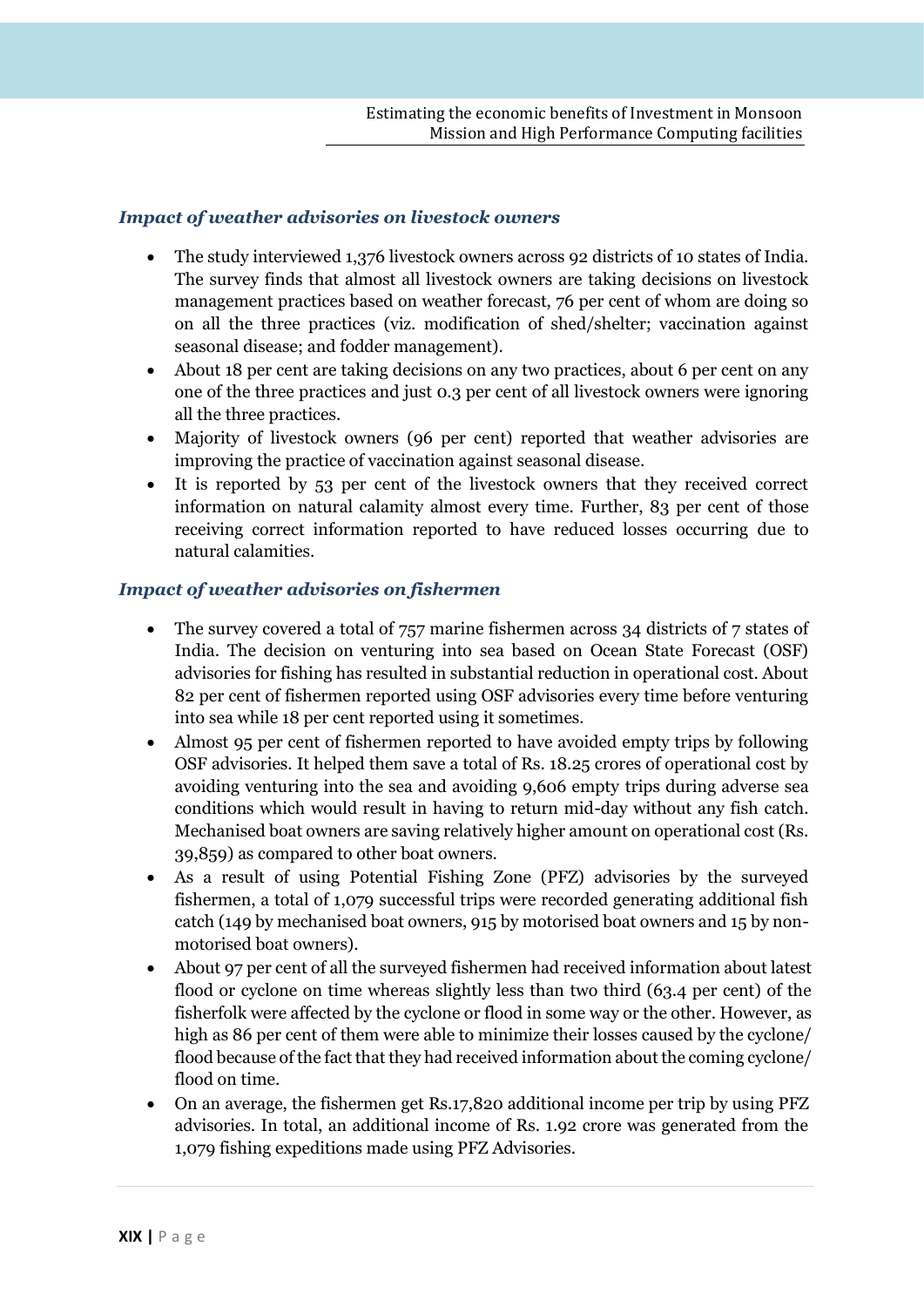- It is observed from the data that accuracy of weather forecast and cyclone warnings has significantly increased as 77 per cent of fishermen reported it as always accurate in the recent years as compared to accuracy before 2015.
- About 97 per cent of fishermen reported having received information on the latest natural calamity of which 84 per cent fishermen were able to minimize losses caused by latest calamity.

#### **Economic Benefits of investment made in NMM and HPC facilities**

- The estimated number of agricultural households belonging to Below Poverty Line category in the rain-fed areas, is 10.7 million. The agricultural households include both farmers and livestock owning households. This is because livestock owners are subset of farmers, hence there is an overlap in samples of these two activities. Hence the economic impact accrued to these two categories is presented as an aggregate. With an estimated annual income gain of Rs. 12,500 per agricultural household, due to the improvement in weather forecasts after the initiation of NMM, total income gain due to NMM is estimated at Rs. 13,331 crore per annum. The incremental economic benefits in rain-fed districts (accruing to families belonging to "below poverty line" category) for the next 5 years is estimated to be Rs. 48,072 crore.
- Further, with a total of 0.53 million BPL fisher-folk households, the estimated income gain is to the tune of Rs. 663 crore per annum and incremental economic benefit for next 5 years is estimated at Rs. 2391 crore. The incremental economic benefit is estimated for next 5 years as it is assumed that the technology (hardware as well as software) requirements change after every 5 years. Hence, the investment in fixed assets (i.e. HPCs etc.) is expected to be productive only till 5 years.
- These translate to a total economic gain of Rs. 50,463 crore.
- With an investment of Rs. 551 crore made in NMM<sup>3</sup> and Rs. 438.9 crore made in HPC<sup>4</sup> , a total of about Rs. 1000 crore has been invested in setting up the augmented infrastructure for weather prediction.
- It is, therefore, inferred that the economic investment of 1 rupee in NMM and HPC facilities realises a 50-fold increase in economic benefits through gains to BPL farming and fishing families.
- With an estimated proportion of women among farmers, livestock rearing and fisherfolk to be 26.9 percent, 48.5 percent and 4.9 percent, respectively, the estimated benefits realized by the women workers works out to be Rs. 13,447 crore, which is 26.6 percent of the total benefit.

 $\overline{\phantom{a}}$ 

<sup>3</sup>*<https://pib.gov.in/PressReleaseIframePage.aspx?PRID=1515349> – Press Information Bureau, Ministry of Earth Science, Jan 03, 2018*

*<sup>4</sup><https://pib.gov.in/newsite/PrintRelease.aspx?relid=178346> – Press Information Bureau, Ministry of Earth Science, April 04, 2018.*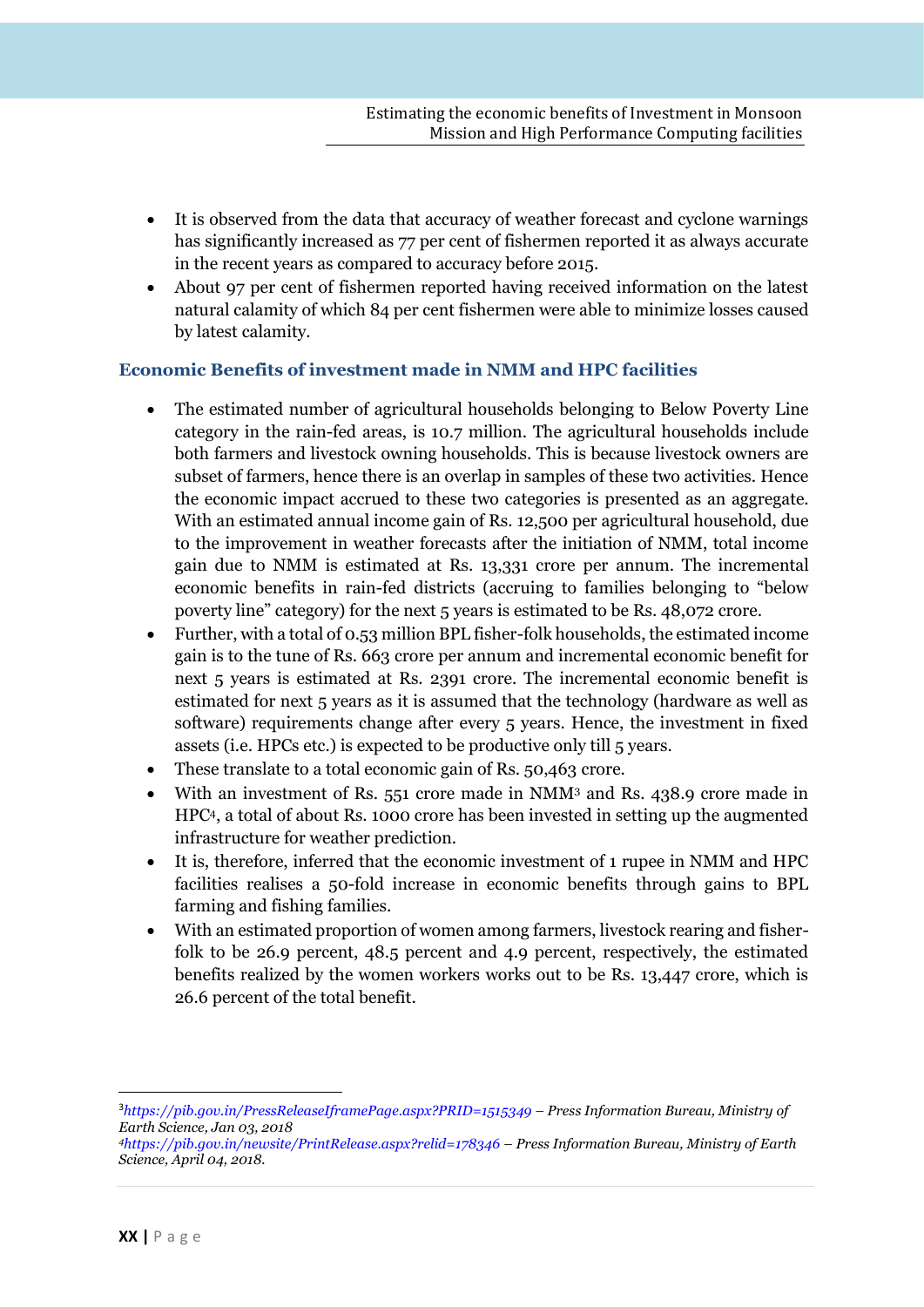# **I. INTRODUCTION**

### <span id="page-24-1"></span><span id="page-24-0"></span>*I.1. Context of the Study*

The Green Revolution, which was a boon to Asian agriculture as it saved Asia from food shortages in the 20th century, resulted in high-yielding cereal varieties supported by irrigation schemes and use of fertilizer as an important input. Nonetheless, Rain-fed agriculture continues to be a significant contributor to agriculture production worldwide. According to Rosegrant *et al*(2002)<sup>5</sup> , "*although irrigated production has made an increasing contribution to global food production (especially during the Green Revolution), Rain-fed agriculture still produces about 60 percent of total cereals worldwide"*. In India, as estimated by Fan and Hazel (2000)<sup>6</sup>, about 82 percent of the rural poor live in Rain-fed areas. These people are, therefore, highly vulnerable to any variability in the onset, withdrawal and quantum of rainfall, all of which have a huge impact on agriculture yield, water availability, power generation, ecosystem and economy.

Indian Summer Monsoon Rainfall (ISMR) amounts to more than 80 percent of the annual rainfall over India. It, hence, plays a significant role in the total food production of the country. Having prior knowledge of the variations in monsoon rainfall aids in preparing for droughts and floods and reduces the adverse impacts of the same. The prediction of monsoon rainfall has been attempted since a long time but there has been limited success. In the past, statistical models were used for monsoon prediction but those models were unable to predict extreme weather conditions.

In several advanced countries, weather predictions are done using coupled dynamical models which are run on high-performance computers. But even these models are not good enough to predict variations in ISMR. To properly forecast monsoon, a realistic representation of the earth system processes, such as incoming solar radiation, winds, waves, tides, convection, clouds, soil, vegetation, topography etc. and interactions between them is needed to be modelled using mathematical equations. Some of these processes were not well understood and observed and hence it was a real challenge for the scientists. So, there was a need for a coordinated research work and a focused Mission Mode Program to make any progress. This focused effort on national level for improving the assimilation and forecasting

 $\overline{a}$ 

<sup>5</sup> *Rosegrant, Mark & Cai, Ximing & Cline, Sarah & Nakagawa, Naoko. (2002). The Role of Rainfed Agriculture in the Future of Global Food Production. International Food Policy Research Institute, Washington D.C.*

<sup>6</sup> *Fan, S. and P. Hazel. (2000). Should developing countries invest more in less-favored lands? An empirical analysis of rural India. Economic and Political Weekly 34:1455 – 1464.*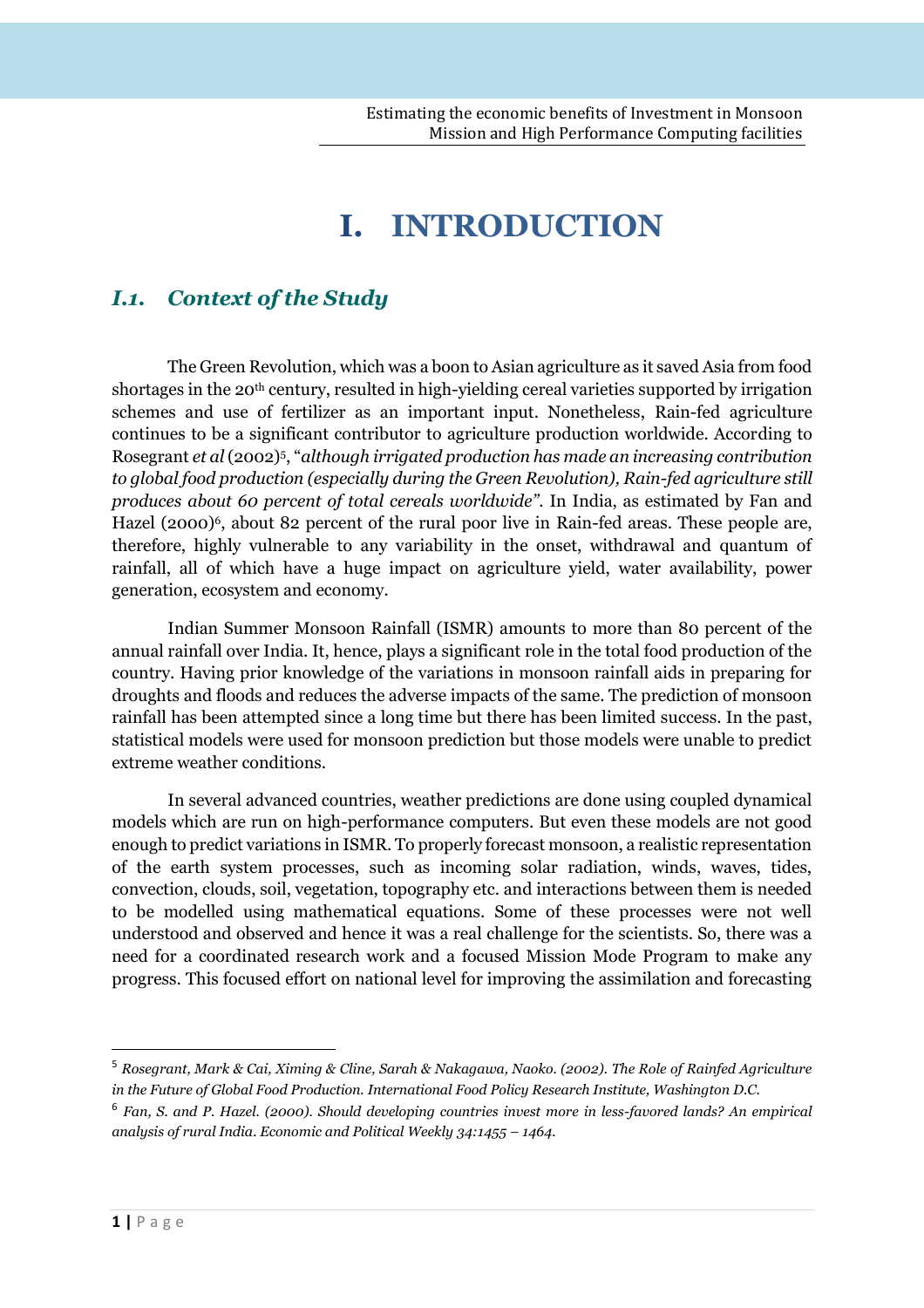system, especially for the monsoon region, led to the initiation of the "National Monsoon Mission program.

The National Monsoon Mission (NMM) was initiated by the Ministry of Earth Sciences (MoES) with the broad objective to improve the monsoon forecast skill over the country. The NMM builds a working partnership between the academic and R&D organizations, both national and international and improves the forecast skill by setting up a state-of-the-art dynamical prediction system for monsoon rainfall on different time scales. The allocation for the Monsoon Mission for the period 2012-17 was Rs. 400 crores and for the period 2017-20, it was Rs 151 crores (Ministry of Earth Science Press Release, Jan 03, 2018).

The increased resolution of the monsoon mission models are made possible through augmentation of High Performance Computing (HPC) capability at MoES institutes. These HPC facilities not only help in meeting the operational requirements of the MoES but also support the research and development activities in MoES and other academic institutions working in coordination with each other. These facilities were established with huge investment of Rs. 438.9 crore (*Ministry of Earth Science Press release, 04, April, 2018*). Hence, MoES has invested a total of approximately Rs. 1000 crore in setting up NMM and HPC facilities. It is, therefore, imperative that the economic impact of this investment is estimated through evidence-based research.

This study, at the behest of Ministry of Earth Sciences, estimates the economic benefits arising from the National Monsoon Mission and augmentation of HPC facility and their role in improving the accuracy of prediction of monsoonal rainfall.

### <span id="page-25-0"></span>*I.2. Objectives of the Study*

This study aims to use a holistic approach to estimate the incremental economic and social benefits subsequent to setting up of the "Monsoon Mission" and investments made in "High-Performance Computing systems". The benefits realized by the below poverty line (BPL) families in Rain-fed districts of farming community, livestock rearers and fisherfolk are accounted for as the returns from these investments. These benefits are expected to have risen out of more accurate weather forecasts which also aids in harnessing the advantages of suitable weather and mitigating of risks associated with adverse (weather) conditions.

The key objectives of this study are the following:

- To examine whether the initiation of NMM has ensured the structural change in production and yield of food grains.
- To estimate the economic benefits arising from the added infrastructure of NMM and HPC facility at MoES institutes.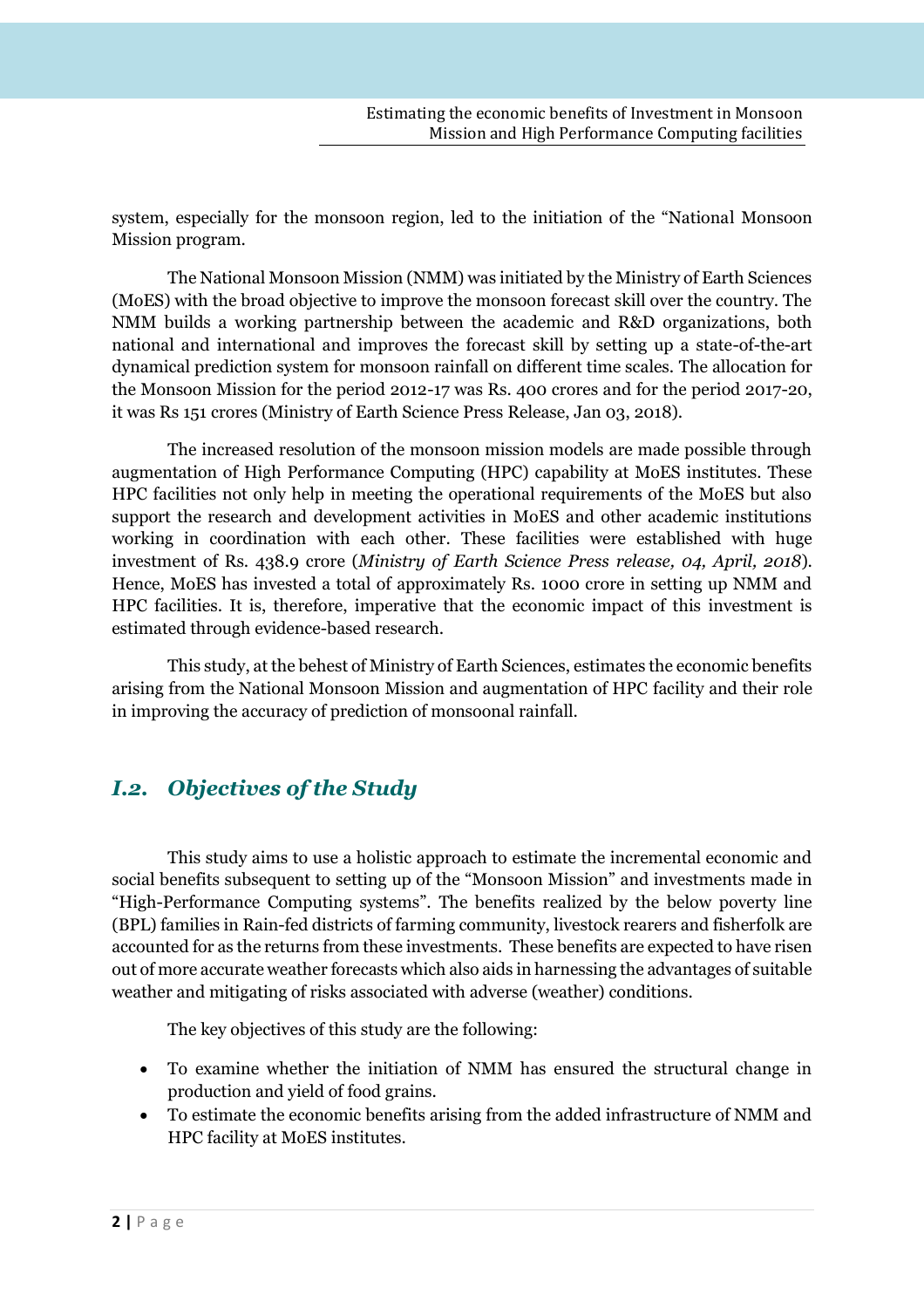- To examine their role in improving the livelihood of farming, livestock rearing and fishing communities through improvement in the accuracy of prediction of monsoonal rainfall.
- To understand the importance of weather-based advisories in decision making, reducing loss and improving livelihoods of farmers, livestock owners and fishermen.
- To assess how the Ocean State Forecasts (OSF) and Potential Fishing Zone (PFZ) advisories have aided in increasing incomes of the fishermen by avoiding empty trips and natural calamities, thereby reducing costs.
- To examine the economic benefits with gender perspective and estimate the gains accrued to the women farmers, livestock owners and fisherfolk due to the improvement in monsoon forecasts.

The sections which follow present a brief description of NMM and HPC capacities, further followed by the list of data sources used and broad methodology adopted in the study to meet the study objectives.

## <span id="page-26-0"></span>*I.3. About National Monsoon Mission*

The Ministry of Earth sciences (MoES) launched the "Monsoon Mission" in 2012 to develop a dynamical prediction framework and to improve monsoon prediction skill. Four MoES institutes, namely Indian Institute of Tropical Meteorology (IITM), Pune; National Centre for Medium Range Weather Forecasting (NCMRWF), Noida; India Meteorological Department (IMD); and Indian National Centre for Ocean Information Services (INCOIS) partnered actively in this important and ambitious program.

Monsoon mission was focused on the following major objectives:

- To build a working partnership between the Academic and Research& Development Organizations, both national and international and the MoES to improve the monsoon forecast skill for the entire country.
- To setup a state-of-the-art dynamical modelling frame work for improving prediction skill of (a) Seasonal and Extended range predictions and (b) Short and Medium range (up to two weeks) prediction.

The execution and coordination of this mission is undertaken by the IITM, which also leads the efforts for improving the extended range and seasonal predictions (for 16 days to one season). For this, IITM is collaborating with National Centers for Environmental Prediction (NCEP), USA and other MoES institutes and is working with the Climate Forecast System (CFS) model. This is a coupled ocean-atmosphere modelling system and combines data from ocean, atmosphere and land for providing long range forecasting. Ocean initial conditions are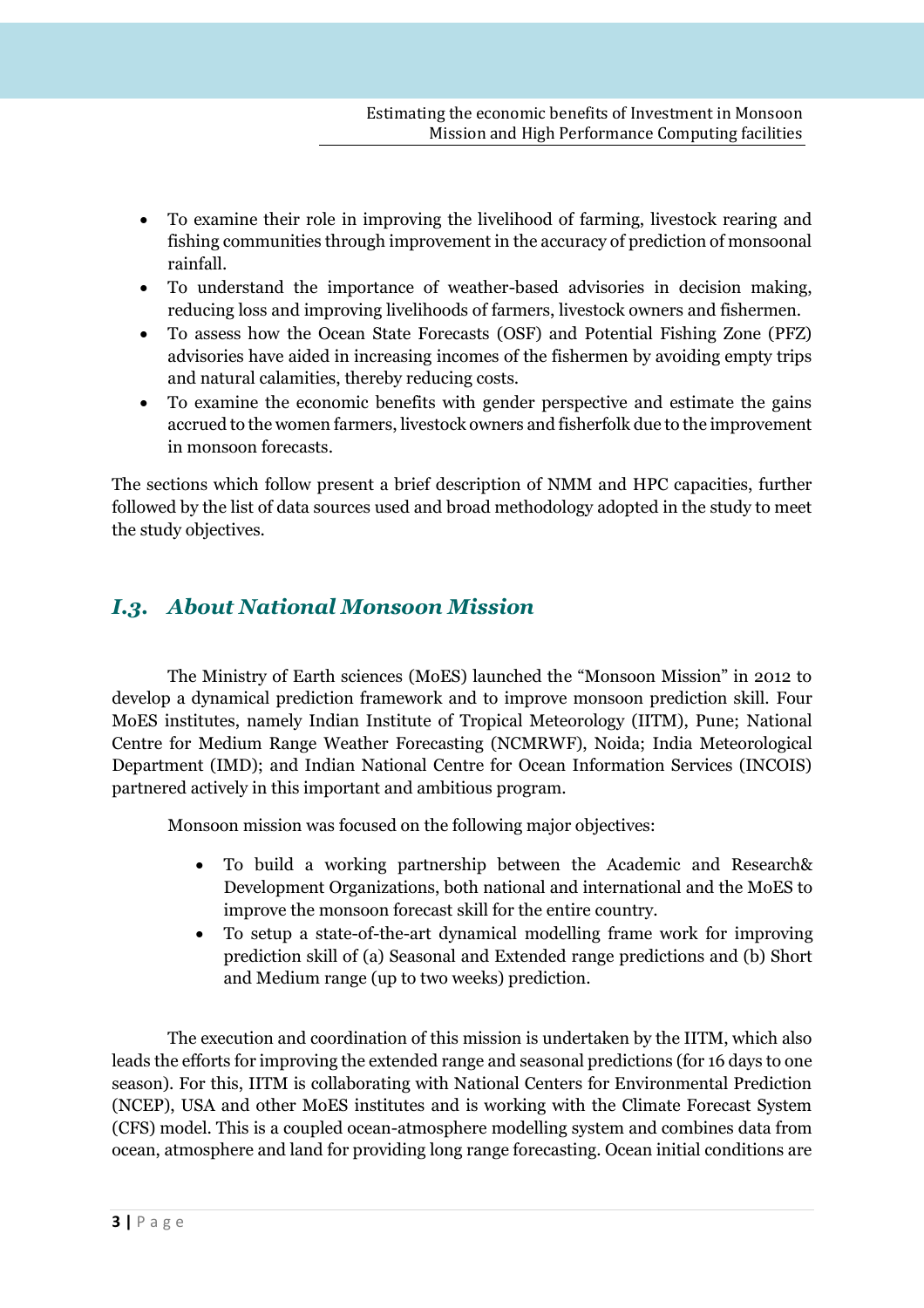provided by INCOIS and atmospheric initial conditions are provided by NCMRWF. Major achievement is the development of seasonal prediction model with highest skill for predicting monsoon at high resolution of 38km.

NCMRWF leads the efforts for short and medium range forecasts (for up to 15 days). For this, NCMRWF is collaborating with The Meteorological Office, UK (commonly known as UK Met office) and is working with the Unified Model (UM) for seamless prediction of weather with a special focus on short and medium range forecast of monsoons. This has resulted in improving the prediction skill of short and medium range forecasts by 2 days.

Major achievements of Monsoon Mission were the following:

- Development of seasonal prediction model for monsoons at a very high resolution of 38 kms and having the highest skill
- Skillful prediction of monsoon active/break cycles at extended range: at par with the best in the world.
- Very high resolution (27 km) weather forecasts at short and medium range resulting in gain of 2 days lead time.
- Development of a "Unified Model" (UM, adopted from UK Met Office, UK) for high resolution short range & medium range forecasts. The efforts resulted in improving the prediction skill of short and medium range forecasts by 2 days.
- Development of real time Global Forecast System for short range deterministic forecast at 12 km resolution.
- Development of data assimilation system using Global Ocean Data Assimilation System (GODAS) observations.
- Externally funded projects contributed to model developmental and diagnostic studies.

The modelling framework developed by IITM and NCMRWF have been made operational and are being used by IMD for giving forecast in all scales namely short, medium, extended and seasonal scale. IMD used the Monsoon Mission dynamical model, in an operational mode for the first time in 2017, to prepare the seasonal forecast of monsoon rainfall over India. IMD in collaboration with Indian Council of Agricultural Research (ICAR) provides district level agro meteorological advisories to farmers through 130 agro-met field units. As of Jan 03, 2018, about 22 million farmers were receiving crop specific agrometeorological advisories in vernacular languages. These advisories are used for critical farm operations like management of sowing, changing crop variety, spraying pesticides for disease control and managing irrigation. IMD also provides meteorological support to the Central Water Commission (CWC) for issuing flood warnings.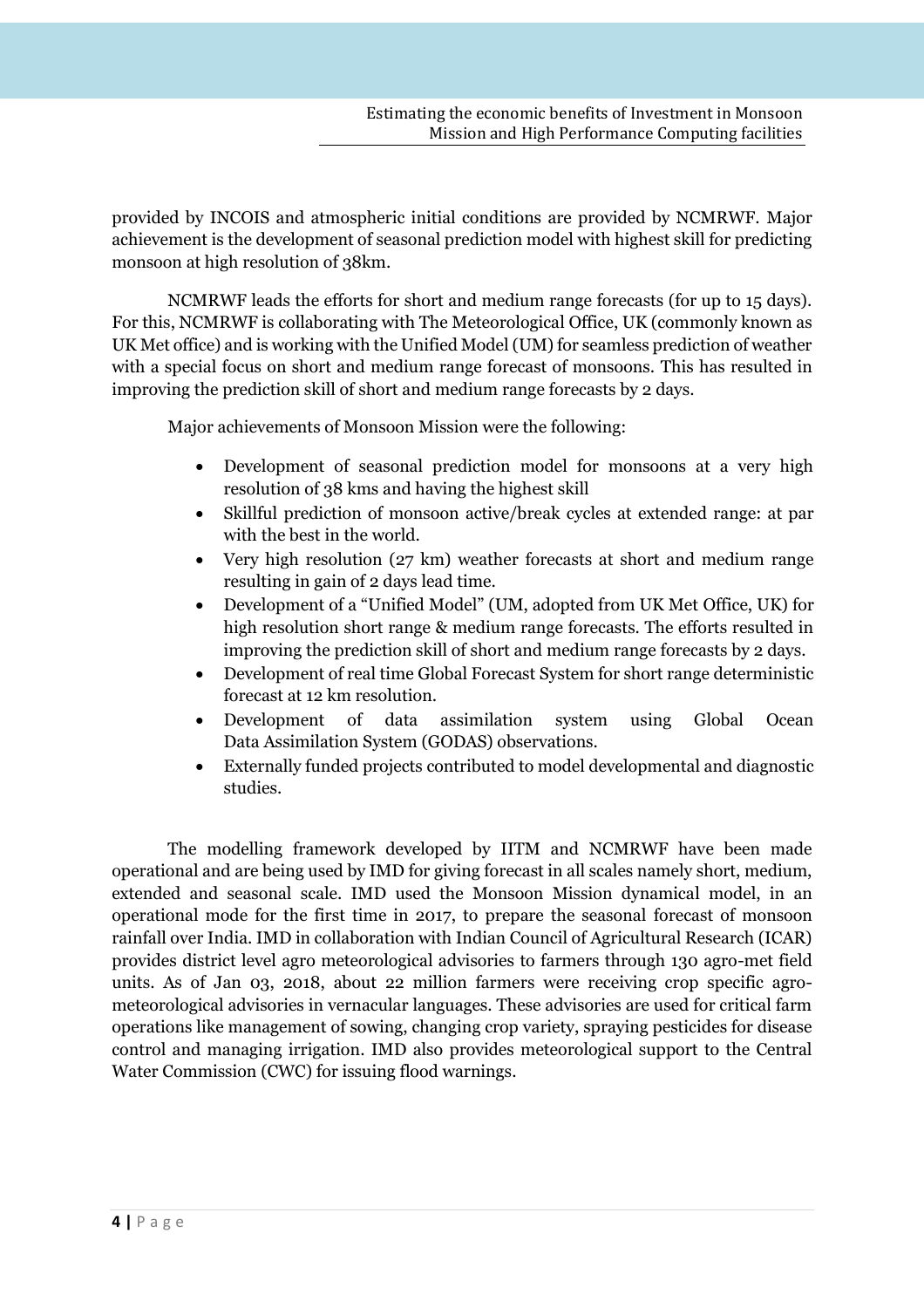## <span id="page-28-0"></span>*I.4. About High Performance Computing System*

The increased resolution of the NMM dynamic models is made possible through timely investments made by MoES for augmentation of High-Performance Computing (HPC) capability at its institutes from 1 PetaFlop to 10 PetaFlops. With this HPC facility, a paradigm shift in weather and climate modelling activity for operational weather forecasts has been achieved. In order to cater to the needs of modelling activities of Monsoon Mission, an additional 6.8 petaflops-scale HPC facilities are established at two of the MoES institutes:

– "Pratyush" at Indian Institute of Tropical Meteorology (IITM), Pune with computing capacity of 4 peta-flops; and

– "Mihir" at National Centre for Medium Range Weather Forecast (NCMRWF), Noida with computing capacity of 2.8 peta-flops.

Besides their use for advanced dynamic prediction systems, which are used for seasonal, extended and short-range predictions, the HPC systems are also being used for generating probabilistic forecasts for extreme weather. The global weather prediction model has a horizontal resolution of 10 to 12 km and the regional models have much finer horizontal resolution of 3 km and less over the Indian domain. These high-resolution models are also used for prediction of cyclones and other severe weather events with more accuracy and lead time.

These HPC units are the fastest multi-petaflops supercomputers. These are India's largest HPC facility in terms of peak capacity and performance and have brought India's ranking from the 368th position to around the top 30 in the list of HPC facilities in the world. Also, with this, India is now ranked 4th, after Japan, UK and USA on dedicated HPC resources for weather and climate community

The HPC facilities help in the following:

- Generating weather forecasts at block level over India
- High resolution seasonal/extended range forecasts of active/break spells of Monsoon.
- Running Very high resolution coupled models for prediction of cyclones with more accuracy and lead time.
- Ocean state forecasts including marine water quality forecasts at very high resolution.
- Tsunami forecasts with greater lead time.
- Air quality forecasts for various cities
- Climate projections at very high resolution.
- Prediction of extreme weather events with greater accuracy.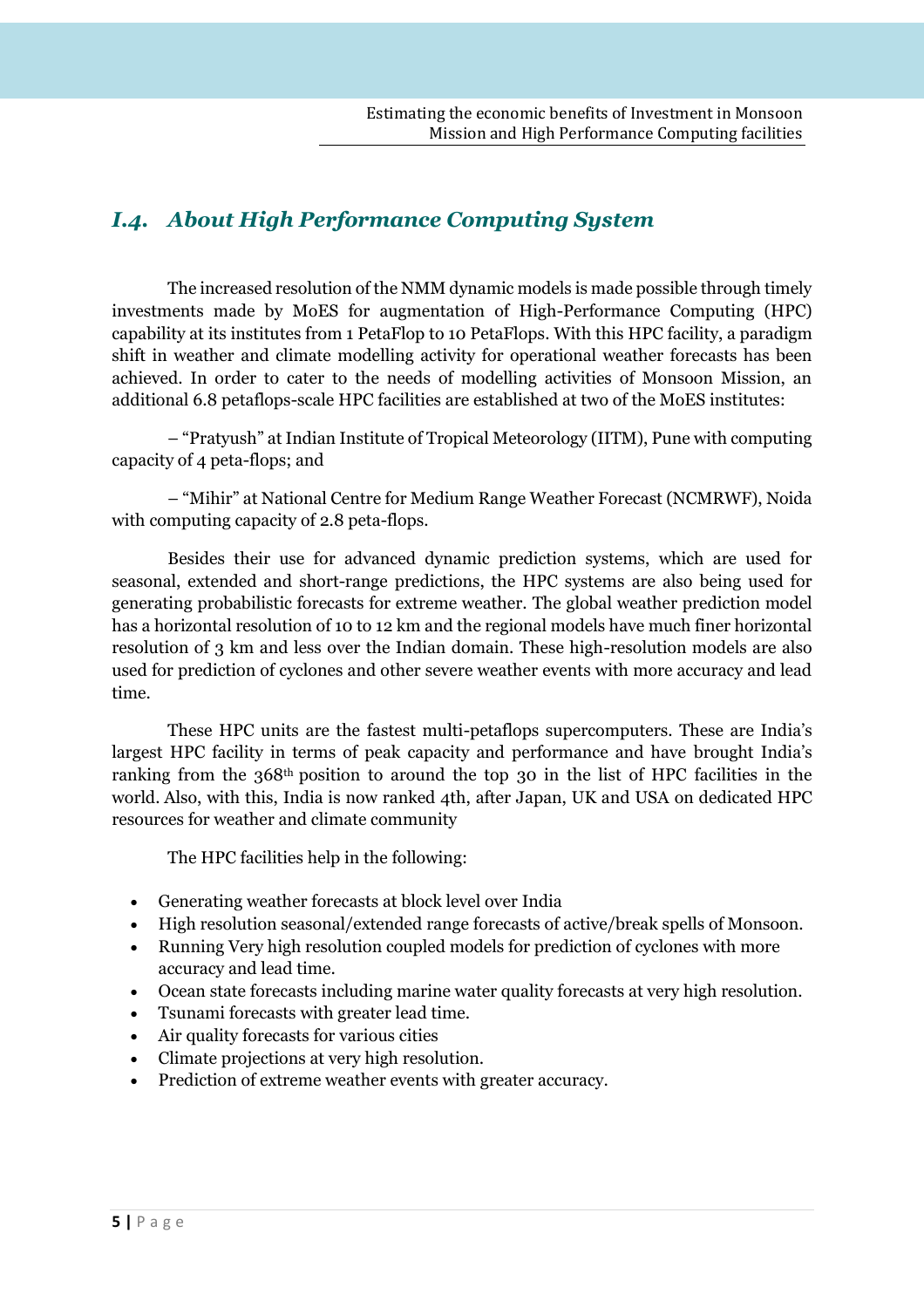### <span id="page-29-0"></span>*I.5. Data Sources for the Study*

The study analyses the macro-level secondary data of production and yield of major crops in the Rain-fed and irrigated areas before and after the implementation of NMM and assesses the impact of the NMM on agri-ecosystem. Agricultural statistics on production of selected crops over years were used to assess if there was a structural change in production levels. The data was sourced from the agriculture statistics provided by Directorate of Economics and Statistics, Department of Agriculture, Cooperation and Farmers' Welfare, Ministry of Agriculture and Farmers' Welfare.

In order to obtain the estimated number of farmer households in the Rain-fed districts, the unit level data of the survey conducted by National Sample Survey Office (NSSO)<sup>7</sup> during Jan 2013 to Dec 2013 was used. This 70<sup>th</sup> round survey is titled as "Situation Assessment" Survey of Agricultural Households". It has also been used to prepare the profile of farmers and livestock-owning households and to examine the perception of these households on their access to weather forecasts and whether they have benefited from the same.

The Central Marine Fisheries Research Institute (CMFRI) 2010 census<sup>8</sup> was used to obtain the estimated number of fishing families which fall under the "below poverty line (BPL)" category.

Also, a primary face-to-face survey of 6098 respondents (comprising farmers, livestock owners and fishermen) and another Interactive Voice Response Survey (IVRS) of about 2 lakh respondents were conducted to understand the importance of weather-based advisories in decision making, reducing loss and improving livelihoods. This survey also finds out how the Ocean State Forecasts (OSF) and Potential Fishing Zone (PFZ) advisories have aided in increasing incomes of the fishermen by avoiding empty trips and natural calamities, thereby reducing costs. The overall economic benefits are estimated using the information provided in these surveys.

### <span id="page-29-1"></span>*I.6. Structure of the Report*

This report is structured as follows. The present chapter gave the context and objectives of the study and a brief description of NMM and HPC facilities, discussing the

 $\overline{a}$ 

*<sup>7</sup>National Sample Survey Office (NSSO), "Situation Assessment Survey of Agricultural Households, 70th Round, 2013", Government of India, New Delhi.*

*<sup>8</sup> Government of India. (2012), Marine Fisheries Census 2010, India, Ministry of Agriculture, Department of Animal Husbandry, Dairying and Fisheries, New Delhi and Indian Council of Agricultural Research, Central Marine Fisheries Research Institute, Kochi.*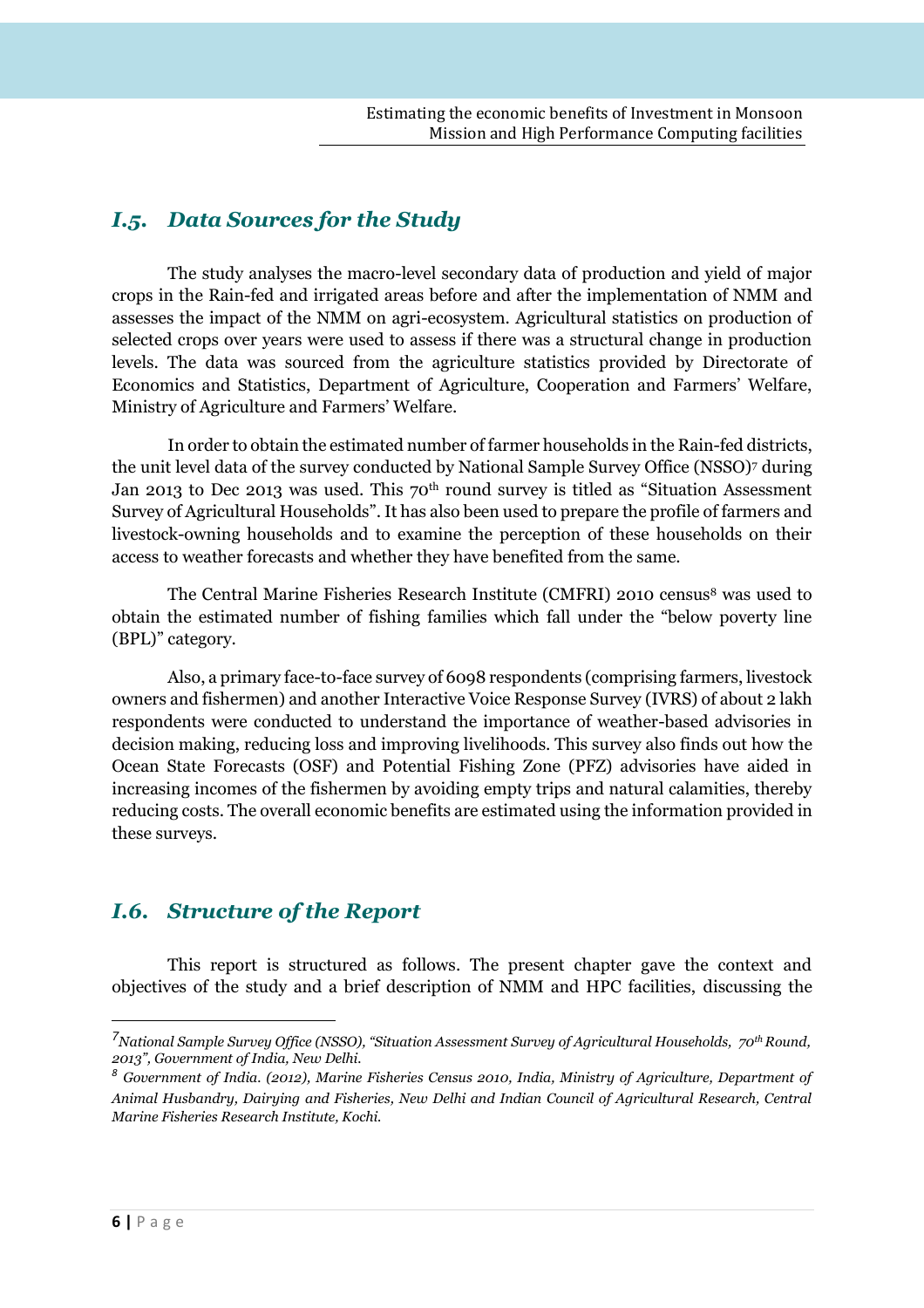different sources of data used in the study. The following chapter presents the findings of the analysis done on the secondary data used in the study to examine the change in production levels of major crops in the rain-fed and irrigated areas before and after the implementation of NMM and assesses the impact of the NMM on agri-ecosystem. Chapter 3 describes the primary survey undertaken for the study, including the sampling plan, sample size and the survey findings. The next and the concluding chapter estimates the economic benefits of the investment made in setting up NMM and HPC facilities, by estimating the economic gains accrued to farmers, livestock owners and fisherfolk. The economic impact with the gender perspective is also presented in this chapter.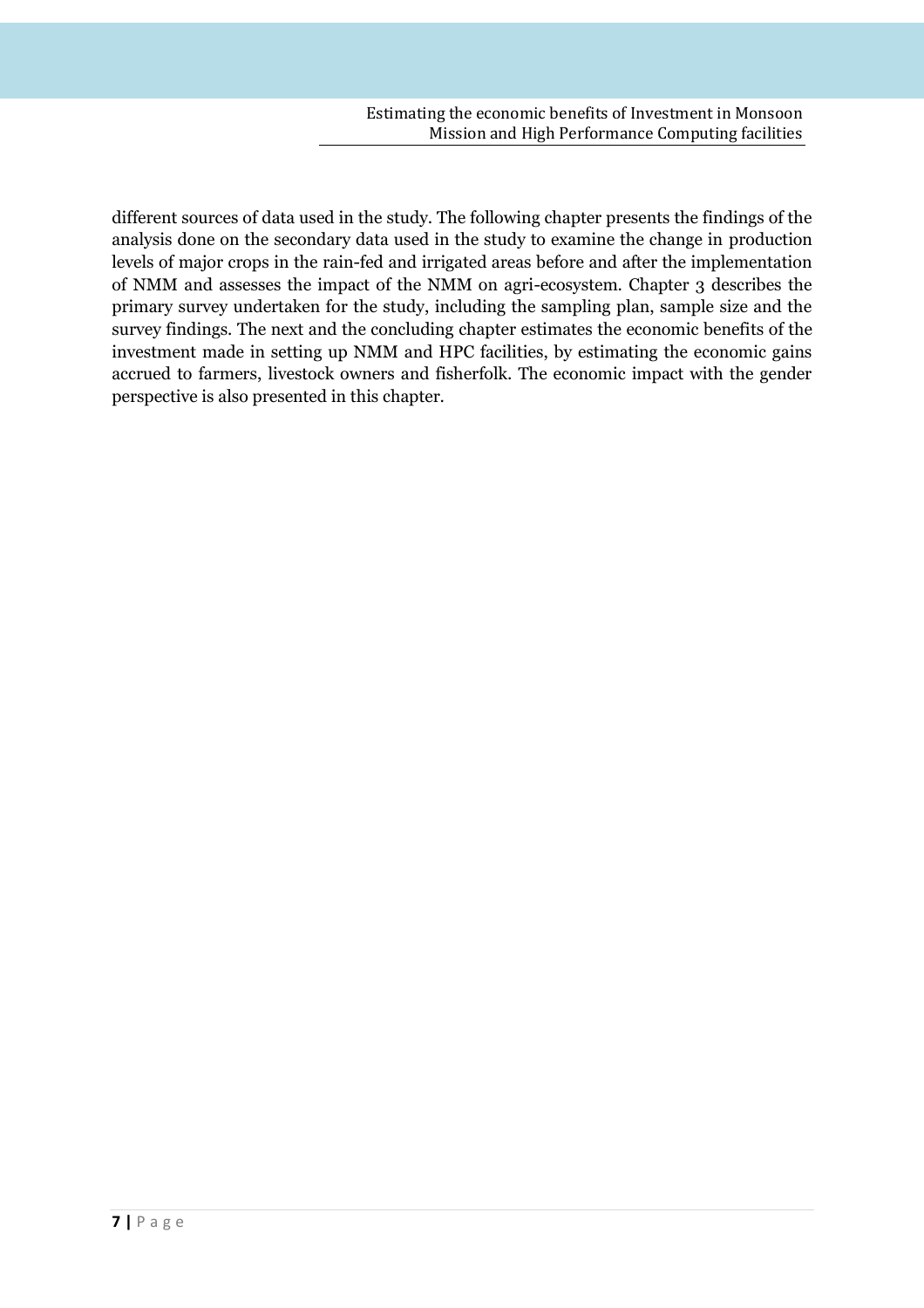Estimating the economic benefits of Investment in Monsoon Mission and High Performance Computing facilities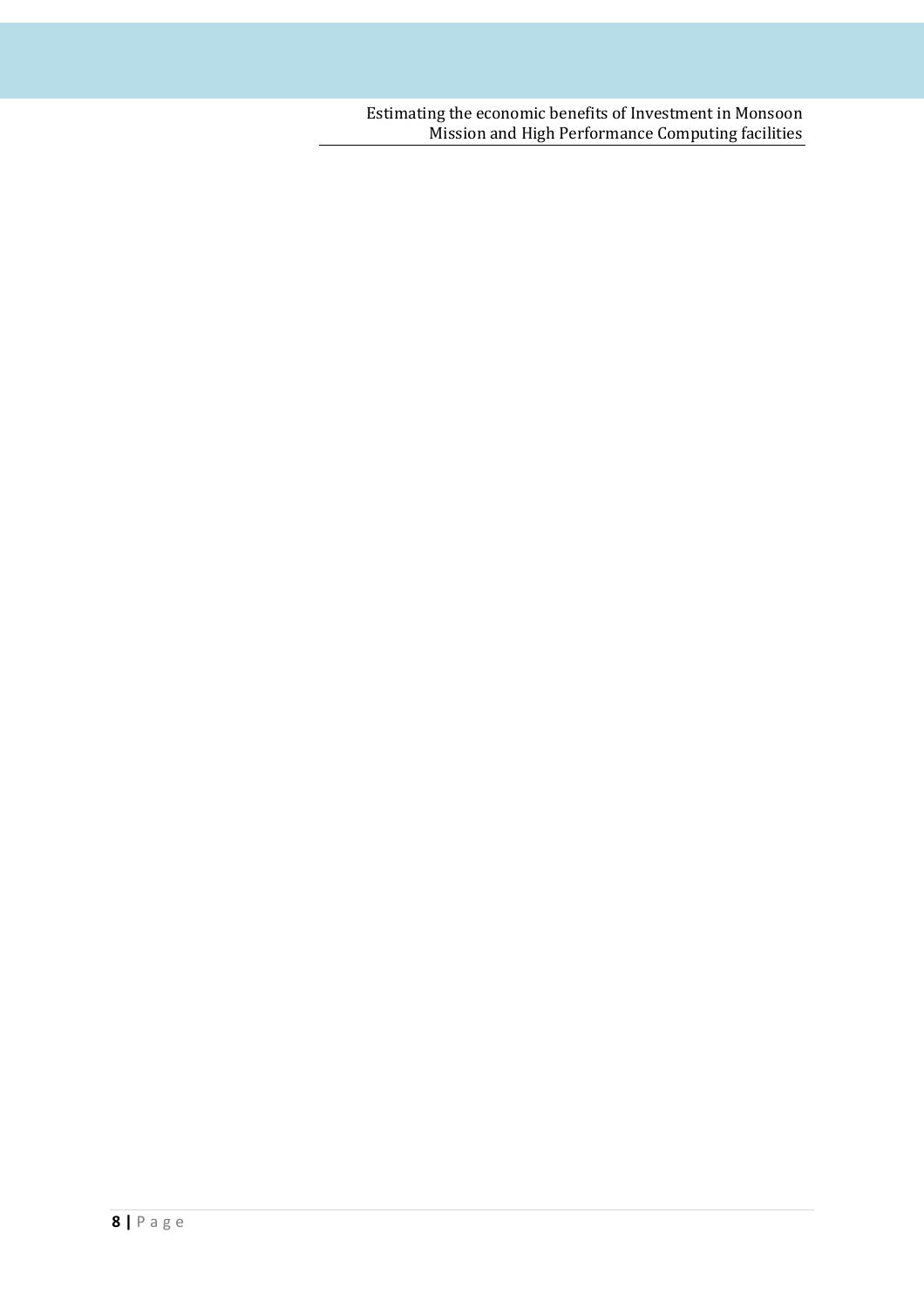# <span id="page-32-0"></span>**II. STRUCTURAL CHANGE IN PRODUCTION LEVELS**

The farming community has been benefitting significantly by the weather forecast services provided to them on agriculture related activities. IMD issues these forecasts for next four days under "Gramin Krishi Mausam Sewa (GKMS)" scheme. Based on these forecasts, specific agro-met advisories are prepared in collaboration with 130 Agro-Met Field Units (AMFUs) and are issued twice a week for all the districts in the country. Experimental block level agro-met advisories are also issued twice a week, since 2018.

These advisories are communicated to the farming community through multichannel dissemination systems, like SMSs through mobile phones, Mobile App named as "Meghdhoot", IMD Website, Kisan Portal and conventional media like TV, radio and newspapers. So far, about 42 million farming households are the recipients of the agro-met advisories on regular basis.

These efforts have successfully created awareness among the farmers to take appropriate and timely action based on forecasts, to save the crops against adverse weather situation and also to take benefit of favourable weather conditions for increasing the yield. It can, therefore, be reasonably assumed that the beneficiary farmers have managed to increase the production levels of major food-grains over a period of time, especially in the postmonsoon mission period, as compared with that in pre-monsoon mission period.

This chapter aims at examining the trends in food-grain production over pre-monsoon mission (2011-2014) and post-monsoon mission (2015-2017) years. This is because IMD has been disseminating the monsoon and weather predictions using the new Monsoon Mission model since 2015. An attempt was made to compare the production performance between rain-fed and irrigated districts. However, since there is no clear definition of rain-fed area, we have used a classification provided by ICAR-CRIDA<sup>9</sup> in a study wherein the districts are categorised based on various agro-climatic parameters such as annual rainfall, moisture index, percent net irrigated area, dryland climate categories and various area development programmes.

The ICAR-CRIDA had designed and built this database to aid scientific and agricultural research. This database helps scientists, working in the areas of socio-economic and policy research and natural resource management in rain-fed areas, especially in selecting rain-fed regions and low productivity regions for sample/case studies. However, the criterion chosen for the categorization of districts was left to the discretion of the user. The study flags those

 $\overline{a}$ 

*<sup>9</sup>District Database of Agricultural Statistics- A Database Management System, Technical Bulletin 01/2014, ICAR-Central Research Institute for Dryland Agriculture, pp 23-42.*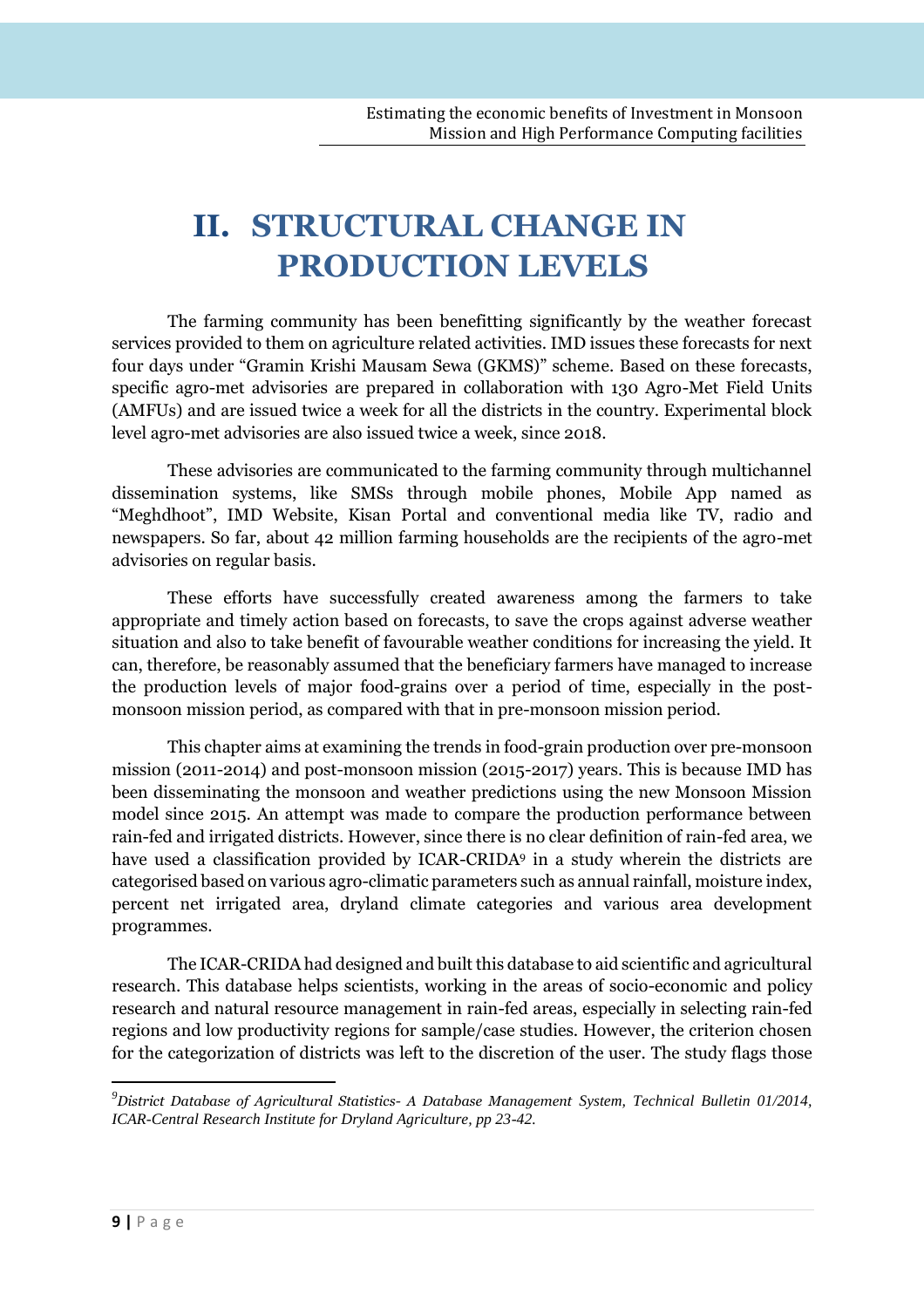districts where developmental programmes relevant to rain-fed agriculture, like Drought Prone Area Programme (DPAP), Desert Development Programme (DDP) and Rain-fed Area Development Programme (RADP) are in operation. But since there were a number of DPAP/DDP districts where irrigation was also found to be practiced substantially, the study also listed the districts according to their eligibility to these developmental programmes.

For the present study, the production level of food grains in those districts which were identified as eligible for DPAP/DDP in ICAR-CRIDA study (referred as Category I) have been compared with that of districts which were not eligible for any intervention (referred as Category II), as these are assumed to represent the rain-fed and irrigated districts respectively.

This chapter discusses the changes in production level of food-grains in these categories of districts during pre-monsoon mission and post-monsoon mission periods. To capture these changes, the data on food-grains, by districts, have been collected from Directorate of Economics and Statistics, Ministry of Agriculture.

The list of districts, eligible for DPAP/DDP (Category I), categorised as rain-fed, is given below:

| <b>State</b>            | <b>Rain-fed Districts</b>                                                                                                                                        |
|-------------------------|------------------------------------------------------------------------------------------------------------------------------------------------------------------|
| <b>Andhra Pradesh</b>   | Anantpur, Chittoor, Cuddapah, Kurnool, Prakasam&<br>Vishakhapatnam                                                                                               |
| <b>Bihar</b>            | Jamui                                                                                                                                                            |
| Chhattisgarh            | Bastar, Dantewara, Jashpur, Kanker, Kawrdha, Korba, Koriya,<br>Raigadh, Rajnandgaon&Surguja                                                                      |
| Daman & Diu             | Daman & Diu                                                                                                                                                      |
| Gujarat                 | Ahmedabad, Amreli, Bharuch, Bhavanagar, Dahod, Dang,<br>Jamnagar, Kutch, Narmada, Panchmahal, Patan, Porbandar,<br>Rajkot & Surendranagar                        |
| <b>Himachal Pradesh</b> | Bilaspur, Shimla & Una                                                                                                                                           |
| Jharkhand               | Bokaro, Chatra, Deoghar, Dhanbad, East Singhbhum, Gadva,<br>Giridih, Godda, Gumla, Hazaribagh, Koderma, Lohardaga,<br>Palamu, Ranchi, Sahibganj& West Singhbhum  |
| Karnataka               | Bangalore (Rural), Bangalore (Urban), Bidar, Bijapur,<br>Chamarajanagar, Chitradurga, Dharwad, Gadag, Gulbarga,<br>Hassan, Haveri, Kolar, Koppal, Raichur&Tumkur |
| Kerala                  | Kollam                                                                                                                                                           |
| Madhya Pradesh          | Barwani, Betul, Chhindwara, Dindori, Jhabua, Khargone,<br>Mandla, Ratlam, Rewa, Shahdol, Sidhi&Umaria                                                            |

#### **Table II.1: State-wise list of DPAP/DDP eligible districts in India**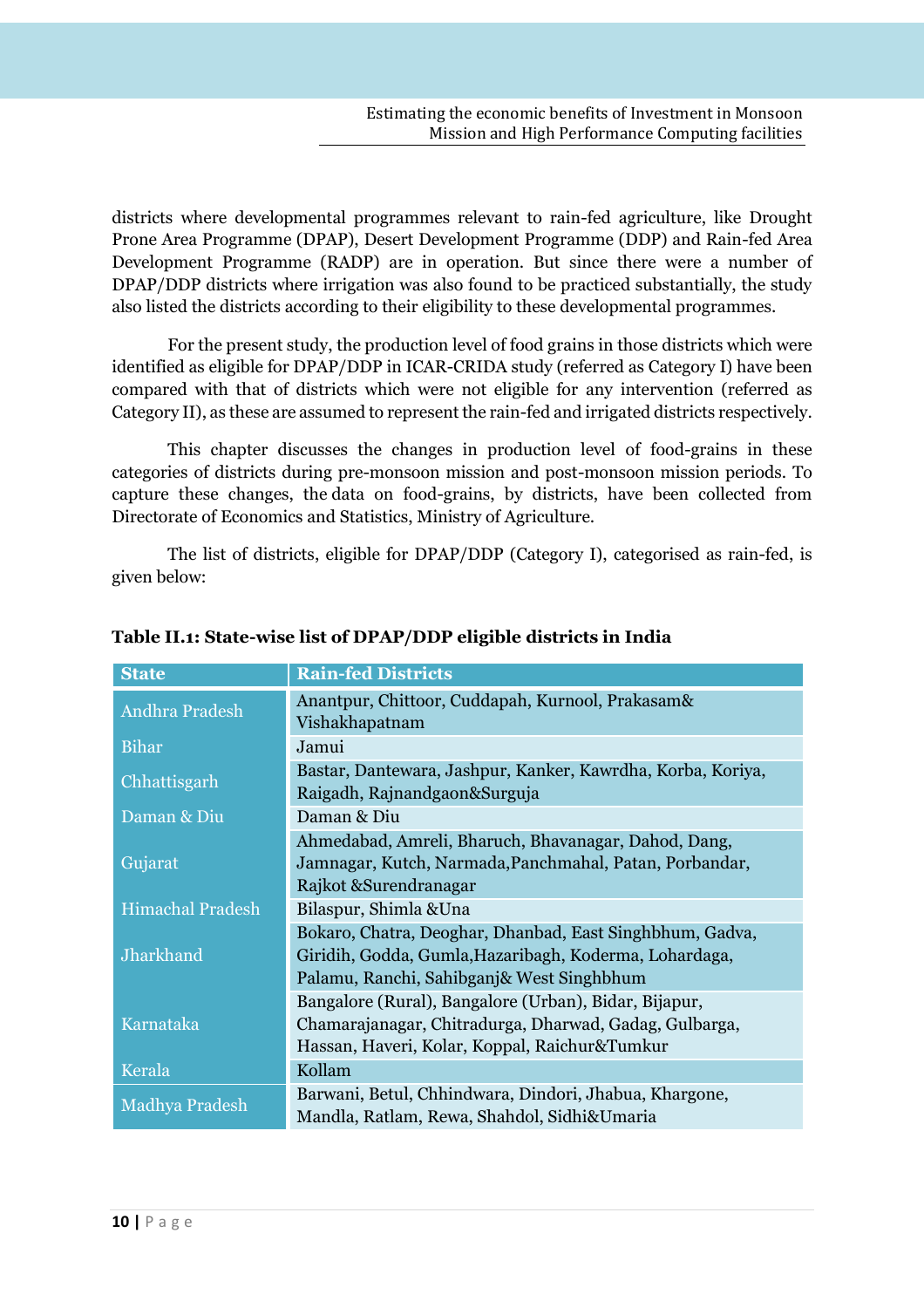| <b>State</b>         | <b>Rain-fed Districts</b>                                                                                                                                                                                                                      |
|----------------------|------------------------------------------------------------------------------------------------------------------------------------------------------------------------------------------------------------------------------------------------|
| Maharashtra          | Ahmednagar, Akola, Amravati, Aurangabad, Beed, Buldhana,<br>Chandrapur, Dhule, Gadchiroli, Hingoli, Jalgaon, Jalna, Latur,<br>Nagpur, Nanded, Nandurbar, Nasik, Osmanabad, Parbhani,<br>Pune, Sangli, Satara, Solapur, Wardha, Washim&Yavatmal |
| Orissa               | Angul, Bolangir, Jharsuguda, Keonjhar, Koraput, Nawapara,<br>Nawarangpur, Phulbani, Rayagada&Sundargarh                                                                                                                                        |
| Rajasthan            | Ajmer, Barmer, Bhilwara, Bikaner, Churu, Dungarpur,<br>Hanumangarh, Jaisalmer, Jalore, Jodhpur, Nagaur, Pali,<br>Rajsamand&Sikar                                                                                                               |
| <b>Tamil Nadu</b>    | Ariyalur, Dharmapuri, Perambalur,<br>Ramanathapuram&Thoothukudi                                                                                                                                                                                |
| Telangana            | Adilabad, Mahabubnagar, Medak&Rangareddy                                                                                                                                                                                                       |
| <b>Uttar Pradesh</b> | Chitrakut, Mahoba&Sonbhadra                                                                                                                                                                                                                    |
| Uttarakhand          | PauriGarhwal                                                                                                                                                                                                                                   |
| <b>West Bengal</b>   | Purulia                                                                                                                                                                                                                                        |

Source: [www.dacnet.gov.in](http://www.dacnet.gov.in/)

The figures below present cumulative annual figures for total food-grains which include Bajra, Barley, Jowar, Maize, Ragi, Rice, Small millets, Wheat and Other Cereals. Annexure III of this report provides the detailed information on the production level for each crop for the period 2011 to 2017, the period 2011-2014 being considered as "pre-monsoon mission" and that from 2015 to 2017 as "post-monsoon mission". These are provided for both Category I and Category II districts, which represent rain-fed and irrigated districts.

Figures II.1 and II.2 present annual production trends of food grains in Category I districts for the pre and post monsoon-mission periods respectively. Figures II.3 and II.4 present the same for the Category II districts of India. The figures reveal that in Category II districts, the production level saw a declining trend in the pre monsoon-mission period which changes to an increasing trend in the post monsoon-mission period. In case of Category I districts, which represent the rain-fed districts, although an increasing trend was observed in both the periods, the rate of increase was much higher in the post monsoon mission period.

It may also be noted that between 2014 and 2015, there was a significant dip in the overall grain production. It was due to the bad monsoon in 2014 and unseasonal rains and hailstorms during 2014-15<sup>10</sup>, adversely affecting the kharif and rabi crops.

 $\overline{\phantom{a}}$ 

<sup>10</sup> https://economictimes.indiatimes.com/news/economy/indicators/indias-foodgrain-output-fell-4-66-in-2014- 15/articleshow/48515634.cms?from=mdr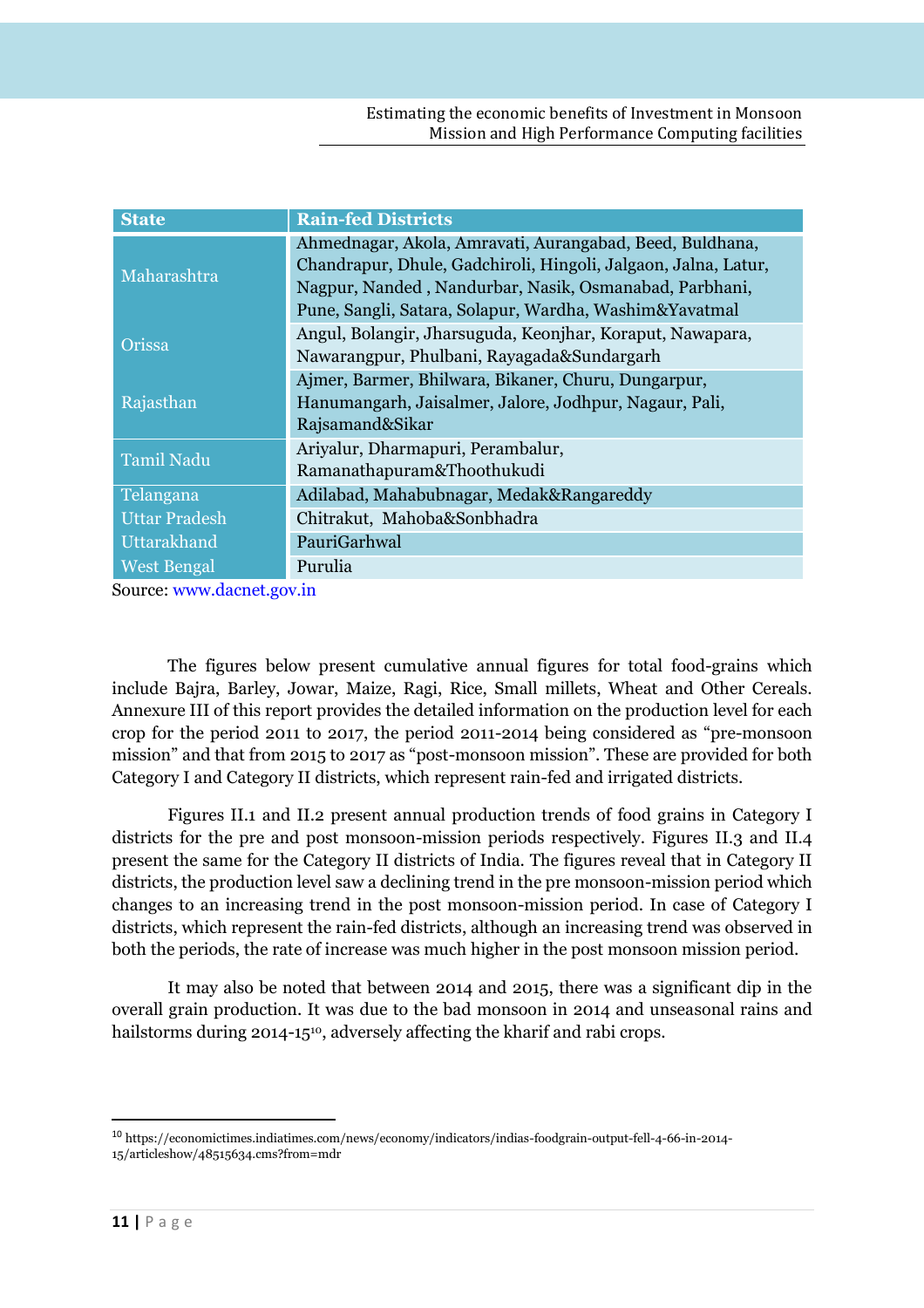

*Source: NCAER computations using Agriculture statistics by Directorate of Economics and Statistics, Department of Agriculture, Cooperation and Farmers' Welfare*

*Note: Category I districts are DPAP/DAP eligible districts and hence represent rain-fed districts* 

The trends show that regardless of category, performance of all the districts improved in the post-monsoon mission period indicating that there has been a structural change in food grain production.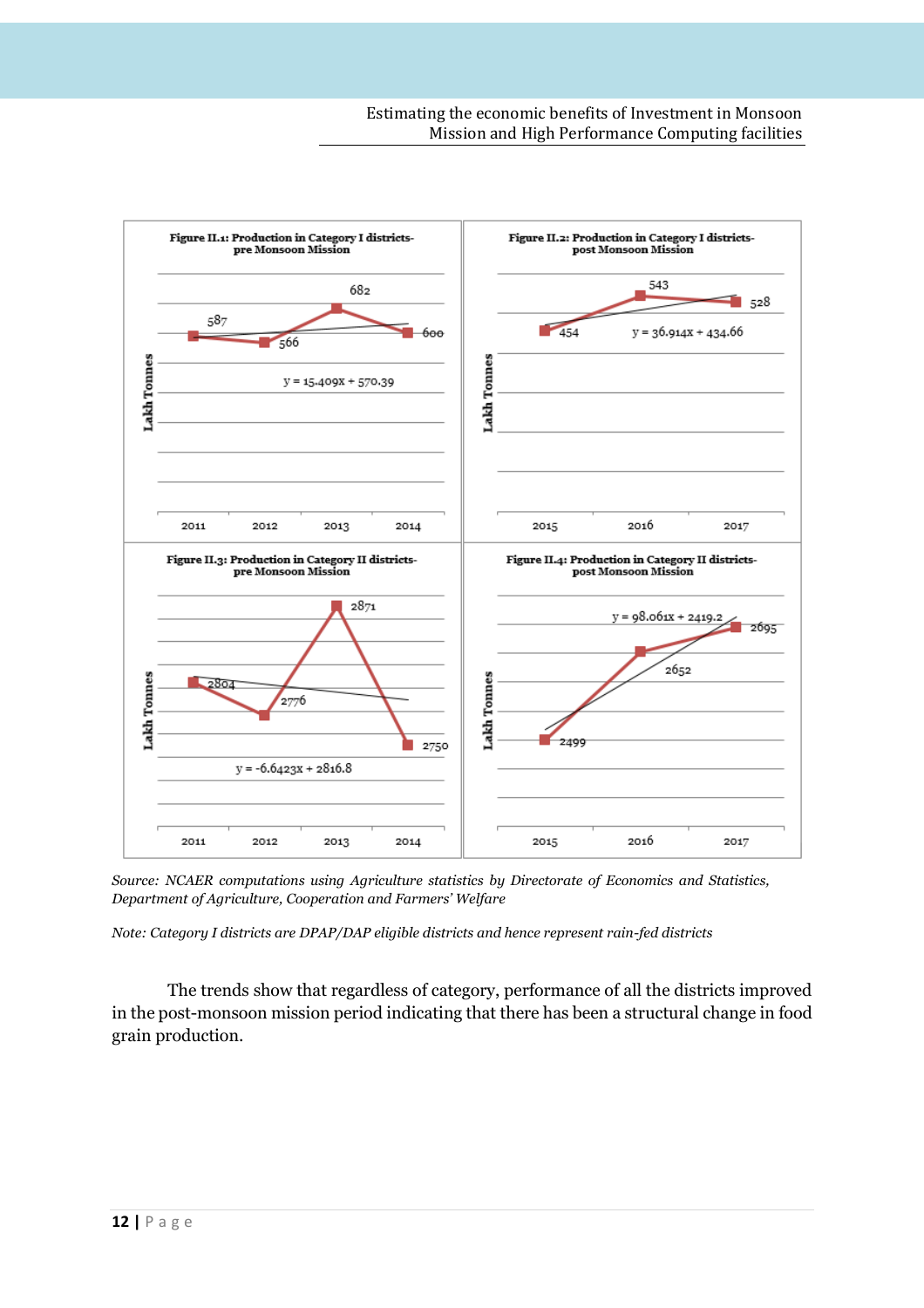# **III. PRIMARY SURVEY OF FARMERS, LIVESTOCK OWNERS AND FISHERMEN**

A combination of various factors such as improvements in accuracy of forecasts due to better initial conditions, coupled ocean-atmosphere modelling system which combines data from ocean, atmosphere and land, adequate gestation period for dissemination of data etc. result in outcomes such as mitigation of risks and/or an improvement in productivity and incomes.

To validate these outcomes, a primary face-to-face survey was conducted in order to examine the impact of improvement in weather predictions, resulting from Monsoon-Mission. The survey was conducted by NCAER in collaboration with the Reliance Foundation Information Services (RFIS), which provides validated information services to different livelihood information seekers using modern Information and Communication Technologies (ICT). A collaborative effort was made with various agriculture and allied universities to facilitate data collection from the farmers, livestock owners and fishermen from sample places.

Another Interactive Voice Response Survey (IVRS) of about 2 lakh respondents, was also conducted to understand the importance of weather-based advisories in decision making, reducing loss and improving livelihoods. These surveys also find out how the Ocean State Forecasts (OSF) and Potential Fishing Zone (PFZ) advisories have aided in increasing incomes of the fishermen by avoiding empty trips and natural calamities, thereby reducing costs.

# *III.1. Objectives of the Primary Survey*

The broad objectives of the survey were as follows:

- To understand the importance of weather-based advisories in decision making, reducing loss and improving livelihoods
- To study the significant outcome of the usage of weather-based agro-advisories
- To assess the performance of weather-based agro-advisories in the livelihood of farmers, fishermen and livestock farmers in terms of reducing losses and improving livelihood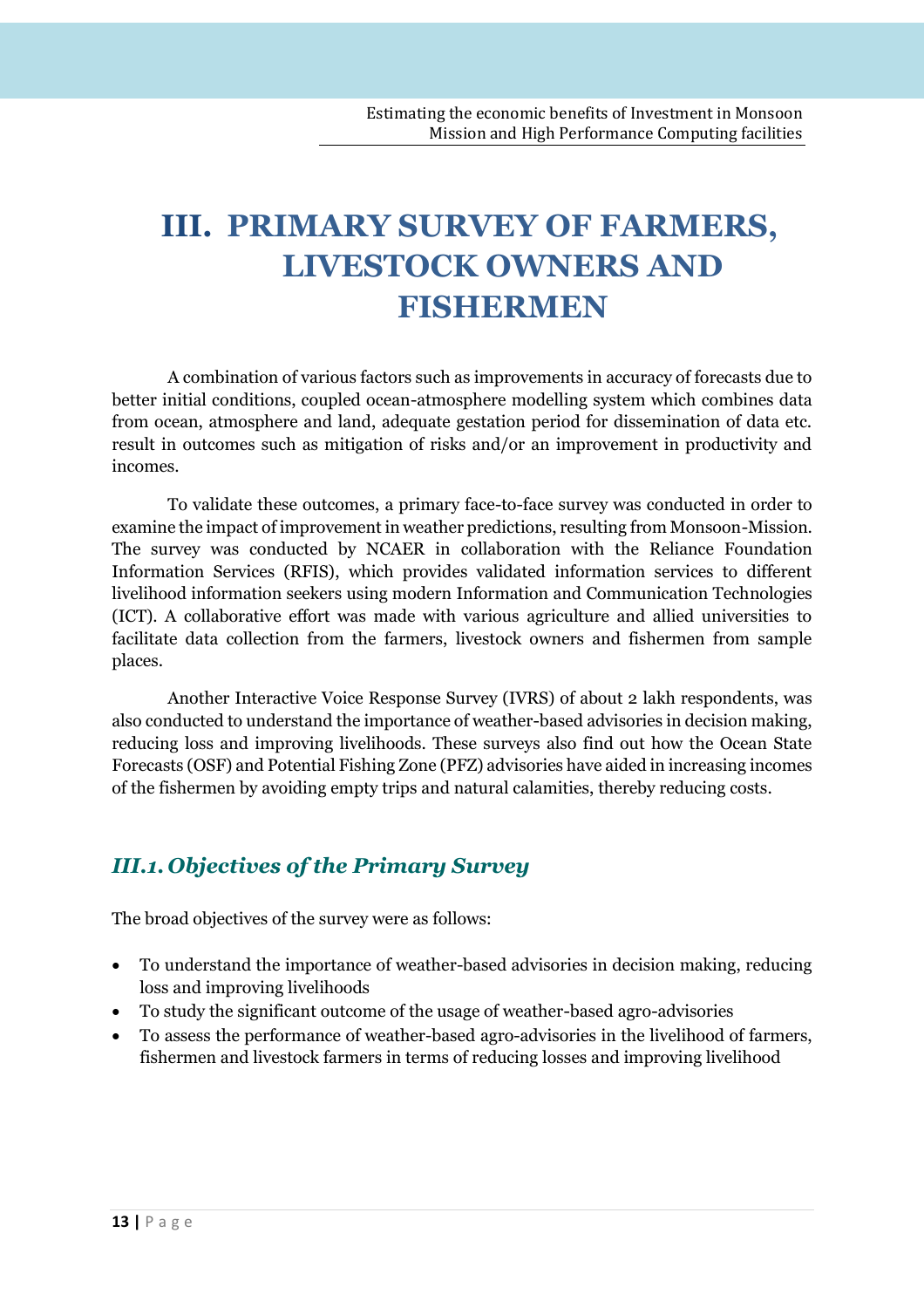# *III.2.Survey Methodology*

The survey questionnaires (given in Annexure I) were developed by NCAER in discussions with RFIS, IMD (India Meteorological Department), CRIDA (Central Research Institute for Dryland Agriculture), INCOIS (Indian National Centre for Ocean Information Services)and IITM (Indian Institute of Tropical Meteorology). The data collection was done among RFIS users through computer assisted personal interview (CAPI) technique.

The information was collected from the farmers and livestock owners in order to understand how the forecast generated under Monsoon Mission has been effective in the districts, which come under the arable as also the drought prone areas. Information was also collected from fishermen in the coastal districts in all the states of the peninsula.

IMD has been disseminating the monsoon and weather predictions using the new Monsoon Mission model since 2015. Hence the study collected data from farmers, livestock owners and fishermen for reference period from April 2015 to March 2019. Beneficiaries selected were those who have been engaged with the RFIS programme for more than three years.

### *III.2.1. Sampling Plan*

As of year 2018 there are around 732 districts of India, out of which 173 districts spread across 16 states of India, were selected by purposive stratified random sampling. This purposive sampling took into consideration the following criteria:

- 1. Agroclimatic Zones
- 2. Rain-fed Area
- 3. Coverage of Crops
- 4. Incidence of extreme weather events

Agro-climatic zones refer to the geographical area with similar soil types, rainfall, temperature and water availability. India is divided into 15 major agro-climatic zones, of which 10 zones experience all monsoon events ranging from drought to floods. The sample districts were selected from these 10 agro-climatic zones. These 10 zones are:

- 1. Lower Gangetic Plains Region,
- 2. Middle Gangetic Plains Region,
- 3. Upper Gangetic Plains,
- 4. Eastern Plateau and Hills Region,
- 5. Central Plateau and Hills Region,
- 6. Western Plateau and Hills Region,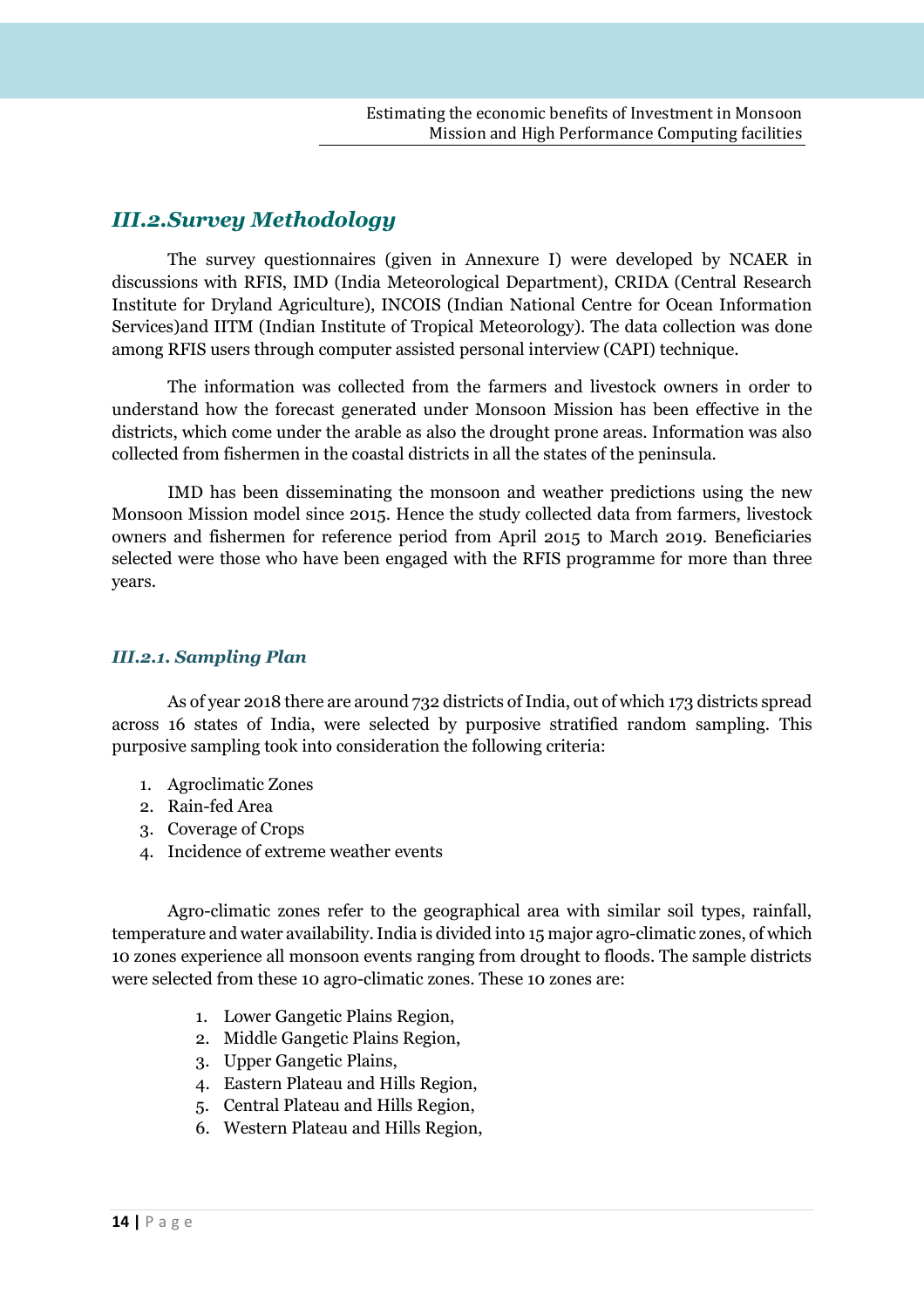- 7. Southern Plateau and Hills Region,
- 8. Eastern Coastal Plains and Hills Region,
- 9. Gujarat Plains and Hills Region and,
- 10. Western Coastal Plains and Ghats Region.

For the selection of rain-fed districts, the Rain-fed Area prioritization index (RAPI) has been used. This index was developed in a study jointly done by Central Research Institute for Dry land Agriculture (CRIDA) and Indian Agricultural Statistics Research Institute (IASRI). The study used data on rainfall, available water content, wastelands, ground- water status, irrigation intensity, status of natural resources, rain-fed area etc to construct the Rain-fed Area prioritization index. The study classified top one-third districts (that is, 167 districts) as high priority rain-fed districts for taking up crop and livestock-based interventions. Of the remaining 333 districts, 173 districts were chosen for the survey. These districts cover the coastal districts and also experience extreme rain related events like thunderstorms, cyclones, hail storms and other.

With respect to coverage of crops, the selected districts cover over 70 percent of all major crops. All the major kharif crops – arecanut, banana, brinjal, castor, coconut, fingermillet, ginger, groundnut, jute, maize, mung bean, pearlmillet, pigeon pea, ragi, rice, sorghum, soybean, sugarcane, tapioca, tomato and turmeric have been covered except few plantation crops like cashewnut, coffee and tea. All the Rabi crops- cauliflower, cowpea, gram, green pea, groundnut, lentil, maize, mung bean, mustard, okra, potato, rapeseed, rice, sesame, sorghum, sunflower, urad bean and the most important, wheat have been covered.

Other than monsoonal rainfall, the study also covers extreme weather parameters which are of great significance in decision making for farmers, fisher folk and livestock owners. The sample number of farmers, livestock owners and fishermen across states and selected districts are provided in Annexure II.

### *III.2.2. Sample size*

RFIS has mobile numbers of farmers and fishermen in its centralized database. RFIS filtered out the regular listeners of complete voice message for over 60 per cent of the messages around the year. This apart, these listeners had also called for query clarification on the Toll Free Helpline and/or the audio conference, and other face to face meetings too. From this list of mobile numbers, first beneficiary was randomly selected from each district, after which sampling interval was applied for selecting subsequent beneficiaries.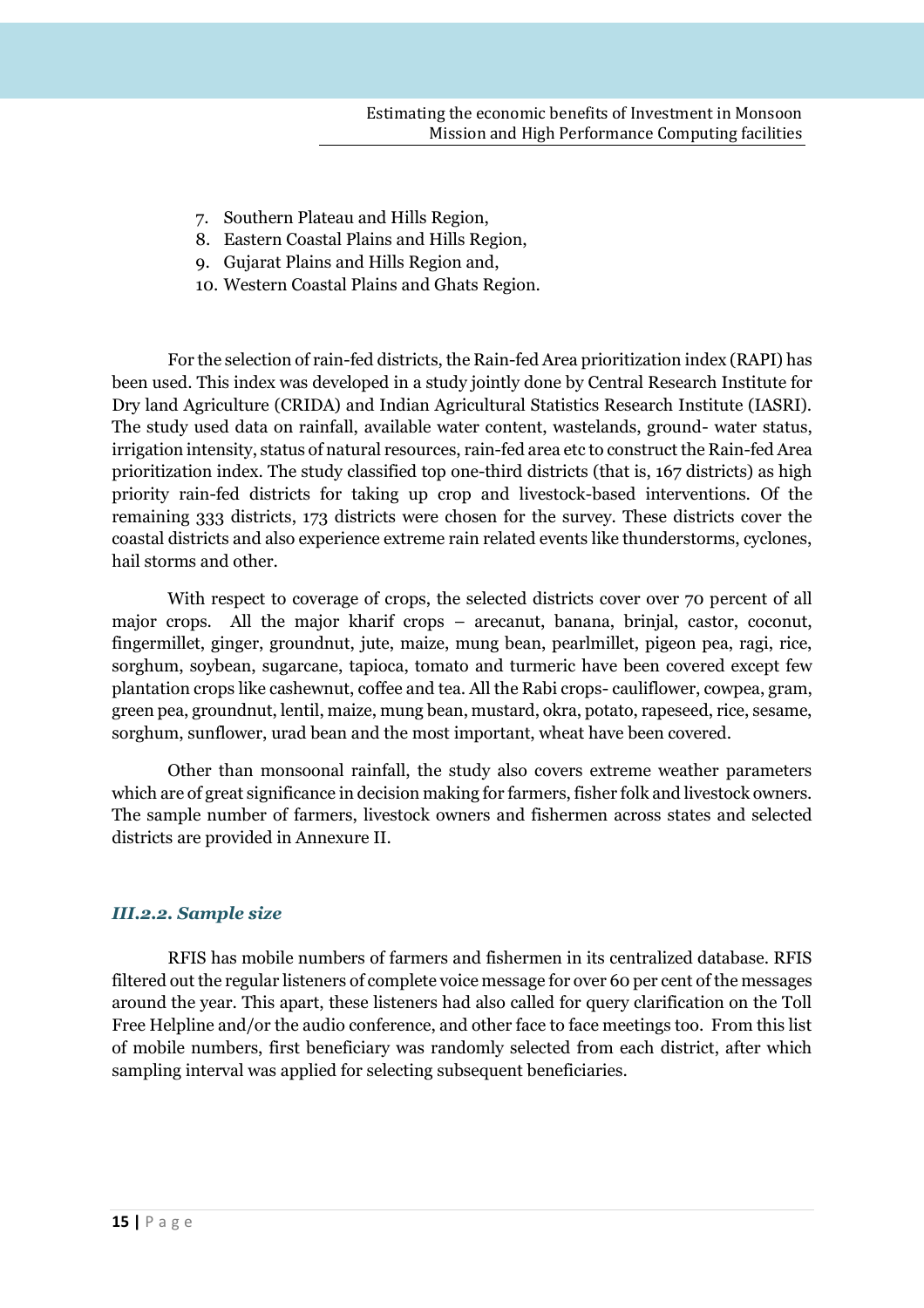|                        | <b>Irrigated areas</b> |                |         | <b>Dryland areas</b> |             |         | <b>Total</b> |                |         |
|------------------------|------------------------|----------------|---------|----------------------|-------------|---------|--------------|----------------|---------|
| <b>Activity status</b> | Male                   | Female         | Persons | Male                 | Female      | Persons | Male         | Female         | Persons |
| Farming                | 2170                   | 176            | 2346    | 1518                 | 101         | 1619    | 3688         | 277            | 3965    |
| Livestock rearing      | 828                    | 106            | 934     | 408                  | 34          | 442     | 1236         | 140            | 1376    |
| Fisheries              | 623                    | $\overline{2}$ | 625     | 132                  | $\mathbf 0$ | 132     | 755          | $\overline{2}$ | 757     |
| <b>Total</b>           | 3621                   | 284            | 3905    | 2058                 | 135         | 2193    | 5679         | 419            | 6098    |

# **Table III.1: Sample persons interviewed by activity status and gender**

*Source: NCAER-RFIS Survey 2019*

For the face-to-face survey, in all, 6,098 beneficiaries were surveyed, of which 419 were women. The total sample covered 3,965 farmers, 757 marine fishermen and 1,376 livestock owners. Total sample respondents comprised 64 per cent belonging to irrigated areas and 36 per cent, to rain-fed areas (see Table III.1).

For the Interactive Voice Response Survey (IVRS), information was collected from around two lakh beneficiaries (mass survey). This survey was conducted to validate the findings of 6098 beneficiaries' survey.

Benefits realized by farmers belonging to "Below Poverty Line" category in the Rainfed area were assessed in three broad categories:

- 1. Mitigation of risks
- 2. Improvement of income and productivity
- 3. Mitigation of risks and improvement of income and productivity

# *III.3. Key results - Face-to-face Survey*

The key survey findings by different parameters are presented in the sections below.

### **III.3.1. Demographic Profile of all respondents**

The following table (Table III.2) presents the percent distribution of 6098 sample respondents by various demographic parameters like age, gender, education profile and family size: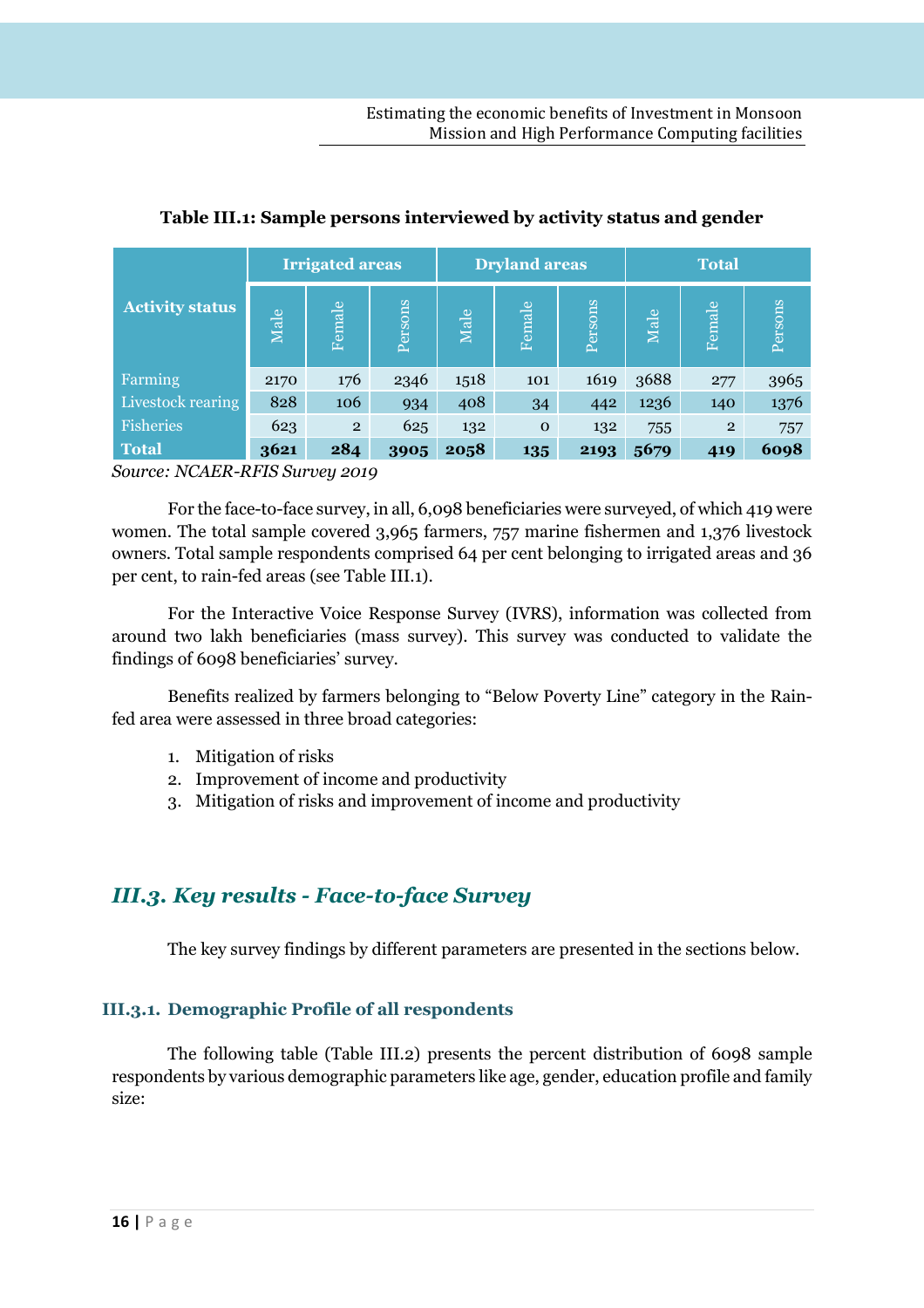| <b>Demographics</b>      | <b>Farmers</b> | <b>Livestock</b><br><b>Owners</b> | <b>Fisherfolk</b> |
|--------------------------|----------------|-----------------------------------|-------------------|
| Total sample covered (N) | 3,965          | 1,376                             | 757               |
| Age of the respondent    |                | <b>Percent distribution</b>       |                   |
| 18-30 years              | 16.9           | 19.0                              | 19.6              |
| <b>31-40 years</b>       | 29.0           | 32.8                              | 32.9              |
| <b>41-50 years</b>       | 29.9           | 28.3                              | 29.1              |
| 51 years and above       | 24.2           | 19.8                              | 18.5              |
| <b>Total</b>             | 100.0          | 100.0                             | 100.0             |
| Gender of the respondent |                |                                   |                   |
| <b>Male</b>              | 93.01          | 89.83                             | 99.74             |
| <b>Female</b>            | 6.99           | 10.17                             | 0.26              |
| <b>Total</b>             | 100.00         | 100.00                            | 100.00            |
| Education                |                |                                   |                   |
| <b>Illiterate</b>        | 3.3            | 4.7                               | 8.7               |
| <b>Below primary</b>     | 5.8            | 5.4                               | 11.6              |
| <b>Primary</b>           | 10.2           | 13.0                              | 19.7              |
| <b>Middle</b>            | 15.0           | 23.0                              | 22.7              |
| <b>Secondary</b>         | 22.2           | 20.7                              | 21.7              |
| <b>Higher secondary</b>  | 19.0           | 14.0                              | 8.3               |
| Diploma, college & above | 24.6           | 19.3                              | 7.3               |
| <b>Total</b>             | 100.0          | 100.0                             | 100.0             |
| <b>Family</b> size       |                |                                   |                   |
| Up to 5 members          | 65.1           | 62.4                              | 70.1              |
| <b>6 to 10 members</b>   | 31.8           | 34.2                              | 27.1              |
| 11 members and above     | 3.2            | 3.3                               | 2.8               |
| <b>Total</b>             | 100.0          | 100.0                             | 100.0             |

# **Table III.2: Demographic Profile of survey respondents**

*Source: NCAER-RFIS survey-2019* 

# **III.3.2. Key Findings of Survey of "Farmers"**

The study interviewed 3,965 farmers across 121 districts of 11 states of India (Refer Annexure II, Table A.1, for sample number of farmers selected from districts). Information was collected on profile of users, medium used to access information services, preparedness measures taken up based on weather advisories, perception on positive impact created by weather advisories, etc.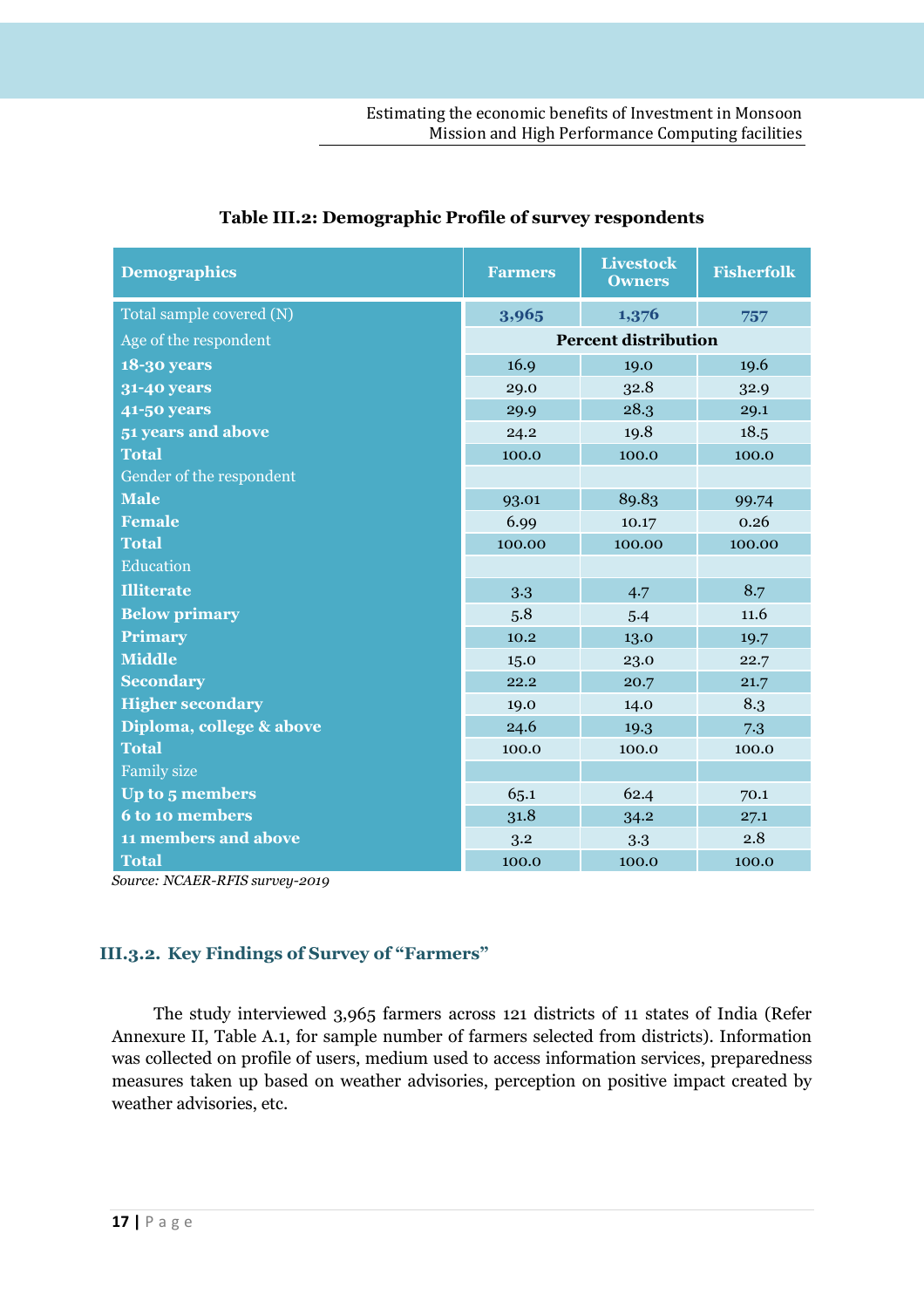### Profile of farmers

Top 10 crops grown by the sample farmers included Paddy, Wheat, Cotton, Soybean, Groundnut, Maize, Sorghum, Brinjal, Sugarcane and Banana. Paddy was found to be grown by 51 per cent of farmers; Wheat by 28 per cent of farmers; Cotton by 23 per cent of farmers; Soybean by 18 per cent of farmers; and Groundnut by 14 per cent of farmers. Tomato, Chilly, Coconut, Onion, Mustard, Castor, Mango, Cumin, Areca nut and Sesame are the other crops that feature among top 20 crops that are grown by the sampled farmers in various states (Figure III.1).

More than 60 per cent of the farmers were either marginal land holders (26.7 per cent) or small land holders (35.7 per cent) (Table III.3).

### **Table III.3: Land holding profile of farmers**

| Distribution of farmers based on land classification (%) |       |  |  |  |
|----------------------------------------------------------|-------|--|--|--|
| Do not own land                                          | 1.8   |  |  |  |
| Marginal farmer $(2.5$ acre)                             | 26.7  |  |  |  |
| Small farmer (2.51 to 5.0 acre)                          | 35.7  |  |  |  |
| Medium farmer (5.01 to 12.5 acre)                        | 25.3  |  |  |  |
| Large farmer (More than 12.51 acre)                      | 10.2  |  |  |  |
| Total                                                    | 100.0 |  |  |  |

*Source: NCAER-RFIS Survey, 2019* 



### **Figure III.1: Percentage of farmers by type of crops grown**

*Source: NCAER-RFIS Survey, 2019*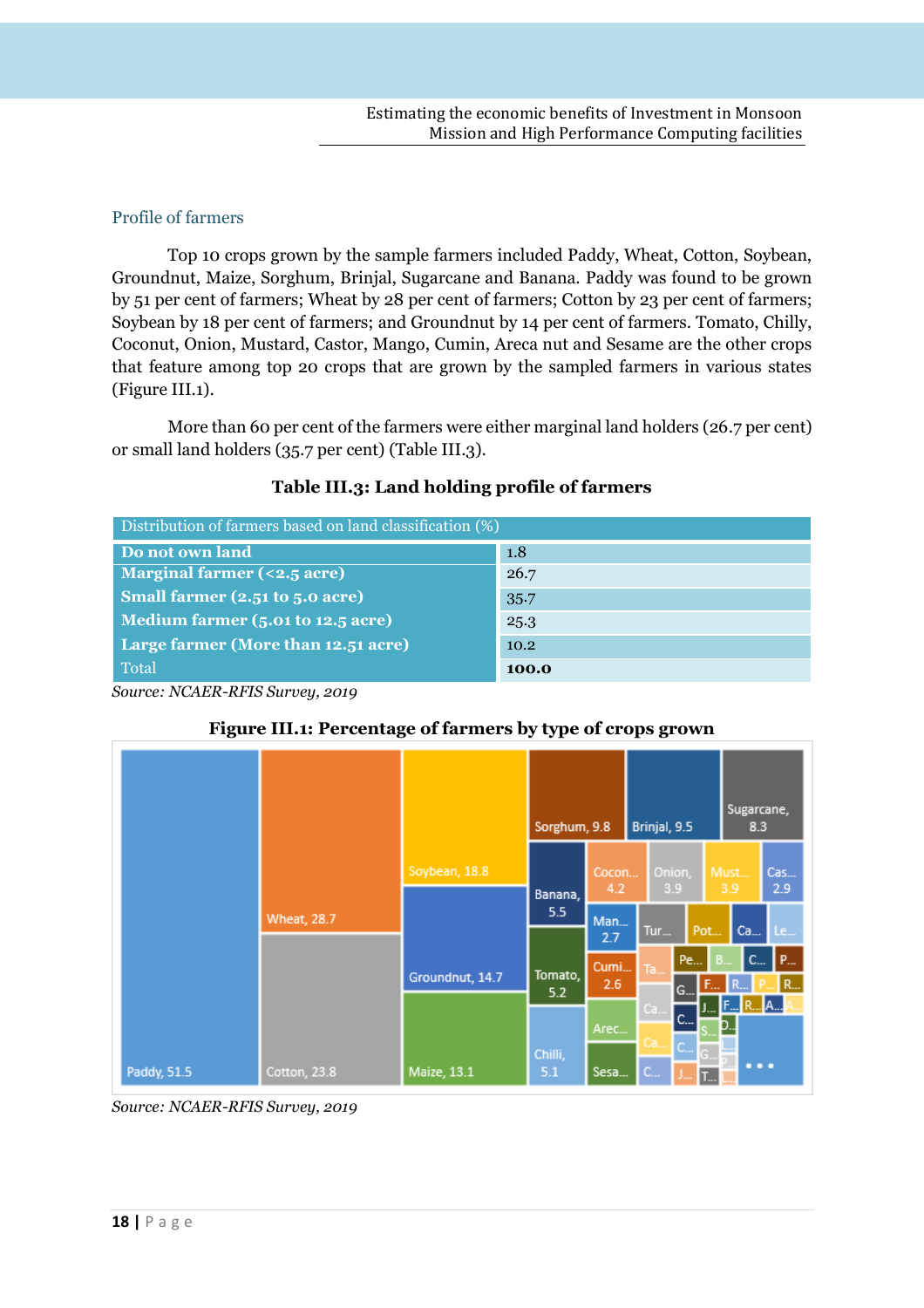The survey assessed the implication of weather forecast on nine critical agricultural practices viz. changed variety/breed; arranged for storage of harvest; early/delayed harvesting; changed crop; early/delayed sowing; changed schedule of ploughing/land preparation; changed pesticide application schedule; changed fertilizer application schedule; and changed scheduled irrigation.

### Adoption of weather forecast advisories

Table III.4 presents the proportion of farmers who made changes to each critical practice, and were able to reduce loss and increase income. The modifications done to agricultural practices range from a maximum of 87 per cent in case of Fertilizer Application Schedule and a minimum of 54 per cent in case of Crop Changes.

Findings show that 98 per cent of the farmers made modifications to any of the nine critical practices based on the weather advisories. About 31 per cent farmers made modifications on all nine critical practices (Table III.5).

The survey found that farmers are becoming more weather-sensible now, as almost 99 per cent of the farmers are taking decisions on agricultural practices based on weather parameters. A majority of them also reported their decisions on the application of fertilisers or pesticides followed by the time of sowing and early/late harvesting. The survey also noted trends toward mitigation of risks, which became the driving force for achieving the increased production of food-grain. Reportedly, 94 per cent of farmers who made modifications to any one of the nine critical agricultural practices based on the weather forecast either reduced loss or increased income. Of these farmers, about 26 per cent farmers who adopted all the nine changes were able to avoid losses and another 22 per cent farmers realised an increase in their income.

The family incomes of farmers had increased sharply in consonance with the number of modifications adopted by them based on the weather advisories provided to them. The study found that the annual incomes of farmers had a direct relationship with the changes made to the number of agricultural practices. For instance, the annual income worked out to Rs 1.98 lakh for farming households which adopt no modification; Rs 2.43 lakh for those who modify 1-4 practices; Rs 2.45 lakh for those who modify 5-8 practices; and Rs. 3.02 lakh for those who adopt all the nine changes (Table III.5). It may thus be concluded that the continuous adoption of all the nine critical agricultural practices by farmers based on weather forecasts after 2015 had a significant impact on increasing the family incomes of farmers.

Making modifications in agricultural practices based on weather advisories help farmers in reducing their losses and increasing their incomes. Reportedly, 94 per cent of farmers who made modifications to any one of the nine critical agricultural practices based on the weather forecast either reduced loss or increased income. Of these farmers, about 26 per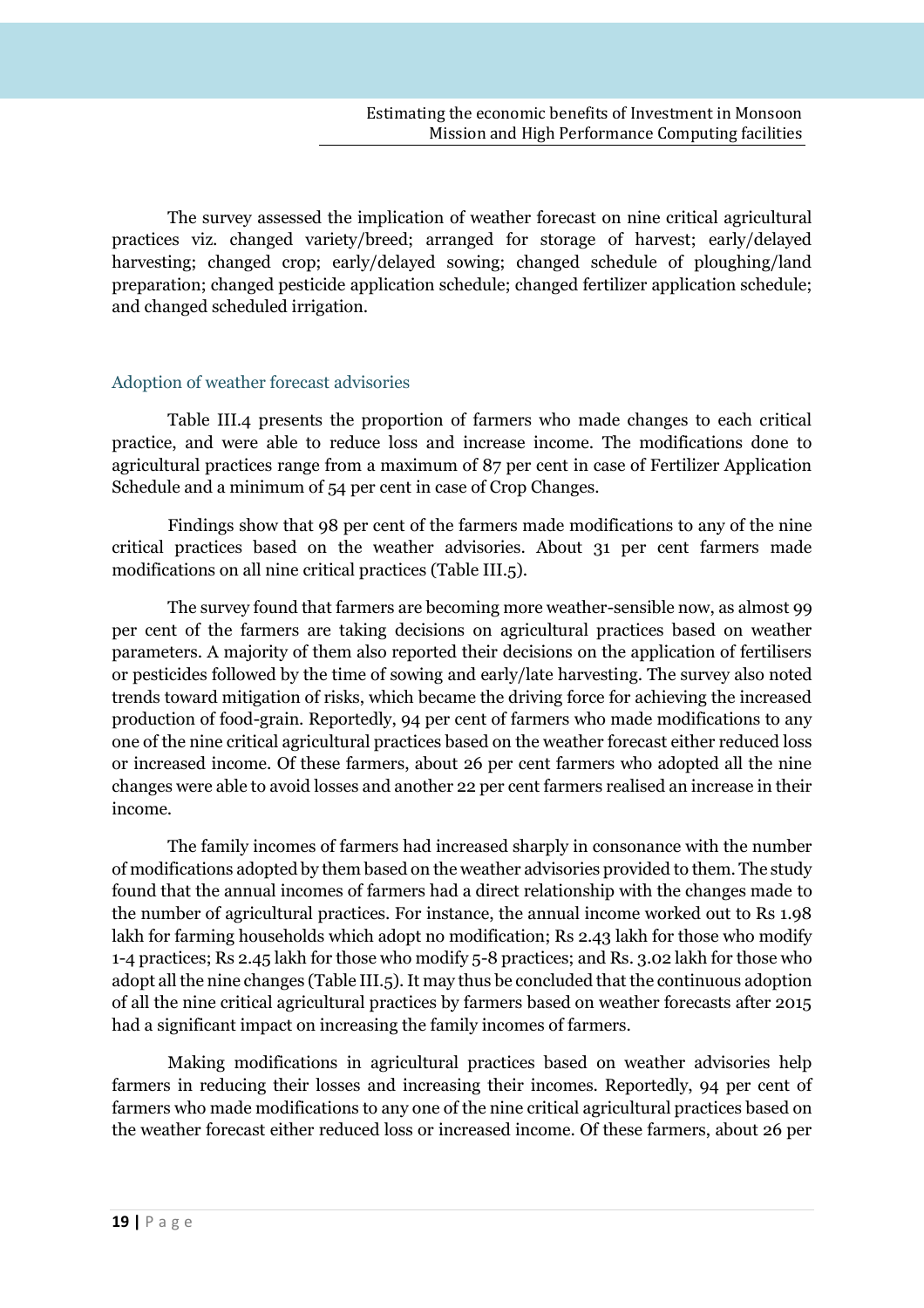cent farmers who adopted all the nine changes were able to avoid losses and another 22 per cent farmers realised an increase in their income.

It is important to note that family income of farmers increased sharply with number of modifications adopted by them based on weather advisory provided to them. Study found that the annual income of farmers has direct relationship with the changes made to number of agricultural practices. For instance, annual income of farming households which adopted no modification worked out to be Rs. 1.98 Lakh; Rs. 2.43 Lakh for those who modified 1-4 changes; Rs. 2.45 Lakh for those who modified 5-8 practices and Rs. 3.02 Lakh for those who adopted all the nine changes (Table III.5).

# **Table III.4: Percentage of farmers undertaking modifications to their agricultural operations based on weather forecast and its bearing on reduction in loss and increase in income**

| <b>Critical Agricultural Practices</b>           | % farmers who<br>undertook<br>modifications | % farmers who<br>reduced loss and<br>increased income by<br>making changes |
|--------------------------------------------------|---------------------------------------------|----------------------------------------------------------------------------|
| Changed variety / breed                          | 68.2                                        | 61.1                                                                       |
| Arranged for storage of harvest                  | 71.2                                        | 63.3                                                                       |
| Early / delayed harvesting                       | 80.2                                        | 67.3                                                                       |
| Changed crop                                     | 53.7                                        | 46.1                                                                       |
| Early / delayed sowing                           | 79.1                                        | 50.3                                                                       |
| Changed schedule of ploughing / land preparation | 69.2                                        | 56.9                                                                       |
| Changed pesticide application schedule           | 86.0                                        | 75.2                                                                       |
| Changed fertilizer application schedule          | 86.9                                        | 76.3                                                                       |
| Changed scheduled irrigation                     | 71.3                                        | 60.6                                                                       |

*Source: NCAER-RFIS Survey, 2019*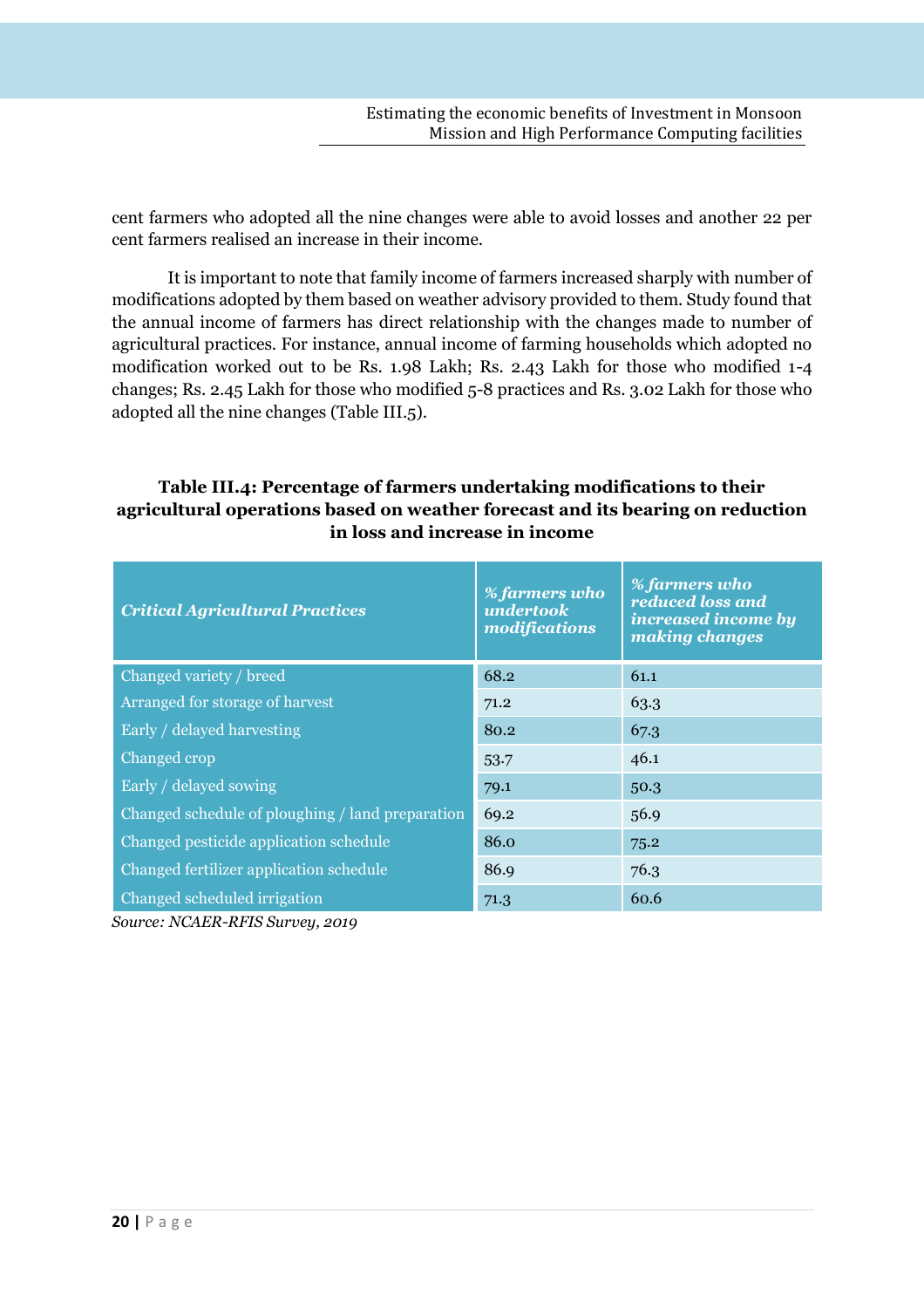# **Table III.5: Percentage of farmers undertaking modifications on agricultural practices based on weather advisories and their average annual income**

| No of modifications done to agricultural<br><b>practices</b> | % of farmers | <b>Average income</b><br>(Rs.) |
|--------------------------------------------------------------|--------------|--------------------------------|
| None of the modifications done                               | 1.8          | 1,98,500                       |
| Modified 1-4 practices                                       | 17.3         | 2,42,566                       |
| Modified 5-8 practices                                       | 50.1         | 2,45,241                       |
| Modified all nine practices                                  | 30.9         | 3,02,351                       |

*Source: NCAER-RFIS Survey, 2019* 

### Frequency of using weather information

The accuracy of weather information has improved its access and frequency of use over time. In order to draw comparison of current situation, which is captured by NCAER-RFIS survey-2019, with the pre-Monsoon Mission situation, the unit level data of survey conducted by National Sample Survey Office on "Situation Assessment Survey of Agricultural Households" (70<sup>th</sup> round) during Jan 2013 – Dec 2013<sup>11</sup>, were analysed. This survey had collected similar information on access to weather information, its sources and frequency of use of this information.

According to NSS survey, hardly 1.1 per cent of agricultural households belonging to rain-fed areas had access to technical advisories from agricultural universities etc. in 2013, which, according to NCAER-RFIS survey, sharply rose to 20.5 per cent in 2019. Households accessing advisories from radio/ TV/ newspaper/ internet rose from just 18.9 per cent in 2013 to 89.3 per cent in 2019 in dryland areas (Figure III.2). Similar increases are seen in the case of households belonging to irrigated areas as well.

There is a drastic change observed in frequency of use of advisories from pre-Monsoon Mission period (2013) to post-Monsoon Mission period (2019). There were 55 per cent of agricultural households in Rain-fed areas which were using advisories received from radio/ TV/ newspaper/ internet weekly in 2013 which rose to 86 per cent in 2019. The same for irrigated agricultural households increased from 53 per cent in 2013 to 88 per cent in 2019 (Figures III.3 and III.4).This shows increased interest of farmers in using weather advisories due to their positive impact on productivity and production.

 $\overline{a}$ 

<sup>11</sup> *National Sample Survey Office (NSSO), "Situation Assessment Survey of Agricultural Households, 70th Round, 2013", Government of India, New Delhi*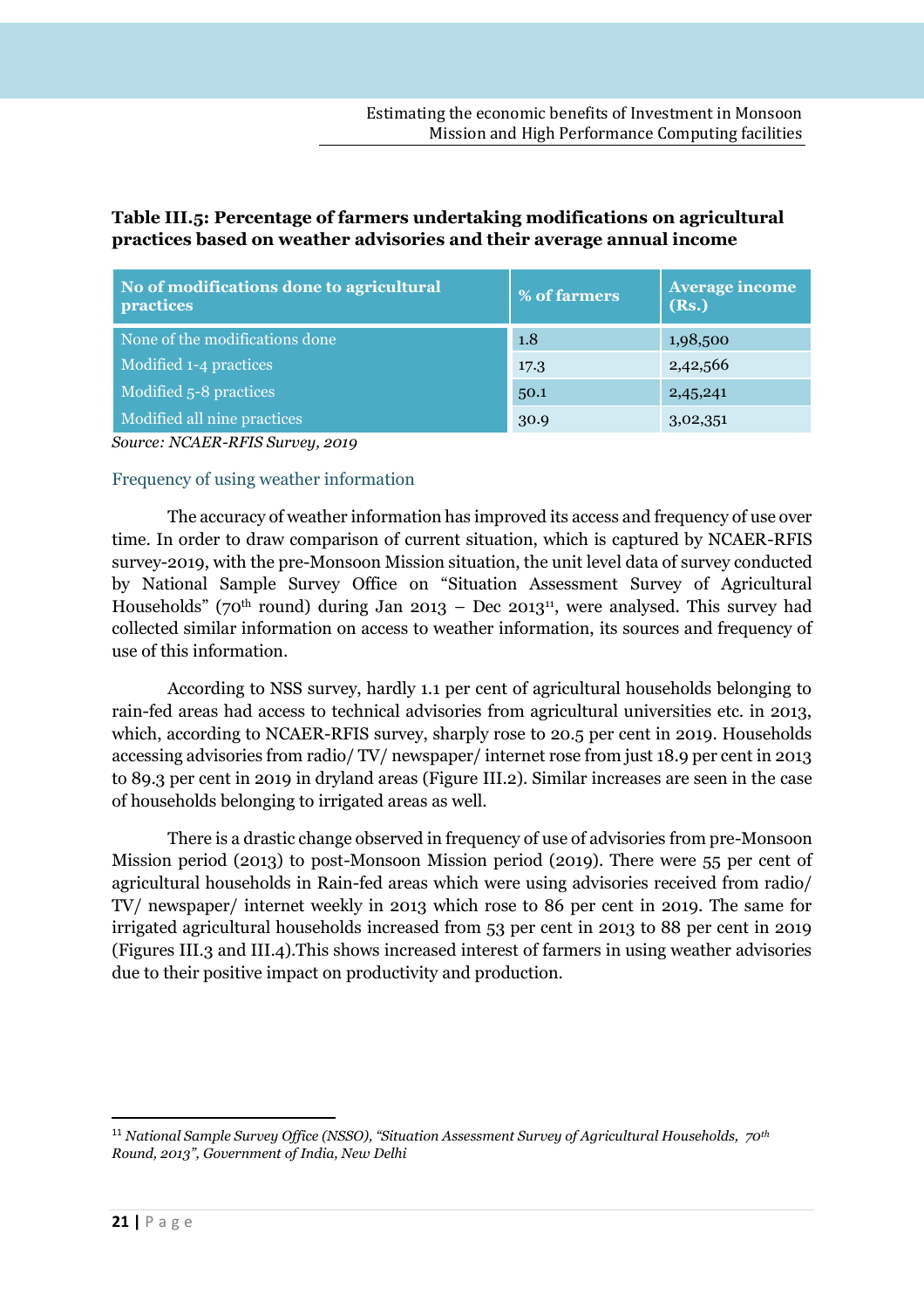

**Figure III.2: Percent households accessing weather advisories in 2013 and 2019** 

*Source: NSS-2013 & NCAER-RFIS- 2019*





*Source: NSSO-2013& NCAER-RFIS- 2019*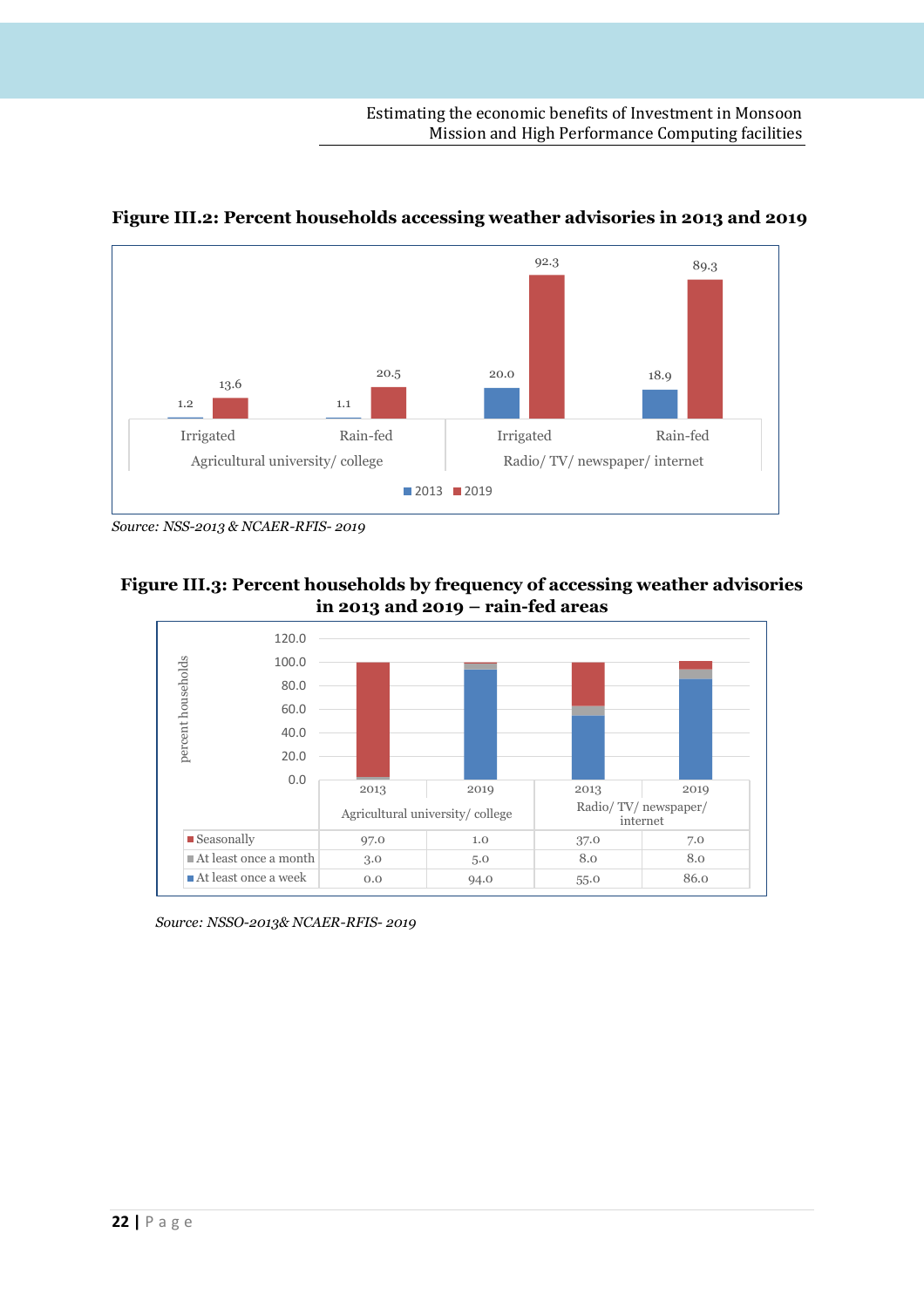# **Figure III.4: Percent households by frequency of accessing weather advisories in 2013 and 2019 – irrigated areas**



*Source: NSSO-2013& NCAER-RFIS- 2019* 

# **III.3.3. Key Findings of Survey of "Livestock-owners"**

The study interviewed 1,376 livestock owners across 92 districts of 10 states of India (Refer Annexure II, Table A.2 for details). Information was collected on profile of users, medium used to access information services, preparedness measures taken up based on weather advisories, etc.

### Profile of Livestock-owners

Almost a third of sample livestock owners were marginal farmers and about 15 per cent were large farmers (Table III.6).

As high as 78 per cent of all the sample livestock owners owned cows, followed by 39 per cent owning buffalos, 20 per cent owning goats and 18 per cent owning poultry. About 38 per cent of them owned just one type of livestock while another 44 per cent owned any two types of livestock (Figure III.5).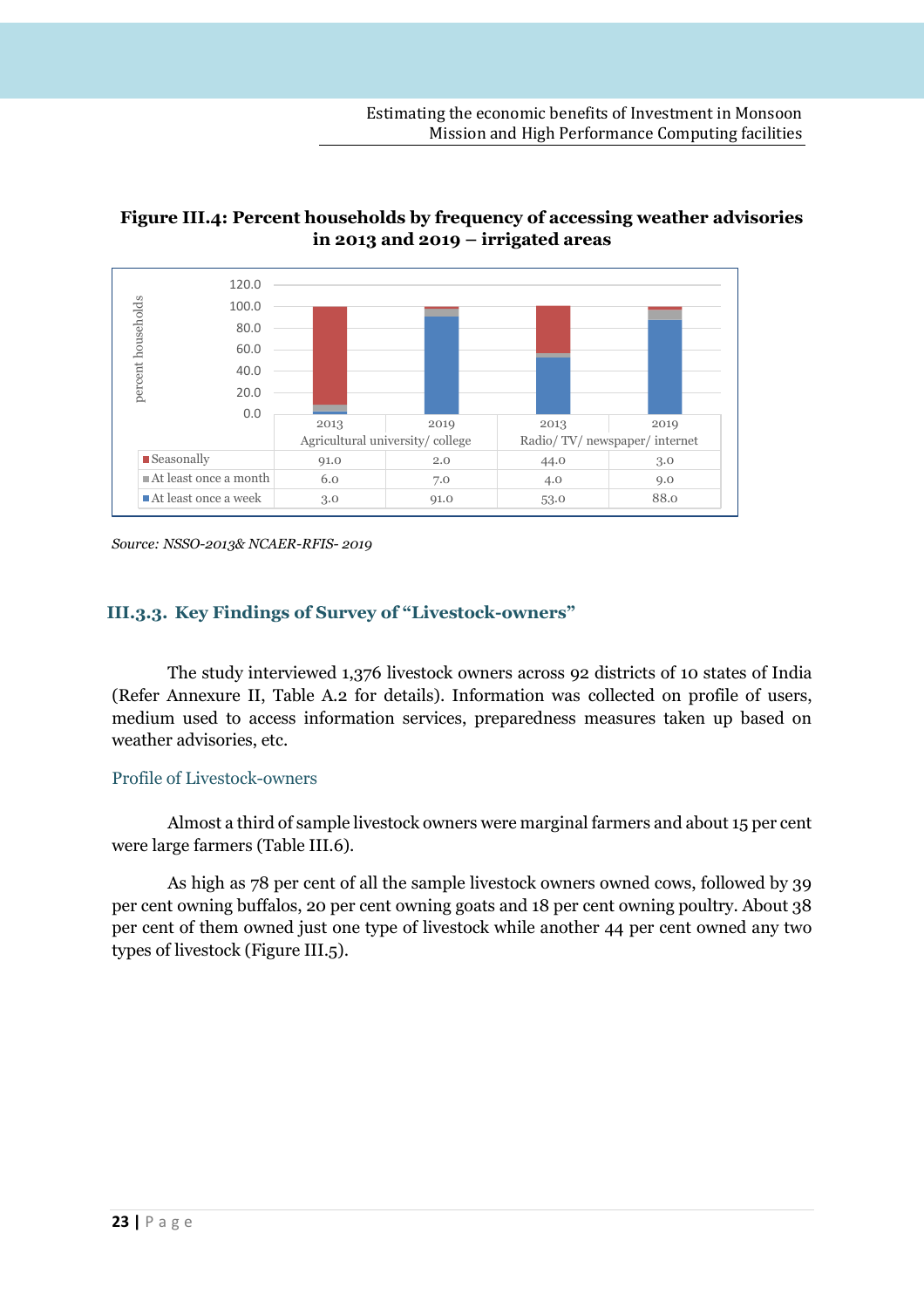# **Table III.6: Land profile of livestock owners**

| Distribution of livestock owners based on land classification (%) |       |  |  |  |
|-------------------------------------------------------------------|-------|--|--|--|
| <b>Landless farmer</b>                                            | 8.5   |  |  |  |
| Marginal farmer $(2.5$ acre)                                      | 32.1  |  |  |  |
| Small farmer (2.51 to 5.0 acre)                                   | 23.9  |  |  |  |
| Medium farmer (5.01 to 12.5 acre)                                 | 20.4  |  |  |  |
| Large farmer (More than 12.51 acre)                               | 14.8  |  |  |  |
| Total                                                             | 100.0 |  |  |  |

*Source: NCAER-RFIS Survey, 2019* 

# **Figure III.5: Percentage of livestock owners by number of types of livestock**



*Source: NCAER-RFIS Survey, 2019* 

# Adoption of weather forecast advisories

Livestock owners are becoming more weather-sensible now, as they take decisions on livestock management practices based on weather parameters. Timely weather-based advisories are helping livestock owners adhere to proper vaccination schedules, fodder practices, and other livestock management practices. The survey found that 76 per cent of the livestock owners were taking decisions on all three practices, viz., modification of sheds/shelters; vaccinations against seasonal diseases; and fodder management (Table III.7). About 18 per cent were taking decisions on any two practices, about 6 per cent were taking decisions on any one of the three practices and just 0.3 per cent of all livestock-rearers were ignoring all the three practices.

A majority of the livestock owners (96 per cent) also reported that weather advisories were having a positive impact on the practice of vaccination against seasonal diseases. About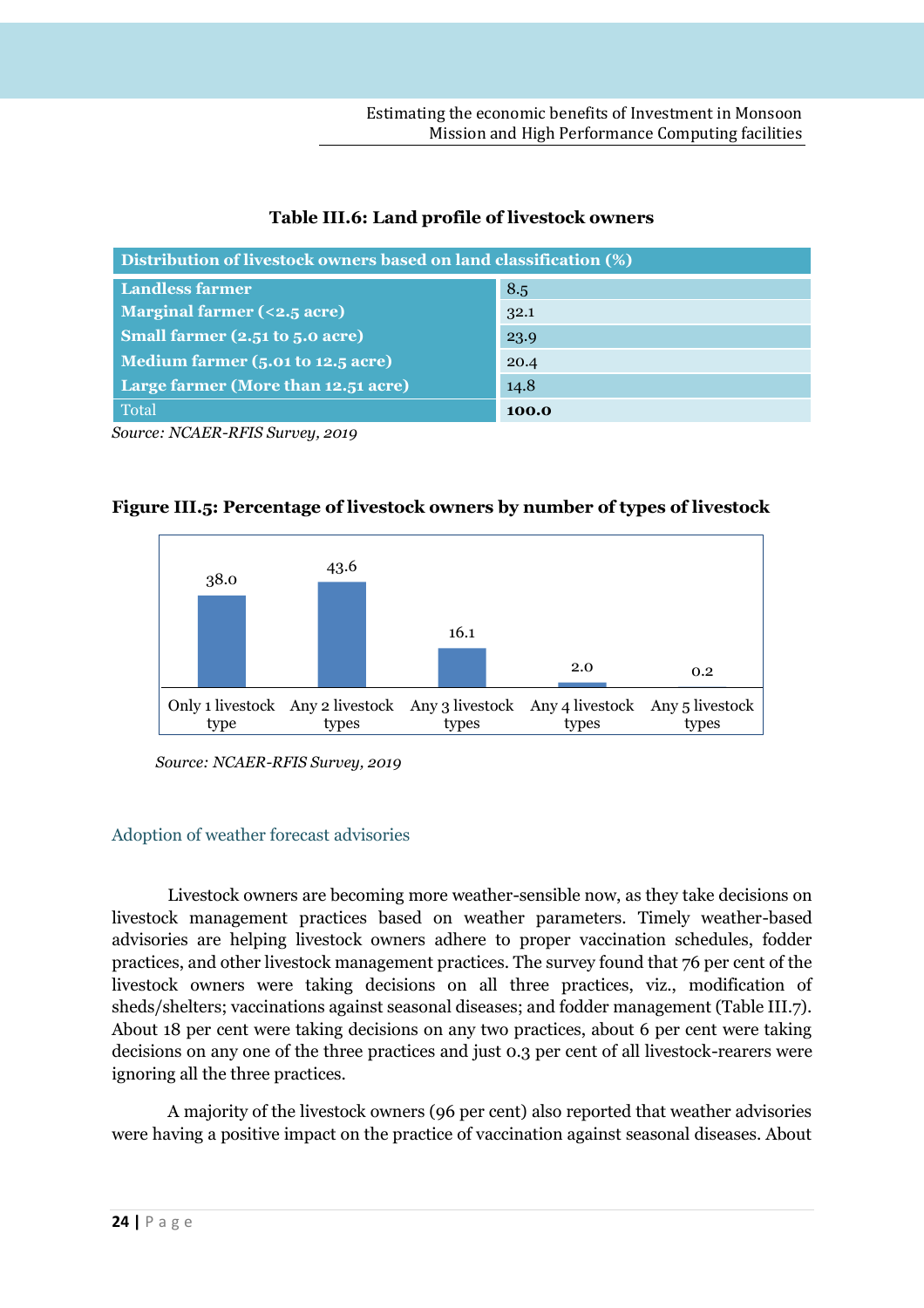88 per cent of the livestock-rearers reportedly took decisions related to fodder management and another 87 per cent modified sheds and shelters based on the advisories received.

### **Table III.7: Percentage of livestock owners taking decision on livestock management practices based on weather or climate forecast**

| Livestock management practice                                      | % livestock owners |
|--------------------------------------------------------------------|--------------------|
| Vaccination against seasonal disease                               | 95.8               |
| Fodder management                                                  | 87.7               |
| Modification of shed / shelter                                     | 86.5               |
|                                                                    |                    |
| Number of practices on which decisions made based on<br>advisories | % livestock owners |
| Only one of the three practices                                    | 6.0                |
| Only two of the three practices                                    | 18.0               |
|                                                                    |                    |

*Source: NCAER-RFIS Survey, 2019.* 

### Frequency of using weather information

Survey findings shows that the frequent use of weather advisories has currently drastically increased with 54 per cent of livestock owners having reported using it twice a week. This was only 8 per cent before 2015. It is interesting to note that as high as 55.4 per cent of livestock owners were using weather information only occasionally before 2015 whereas just 5.6 per cent use it occasionally as of the time of survey (Figure III.6).

# **Figure III.6: Percentage of livestock owners with frequency of using weather information before and after 2015**



*Source: NCAER-RFIS Survey, 2019*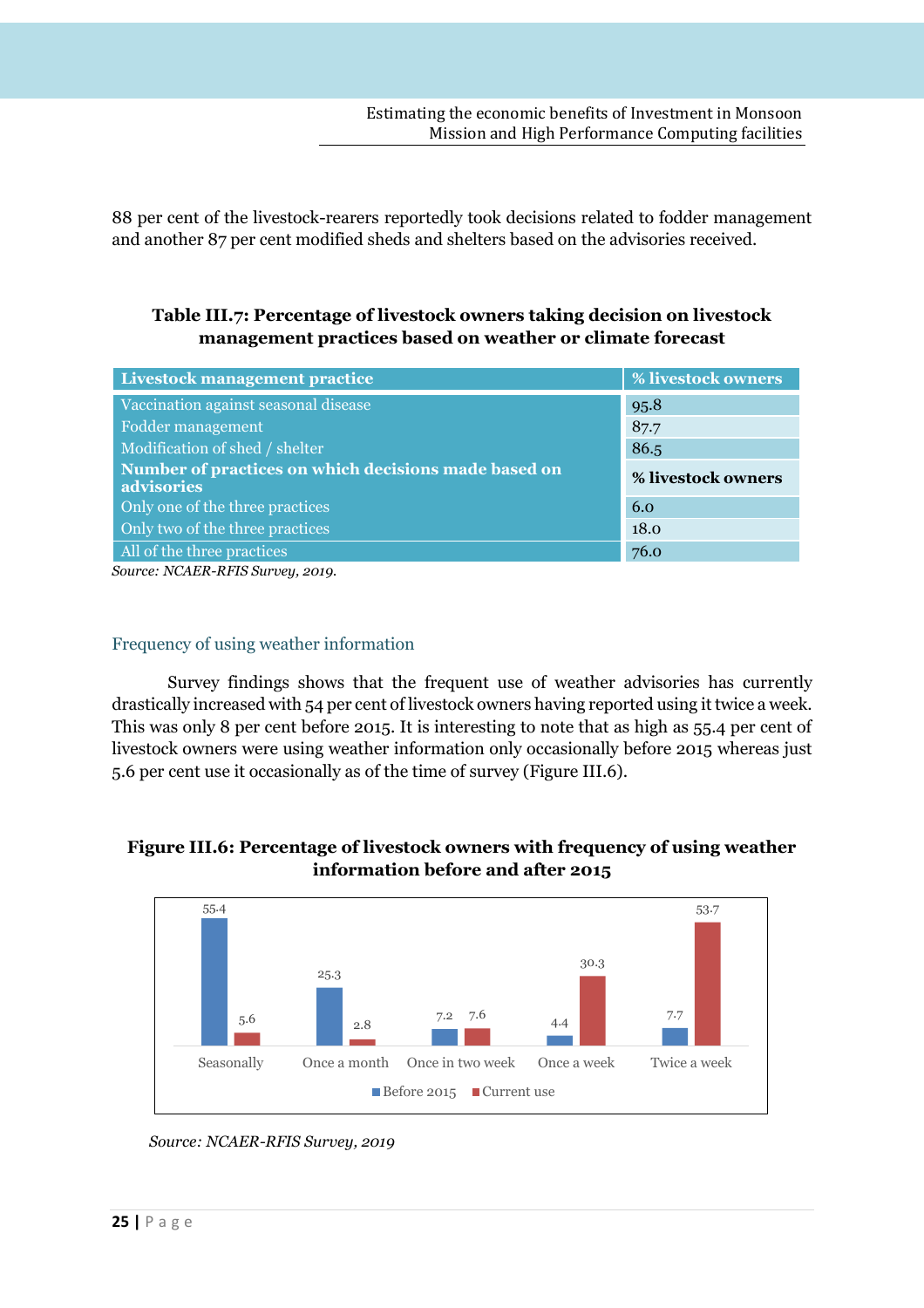### **III.3.4. Key Findings of Survey of "Fishermen"**

The findings presented in this section are based on interviews of 757 marine fishermen across 34 districts of 7 states of India. Beneficiaries selected are those who have been engaged with the programme for more than three years. Information was collected on profile of users, of type of boat use, medium used to access information services, measures of preparedness taken up based on weather advisories, perception on positive impact created by weather advisories (based on Ocean State Forecast or OSF) etc.

### Adoption of OSF advisories by Marine Fishermen

The decision on venturing into sea based on OSF advisories for fishing has substantially impacted the livelihood of fishermen by reducing operational cost. About 82 per cent of fishermen reported using Ocean State Forecast (OSF) every time before venturing into sea while 18 per cent reported using it sometimes. The age-wise analysis reveals that the younger fishermen are more likely to use OSF as compared to their older counterparts. Besides, mechanized boat users are relatively more likely to use OSF than motorized and nonmotorized boaters (Table III.8).

| Age and type of boat                                                                                       | % fisherfolk who always<br>use OSF advisories |
|------------------------------------------------------------------------------------------------------------|-----------------------------------------------|
| Age of the fishermen                                                                                       |                                               |
| <b>18-30 years</b>                                                                                         | 90.5                                          |
| 31-40 years                                                                                                | 85.9                                          |
| 41-50 years                                                                                                | 76.4                                          |
| 50 years and above                                                                                         | 72.1                                          |
| Type of boat used for fishing                                                                              |                                               |
| Mechanised (trawler, gillnetter, pole & liners)                                                            | 87.3                                          |
| <b>Motorised (FRB with outboard motors)</b>                                                                | 79.0                                          |
| Non-motorised (catamaran, canoes)                                                                          | 73.3                                          |
| $\mathcal{C}_{\Omega I}$ req. $\mathcal{N} \cap \Lambda$ FD, D FIC $\mathcal{C}_{I}$ runsels, and $\Omega$ |                                               |

### **Table III.8: Percentage of fisherfolk using OSF advisories every time before venturing into sea (by age group and type of boat)**

*Source: NCAER-RFIS Survey, 2019*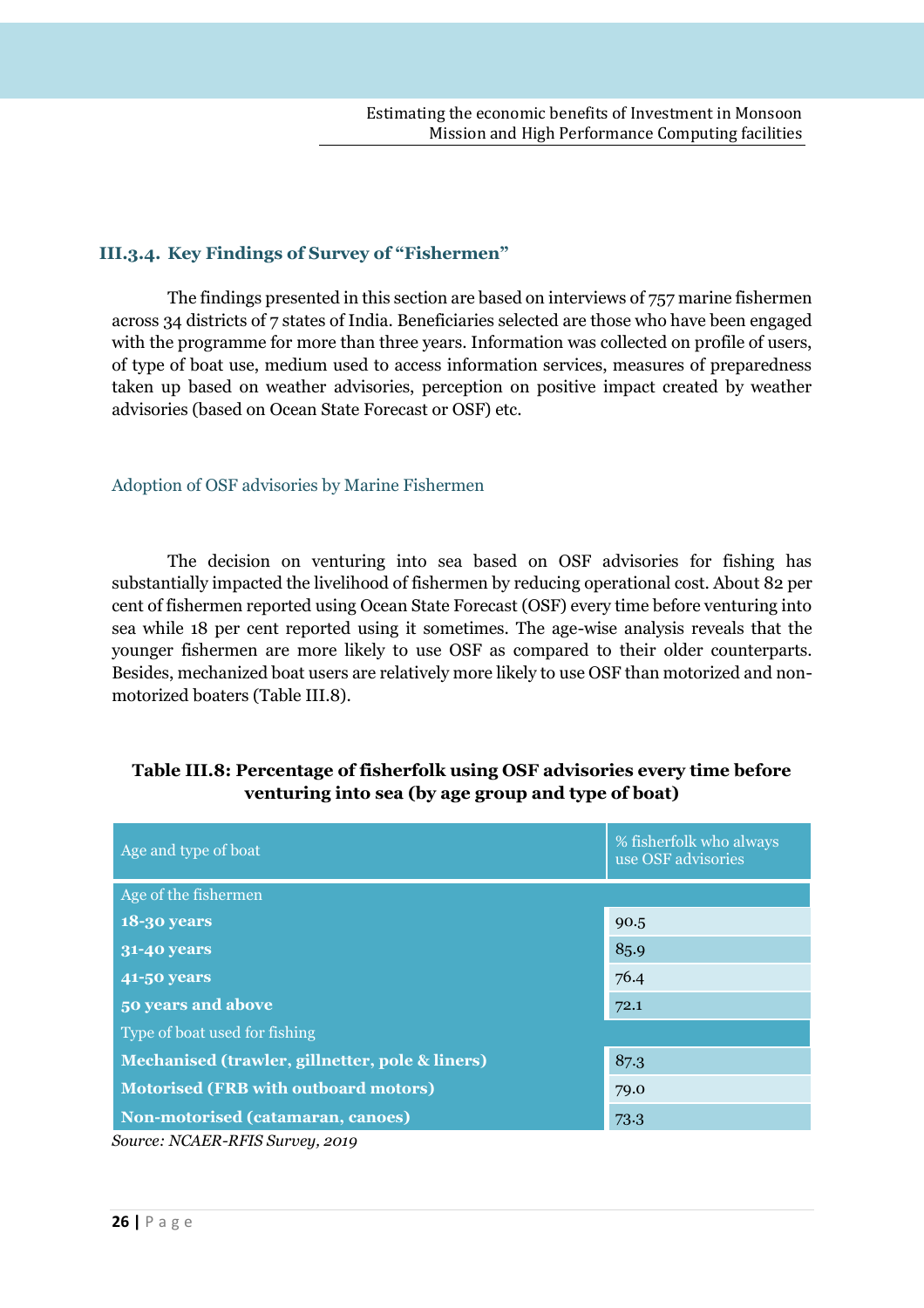Almost 95 per cent of fishermen reported to have avoided empty trips by following Ocean State Forecast. The majority of mechanised boaters saved empty trips as compared to motorized and non-motorized.



**Figure III.7: Empty trips avoided by following OSF**

 *Source: NCAER-RFIS Survey, 2019*

As a result, almost 95 per cent of fishermen reported to have avoided empty trips (Figure III.7) by following OSF which helped them save Rs. 18.25 crores of operational cost by avoiding venturing into the sea. They also reported avoiding 9,606 empty trips during adverse sea conditions and having to end up returning mid-day without any fish catch (Table III.9). Mechanised boat owners saved relatively higher amount on operational costs (Rs. 39,859) as compared to other boat owners.

| Type of Boat                                             | % of fishermen<br>saving operational<br>cost | No of trips saved<br>in a year | Average<br>operational cost<br>per trip (Rs.) | <b>Total Operational</b><br>cost saved in a<br>year (Rs crore) |
|----------------------------------------------------------|----------------------------------------------|--------------------------------|-----------------------------------------------|----------------------------------------------------------------|
| <b>Mechanised</b>                                        | 97.5                                         | 2,829                          | 39,859                                        | 11.27                                                          |
| <b>Motorised</b>                                         | 94.2                                         | 6,429                          | 10,292                                        | 6.61                                                           |
| <b>Non-Motorised</b>                                     | 83.3                                         | 348                            | 10,389                                        | 0.36                                                           |
| <b>All</b><br>$\sim$<br>$\mathbf{172}$ in $\mathbf{177}$ | 94.9                                         | 9,606                          | 19,003                                        | 18.25                                                          |

*Source: NCAER-RFIS Survey, 2019*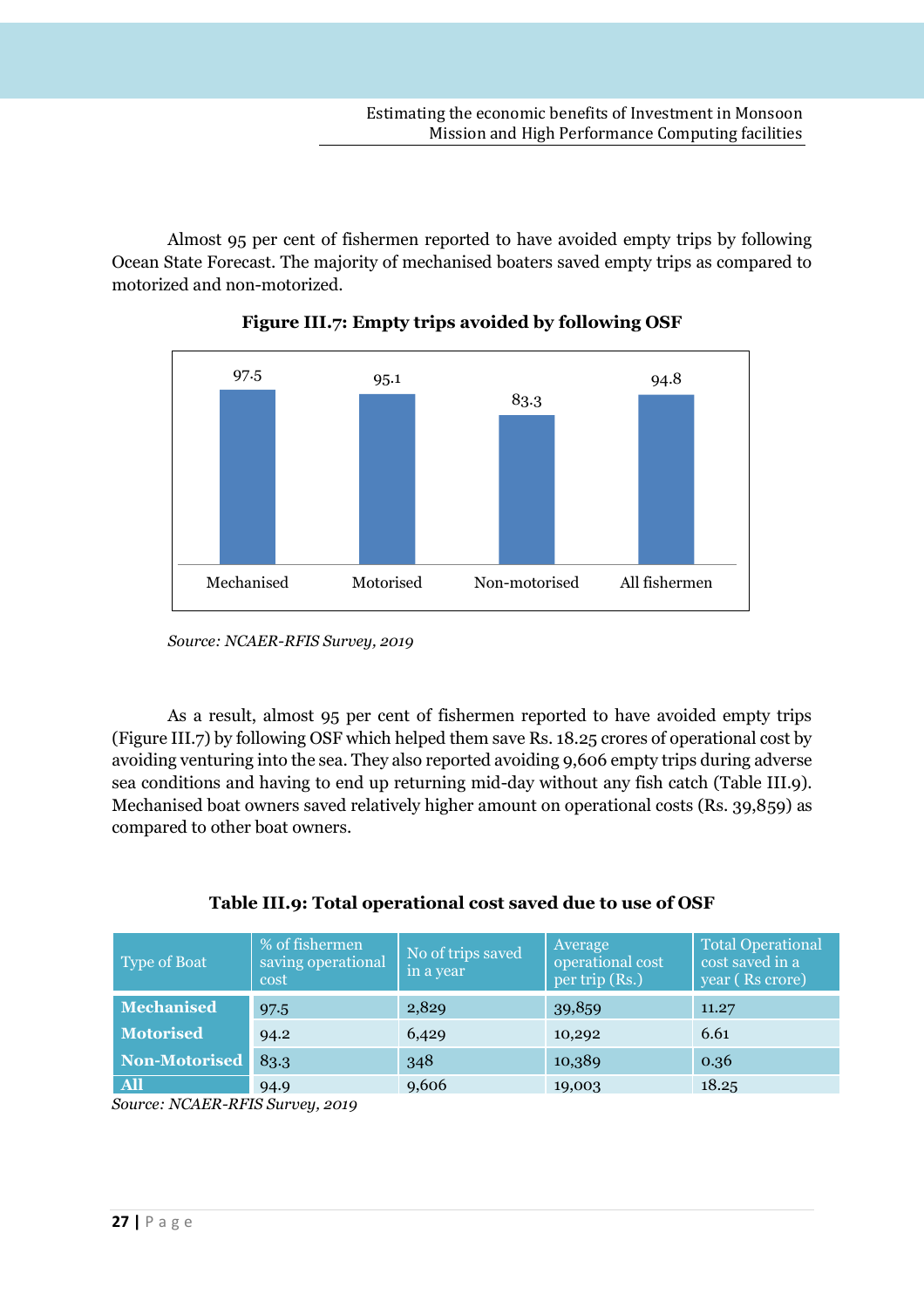### Adoption of PFZ advisories by Marine Fishermen

Meanwhile, PFZ advisories have been received by 52 per cent of surveyed fishermen and adopted by 35 per cent of them. The adoption rate is relatively higher among fishermen using motorized boat. Of those fishermen who used PFZ advisories, almost 33 per cent reported additional fish catch (Figure III.8).



**Figure III.8: Percentage of fisherfolk who received and used PFZ advisories** 

# Accuracy of cyclone warnings

It is observed from the data that accuracy of weather forecast and cyclone warnings has significantly increased as 77 per cent of fishermen reported it to be always accurate in the recent years (Figure III.9). This is a significant improvement from the perception on accuracy before 2015, as only 30 percent of the respondents reported that the cyclone warnings were accurate before 2015.

*Source: NCAER-RFIS Survey, 2019*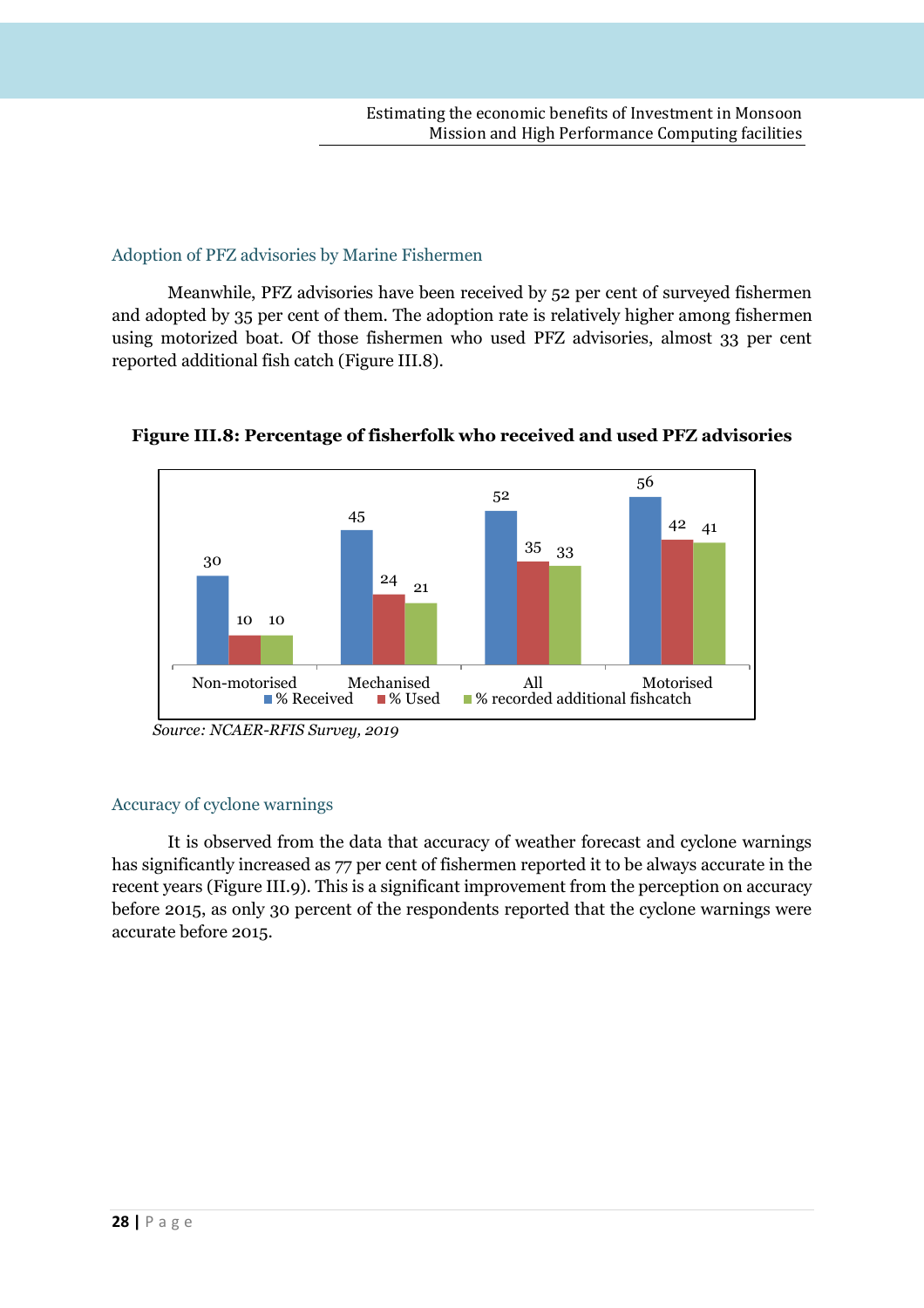# **Figure III.9: Percentage of fisherfolk reporting accuracy of weather information before and after 2015**



*Source: NCAER-RFIS Survey, 2019* 

The survey results also show that about 97 per cent of all the surveyed fishermen had received information about latest flood or cyclone on time whereas slightly less than two third (63.4 per cent) of the fisherfolk were affected by the cyclone or flood in some way or the other. However, as high as 86 per cent of them were able to minimize their losses caused by the cyclone/ flood because of the fact that they had received information about the coming cyclone/ flood on time. Hence, providing correct information on time has proved economically beneficial for majority of the stakeholders (Figure III.10).

# **Figure III.10: Percentage distribution of fisherfolk on information related to flood/cyclone**



*Source: NCAER-RFIS Survey, 2019*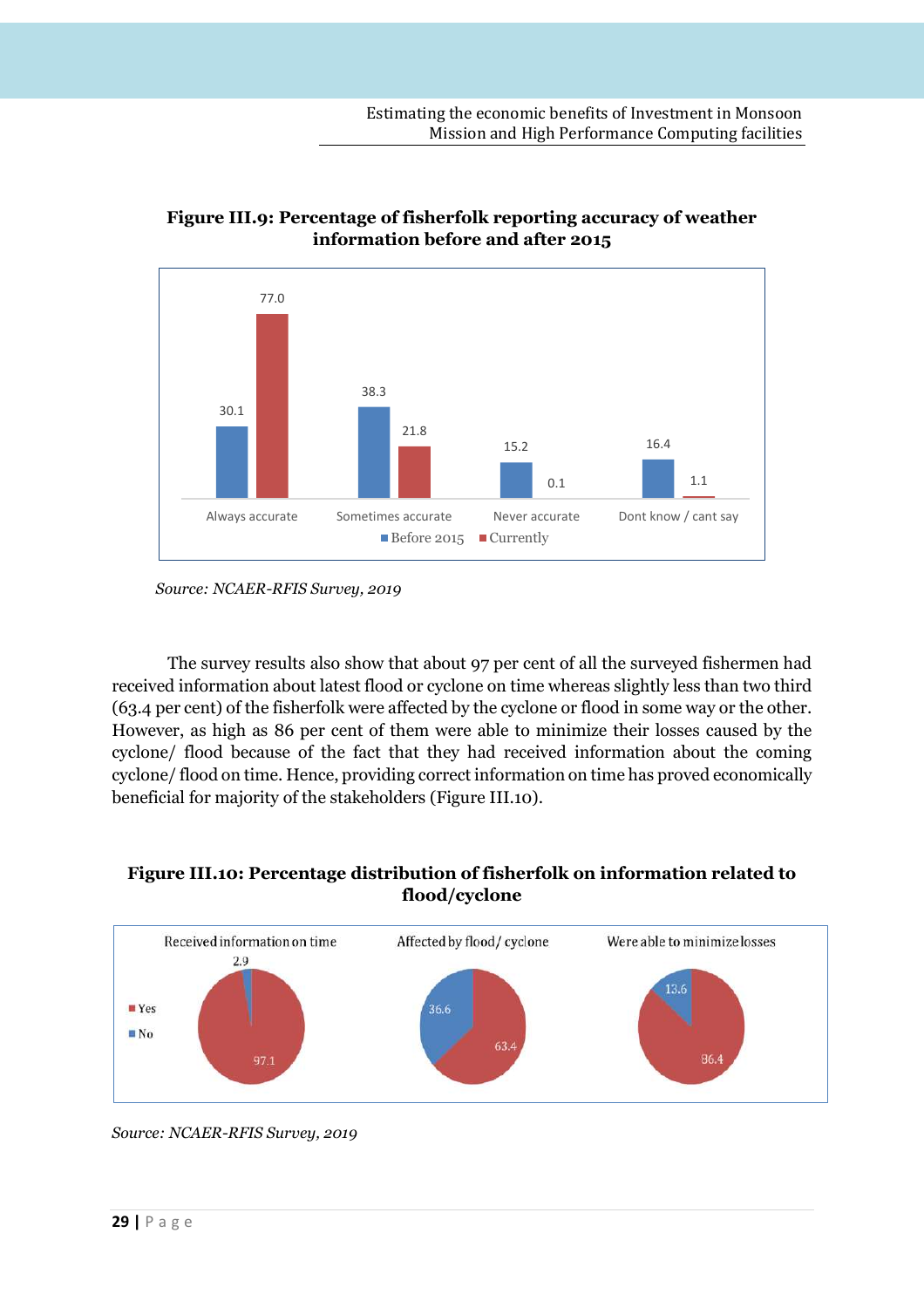# Frequency of using weather information

Survey findings shows that much larger proportion of marine fishermen are using weather advisories very frequently, than the proportion of fishermen who used to do so before 2015. As many as 87.7 percent are using these advisories on daily basis, as compared to just 15.1 percent before 2015 (Figure III.11)



# **Figure III.11: Distribution of fisherfolk by frequency of using weather information before and after 2015**

As a result of using PFZ advisories by the surveyed fishermen, 1,079 successful trips in total were recorded generating additional fish catch (149 by mechanised boat owners, 915 by motorised boat owners and 15 by non-motorised boat owners). On an average, the fishermen get Rs.17,820 additional income per trip by using PFZ advisories. Income per fishing trip is higher among mechanized boat users as compared to other boat users. In total, Rs. 1.92 crore additional income was generated from the 1,079 fishing expeditions made using PFZ Advisories (Table III.10).

*Source: NCAER-RFIS Survey, 2019*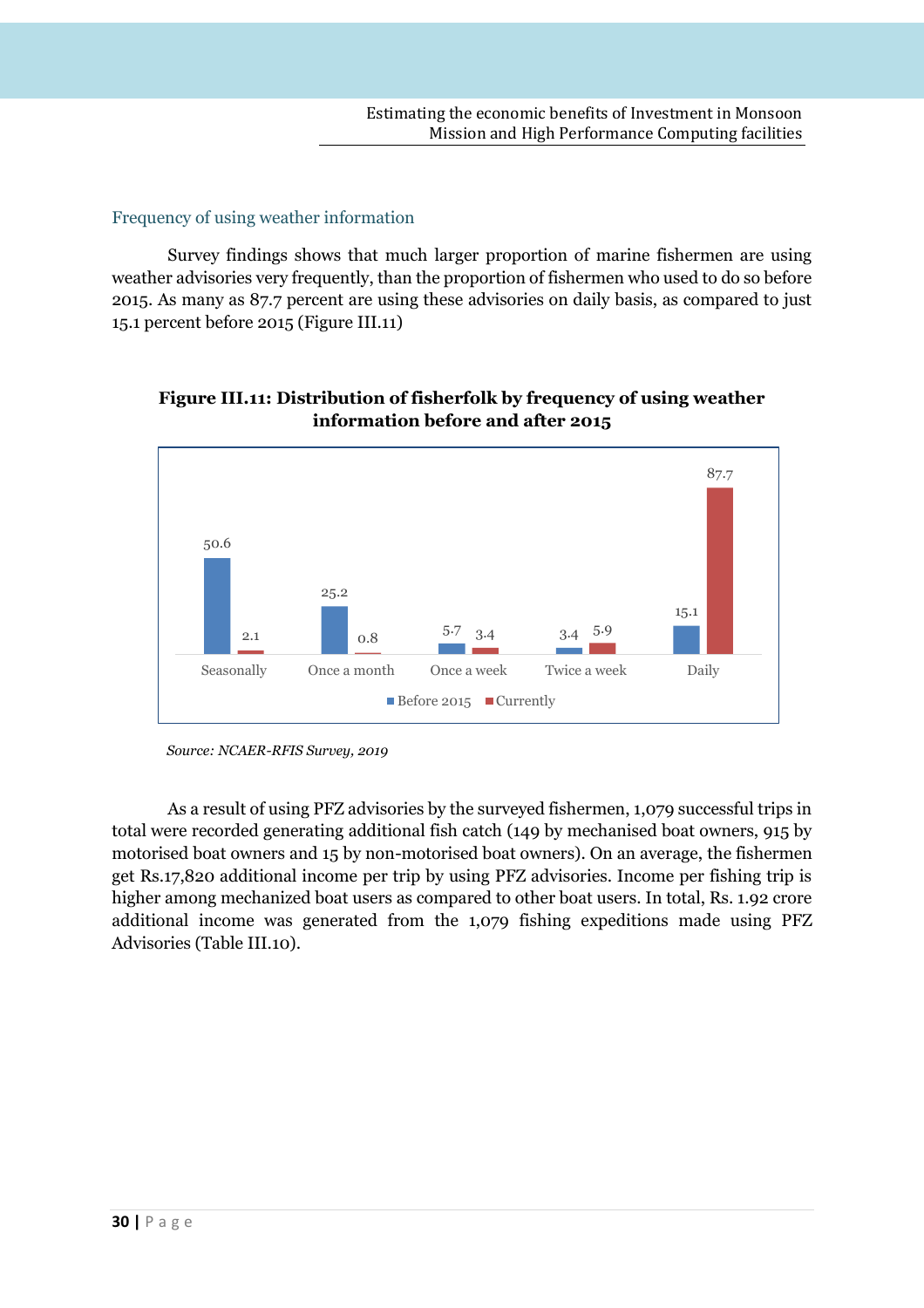| <b>Type of Boat</b>  | No of trips which recorded<br>additional Fish catch when<br>PFZ advisories were used | Average additional<br>income gained per trip<br>(Rs) | <b>Gross Additional</b><br>income (in Rs. crore) |
|----------------------|--------------------------------------------------------------------------------------|------------------------------------------------------|--------------------------------------------------|
| <b>Mechanised</b>    | 149                                                                                  | 20,228                                               | 0.30                                             |
| <b>Motorised</b>     | 915                                                                                  | 17,642                                               | 1.61                                             |
| <b>Non-Motorised</b> | 15                                                                                   | 4,700                                                | 0.007                                            |
| <b>Total</b>         | 1,079                                                                                | 17,820                                               | 1.92                                             |

### **Table III.10: Total additional income generated by using PFZ advisories**

*Source: NCAER-RFIS Survey, 2019* 

# *III.4.Key Results - IVRS*

Besides the detailed face-to-face survey of 6098 farmers, fisherfolk and livestock rearers, an Interactive Voice Response Survey (IVRS) of around two million beneficiaries (mass survey) was conducted to validate the findings of 6098 beneficiaries belonging to farming/fishing, livestock rearing segments. The IVRS survey also provided an approximate estimation of expected benefits by the agricultural households.

The large sample of two million beneficiaries were asked to respond in a "Yes" or "No" to the question on whether there was any increase in agricultural or livestock income because of the usage of weather information. Further, if yes to this question, they were asked to indicate the level of increase of income. The response rate of IVRS was just about 10 percent across all the categories – farmers, livestock owners and fishermen, so the effective sample size is 2 lakh respondents.

The results reveal that of the total number of beneficiaries who responded to the first question, 56.2 percent answered in the affirmative (Figure III.12). This proportion is the highest in the case of farmers. Further, as high as 77.2 percent farmers confirmed that the level of increase has been up to Rs. 25,000. Among livestock owners, this proportion is even higher at 78.6 percent (Figure III.13)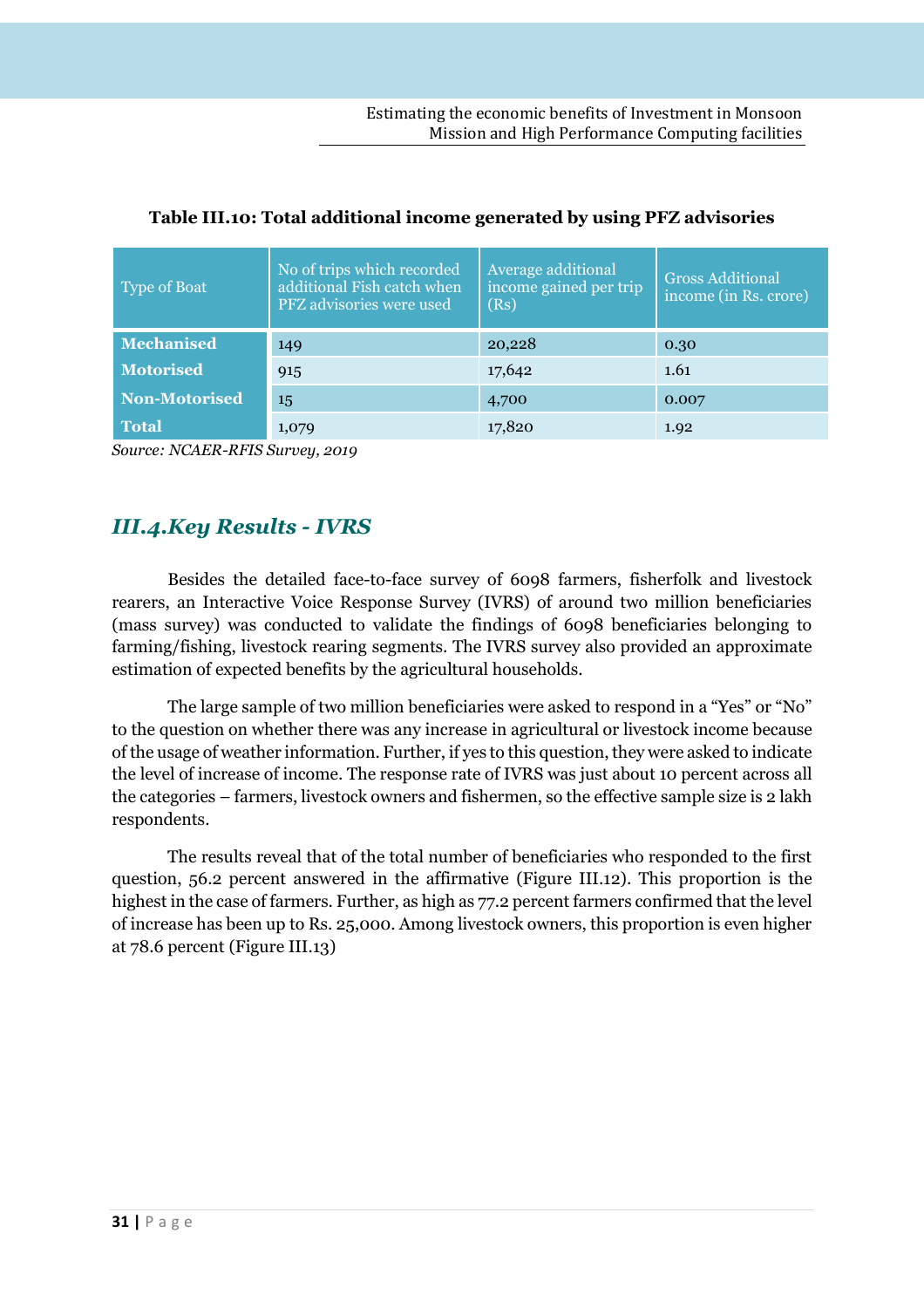# **Figure III.12: Percent respondents responding "Yes" to whether any increase in income due to usage of weather advisories**



*Source: NCAER-RFIS IVRS – 2019* 

# **Figure III.13: Percent distribution of respondents by levels of increase in income**



*Source: NCAER-RFIS IVRS – 2019*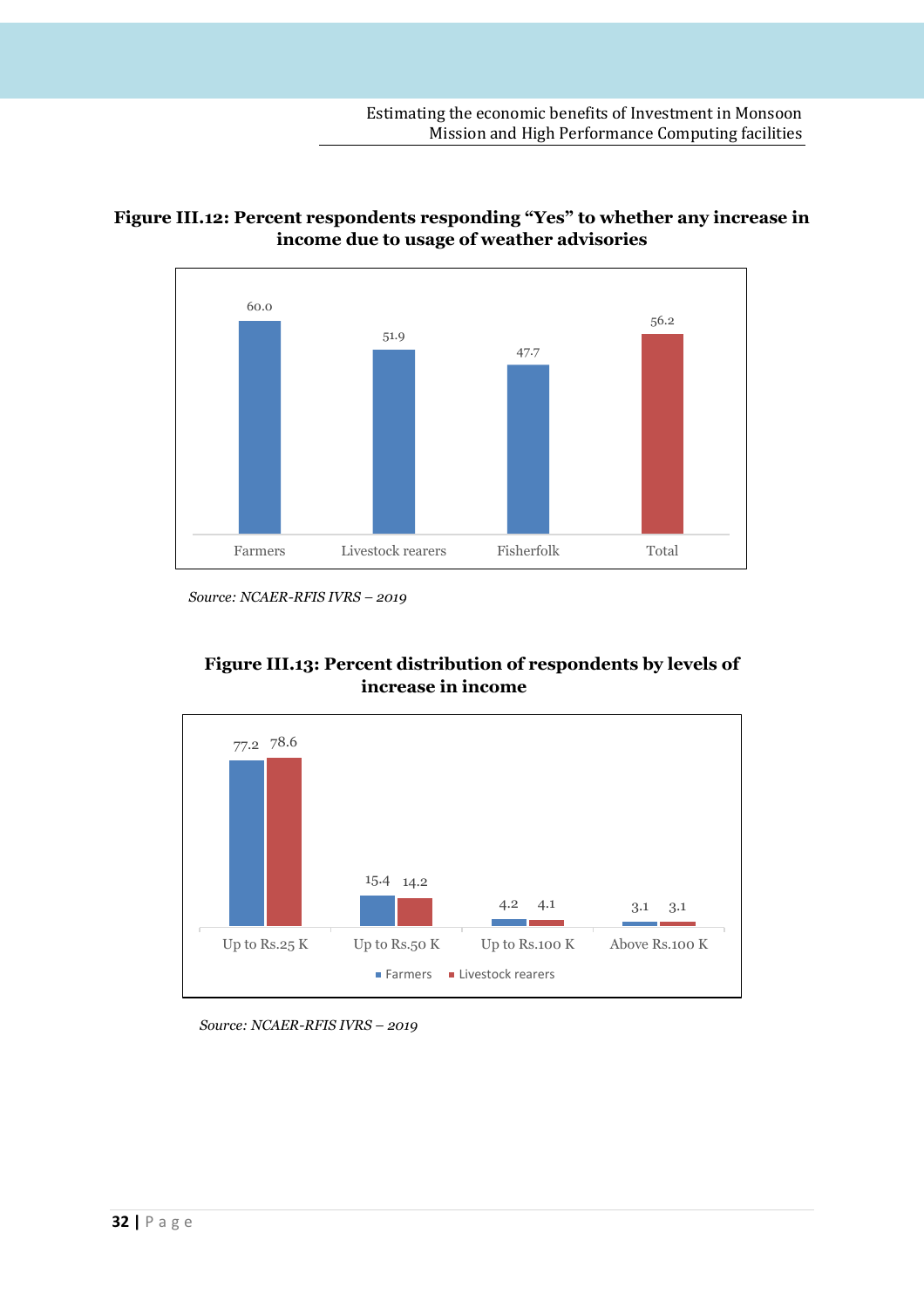# **IV. ESTIMATION OF ECONOMIC BENEFITS**

Economic benefits of investments made towards Monsoon Mission can be measured in terms of income gains to main stakeholder, that is, farmers in Rain-fed areas, livestock owners and fisherfolk, bulk of whom belong to Below Poverty Line (BPL) category. Economic gains are usually measured in terms of net gain in uncommitted social income in the hands of government. Since BPL income accruing in the private sector is assured to be at par with uncommitted social income in the hands of government, this is often referred to as the "reference" income level to estimate this uncommitted social income.

The primary surveys (face-to-face and IVRS) carried out in this study estimated the average gain in income which the households realized due to the usage of weather information. The surveys also found how the beneficiaries found an improvement in weather information now as compared to that of pre-Monsoon Mission period (before 2015). Due to this improvement, larger number of farmers, livestock owners and fishermen are using the weather advisories and their frequency of usage has also gone up significantly.

Hence, it is reasonable to assume that the average income gains reported by the respondents result from the improved weather information which further is the consequence of investment made in "Monsoon Mission and HPC facilities.

While the average income gain per household is obtained from the surveys, the total estimated income gain can be derived by multiplying this average gain per household by the total number of farming as well as livestock owning households, falling under BPL category.

To obtain the total number of such households, the survey conducted by NSSO in its 70th round and titled "Situation Assessment Survey of Agricultural Households" <sup>12</sup>, has been used. This survey provides information on agricultural households belonging to three major activities, namely cultivation, livestock, and non-farm business.

The survey was conducted during the period 1st January, 2013 to 31st December, 2013, to collect information for reference periods which correspond to two halves of the agriculture years - July to December, 2012 and January to June, 2013 - from each sample household.

 July to December 2012 round data was collected under visit 1 and January to June 2013 data was collected under visit 2 of the survey. A total of 35,200 households from 4529 villages were surveyed in visit 1 and 34,907 of these households were again canvassed during

 $\overline{a}$ *<sup>12</sup> Government of India (2013), "Situation Assessment Survey of Agricultural Households in India (January'2013 - December'2013)", National Sample Survey Office (NSSO), New Delhi.*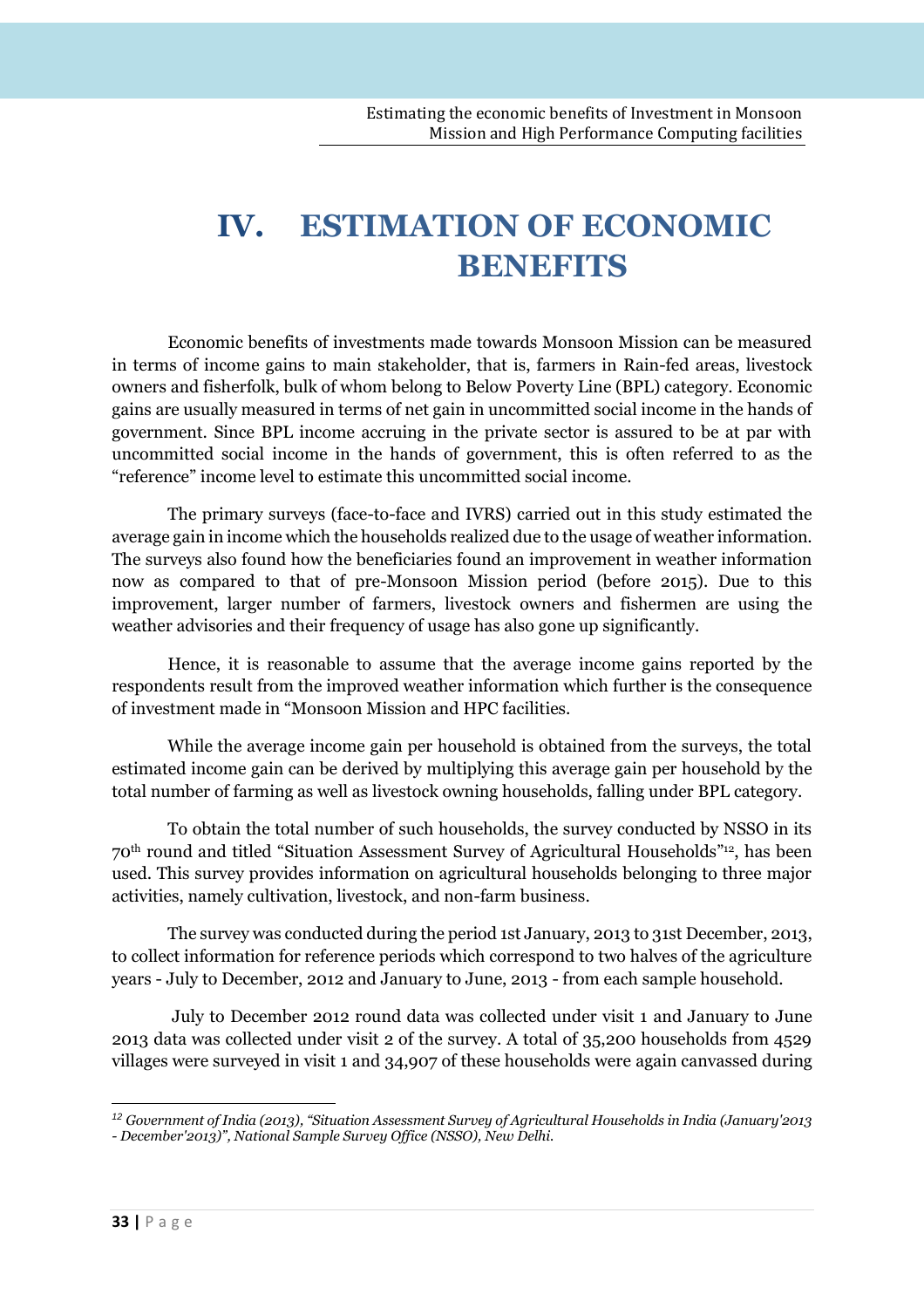visit 2. Estimated number of agricultural households, population and estimated number of persons belonging to agricultural households and involved in agricultural and allied activities in both irrigated and Rain-fed areas for each state are given in Table IV.1 below.

|                      | (thousand numbers) |                   |                |                |                   |                |                |                |                |  |
|----------------------|--------------------|-------------------|----------------|----------------|-------------------|----------------|----------------|----------------|----------------|--|
| <b>State</b>         |                    | <b>Households</b> |                |                | <b>Population</b> |                |                | <b>Farmers</b> |                |  |
|                      | Irrigated          | Rain-fed          | <b>Total</b>   | Irrigated      | Rain-fed          | <b>Total</b>   | Irrigated      | Rain-fed       | <b>Total</b>   |  |
| Jammu &<br>Kashmir   | 1,128              | $\mathbf 0$       | 1,128          | 6,299          | $\mathbf 0$       | 6,299          | 2,537          | $\mathbf{O}$   | 2,537          |  |
| Himachal<br>Pradesh  | 636                | 245               | 881            | 3,010          | 1,010             | 4,020          | 1,574          | 580            | 2,153          |  |
| Punjab               | 1,408              | $\mathbf{o}$      | 1,408          | 7,390          | $\Omega$          | 7,390          | 3,012          | $\Omega$       | 3,012          |  |
| Chandigarh           | $\mathbf{1}$       | $\Omega$          | $\mathbf{1}$   | $\overline{4}$ | $\Omega$          | $\overline{4}$ | $\overline{2}$ | $\mathbf{O}$   | $\overline{2}$ |  |
| Uttaranchal          | 954                | 107               | 1,061          | 4,662          | 427               | 5,088          | 2,499          | 234            | 2,733          |  |
| Haryana              | 1,569              | $\mathbf{O}$      | 1,569          | 9,187          | $\mathbf 0$       | 9,187          | 3,402          | $\mathbf{O}$   | 3,402          |  |
| Delhi                | 22                 | $\mathbf{o}$      | 22             | 111            | $\mathbf{o}$      | 111            | 28             | $\mathbf{o}$   | 28             |  |
| Rajasthan            | 3,581              | 2,902             | 6,484          | 18,176         | 16,078            | 34,253         | 8,174          | 6,899          | 15,073         |  |
| <b>Uttar Pradesh</b> | 17,751             | 298               | 18,049         | 1,01,986       | 1,688             | 1,03,673       | 38,844         | 601            | 39,445         |  |
| <b>Bihar</b>         | 7,009              | 85                | 7,094          | 38,641         | 452               | 39,093         | 12,190         | 160            | 12,350         |  |
| <b>Sikkim</b>        | 67                 | $\mathbf{O}$      | 67             | 281            | $\Omega$          | 281            | 168            | $\Omega$       | 168            |  |
| Arunachal<br>Pradesh | 108                | $\mathbf{O}$      | 108            | 606            | $\mathbf 0$       | 606            | 225            | $\mathbf{O}$   | 225            |  |
| Nagaland             | 262                | $\mathbf{o}$      | 262            | 1,436          | $\mathbf{O}$      | 1,436          | 449            | $\mathbf{o}$   | 449            |  |
| Manipur              | 176                | $\Omega$          | 176            | 918            | $\Omega$          | 918            | 340            | $\Omega$       | 340            |  |
| Mizoram              | 76                 | $\mathbf{O}$      | 76             | 388            | $\Omega$          | 388            | 204            | $\Omega$       | 204            |  |
| Tripura              | 244                | $\Omega$          | 244            | 1,066          | $\mathbf 0$       | 1,066          | 394            | $\mathbf{O}$   | 394            |  |
| Meghalaya            | 354                | $\mathbf{o}$      | 354            | 2,036          | $\mathbf{o}$      | 2,036          | 914            | $\mathbf{o}$   | 914            |  |
| Assam                | 3,423              | $\Omega$          | 3,423          | 16,897         | $\Omega$          | 16,897         | 6,183          | $\mathbf{O}$   | 6,183          |  |
| <b>West Bengal</b>   | 6,138              | 224               | 6,362          | 27,071         | 925               | 27,996         | 10,100         | 408            | 10,508         |  |
| Jharkhand            | 301                | 1,933             | 2,234          | 1,494          | 10,175            | 11,670         | 488            | 4,534          | 5,021          |  |
| Odisha               | 3,206              | 1,288             | 4,494          | 14,974         | 5,987             | 20,960         | 6,678          | 2,831          | 9,509          |  |
| Chhattisgarh         | 1,248              | 1,313             | 2,561          | 6,879          | 6,395             | 13,274         | 3,371          | 3,399          | 6,770          |  |
| Madhya<br>Pradesh    | 4,670              | 1,325             | 5,995          | 24,432         | 7,418             | 31,849         | 11,256         | 3,265          | 14,521         |  |
| Gujarat              | 2,012              | 1,918             | 3,930          | 10,644         | 9,874             | 20,518         | 5,529          | 5,235          | 10,765         |  |
| Daman & Diu          | $\mathbf{o}$       | $\overline{4}$    | $\overline{4}$ | $\overline{O}$ | 24                | 24             | $\mathbf{O}$   | $\mathbf{Q}$   | $\mathbf{Q}$   |  |
| D & N Haveli         | 19                 | $\mathbf{o}$      | 19             | 100            | $\mathbf{o}$      | 100            | 51             | $\mathbf{O}$   | 51             |  |
| Maharashtra          | 1,078              | 6,019             | 7,097          | 5,214          | 30,135            | 35,349         | 2,858          | 16,193         | 19,051         |  |
| Andhra<br>Pradesh    | 1,623              | 1,974             | 3,597          | 6,152          | 8,158             | 14,309         | 3,347          | 4,743          | 8,090          |  |
| Karnataka            | 1,839              | 2,403             | 4,242          | 9,417          | 11,727            | 21,143         | 4,564          | 6,260          | 10,824         |  |
| Goa                  | 22                 | $\mathbf{O}$      | 22             | 108            | $\mathbf 0$       | 108            | 32             | $\mathbf{O}$   | 32             |  |
| Lakshadweep          | $\overline{2}$     | $\overline{O}$    | $\overline{2}$ | 12             | $\Omega$          | 12             | $\overline{4}$ | $\mathbf{O}$   | $\overline{4}$ |  |
| Kerala               | 1,290              | 114               | 1,404          | 5,548          | 436               | 5,984          | 2,095          | 185            | 2,280          |  |
| <b>Tamil Nadu</b>    | 2,764              | 480               | 3,244          | 11,132         | 1,981             | 13,112         | 5,552          | 873            | 6,425          |  |
| Puducherry           | 19                 | $\Omega$          | 19             | 74             | $\mathbf{o}$      | 74             | 25             | $\mathbf{O}$   | 25             |  |

# **Table IV.1: State-wise estimated number of agricultural households, population and farmers, 2012-13**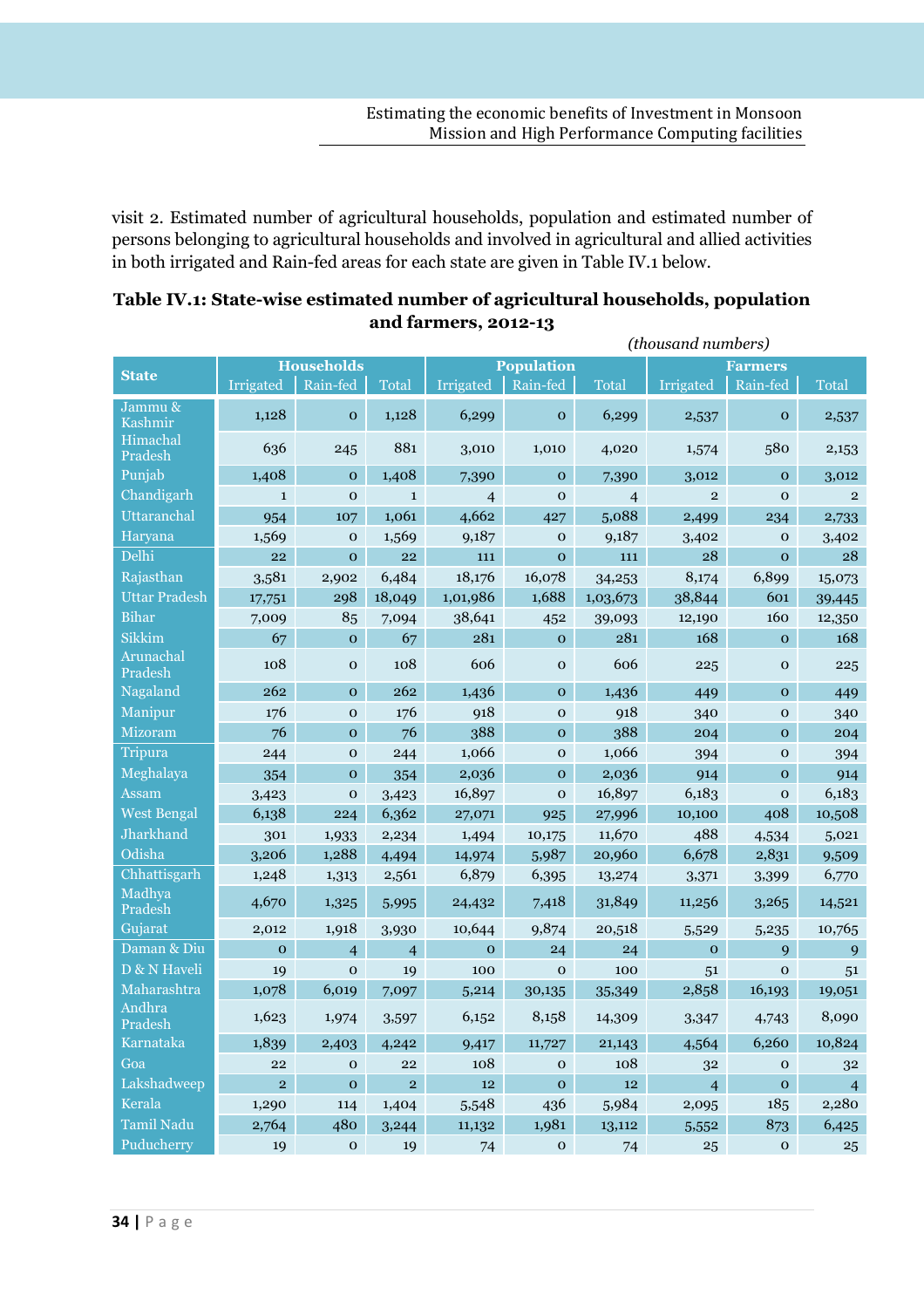| <b>State</b>  | <b>Households</b> |          | <b>Population</b> |           |              | <b>Farmers</b> |           |          |          |
|---------------|-------------------|----------|-------------------|-----------|--------------|----------------|-----------|----------|----------|
|               | Irrigated         | Rain-fed | Total             | Irrigated | Rain-fed     | Total          | Irrigated | Rain-fed | Total    |
| A & N Islands | 26                | 0        | 26                | 132       | $\mathbf{O}$ | 132            | 70        |          | 70       |
| Telangana     | 1,437             | 1,102    | 2,539             | 5,935     | 4,939        | 10,875         | 3,275     | 2,707    | 5,982    |
| All India     | 66,464            | 23,737   | 90,201            | 3,42,412  | 1,17,827     | 4,60,239       | 1,40,434  | 59,115   | 1,99,549 |

*Source: NCAER's computations using NSS 70th round data, 2012-2013* 

# *IV.1. Economic gains accruing to Farming Community*

According to NSSO survey -2012-13, there are a total of 23.7 million agricultural households in rain-fed areas. It may be noted that agricultural households include both farmers and livestock owning households. This is because livestock owners are subset of farmers, hence there is an overlap in samples of these two activities. Hence the economic impact accrued to these two categories are presented as an aggregate.

About 45 per cent of the agricultural households, according to IVRS, are considered to be belonging to BPL category. The estimated income gain reported by these households due to usage of weather advisories is Rs. 12,500 per annum per household. The life of technologies associated with HPC mathematical models is assumed to be 5 years. Hence, the present value computation is done over a period of 5 years.

The discount rate used for present value computations is 12 percent, which is the social discount rate<sup>13</sup>. The annual economic benefits to the farming community (BPL farmers in rainfed area) works out to be Rs. 13,331 crores. Economic benefits over the next five years works to be about Rs. 48,056 crores for the farming community at 12 per cent social discount rate. The incremental economic benefit is estimated for next 5 years as it is assumed that the technology (hardware as well as software) requirements change after every 5 years. Hence, the investment in fixed assets (i.e. HPCs etc.) is expected to be productive only till 5 years.

# *IV.2. Economic gains accruing to Fisherfolk*

The total fisher-folk population is 4 million as per CMFRI Census  $(2010)^{14}$  and total fisher-folk households numbered around 0.87 million. The census indicated that about 61 per cent of the fisher-folk fell under the BPL category. Hence, the number of households falling

 $\overline{a}$ 

<sup>13</sup>*The Social Discount Rate is the interest rate used to calculate today's value of the benefits and costs of proposed policies. It is used in computing the value of funds spent on social projects*.

<sup>14</sup> *Government of India. (2012), Marine Fisheries Census 2010, India, Ministry of Agriculture, Department of Animal Husbandry, Dairying and Fisheries, New Delhi and Indian Council of Agricultural Research, Central Marine Fisheries Research Institute, Kochi*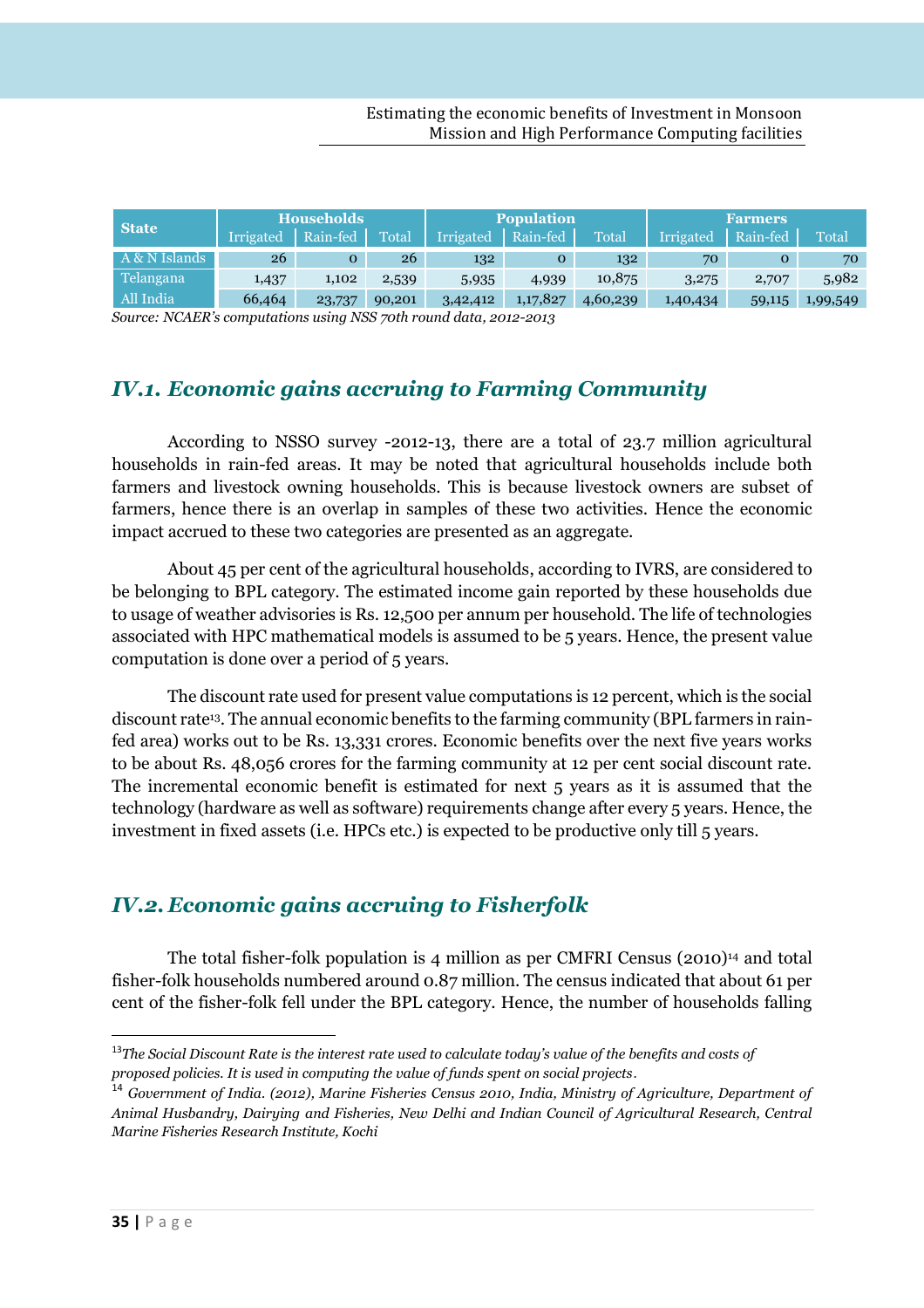under BPL category worked out to be 0.53 million. Since no data following the survey conducted by CMFRI 2010 is available, these figures have been used to compute the economic benefits accruing to the fishing community from the Monsoon Mission.

The IVRS survey reveals that the average income gain is to the tune of Rs. 12500 per annum per household in the lowest income category. Accordingly, the annual income gained by BPL fisher households work out to be Rs. 663 crore. The present value of benefits accruing to fisher-folk works out to be Rs. 2391 crore over a period of 5 years, with 12 percent social discount rate.

# *IV.3. Economic impact of Monsoon Mission*

On adding up the economic gain accruing to agricultural households and fisher households, the present value of benefits accruing to the BPL households belonging to Rainfed areas works out to be Rs. 50,447 crore. The current level of investment is far less in comparison to the realizable benefits over the 5 year period.

The investment made on Monsoon Mission phases I and II was Rs. 551.13 crores. In addition, investment made in setting up the HPC facilities was Rs. 438.9 crore. Hence a total of Rs. 990 crore has been invested in augmenting the infrastructure at MoES institutes, to improve the weather predictions.

Hence, the economic investment of one unit in NMM and HPC facilities realizes a 50 fold increase in economic benefits through gains to BPL farming and fishing families. The economic benefits, as described above, are summarized in the table below: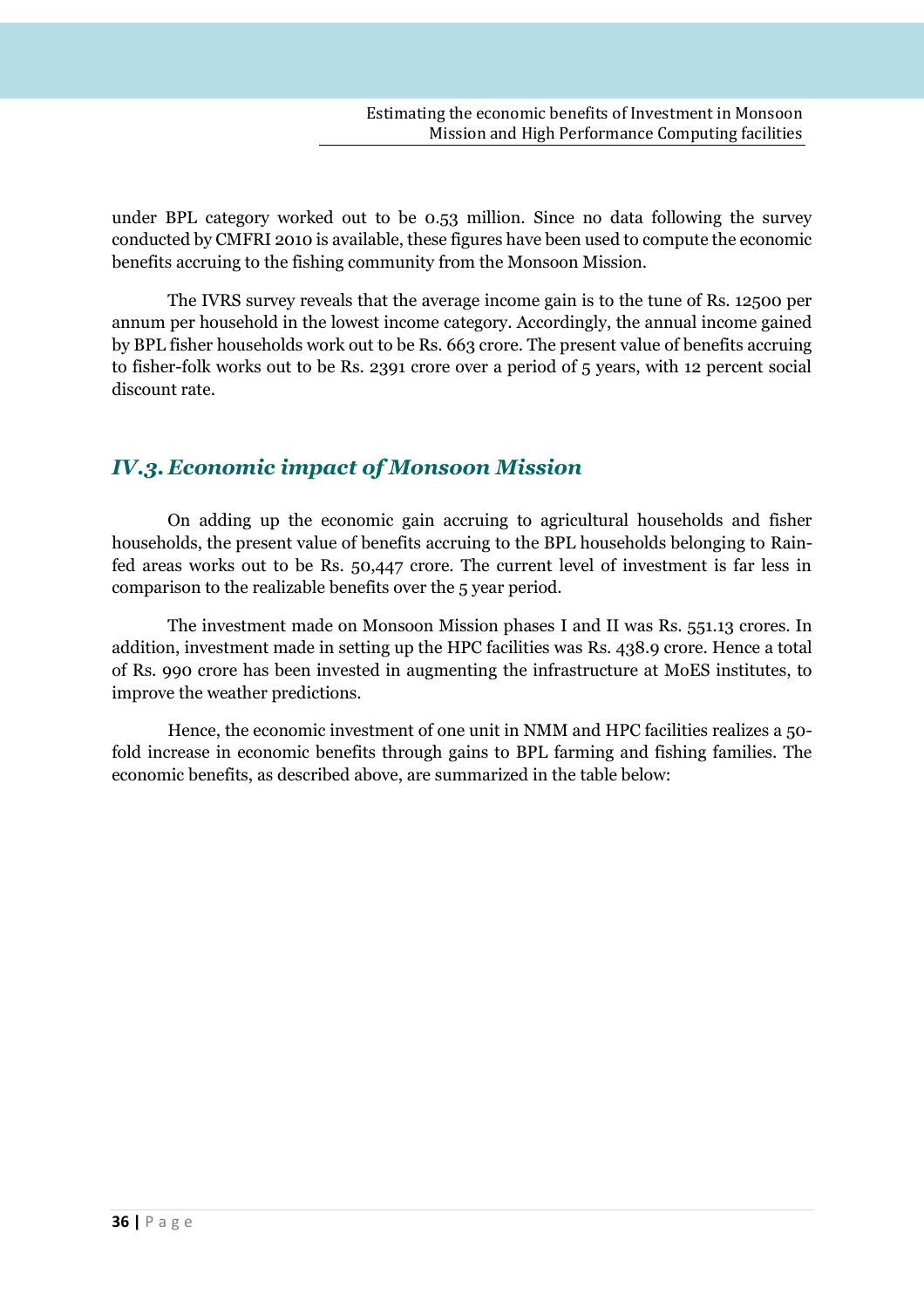### **Table IV.2: Economic Benefits of the investment in Monsoon Mission**

| Economic gain realised by BPL Farmers                                                                                                                                                                                                                                 |                                                          |  |  |
|-----------------------------------------------------------------------------------------------------------------------------------------------------------------------------------------------------------------------------------------------------------------------|----------------------------------------------------------|--|--|
| Number of agricultural households in rain-<br>fed areas (districts)                                                                                                                                                                                                   | 23.7 million                                             |  |  |
| BPL agricultural households in rain-fed areas<br>(45% of total)                                                                                                                                                                                                       | $10.665$ million                                         |  |  |
| <b>Annual income gains (according to NCAER's</b><br><b>IVRS survey with Reliance Foundation)</b>                                                                                                                                                                      | Rs 12,500 per household                                  |  |  |
| Annual income gains due to the Monsoon<br><b>Mission</b>                                                                                                                                                                                                              | Rs 13,331 crore                                          |  |  |
| Incremental economic benefits in rain-fed<br>districts (accruing to BPL families) at 12%<br>social discount rate=Recurring annual<br>income gains to BPL agricultural households<br>$\{1/1.12 + 1/1.12^2 + 1/1.12^3 + 1/1.12^4\}$<br>+ $1/1.12^{\wedge}5$ for 5 years | $13331x$ $3.606$ = Rs $48,072$ crore                     |  |  |
| Economic gain realised by BPL Fishermen                                                                                                                                                                                                                               |                                                          |  |  |
| <b>Total number of fisher-folk households</b>                                                                                                                                                                                                                         | 0.87 million                                             |  |  |
| BPL fisherfolk households (61% of total)                                                                                                                                                                                                                              | 0.53 million                                             |  |  |
| Annual income gain in the lowest income                                                                                                                                                                                                                               | Rs12,500 per household                                   |  |  |
| <b>Total Annual income gained by all households</b>                                                                                                                                                                                                                   | Rs663 crores                                             |  |  |
| Present value of benefits over a 5-year period<br>(with 12% social discount rate)                                                                                                                                                                                     | $(Rs663x 3.606)$ = $Rs2391$ crores or say Rs 2400 crores |  |  |
| Total economic benefits due to income gains of farmers and fishers =Rs 50,000 crores (approx.)                                                                                                                                                                        |                                                          |  |  |

# *IV.4.Economic impact with gender perspective*

Of the total sample of primary survey, 6 percent households were female-headed households. And of these, over 44 percent owned an Android/smart phone. This shows that these women realise the importance and the worth of information. Almost 70 percent of these women headed households have an average annual income of Rs. 2.5 lakh to Rs. 4 lakh. Besides, while the remaining 94 percent of the households are male-headed households, women still play an extremely important role.

The job of women in agricultural households range from sowing, nursery management, transplanting, weeding, hoeing, grass cutting, irrigation, fertilizer application, plant protection, separation of seeds from fibre/chaffing, harvesting, winnowing, storing etc. Women in families owning livestock perform jobs of cleaning sheds, bathing cattle, milking, fodder gathering, collecting farmyard manure, preparing dung cakes, processing milk and preparing products like curd, buttermilk, whey, ghee and other products.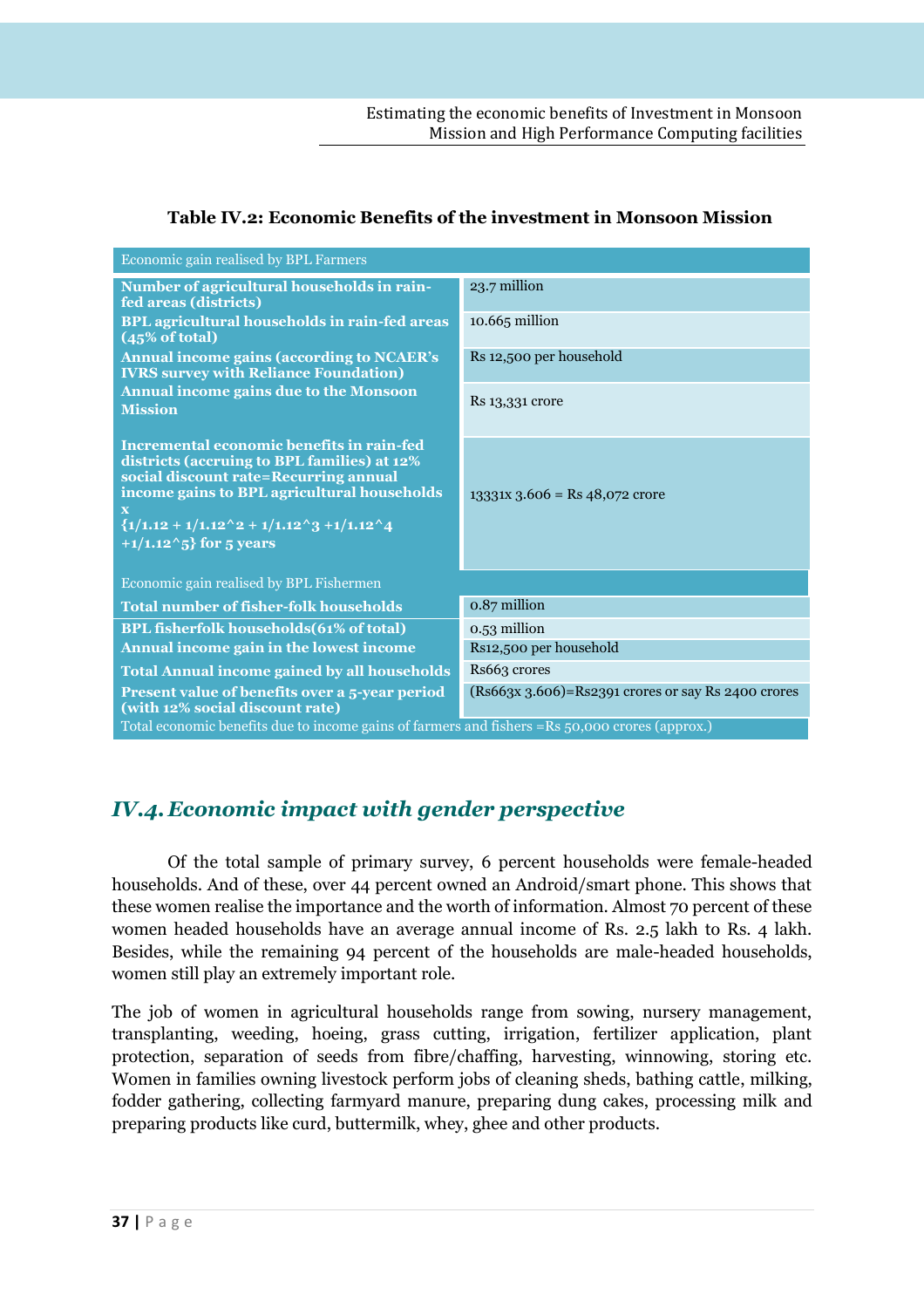In the fisheries sector, women play a supporting role on land to the sea going person. Assistance from women relieves fishermen of concerns related to finance, supplies sourcing, crew/staff management and marketing. Women take care of customer base, enhance it, keep track of prices so as to mark up or mark down, nets and other fishing assets. Women also have to execute the domestic chores of running family and bring up kids and taking care of the elders.

Every woman from a fishing household wants to know the ocean state forecast provided by INCOIS on a daily basis as they want to be assured that their men are safe at sea. They call INCOIS almost every day by practice, even though they receive the voice message on weather at sea from RFIS. Irrespective of whether women have ownership of the land or not, they have a huge impact on the sources of livelihood and the family. This is how these agriculture, livestock or fisheries households thrive and grow.

Realising the importance of women in different economic activities and also realizing the importance of weather predictions to women, the economic benefit accruing to the womenfolk is also estimated in this study. For this, the "Periodic Labour-force Survey" (PLFS) conducted by National Sample Survey Office (NSSO)<sup>15</sup> for the year  $2017-18$  has been analysed to arrive at the proportion of women employed in the three economic activities of farming, livestock rearing and fishing. These shares are 26.9 percent among farmers, 48.5 percent among livestock rearing community and 4.9 percent among fishing community.

Assuming that the economic value of weather predictions is as useful for a man as it is to woman, the economic gain realized by women is derived by applying these ratios on the economic benefits accrued to farmers, livestock-owners and fisherfolk, respectively. The hence derived estimated benefits realized by the women works out to be Rs. 13,447 crore, which is 26.6 percent of the total benefit.

# *IV.5. Concluding remarks and Way Forward*

This study finds that the improvements in weather predictions due to Monsoon Mission have resulted in a massive economic gain in the income of agricultural households belonging to rain-fed areas and fishing households living in coastal areas. These economic gains not just include the increase in income due to appropriate actions taken like modifications adopted in agricultural practices based on weather advisories but also include

 $\overline{\phantom{a}}$ 

<sup>15</sup>Government of India, "Periodic Labour Force Survey, 2017-18", National Sample Survey Office (NSSO), New Delhi.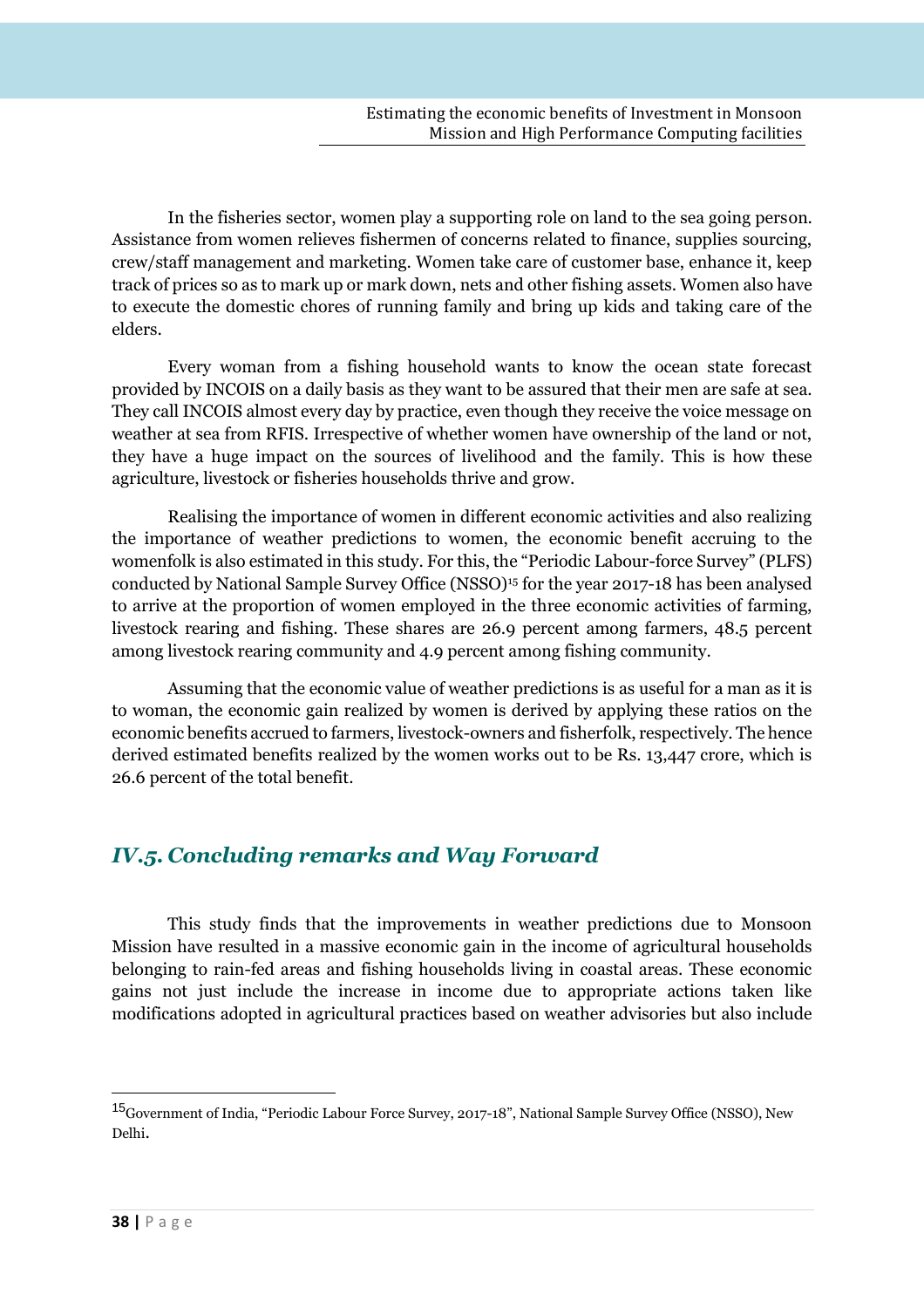the gains resulting from the avoidance of losses which could have burdened them, had there been no advisories.

In monetary terms, the investment equivalent to Rs. 1000 crore in setting up NMM and HPC facilities have resulted in an approximate gain of Rs. 50,000 crore.

This gain refers to the direct economic benefits accrued to the stakeholder-households, in monetary terms. But accurate prediction of cyclones and other weather calamities in timely manner also saves a lot of human lives and physical disabilities. Estimation of economic value of such non-economic benefits was out of scope of this report. But it is of significant importance to elaborate on value of non-economic benefits realized because of number of human lives saved as well as number of human disabilities averted as a result of accurate weather prediction. Future scope of similar study may include estimation of economic value of averted deaths and years lost to disabilities which are valued using value of statistical life and disability adjusted life years approaches. Only recent cyclones such as Fani, Amphan and Nisarga would have collectively caused tens of thousands of casualties had they not been accurately predicted using high resolution models run on HPCs. If all the lives and disabilities averted are converted into monetary value, this would add another thousands of crore rupees to the country's GDP. Hence, it will be a value addition to design future studies in this light.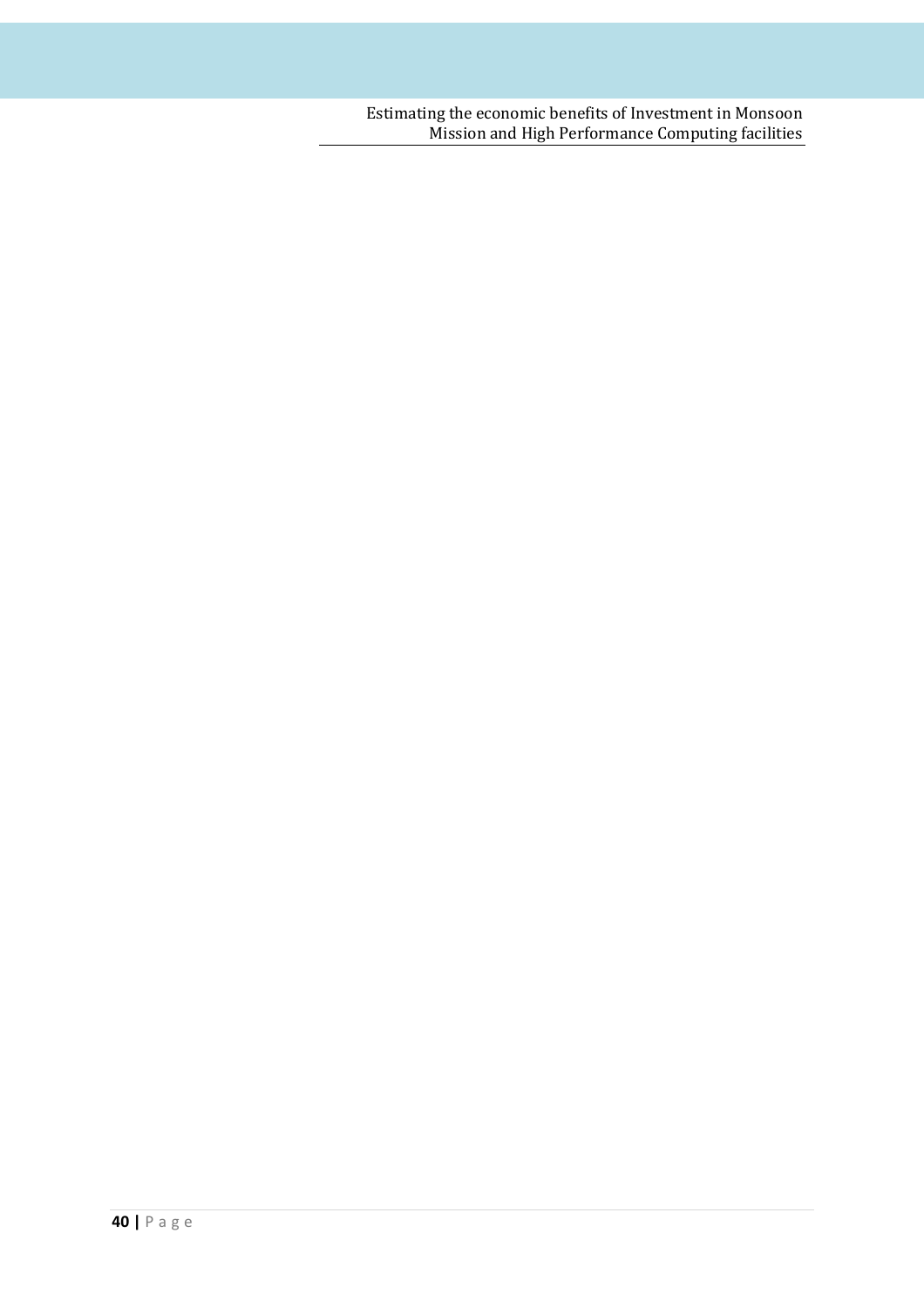# **Annexure I – Questionnaires for Farmers, Livestock owners, Fisher folk**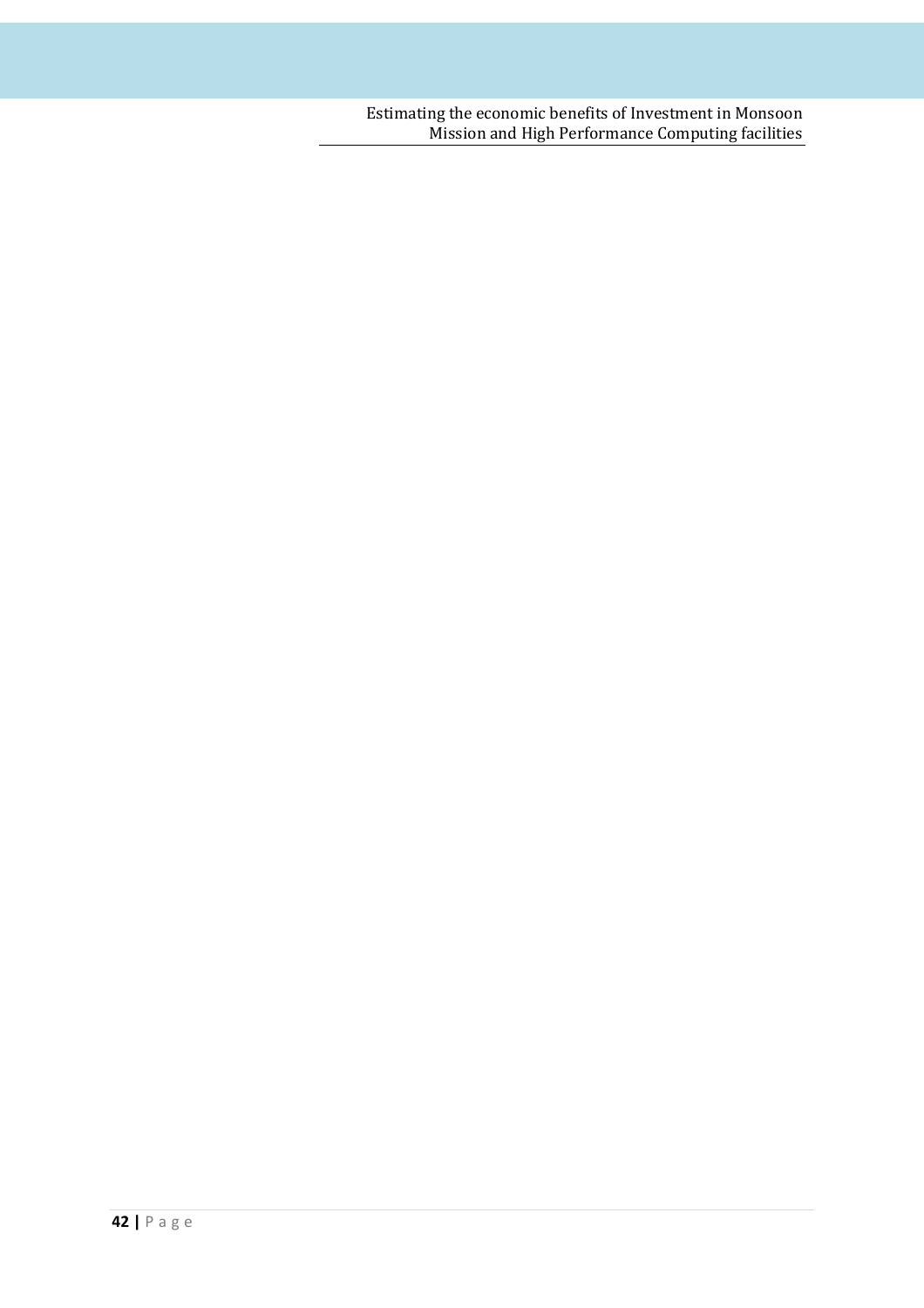



# **Monsoon Mission Study**

# **Schedule for Farmers**

#### **Name of surveyor**

### **Demographics**

Please provide the following details about the respondent

| a           | <b>State Name</b>            |          |            |
|-------------|------------------------------|----------|------------|
| b           | <b>District Name</b>         |          |            |
| $\mathbf c$ | <b>Sub District Name</b>     |          |            |
| d           | <b>Village Name</b>          |          |            |
| e           | Name of the respondent       |          |            |
| f           | Mobile No. of the respondent |          |            |
| g           | Age of the respondent        |          |            |
| $\mathbf h$ | Gender of the respondent     | 1 - Male | 2 - Female |
| $\mathbf i$ | Family size (no. of persons) |          |            |

### **1. Livelihood type major - choose multiple if applicable**

1 – Agriculture, 2 – Fisheries, 3 – Livestock

### **2. Education**

| $1$ – Illiterate,               | $2 - Below Primary, 3 - Primary,$ |                              | $4 - Middle$ , |
|---------------------------------|-----------------------------------|------------------------------|----------------|
| $5 -$ Secondary, $6 -$ Hr. Sec, |                                   | 7 – Diploma, College & above |                |

**3. What is your ANNUAL expenses incurred for family?**

In INR

**4. What is your ANNUAL family income including all the earning members of your family?**

| ĸ<br>n<br>ΙP<br>`<br>— |  |
|------------------------|--|
|------------------------|--|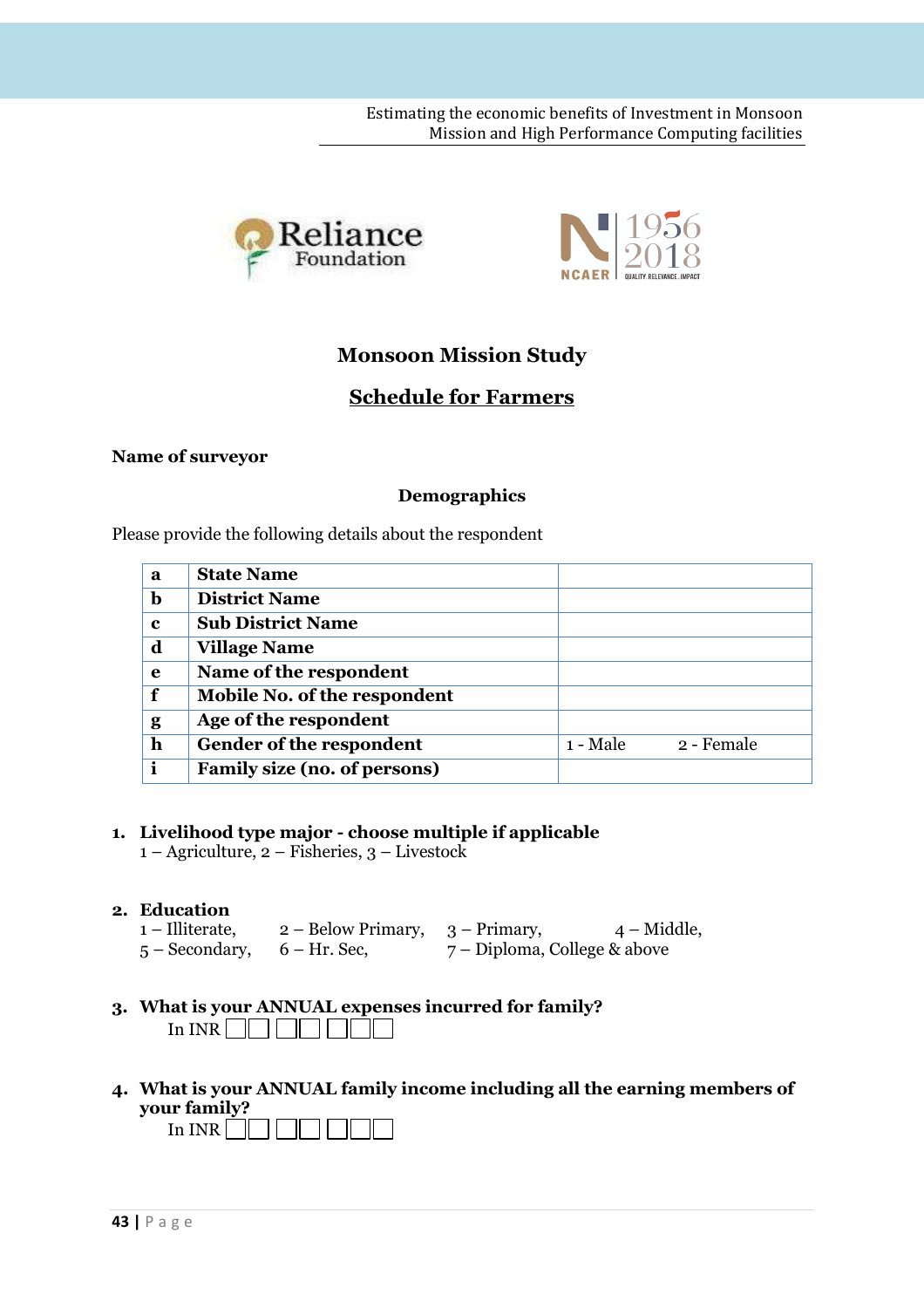### **5. How much agricultural land do you have in ACRES**?

| <b>Land category</b>          | <b>Land area</b> | Unit of land |
|-------------------------------|------------------|--------------|
| a) Total land owned           |                  |              |
| b) Rain fed land (owned)      |                  |              |
| c) Irrigated land (owned)     |                  |              |
| d) Land leased in (not owned) |                  |              |
| e) Land leased out            |                  |              |

### **6. Which are your major crops during Kharif and Rabi?**

| <b>Kharif Crops</b> | <b>Rabi Crops</b> |
|---------------------|-------------------|
|                     |                   |
|                     |                   |
|                     |                   |

### **7. Which are your five major livestock including poultry?**

|                | Livestock |
|----------------|-----------|
|                |           |
| $\overline{2}$ |           |
| 3              |           |
|                |           |
| 5              |           |

- **8. Are you having mobile phone?**  $1 - Yes$   $2 - No$
- **9. If 'Yes', type of phone:**
	- $1 -$  Feature Phone  $2 -$  Smart Phone
- **10.Which of the following have you used over the past 6 years to get Weather information? Read out options. Mention multiple, if applicable**
- 1 Television,
- 2 Radio,
- 3 Newspapers,
- 4 Voice SMS,
- 5 WhatsApp,
- 6 Reliance Foundation Toll Free Helpline
- Number,
- 7 JioChat,
- 8 Social Media (Twitter/Facebook..)
- 9 SMS through Kisan Portal, GoI
- 10 SMS through Reliance Foundation
- 11 Email / Internet
- 12 Meghdoot App Launched by MoES
- 13 Friends / Relatives
- 14 Agricultural Universities / ICAR Institutes / IITs
- 15 State Agriculture Department

### **11. Do you share the weather information with others?**

 $1 - Yes$ ,  $2 - No$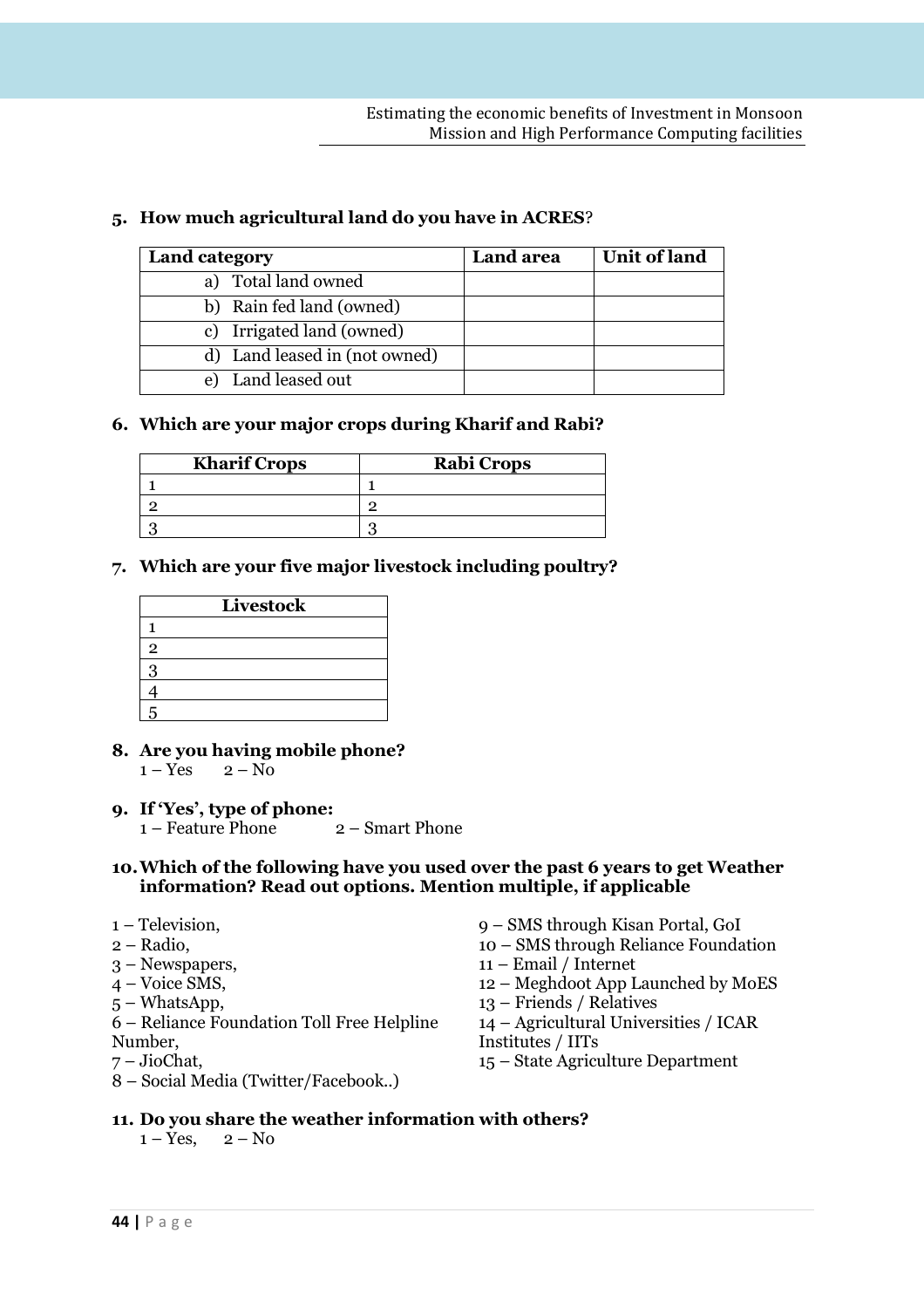**12. I will ready out some communication technologies. Of these, please tell me which ones you prefer the most for getting weather information and advisories? (Order response in terms of preference)** 

| <b>Technology</b>             | <b>Rank</b> (1 to 10) |
|-------------------------------|-----------------------|
| Voice SMS                     |                       |
| Helpline                      |                       |
| Television                    |                       |
| Radio                         |                       |
| Newspaper                     |                       |
| Internet                      |                       |
| WhatsApp                      |                       |
| Jio Chat                      |                       |
| SMS through Kisan Portal, GoI |                       |
| Meghdoot App Launched by MoES |                       |

**13. Based on the weather or climate forecast, have you taken decision on the following farming practices?**

| <b>Response</b>                                 | <b>Yes</b> | N <sub>0</sub> |
|-------------------------------------------------|------------|----------------|
| Crop selection/Seed selection/Variety Selection |            |                |
| Time of Sowing                                  |            |                |
| Irrigation                                      |            |                |
| Crop growth management practices                |            |                |
| Application of fertilizer or pesticide          |            |                |
| Early Harvesting / Late Harvesting              |            |                |
| Contingency planning / management (Multi        |            |                |
| Cropping, Protective Measures, etc)             |            |                |

### **14. How frequently you were using / do you use Weather information**?

|                    | Twice a<br>week | Once a week   Once in two<br>week | Once a<br>month | Seasonally |
|--------------------|-----------------|-----------------------------------|-----------------|------------|
| <b>Currently</b>   |                 |                                   |                 |            |
| <b>Before 2015</b> |                 |                                   |                 |            |

- **15. Were you affected by any natural calamity such as drought, flood, cyclone, hailstorm, wind in the past 2 years?**  $1 - Yes$ ,  $2 - No$
- **16. How many times you have received correct information on natural calamities in the last 5 years?** 1- Almost Every Time  $2 - Occasionally = 3 - Rarely = 4 - Never$
- **17. Has weather / climate forecast helped you in reducing the losses occurred due to natural calamities?**

 $1 - Yes$  2 – No 3 – No Opinion / Can't Say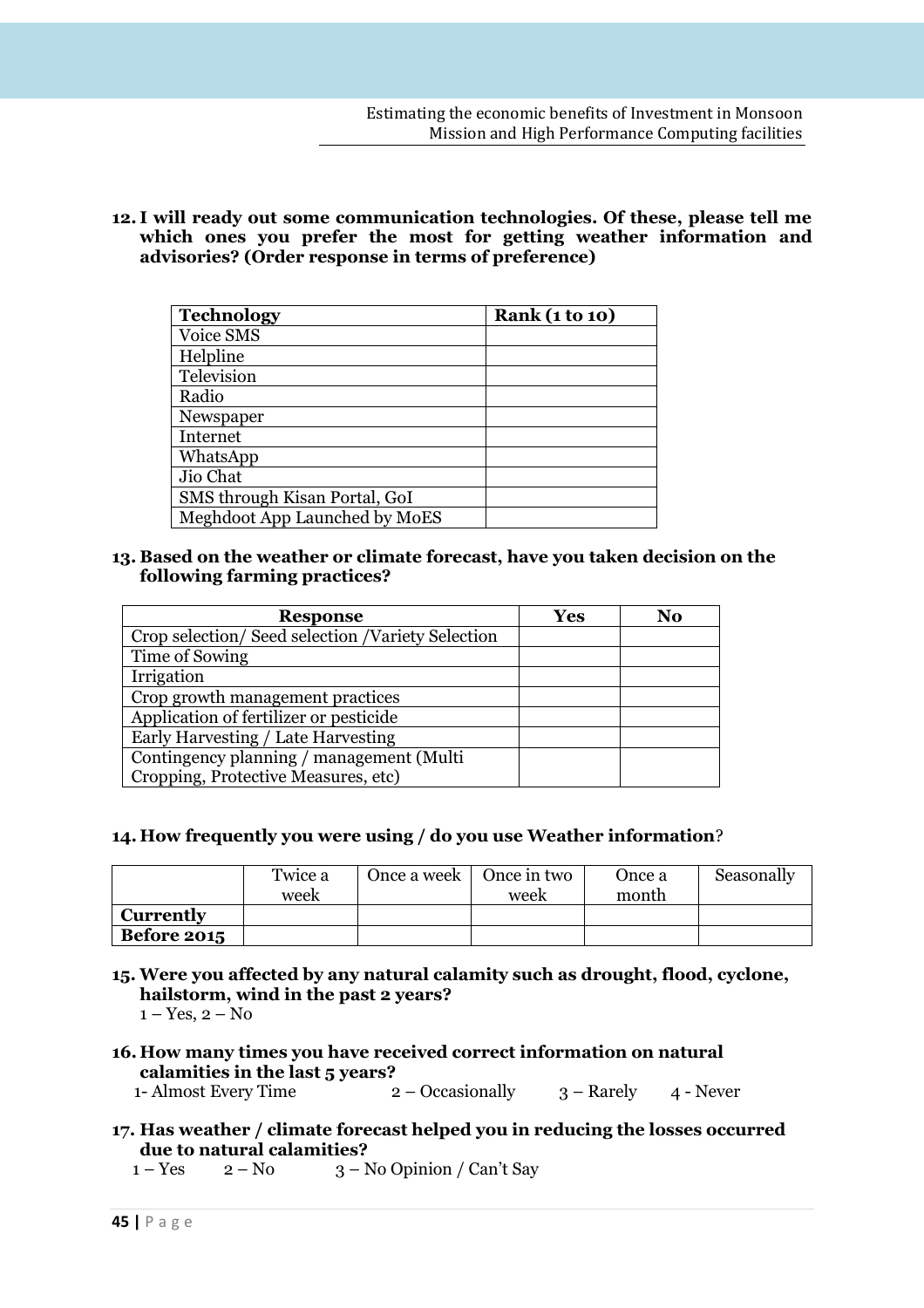**18.What are the major parameters that you consider while planning the crop selection or cultivation? (Read out the options and request to rank on a scale of 5. Rank 5 being very important while 1 being not important)**

| <b>Sl</b><br>No. | <b>Parameters</b>                       | <b>Rating</b> |
|------------------|-----------------------------------------|---------------|
|                  |                                         |               |
|                  | Factors such as rainfall, drought, etc. |               |
| $\overline{2}$   | Factors such as pests and diseases      |               |
| 3                | Cost of cultivation                     |               |
|                  | Access to farm input                    |               |
| 5                | Marketability / Market price            |               |
|                  | Profitability                           |               |

### **19. How important is getting rain information for you to use in agriculture on the following parameters?**

| <b>Sl</b><br>No. | <b>Parameters</b>                                                   | Code:<br>1- Very important<br>2- Less important<br>3- Not important<br>4- Don't know/Can't say |
|------------------|---------------------------------------------------------------------|------------------------------------------------------------------------------------------------|
|                  | Decision making in risk / return, crop<br>selection, time of sowing |                                                                                                |
| $\overline{2}$   | Averting loss due to pest, disease, etc.                            |                                                                                                |
| ્વ               | Increasing the income                                               |                                                                                                |
|                  | Deciding intercultural operations                                   |                                                                                                |

### **20. How many days prior do you need rain information and advisory to use it on the following parameters in agriculture?**

|             | <b>Questions</b>                             | <b>Frequency</b>                |  |  |
|-------------|----------------------------------------------|---------------------------------|--|--|
|             |                                              | $1 -$ One day in advance        |  |  |
|             |                                              | $2 - Before 3-4 days$           |  |  |
|             |                                              | $3 -$ Before a week             |  |  |
|             |                                              | 4 – Before onset of a season    |  |  |
|             |                                              | $5$ – Not applicable / Cant say |  |  |
| a           | Planning of <b>Sowing/Planting</b>           |                                 |  |  |
| $\mathbf b$ | Planning of <b>Irrigation</b>                |                                 |  |  |
| $\mathbf c$ | Planning of Intercultural Operations on Soil |                                 |  |  |
|             | such as Fertilizer, Pesticides, Mulching     |                                 |  |  |
| d           | Planning of Transplanting                    |                                 |  |  |
| e           | Pest and Disease to Care during growth       |                                 |  |  |
|             | phase of your crop                           |                                 |  |  |
|             | Planning of <b>Harvesting</b>                |                                 |  |  |
| g           | <b>Planning Post-Harvest Operations</b>      |                                 |  |  |

# **21.** Do you get information on any of the following weather parameters?<br> $1 -$ Rainfall  $2 -$  Temperature  $3 -$  Humidity

- 2 Temperature  $3$  Humidity<br>direction  $5$  Cloud
- $4 -$  Wind speed & direction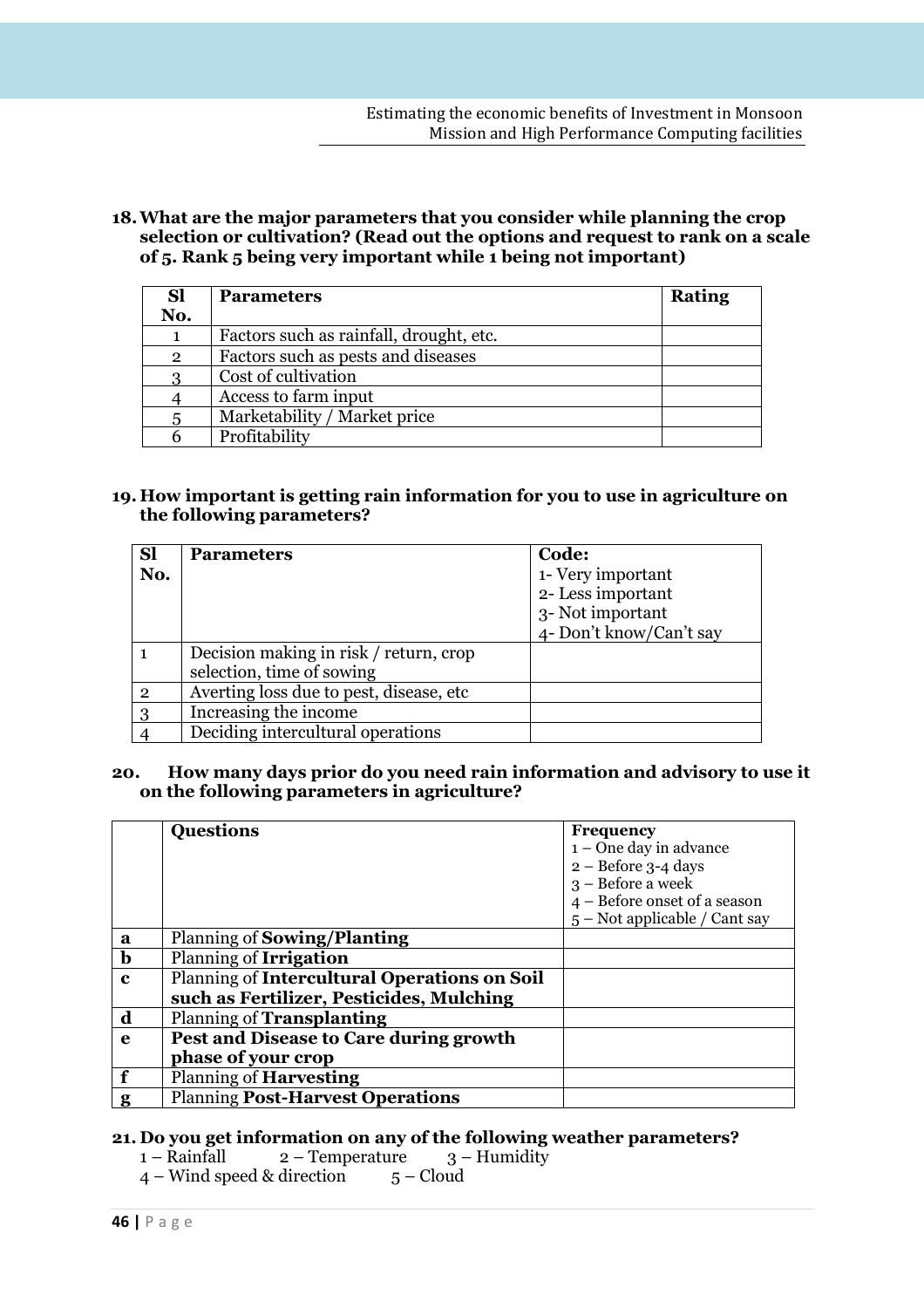### **22.Which weather parameters are important for crop cultivation?**

- 1 Rainfall 2 Temperature 3 Humidity<br>4 Wind speed & direction 5 Cloud
- $4 -$  Wind speed & direction

### **23.What are the other weather / climate variables you wish to have for efficient management of your crops?**

Please specify \_\_\_\_\_\_\_\_\_\_\_\_\_\_\_\_\_\_\_\_\_\_\_\_\_\_\_\_\_\_\_\_\_\_\_

#### **24.How relevant the weather or climate forecast advisories are for day to day farm operations?**

- 1. Very relevant
- 2. Somewhat relevant
- 3. Not relevant
- 4. Don't know / Can't say

#### **25.Please furnish the following information on forecasts related to temperature/ chances of rain/ cloud coverage/ wind**

| SI<br>N <sub>o</sub> | (ASK FOR ONLY<br><b>SELECTED ONES)</b>                                                                                                                         |  |                                                                     |                |                                                       |                |
|----------------------|----------------------------------------------------------------------------------------------------------------------------------------------------------------|--|---------------------------------------------------------------------|----------------|-------------------------------------------------------|----------------|
|                      | 25a.<br>continuously using forecasts<br>$\mathbf{B}\mathbf{v}$<br>related to temperature, rain, cloud<br>coverage and wind, have you changed<br>the following? |  | <u>25b.</u><br>Were you able to<br>reduce losses by<br>changing it? |                | 25c.<br><b>Have this</b><br>increased your<br>income? |                |
|                      | (Read out options) Tick responses                                                                                                                              |  | $(Yes - 1   No - 2)$                                                |                | $(Yes - 1   No - 2)$                                  |                |
| a.                   | Changed variety/breed                                                                                                                                          |  | $\mathbf{1}$                                                        | $\overline{2}$ | $\mathbf{1}$                                          | $\overline{2}$ |
| $b$ .                | Arranged for storage of<br>harvest                                                                                                                             |  | $\mathbf{1}$                                                        | $\overline{2}$ | $\mathbf{1}$                                          | $\overline{2}$ |
| c.                   | Early/delayed harvesting                                                                                                                                       |  | $\mathbf{1}$                                                        | $\overline{2}$ | $\mathbf{1}$                                          | $\overline{2}$ |
| d.                   | Changed crop                                                                                                                                                   |  | $\mathbf{1}$                                                        | $\overline{2}$ | $\mathbf{1}$                                          | $\overline{2}$ |
| e.                   | Early/delayed sowing                                                                                                                                           |  | $\mathbf{1}$                                                        | $\overline{2}$ | $\mathbf{1}$                                          | $\overline{2}$ |
| f.                   | Changed schedule of<br>ploughing/land preparation                                                                                                              |  | $\mathbf{1}$                                                        | $\overline{2}$ | $\mathbf{1}$                                          | $\overline{2}$ |
| g.                   | Changed pesticide<br>application schedule                                                                                                                      |  | $\mathbf{1}$                                                        | $\overline{2}$ | $\mathbf{1}$                                          | $\overline{2}$ |
| h.                   | Changed fertilizer application<br>schedule                                                                                                                     |  | $\mathbf{1}$                                                        | $\overline{2}$ | $\mathbf{1}$                                          | $\overline{2}$ |
| i.                   | Changed scheduled irrigation                                                                                                                                   |  | $\mathbf{1}$                                                        | $\overline{2}$ | $\mathbf{1}$                                          | $\overline{2}$ |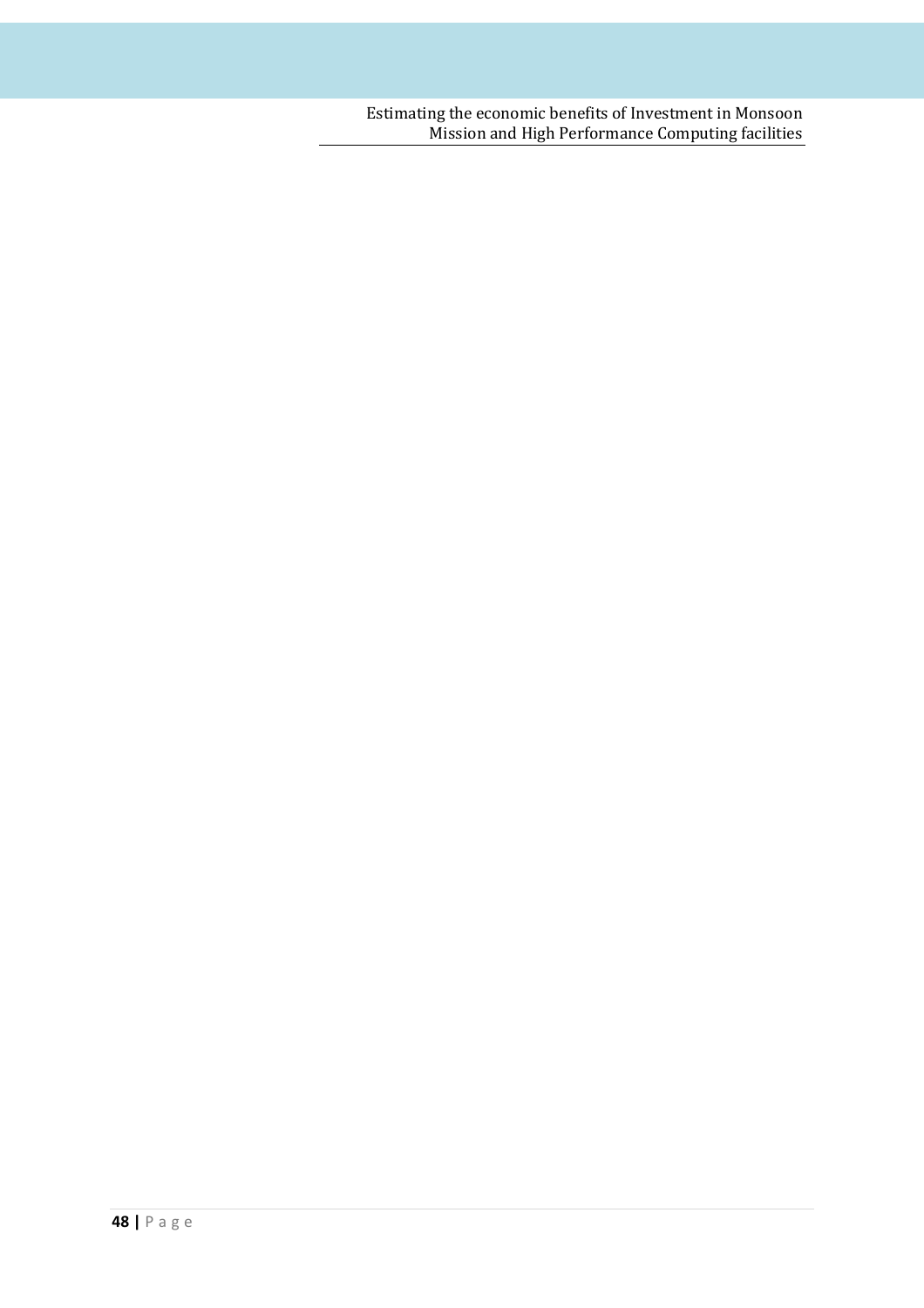



### **Monsoon Mission Study**

### **Schedule for Livestock Owners**

#### **Name of surveyor**

#### **Demographics**

Please provide the following details about the respondent

| a           | <b>State Name</b>            |          |            |
|-------------|------------------------------|----------|------------|
| $\mathbf b$ | <b>District Name</b>         |          |            |
| $\mathbf c$ | <b>Sub District Name</b>     |          |            |
| d           | <b>Village Name</b>          |          |            |
| e           | Name of the respondent       |          |            |
| f           | Mobile No. of the respondent |          |            |
| g           | Age of the respondent        |          |            |
| h           | Gender of the respondent     | 1 - Male | 2 - Female |
|             | Family size (no. of persons) |          |            |

#### **1. Livelihood type major - choose multiple if applicable**

1 – Agriculture, 2 – Fisheries, 3 – Livestock

#### **2. Education**

- $1 1$ Illiterate,  $2$  Below Primary,  $3$  Primary,  $4$  Middle,
- 
- $5 -$  Secondary, 6 Hr. Sec,  $7 -$  Diploma, College & above
- **3. What is your ANNUAL expenses incurred for family?** In  $\overline{\text{INR}}$
- **4. What is your ANNUAL family income including all the earning members of your family?**

| ЛR<br>m<br>Ηľ |  |  |  |  |  |  |  |  |  |  |  |
|---------------|--|--|--|--|--|--|--|--|--|--|--|
|---------------|--|--|--|--|--|--|--|--|--|--|--|

**5. How much agricultural land do you have in ACRES**?

| <b>Land category</b>          | <b>Land area</b> | Unit of land |
|-------------------------------|------------------|--------------|
| a) Total land owned           |                  |              |
| b) Rain fed land (owned)      |                  |              |
| c) Irrigated land (owned)     |                  |              |
| d) Land leased in (not owned) |                  |              |
| Land leased out               |                  |              |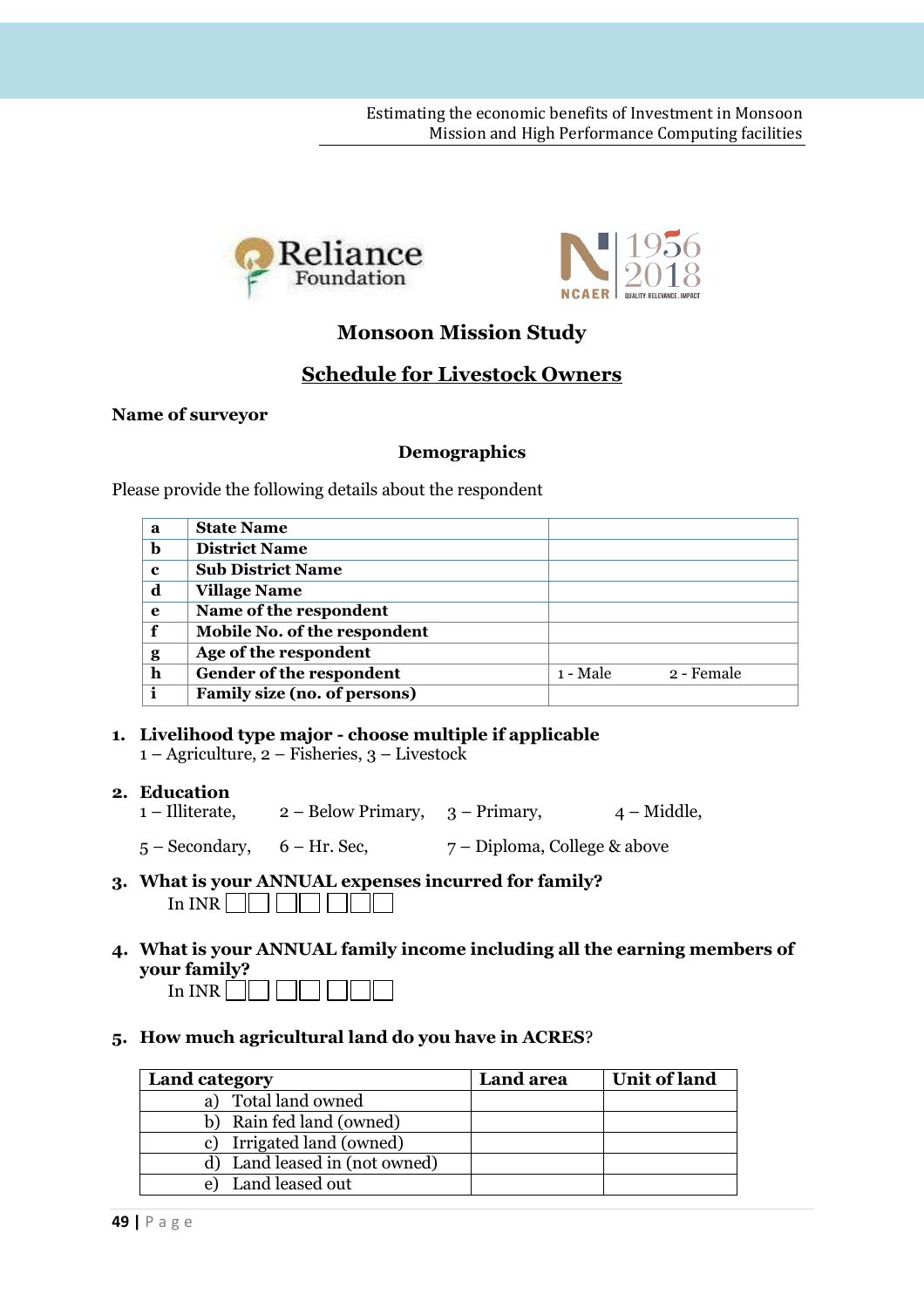#### **6. Which are your five major livestock including poultry?**

| Livestock      |  |  |  |  |  |
|----------------|--|--|--|--|--|
|                |  |  |  |  |  |
| $\overline{2}$ |  |  |  |  |  |
|                |  |  |  |  |  |
|                |  |  |  |  |  |
|                |  |  |  |  |  |

- **7. Are you having mobile phone?**  $1 - Yes$   $2 - No$
- **8. If 'Yes', type of phone:**  $1 -$  Feature Phone  $2 -$  Smart Phone
- **9. Which of the following have you used over the past 6 years to get Weather information? Read out options. Mention multiple, if applicable**
- Television,
- Radio,
- Newspapers,
- Voice SMS,
- WhatsApp,

– Reliance Foundation Toll Free Helpline Number,

– JioChat,

- Social Media (Twitter/Facebook)
- SMS through Kisan Portal, GoI
- SMS through Reliance Foundation
- Email / Internet
- Meghdoot App Launched by MoES
- Friends / Relatives

– Agricultural Universities / ICAR Institutes / IITs

– State Agriculture Department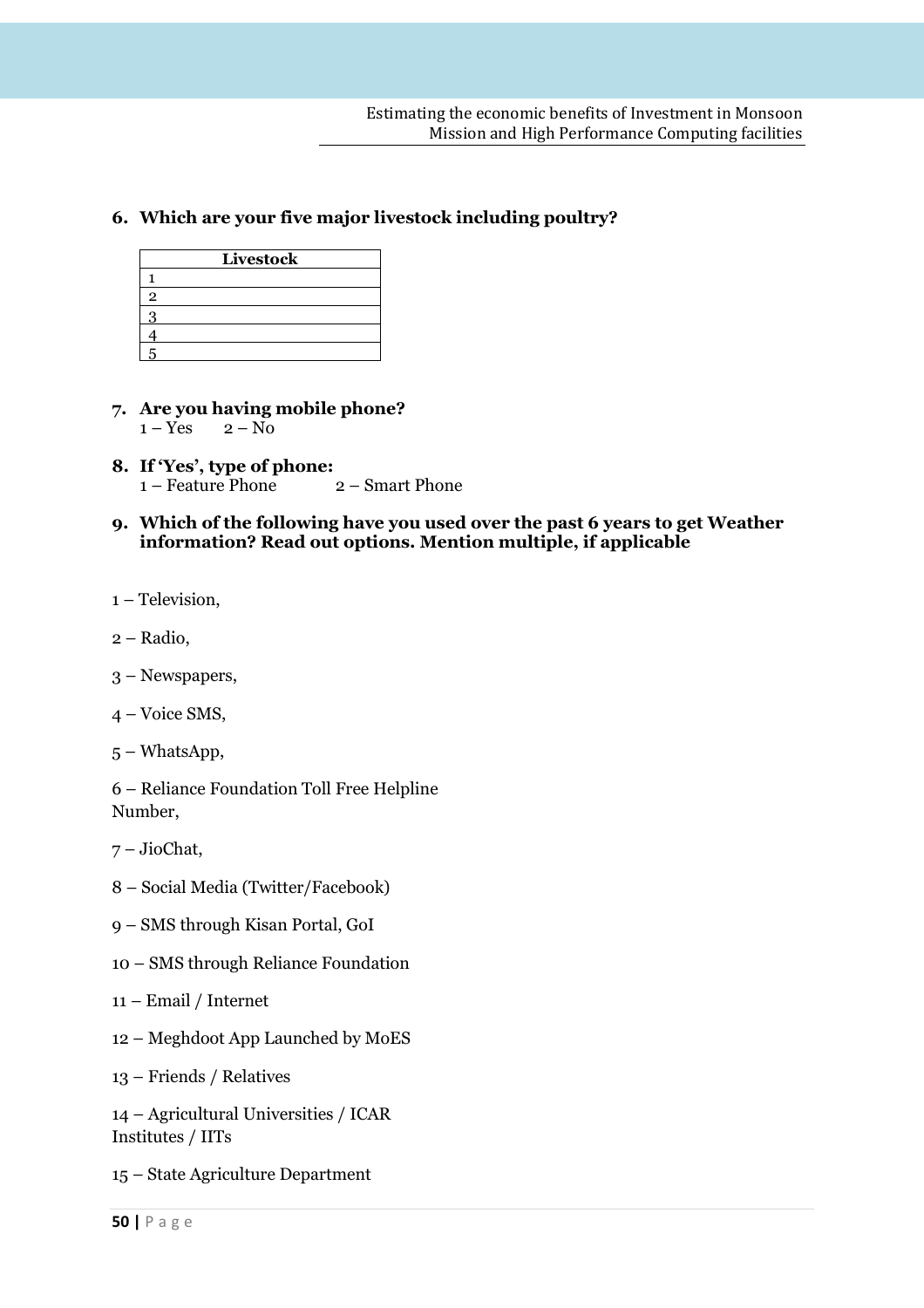- **10.Do you share the weather information with others?**  $1 - Yes$ ,  $2 - No$
- **11. I will read out some communication technologies. Of these, please tell me which ones you prefer the most for getting weather information and advisories? (Order response in terms of preference)**

| <b>Technology</b>             | Rank (1 to |
|-------------------------------|------------|
|                               | 10)        |
| Voice SMS                     |            |
| Helpline                      |            |
| Television                    |            |
| Radio                         |            |
| Newspaper                     |            |
| Internet                      |            |
| WhatsApp                      |            |
| Jio Chat                      |            |
| SMS through Kisan Portal, GoI |            |
| Meghdoot App Launched by MoES |            |

**12. Based on the weather or climate forecast, have you taken decision on the following livestock management practices?**

| <b>Response</b>                          | Yes | No |
|------------------------------------------|-----|----|
| Modification of Shed / Shelter           |     |    |
| Vaccination against seasonal disease     |     |    |
| Fodder Management (fodder stocking, late |     |    |
| grazing, etc)                            |     |    |
| Other (specify)                          |     |    |

#### **13. How frequently you were using / do you use Weather information**?

|                    | Twice a<br>week | Once a week   Once in two | week | Once a<br>month | Seasonally |
|--------------------|-----------------|---------------------------|------|-----------------|------------|
| <b>Currently</b>   |                 |                           |      |                 |            |
| <b>Before 2015</b> |                 |                           |      |                 |            |

#### **14.Were you affected by any natural calamity such as drought, flood, cyclone, hailstorm, wind in the past 2 years?**

 $1 - Yes$ ,  $2 - No$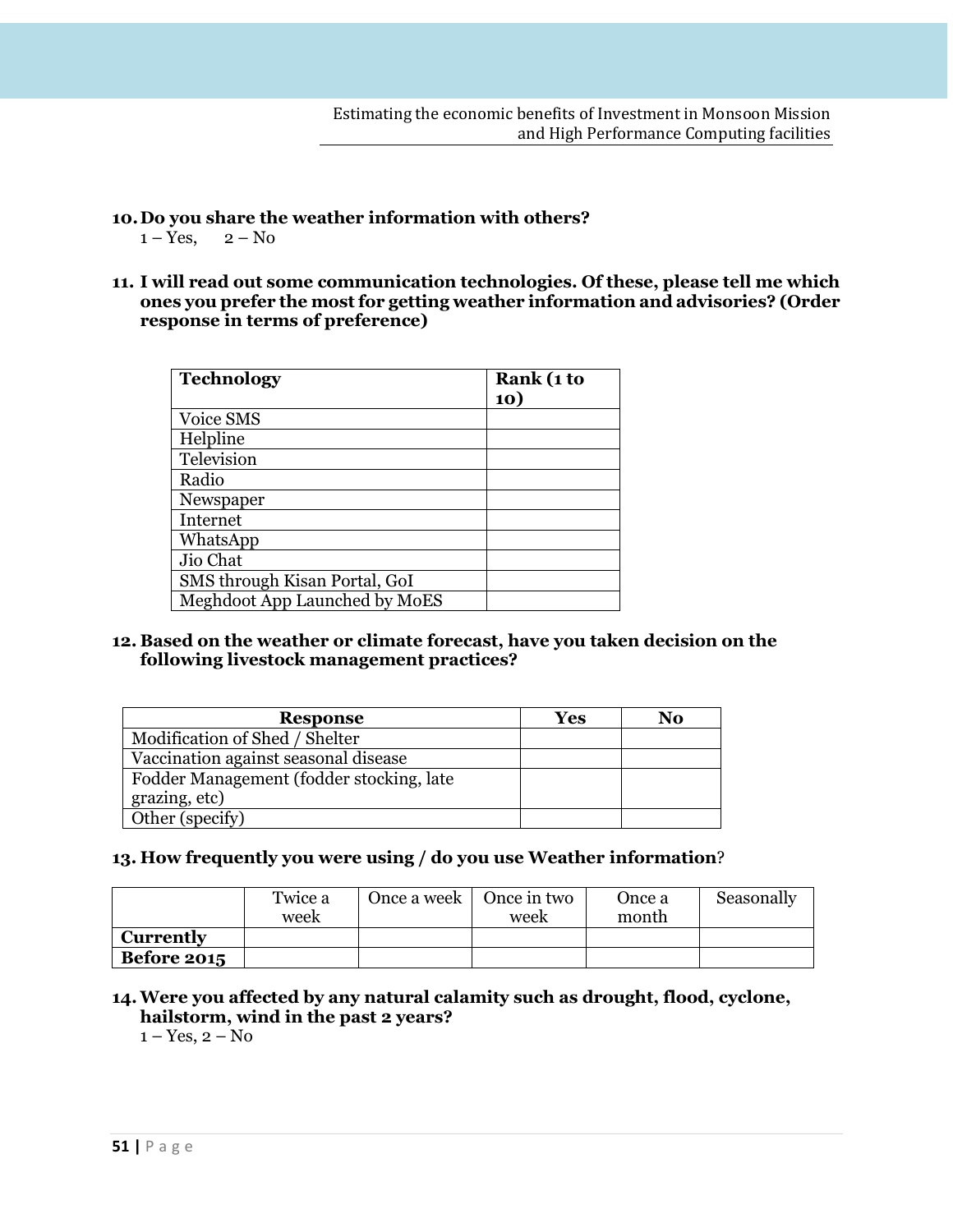**15. How many times you have received correct information on natural calamities in the last 5 years?**

1- Almost Every Time  $2 -$  Occasionally  $3 -$  Rarely  $4 -$  Never

**16. Has weather / climate forecast helped you in reducing the losses occurred due to natural calamities?**

 $1 - Yes$   $2 - No$   $3 - No$  Opinion / Can't Say

**17. What are the major parameters that you consider while planning livestock rearing? (Read out the options and request to rank on a scale of 5. Rank 5 being very important while 1 being Not important)**

| <b>Sl</b>      | <b>Parameters</b>                                             | <b>Rating</b> |
|----------------|---------------------------------------------------------------|---------------|
| No.            |                                                               |               |
|                | Factors such as rainfall, drought, etc.                       |               |
| $\overline{2}$ | Factors such as diseases management and veterinary facilities |               |
|                | Investment                                                    |               |
|                | Feeding and fodder management                                 |               |
| 5              | Marketability / Market price                                  |               |
|                | Profitability                                                 |               |

**18.How important is getting rain information for you to use in Livestock Rearing on the following parameters?** 

| <b>Sl</b>      | <b>Parameters</b>                         | Code:                   |
|----------------|-------------------------------------------|-------------------------|
| No.            |                                           | 1- Very important       |
|                |                                           | 2- Less important       |
|                |                                           | 3- Not important        |
|                |                                           | 4- Don't know/Can't say |
|                | Averting productivity loss due to disease |                         |
| $\overline{2}$ | Averting loss due to disease              |                         |
| 3              | Shed / shelter management                 |                         |
|                | Fodder management / Mineral mixture       |                         |
|                | Disease management                        |                         |

**19. Do you get information on any of the following weather parameters?**

1 – Rainfall 2 – Temperature 3 – Humidity 4 – Wind speed & direction  $5$  – Cloud

**20. Which weather parameters are important for Livestock Management?** 1 – Rainfall 2 – Temperature 3 – Humidity 4 – Wind speed & direction  $5$  – Cloud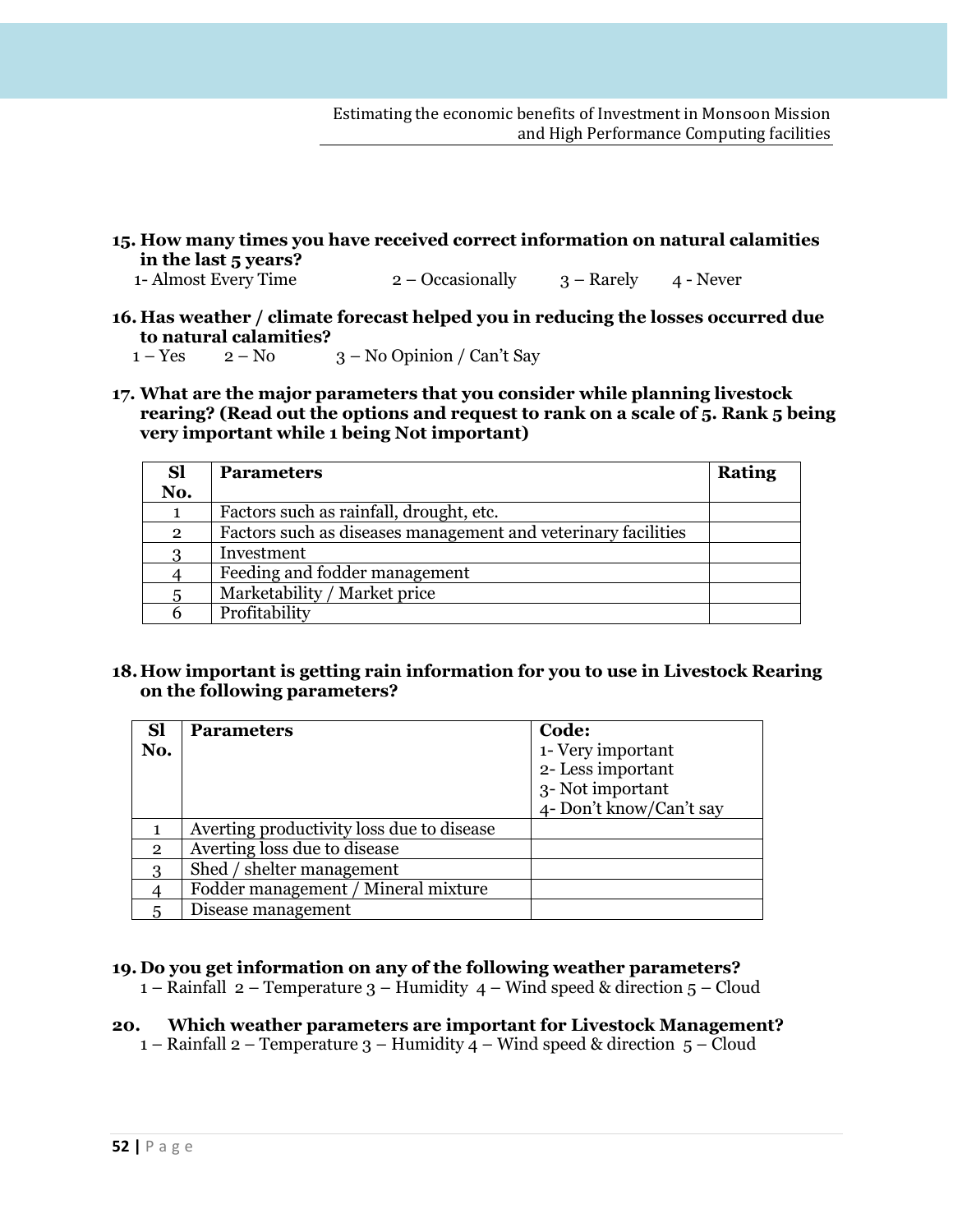**21.What are the other weather / climate variables you wish to have for efficient Livestock Management?** Please specify \_\_\_\_\_\_\_\_\_\_\_\_\_\_\_\_\_\_\_\_\_\_\_\_\_\_\_\_\_\_

#### **22.How relevant the weather or climate forecast advisories are for day to day Livestock Management?**

1. Very relevant, 2 - Somewhat relevant, 3 - Not relevant, 4 - Don't know / Can't say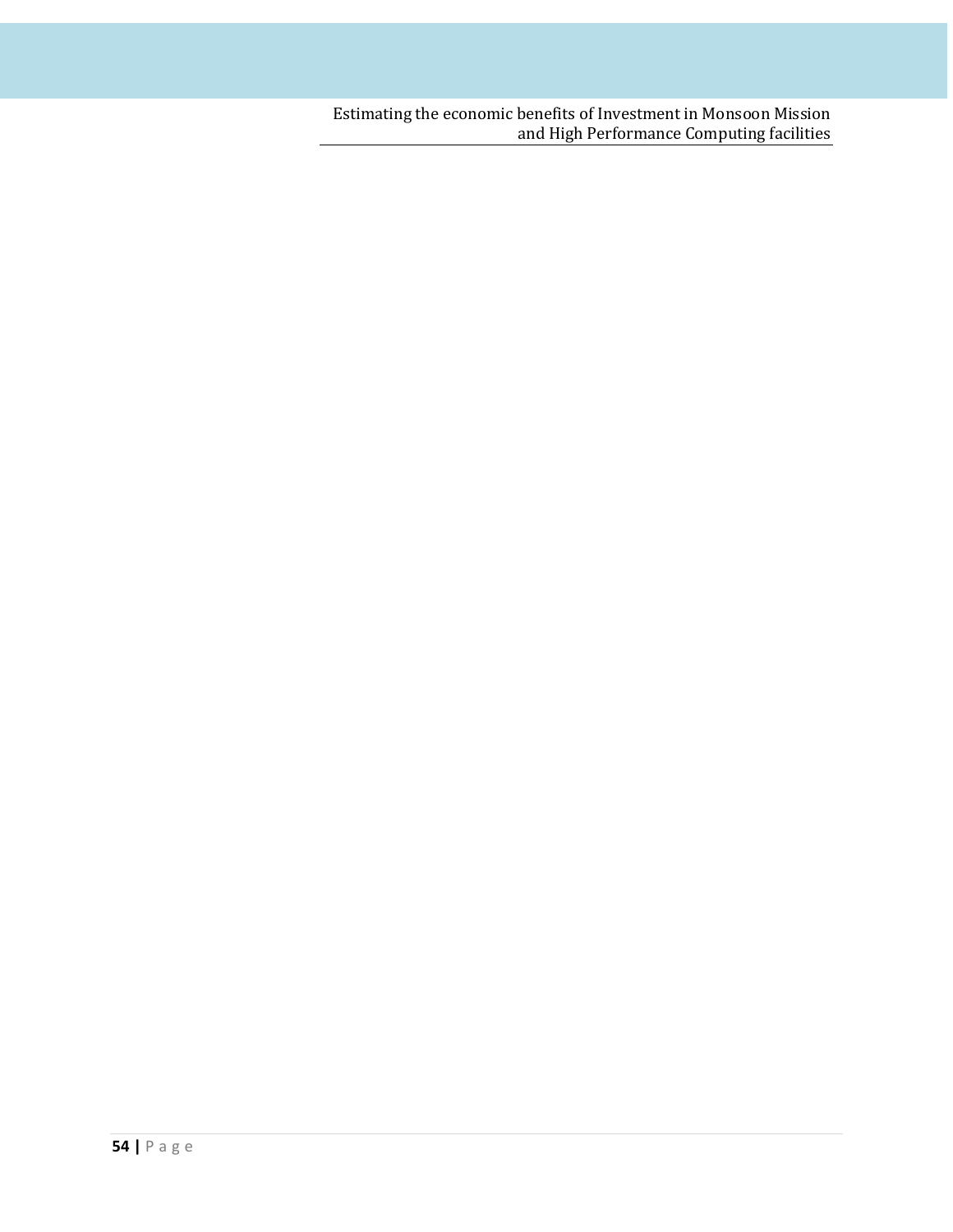



## **Monsoon Mission Study**

## **Schedule for Fisher-folk**

#### **RFIS Employee Nam**e

#### **Demographics**

Please provide the following details about the respondent

| <b>State Name</b>            |          |            |  |
|------------------------------|----------|------------|--|
| <b>District Name</b>         |          |            |  |
| <b>Sub District Name</b>     |          |            |  |
| <b>Village Name</b>          |          |            |  |
| Name of the respondent       |          |            |  |
| Mobile No. of the respondent |          |            |  |
| Age of the respondent        |          |            |  |
| Gender of the respondent     | 1 - Male | 2 - Female |  |
| Family size (no. of persons) |          |            |  |

#### **1. Livelihood type major - choose multiple if applicable**

1 – Agriculture, 2 – Fisheries, 3 – Livestock

#### **2. Education**

- 1 Illiterate, 2 Below Primary, 3 Primary, 4 Middle, 5 Secondary,
- 6 Hr. Sec, 7 College & above

#### **3. What is your ANNUAL EXPENSES incurred for family?**



#### **4. What is your ANNUAL FAMILY INCOME including all the earning members of your family?**

In INR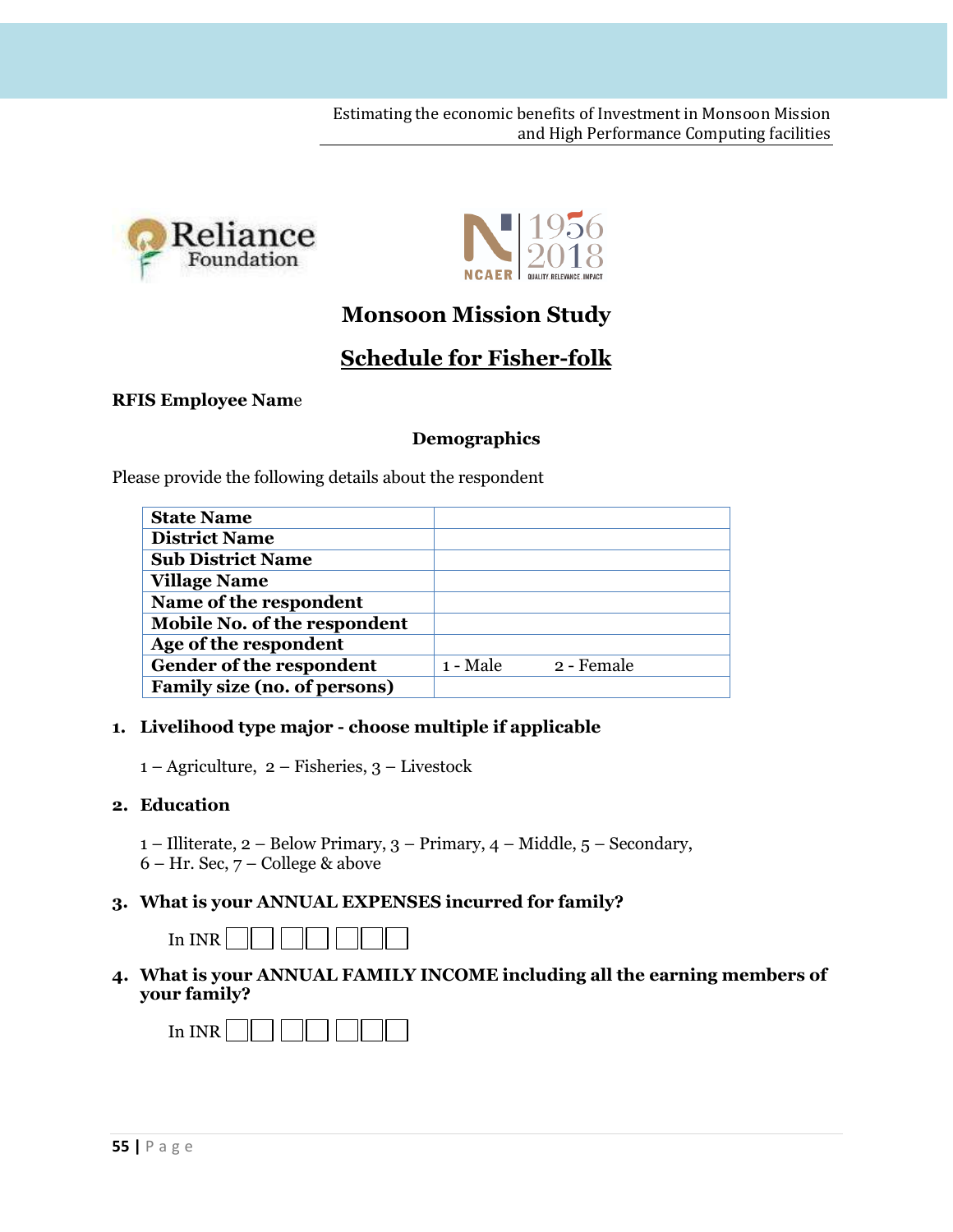#### **5. Which of the following have you used over the past 6 years to get Weather information? Mention multiple, if applicable**

- 1 –Television
- 2 Radio
- 3 Newspapers
- 4 Voice SMS
- 5 WhatsApp
- 6 Reliance Foundation Toll Free Helpline
- 7 Jio Chat
- 8 Social Media (Twitter/Facebook..)
- 9 SMS through Kisan Portal, GoI
- 10 SMS through Reliance Foundation
- 11 Email / Internet
- 12 Friends / Relatives
- 13 Reliance Foundation Machli Application
- 14 Mobile Application from other organisations
- **6. Do you share the weather information with others?**
	- $1 Yes$ ,  $2 No$
- **7. I will read out some technologies. Of these, please tell me which ones you prefer the most for getting weather forecast? (Order response in terms of preference)**

| <b>Technology</b> | <b>Rank</b> (1 to 8) |
|-------------------|----------------------|
| Voice SMS         |                      |
| Helpline          |                      |
| Television        |                      |
| Radio             |                      |
| Newspaper         |                      |
| Internet          |                      |
| WhatsApp          |                      |
| JIO Chat          |                      |

- **8. What is the accuracy level of weather forecast and cyclone warnings that you received BEFORE 2015?** 
	- $1 -$ Always accurate  $2 -$ Sometimes accurate  $3 -$ Never accurate
	- 4 Don't know / can't say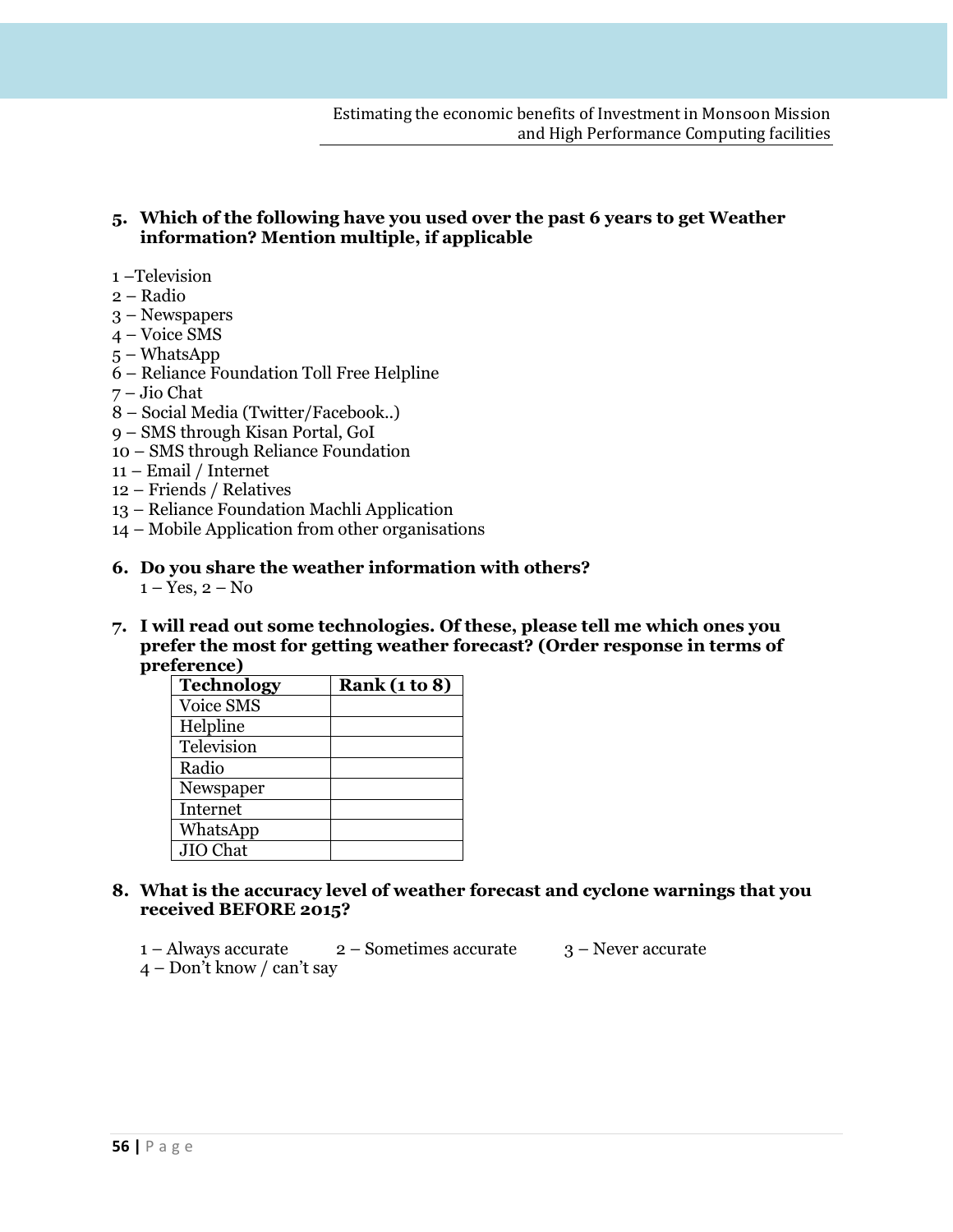#### **9. What is the accuracy level of weather forecast and cyclone warnings that you received AFTER 2015?**

- $1 -$ Always accurate  $2 -$  Sometimes accurate  $3 -$  Never accurate
- 4 Don't know / can't say

#### **10.How frequently you were using / do you use Weather and Cyclone warnings**?

| <b>Response</b>    | Daily | Twice a<br>week | Once a<br>week | Once a<br>month | Seasonally |
|--------------------|-------|-----------------|----------------|-----------------|------------|
| Currently          |       |                 |                |                 |            |
| <b>Before 2015</b> |       |                 |                |                 |            |

**11. Were you affected by any natural calamity such as flood, cyclone etc. in the past 2 years?**

 $1 - Yes$ ,  $2 - No$ 

**12. Did you get the information about the LATEST calamity (flood, cyclone, etc) on time?**

 $1 - Yes$ ,  $2 - No$ 

**13. Were you able to minimize the loss of assets/ livestock etc. caused by the LATEST calamity (flood, cyclone, etc)?**

 $1 - Yes$ ,  $2 - No$ 

**14. How important is getting high wave, high wind, cyclonic warning, etc for you to use it in fishing activities on the following parameters?** 

| <b>Sl</b>      | <b>Parameters</b>                            | Code:                   |
|----------------|----------------------------------------------|-------------------------|
| No.            |                                              | 1- Very important       |
|                |                                              | 2- Less important       |
|                |                                              | 3- Not important        |
|                |                                              | 4- Don't know/Can't say |
|                | Averting loss                                |                         |
| $\mathfrak{p}$ | Increasing the income                        |                         |
| $\mathbf{Q}$   | Decision making in venturing into sea        |                         |
|                | Reducing loss from empty trip and input cost |                         |

**15. How many days prior do you need high wave, high wind, cyclonic warning, etc to use in fishing?** 

Days prior.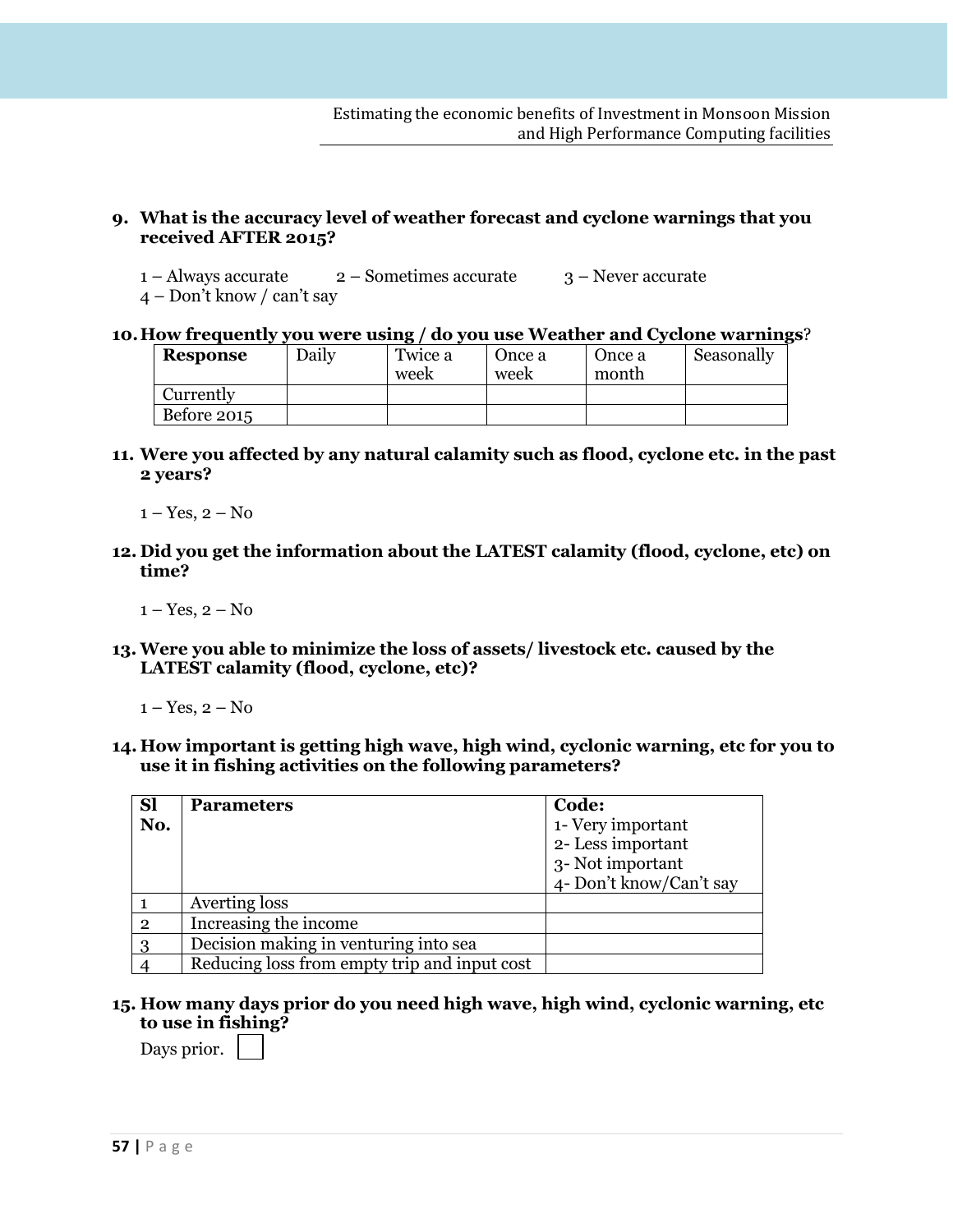#### **16. How frequently you need high wave, high wind, cyclonic warning, etc to use in fishing?**

- 1 Several times a day
- 2 Every 6 hours
- 3 Daily
- **17. Whether you follow the OSF advisories to decide on venturing into sea for fishing?**

 $1 - Yes$ , always,  $2 - Yes$ , sometime,  $3 - Not$  at all

**18. IF YES - In a year, how many empty trips you would have avoided based on the OSF advisories/ other calamity alerts?** 

| Empty trips. |  |
|--------------|--|
|              |  |

**19.What is the approximate operational cost per trip you have avoided by following OSF advisories/ other calamity alerts?** 

- **20. In the last one year, how many PFZ advisories you received?**  No of PFZ advisories.
- **20a. In the last one year, how many trips you made using PFZ** advisories? No of trips.
- **21. Out of the trips made based on PFZ advisories, how many trips recorded additional fish catch?**

No of trips.

**22.What is the average additional income you received per trip made based on PFZ advisories?** 



- **23.What type of boat you use for fishing?**
	- 1 Mechanised (trawler, gillnetter, pole & liners)
	- 2 Motorised (FRB with outboard motors)
	- 3 Non-motorised (catamaran, canoes)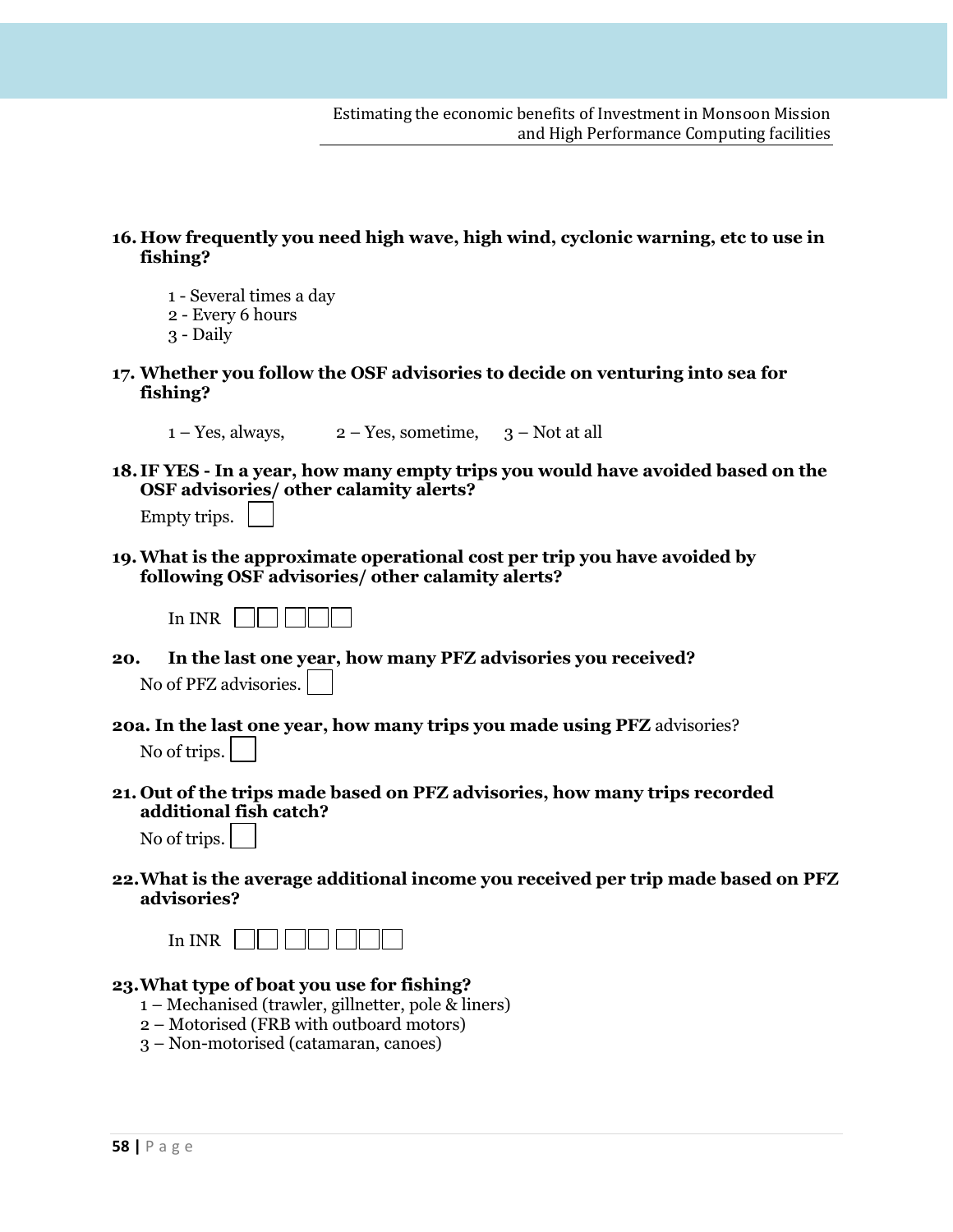# **Annexure II – Sample size by districts**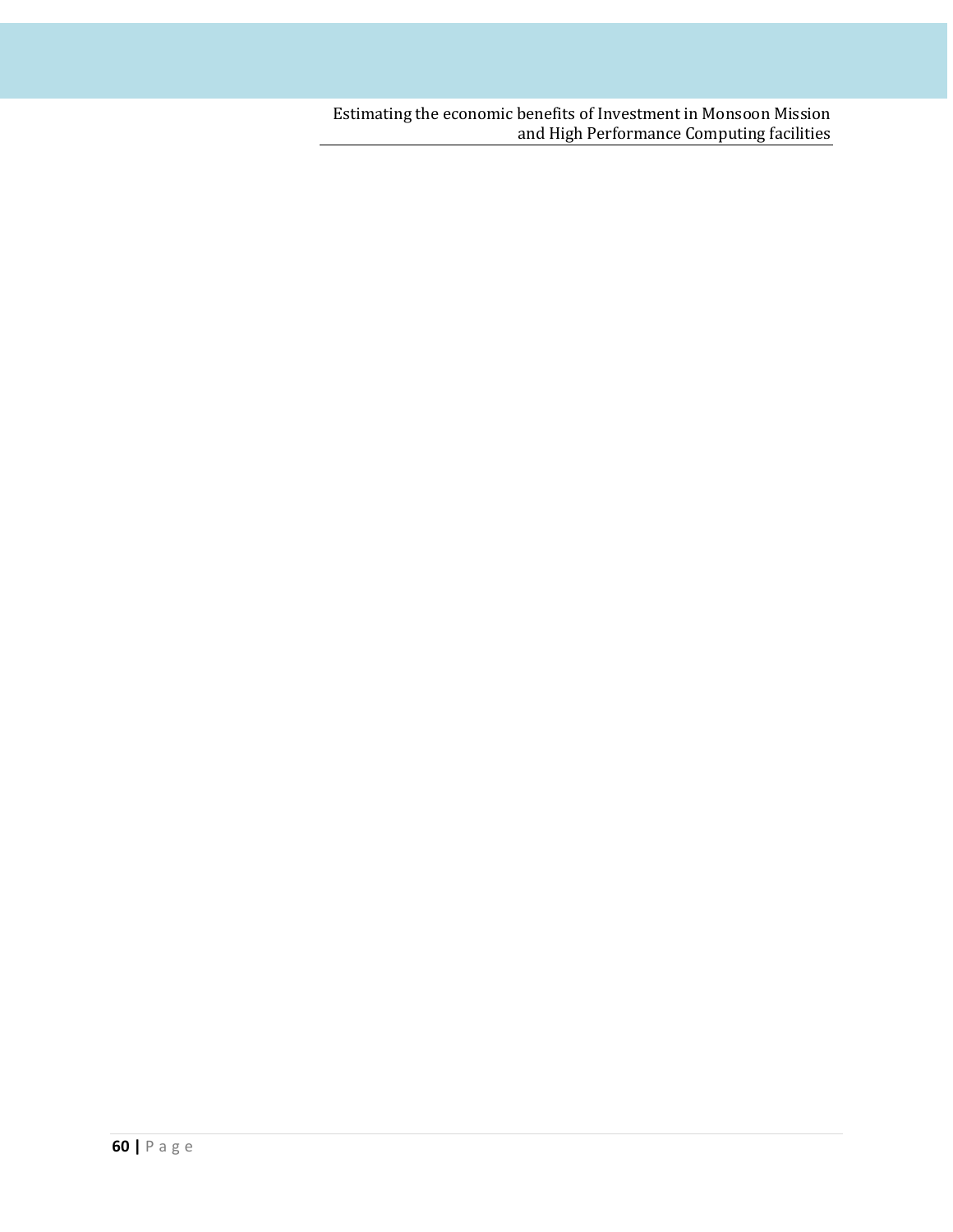| <b>State</b>          | <b>District</b>  | <b>Sample farmers</b> |
|-----------------------|------------------|-----------------------|
| <b>Andhra Pradesh</b> | Ananthapur       | 42                    |
| <b>Andhra Pradesh</b> | Chittoor         | 21                    |
| <b>Andhra Pradesh</b> | Cuddapah         | 34                    |
| <b>Andhra Pradesh</b> | East Godavari    | 23                    |
| <b>Andhra Pradesh</b> | Guntur           | 13                    |
| <b>Andhra Pradesh</b> | Krishna          | 15                    |
| <b>Andhra Pradesh</b> | Kurnool          | 36                    |
| <b>Andhra Pradesh</b> | Nellore          | 23                    |
| <b>Andhra Pradesh</b> | Prakasam         | 28                    |
| <b>Andhra Pradesh</b> | Srikakulam       | 19                    |
| <b>Andhra Pradesh</b> | Visakhapatnam    | 15                    |
| <b>Andhra Pradesh</b> | Vizianagaram     | 24                    |
| <b>Andhra Pradesh</b> | West Godavari    | 36                    |
| Gujarat               | Amreli           | 28                    |
| Gujarat               | Arvalli          | 35                    |
| Gujarat               | Banaskantha      | 35                    |
| Gujarat               | <b>Bharuch</b>   | 35                    |
| Gujarat               | Devbhoomi Dwarka | 35                    |
| Gujarat               | Girsomnath       | 27                    |
| Gujarat               | Junagadh         | 36                    |
| Gujarat               | Kutch            | 35                    |
| Gujarat               | Navsari          | 34                    |
| Gujarat               | Patan            | 38                    |
| Gujarat               | Porbandar        | 22                    |
| Gujarat               | Rajkot           | 35                    |
| Gujarat               | Sabarkantha      | 32                    |
| Gujarat               | Surendranagar    | 33                    |
| Gujarat               | Valsad           | 34                    |
| <b>Karnataka</b>      | Dakshina Kannada | 26                    |
| <b>Karnataka</b>      | Shimoga          | 49                    |
| <b>Karnataka</b>      | Udupi            | 26                    |

## **Table A1: District-wise number of farmers interviewed**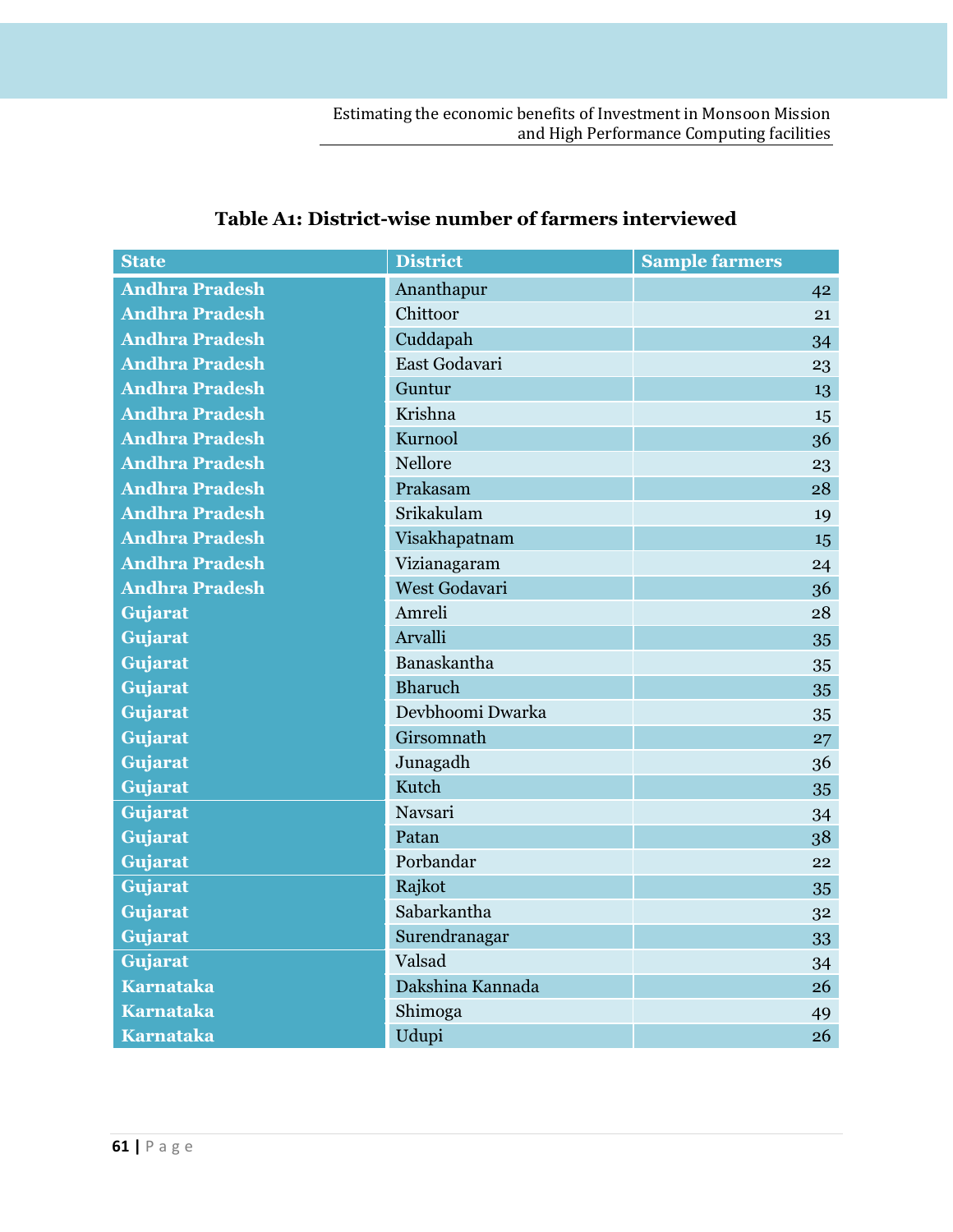| <b>State</b>          | <b>District</b>    | <b>Sample farmers</b> |
|-----------------------|--------------------|-----------------------|
| <b>Kerala</b>         | Alappuzha          | 16                    |
| <b>Kerala</b>         | Ernakulam          | 25                    |
| <b>Kerala</b>         | Kollam             | 10                    |
| <b>Kerala</b>         | Kozhikode          | 24                    |
| <b>Kerala</b>         | Malappuram         | 30                    |
| <b>Kerala</b>         | Thiruvananthapuram | 11                    |
| <b>Kerala</b>         | Wayanad            | 35                    |
| <b>Madhya Pradesh</b> | Bhopal             | 29                    |
| <b>Madhya Pradesh</b> | Chhindwara         | 39                    |
| <b>Madhya Pradesh</b> | Dindori            | 40                    |
| <b>Madhya Pradesh</b> | Indore             | 38                    |
| <b>Madhya Pradesh</b> | Jabalpur           | 30                    |
| <b>Madhya Pradesh</b> | Mandla             | 33                    |
| <b>Madhya Pradesh</b> | Panna              | 30                    |
| <b>Madhya Pradesh</b> | Raisen             | 33                    |
| <b>Madhya Pradesh</b> | Rewa               | 31                    |
| <b>Madhya Pradesh</b> | Satna              | 27                    |
| <b>Madhya Pradesh</b> | Sehore             | 40                    |
| <b>Madhya Pradesh</b> | Seoni              | 34                    |
| <b>Madhya Pradesh</b> | Shajapur           | 34                    |
| <b>Madhya Pradesh</b> | Umaria             | 33                    |
| <b>Maharashtra</b>    | Akola              | 50                    |
| <b>Maharashtra</b>    | Amravati           | 50                    |
| <b>Maharashtra</b>    | Bhandara           | 49                    |
| <b>Maharashtra</b>    | Buldhana           | 30                    |
| <b>Maharashtra</b>    | Chandrapur         | 47                    |
| <b>Maharashtra</b>    | Gondia             | 50                    |
| <b>Maharashtra</b>    | Hingoli            | 50                    |
| <b>Maharashtra</b>    | Jalana             | 46                    |
| <b>Maharashtra</b>    | Kolhapur           | 50                    |
| <b>Maharashtra</b>    | Latur              | 48                    |
| <b>Maharashtra</b>    | Nagpur             | 50                    |
| <b>Maharashtra</b>    | Nanded             | 49                    |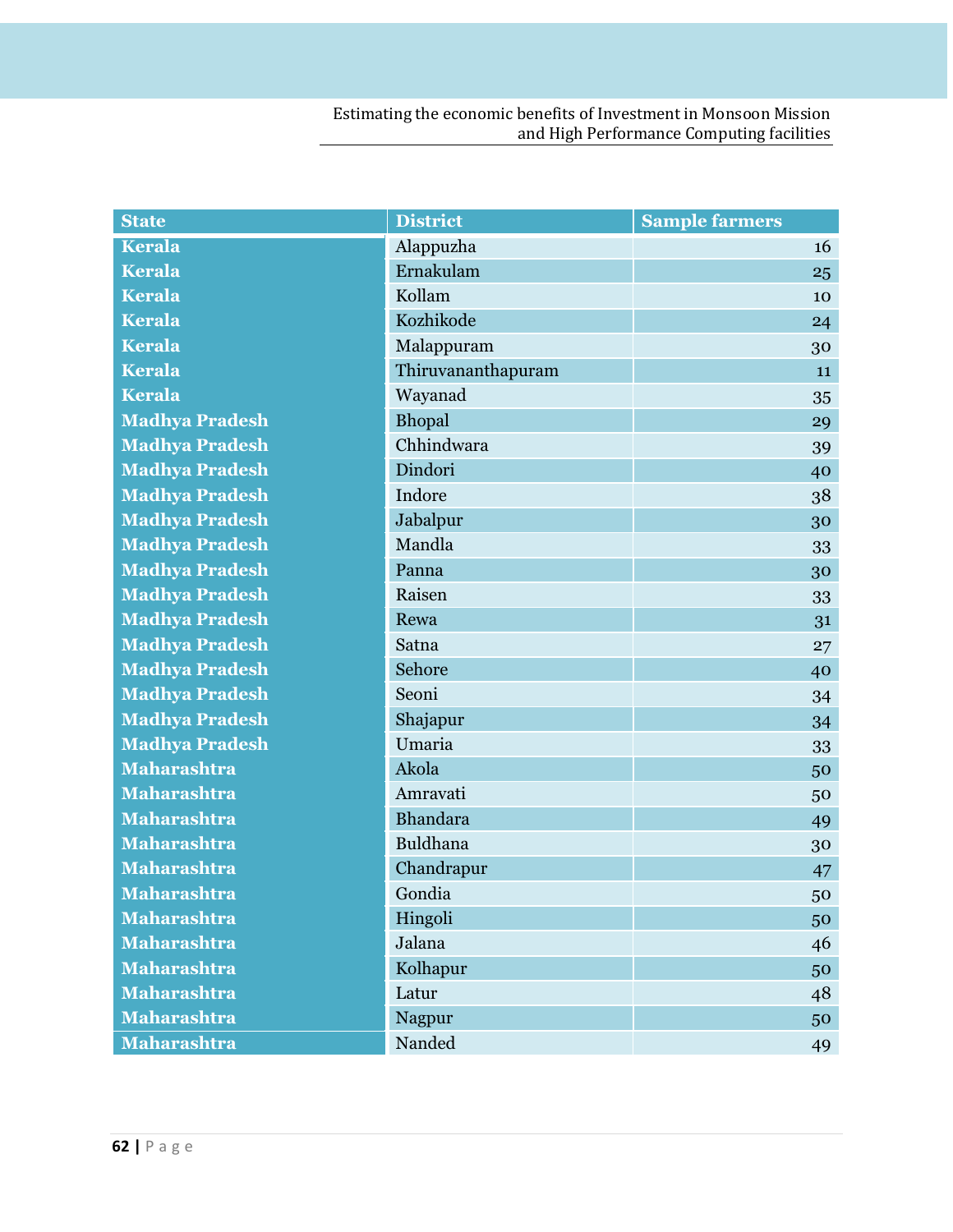| <b>State</b>       | <b>District</b> | <b>Sample farmers</b> |
|--------------------|-----------------|-----------------------|
| <b>Maharashtra</b> | Parbhani        | 27                    |
| <b>Maharashtra</b> | Ratnagiri       | 38                    |
| <b>Maharashtra</b> | Sangli          | 50                    |
| <b>Maharashtra</b> | Satara          | 48                    |
| <b>Maharashtra</b> | Sindhudurg      | 26                    |
| <b>Maharashtra</b> | Wardha          | 50                    |
| <b>Maharashtra</b> | Washim          | 50                    |
| <b>Maharashtra</b> | Yavatmal        | 48                    |
| <b>Odisha</b>      | Angul           | 35                    |
| <b>Odisha</b>      | Baleshwar       | 20                    |
| <b>Odisha</b>      | Bargarh         | 34                    |
| <b>Odisha</b>      | <b>Bhadrak</b>  | 20                    |
| <b>Odisha</b>      | Gajapati        | 33                    |
| <b>Odisha</b>      | Ganjam          | 25                    |
| <b>Odisha</b>      | Jagatsinghpur   | 15                    |
| <b>Odisha</b>      | Kalahandi       | 24                    |
| <b>Odisha</b>      | Kendrapara      | 16                    |
| <b>Odisha</b>      | Mayurbhanj      | 50                    |
| <b>Odisha</b>      | Nayagarh        | 46                    |
| <b>Odisha</b>      | Nuapada         | 51                    |
| <b>Odisha</b>      | Puri            | 26                    |
| <b>Odisha</b>      | Sambalpur       | 35                    |
| <b>Odisha</b>      | Subarnapur      | 33                    |
| Rajasthan          | <b>Bikaner</b>  | 21                    |
| Rajasthan          | Jhalawar        | 25                    |
| Rajasthan          | Jodhpur         | 24                    |
| Rajasthan          | Udaipur         | 29                    |
| <b>Tamil Nadu</b>  | Ariyalur        | 35                    |
| <b>Tamil Nadu</b>  | Cuddalore       | 23                    |
| <b>Tamil Nadu</b>  | Dindigul        | 19                    |
| <b>Tamil Nadu</b>  | Kancheepuram    | 40                    |
| <b>Tamil Nadu</b>  | Kanyakumari     | 15                    |
| <b>Tamil Nadu</b>  | Karur           | 41                    |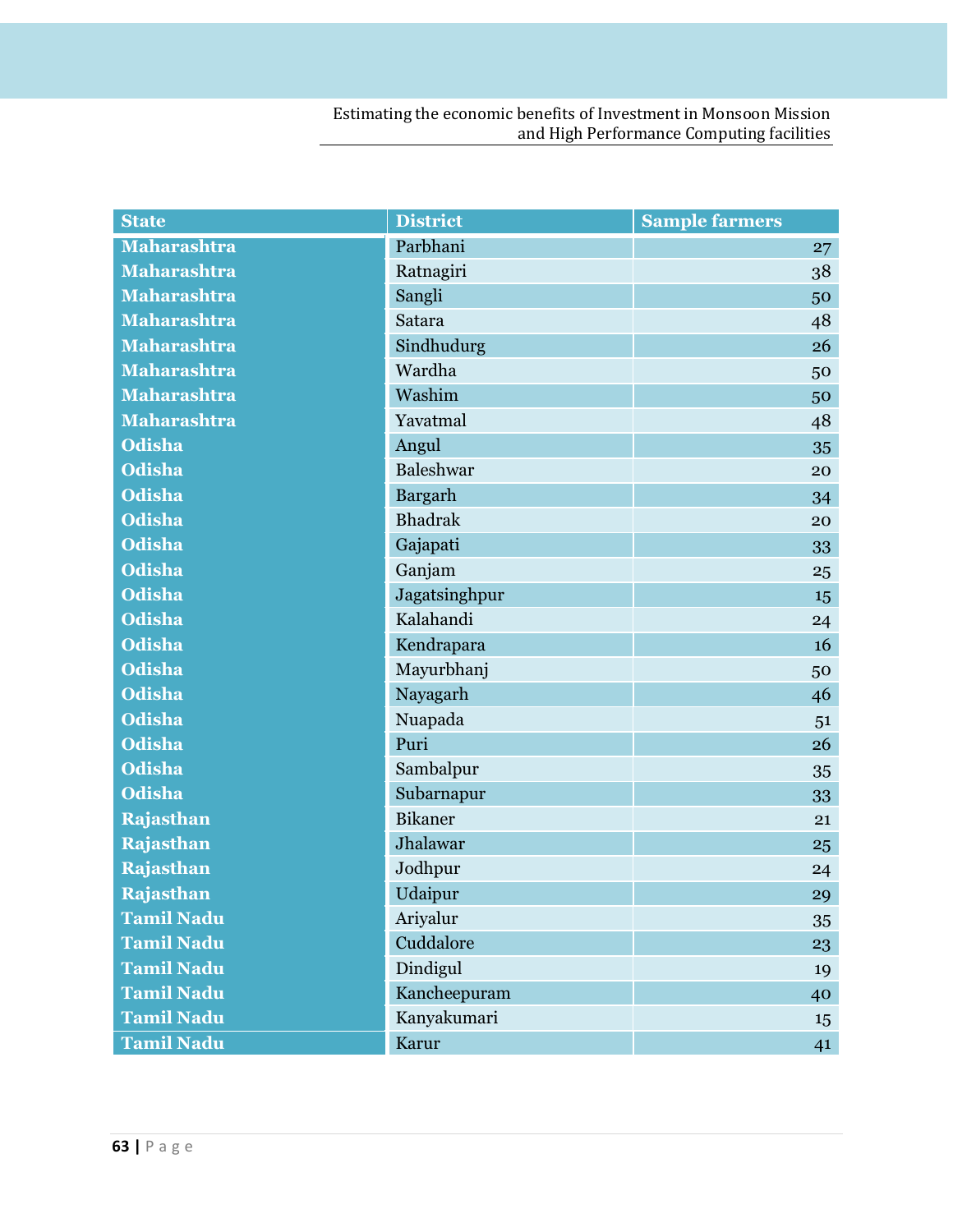| <b>State</b>       | <b>District</b>   | <b>Sample farmers</b> |
|--------------------|-------------------|-----------------------|
| <b>Tamil Nadu</b>  | Madurai           | 32                    |
| <b>Tamil Nadu</b>  | Nagapattinam      | 25                    |
| <b>Tamil Nadu</b>  | Namakkal          | 35                    |
| <b>Tamil Nadu</b>  | Perambalur        | 55                    |
| <b>Tamil Nadu</b>  | Pudukkottai       | 35                    |
| <b>Tamil Nadu</b>  | Ramanathapuram    | 20                    |
| <b>Tamil Nadu</b>  | Salem             | 30                    |
| <b>Tamil Nadu</b>  | Sivaganga         | 37                    |
| <b>Tamil Nadu</b>  | Thanjavur         | 35                    |
| <b>Tamil Nadu</b>  | Theni             | 26                    |
| <b>Tamil Nadu</b>  | Thiruvarur        | 47                    |
| <b>Tamil Nadu</b>  | Tiruchirappalli   | 41                    |
| <b>Tamil Nadu</b>  | Tirunelveli       | 14                    |
| <b>Tamil Nadu</b>  | Tiruvallur        | 46                    |
| <b>Tamil Nadu</b>  | Tiruvannamalai    | 24                    |
| <b>Tamil Nadu</b>  | Tuticorin         | 13                    |
| <b>Tamil Nadu</b>  | Viluppuram        | 27                    |
| <b>Tamil Nadu</b>  | Virudhunagar      | 42                    |
| <b>Telangana</b>   | Kamareddy         | 27                    |
| Telangana          | Khammam           | 35                    |
| <b>West Bengal</b> | <b>Bankura</b>    | 35                    |
| <b>West Bengal</b> | Nadia             | 32                    |
| <b>West Bengal</b> | North 24 Parganas | 35                    |
| <b>West Bengal</b> | South 24 Parganas | 30                    |
| <b>ALL</b>         |                   | 3,965                 |

*Source: NCAER-RFIS Survey 2019*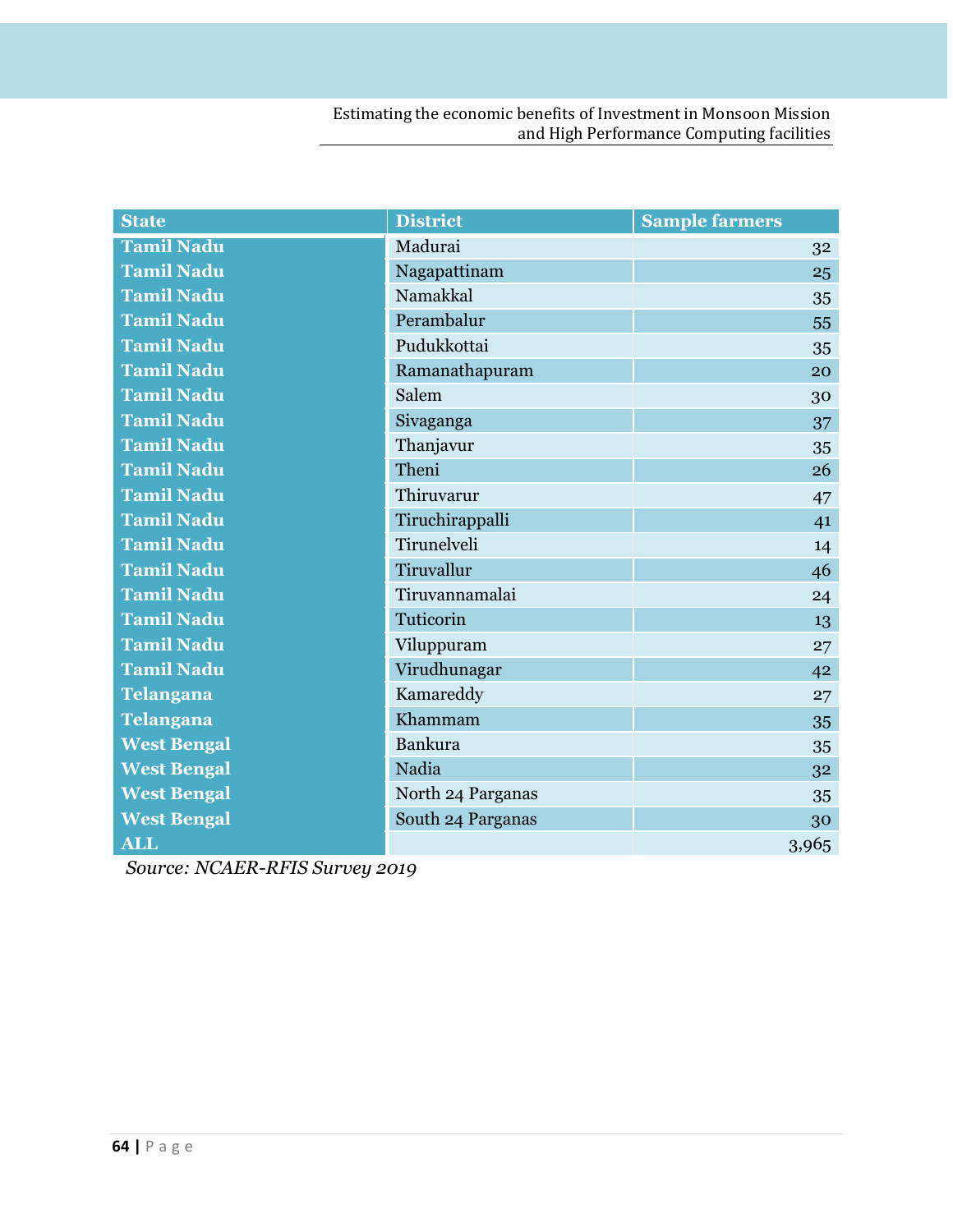| <b>State</b>          | <b>District</b>    | <b>Sample livestock</b><br>owners |
|-----------------------|--------------------|-----------------------------------|
| <b>Andhra Pradesh</b> | Ananthapur         | 14                                |
| <b>Andhra Pradesh</b> | Chittoor           | 27                                |
| <b>Andhra Pradesh</b> | Cuddapah           | 15                                |
| <b>Andhra Pradesh</b> | East Godavari      | 22                                |
| <b>Andhra Pradesh</b> | Guntur             | 14                                |
| <b>Andhra Pradesh</b> | Krishna            | 11                                |
| <b>Andhra Pradesh</b> | Kurnool            | 13                                |
| <b>Andhra Pradesh</b> | Nellore            | 14                                |
| <b>Andhra Pradesh</b> | Prakasam           | 9                                 |
| <b>Andhra Pradesh</b> | Srikakulam         | 10                                |
| <b>Andhra Pradesh</b> | Visakhapatnam      | 18                                |
| <b>Andhra Pradesh</b> | Vizianagaram       | 6                                 |
| <b>Andhra Pradesh</b> | West Godavari      | 15                                |
| Gujarat               | Amreli             | 20                                |
| Gujarat               | Arvalli            | 15                                |
| Gujarat               | Banaskantha        | 14                                |
| Gujarat               | <b>Bharuch</b>     | 15                                |
| <b>Gujarat</b>        | Devbhoomi Dwarka   | 15                                |
| Gujarat               | Girsomnath         | $\overline{5}$                    |
| Gujarat               | Junagadh           | 15                                |
| Gujarat               | Kutch              | $15\overline{)}$                  |
| Gujarat               | Navsari            | 15                                |
| Gujarat               | Patan              | 16                                |
| Gujarat               | Porbandar          | $\overline{4}$                    |
| <b>Gujarat</b>        | Rajkot             | 16                                |
| Gujarat               | Sabarkantha        | 15                                |
| Gujarat               | Surendranagar      | 17                                |
| Gujarat               | Valsad             | 15                                |
| <b>Kerala</b>         | Alappuzha          | 12                                |
| <b>Kerala</b>         | Ernakulam          | $\mathbf{1}$                      |
| <b>Kerala</b>         | Kollam             | 11                                |
| <b>Kerala</b>         | Kozhikode          | 3                                 |
| <b>Kerala</b>         | Malappuram         | 21                                |
| <b>Kerala</b>         | Thiruvananthapuram | 12                                |
| <b>Kerala</b>         | Wayanad            | 15                                |
| <b>Madhya Pradesh</b> | Bhopal             | 23                                |

## **Table A2: District-wise number of livestock owners interviewed**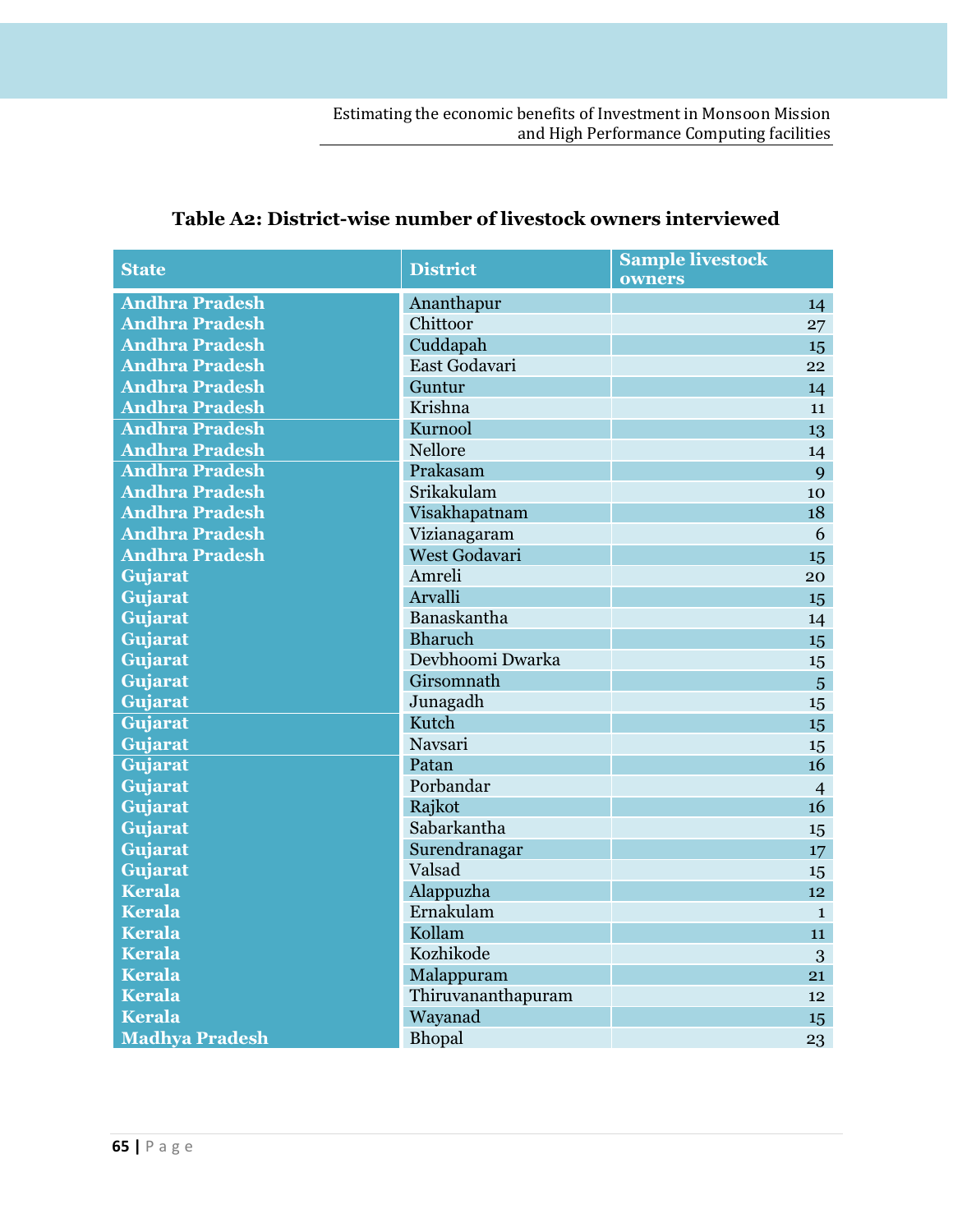| <b>State</b>          | <b>District</b> | <b>Sample livestock</b><br>owners |
|-----------------------|-----------------|-----------------------------------|
| <b>Madhya Pradesh</b> | Chhindwara      | 16                                |
| <b>Madhya Pradesh</b> | Dindori         | 9                                 |
| <b>Madhya Pradesh</b> | Indore          | 15                                |
| <b>Madhya Pradesh</b> | Jabalpur        | 20                                |
| <b>Madhya Pradesh</b> | Mandla          | 15                                |
| <b>Madhya Pradesh</b> | Panna           | 18                                |
| <b>Madhya Pradesh</b> | Raisen          | 17                                |
| <b>Madhya Pradesh</b> | Rewa            | 20                                |
| <b>Madhya Pradesh</b> | Satna           | 23                                |
| <b>Madhya Pradesh</b> | Sehore          | 14                                |
| <b>Madhya Pradesh</b> | Seoni           | 13                                |
| <b>Madhya Pradesh</b> | Shajapur        | 14                                |
| <b>Madhya Pradesh</b> | Umaria          | 19                                |
| <b>Maharashtra</b>    | Buldhana        | 19                                |
| <b>Maharashtra</b>    | Parbhani        | 25                                |
| <b>Odisha</b>         | Angul           | 15                                |
| <b>Odisha</b>         | Baleshwar       | $\overline{5}$                    |
| <b>Odisha</b>         | Bargarh         | 15                                |
| <b>Odisha</b>         | <b>Bhadrak</b>  | $\overline{5}$                    |
| <b>Odisha</b>         | Gajapati        | 14                                |
| <b>Odisha</b>         | Ganjam          | 3                                 |
| <b>Odisha</b>         | Jagatsinghpur   | 10                                |
| <b>Odisha</b>         | Kalahandi       | 24                                |
| <b>Odisha</b>         | Kendrapara      | 9                                 |
| <b>Odisha</b>         | Nayagarh        | 20                                |
| <b>Odisha</b>         | Sambalpur       | 15                                |
| <b>Odisha</b>         | Subarnapur      | 16                                |
| Rajasthan             | <b>Bikaner</b>  | 22                                |
| Rajasthan             | Jhalawar        | 25                                |
| Rajasthan             | Jodhpur         | 24                                |
| <b>Rajasthan</b>      | Udaipur         | 17                                |
| <b>Tamil Nadu</b>     | Ariyalur        | 16                                |
| <b>Tamil Nadu</b>     | Cuddalore       | 3                                 |
| <b>Tamil Nadu</b>     | Dindigul        | 31                                |
| <b>Tamil Nadu</b>     | Kancheepuram    | 3                                 |
| <b>Tamil Nadu</b>     | Kanyakumari     | 10                                |
| <b>Tamil Nadu</b>     | Madurai         | 19                                |
| <b>Tamil Nadu</b>     | Namakkal        | 15                                |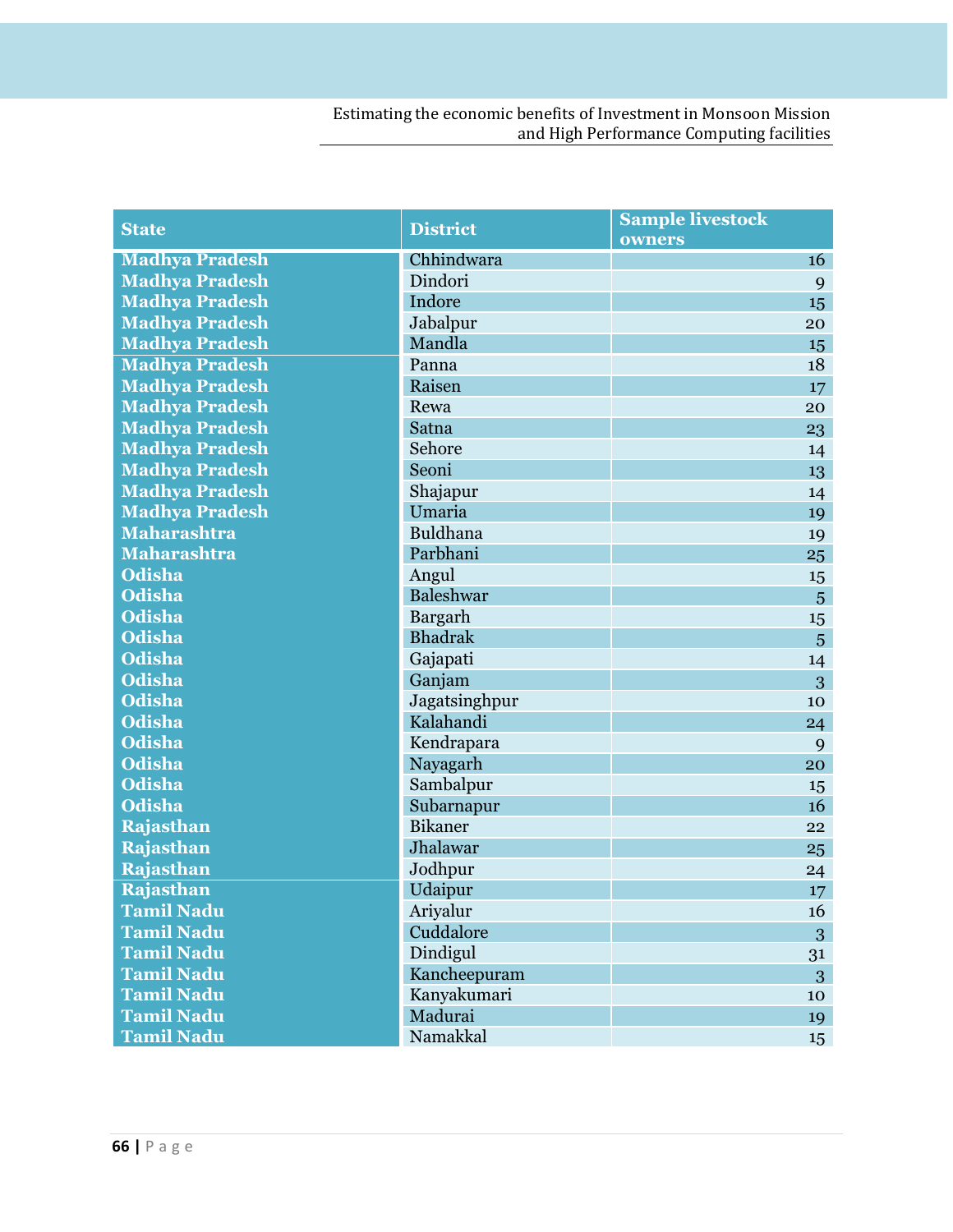| <b>State</b>       | <b>District</b>   | <b>Sample livestock</b><br>owners |
|--------------------|-------------------|-----------------------------------|
| <b>Tamil Nadu</b>  | Pudukkottai       | 15                                |
| <b>Tamil Nadu</b>  | Ramanathapuram    | 5                                 |
| <b>Tamil Nadu</b>  | Salem             | 20                                |
| <b>Tamil Nadu</b>  | Sivaganga         | 13                                |
| <b>Tamil Nadu</b>  | Thanjavur         | 15                                |
| <b>Tamil Nadu</b>  | Theni             | 25                                |
| <b>Tamil Nadu</b>  | Tirunelveli       | 12                                |
| <b>Tamil Nadu</b>  | Tiruvallur        | 5                                 |
| <b>Tamil Nadu</b>  | Tiruvannamalai    | 27                                |
| <b>Tamil Nadu</b>  | Tuticorin         | 12                                |
| <b>Tamil Nadu</b>  | Viluppuram        | 25                                |
| <b>Tamil Nadu</b>  | Virudhunagar      | 8                                 |
| <b>Telangana</b>   | Kamareddy         | 22                                |
| <b>Telangana</b>   | Khammam           | 13                                |
| <b>West Bengal</b> | <b>Bankura</b>    | 14                                |
| <b>West Bengal</b> | Nadia             | 19                                |
| <b>West Bengal</b> | North 24 Parganas | 15                                |
| <b>West Bengal</b> | South 24 Parganas | 20                                |
| <b>ALL</b>         |                   | 1,376                             |

*Source: NCAER-RFIS Survey 2019*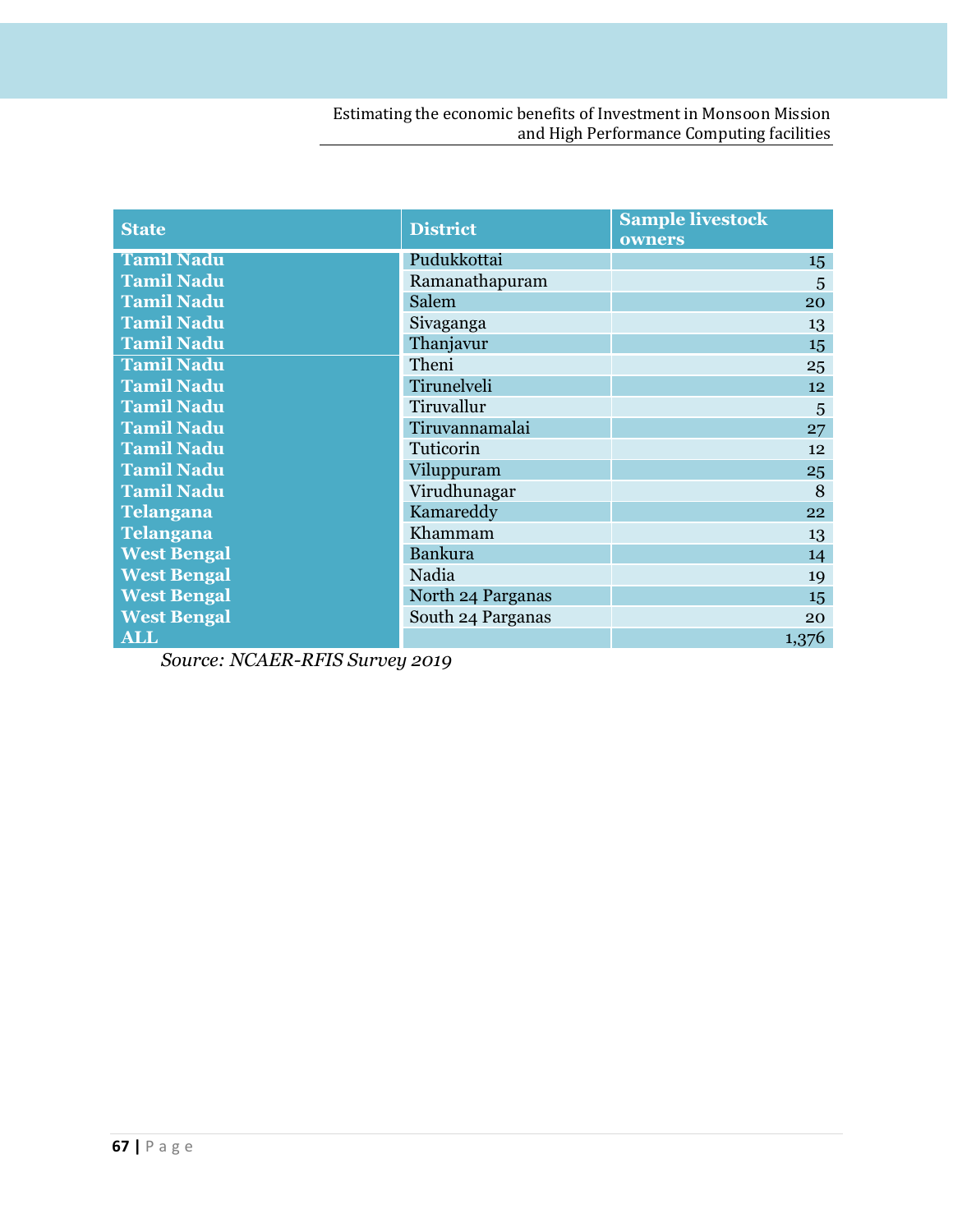| <b>State</b>          | <b>District</b>    | <b>Sample fishermen</b> |
|-----------------------|--------------------|-------------------------|
| <b>Maharashtra</b>    | Ratnagiri          | 22                      |
| Gujarat               | Girsomnath         | 20                      |
| <b>Kerala</b>         | Thiruvananthapuram | 25                      |
| Gujarat               | Porbandar          | 20                      |
| <b>Karnataka</b>      | Dakshina Kannada   | 25                      |
| <b>Odisha</b>         | Jagatsinghpur      | 26                      |
| <b>Karnataka</b>      | Udupi              | 22                      |
| <b>Tamil Nadu</b>     | Kancheepuram       | 25                      |
| <b>Kerala</b>         | Kozhikode          | 25                      |
| <b>Odisha</b>         | Kendrapara         | 25                      |
| <b>Kerala</b>         | Kollam             | 31                      |
| <b>Maharashtra</b>    | Sindhudurg         | 29                      |
| <b>Tamil Nadu</b>     | Tirunelveli        | 24                      |
| <b>Tamil Nadu</b>     | Ramanathapuram     | 25                      |
| <b>Odisha</b>         | <b>Bhadrak</b>     | 25                      |
| <b>Tamil Nadu</b>     | Kanyakumari        | 25                      |
| <b>Andhra Pradesh</b> | Krishna            | 24                      |
| <b>Andhra Pradesh</b> | Guntur             | 24                      |
| <b>Andhra Pradesh</b> | East Godavari      | 10                      |
| <b>Andhra Pradesh</b> | West Godavari      | 20                      |
| <b>Tamil Nadu</b>     | Cuddalore          | 27                      |
| <b>Odisha</b>         | Puri               | 24                      |
| <b>Kerala</b>         | Alappuzha          | 22                      |
| <b>Odisha</b>         | Baleshwar          | 25                      |
| <b>Tamil Nadu</b>     | Tuticorin          | 25                      |
| <b>Kerala</b>         | Ernakulam          | 25                      |
| <b>Tamil Nadu</b>     | Nagapattinam       | 25                      |

## **Table A3: District-wise number of fishermen surveyed**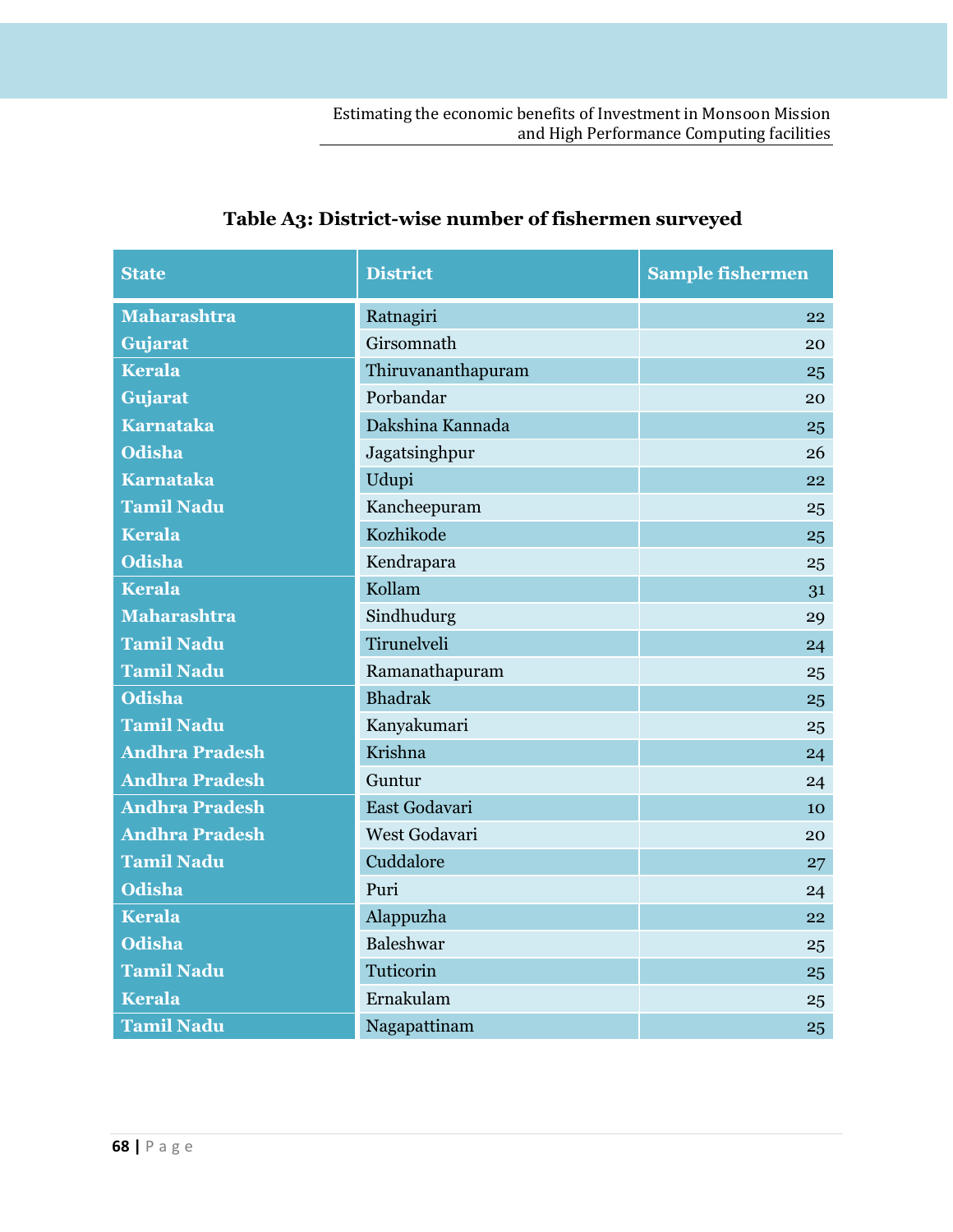| <b>State</b>          | <b>District</b> | <b>Sample fishermen</b> |
|-----------------------|-----------------|-------------------------|
| <b>Andhra Pradesh</b> | Visakhapatnam   | 18                      |
| <b>Andhra Pradesh</b> | <b>Nellore</b>  | 16                      |
| <b>Andhra Pradesh</b> | Prakasam        | 13                      |
| <b>Odisha</b>         | Ganjam          | 22                      |
| <b>Andhra Pradesh</b> | Vizianagaram    | 20                      |
| Odisha                | Gajapati        | 3                       |
| <b>Andhra Pradesh</b> | Srikakulam      | 20                      |
| ALL                   |                 | 757                     |

*Source: NCAER-RFIS Survey 2019*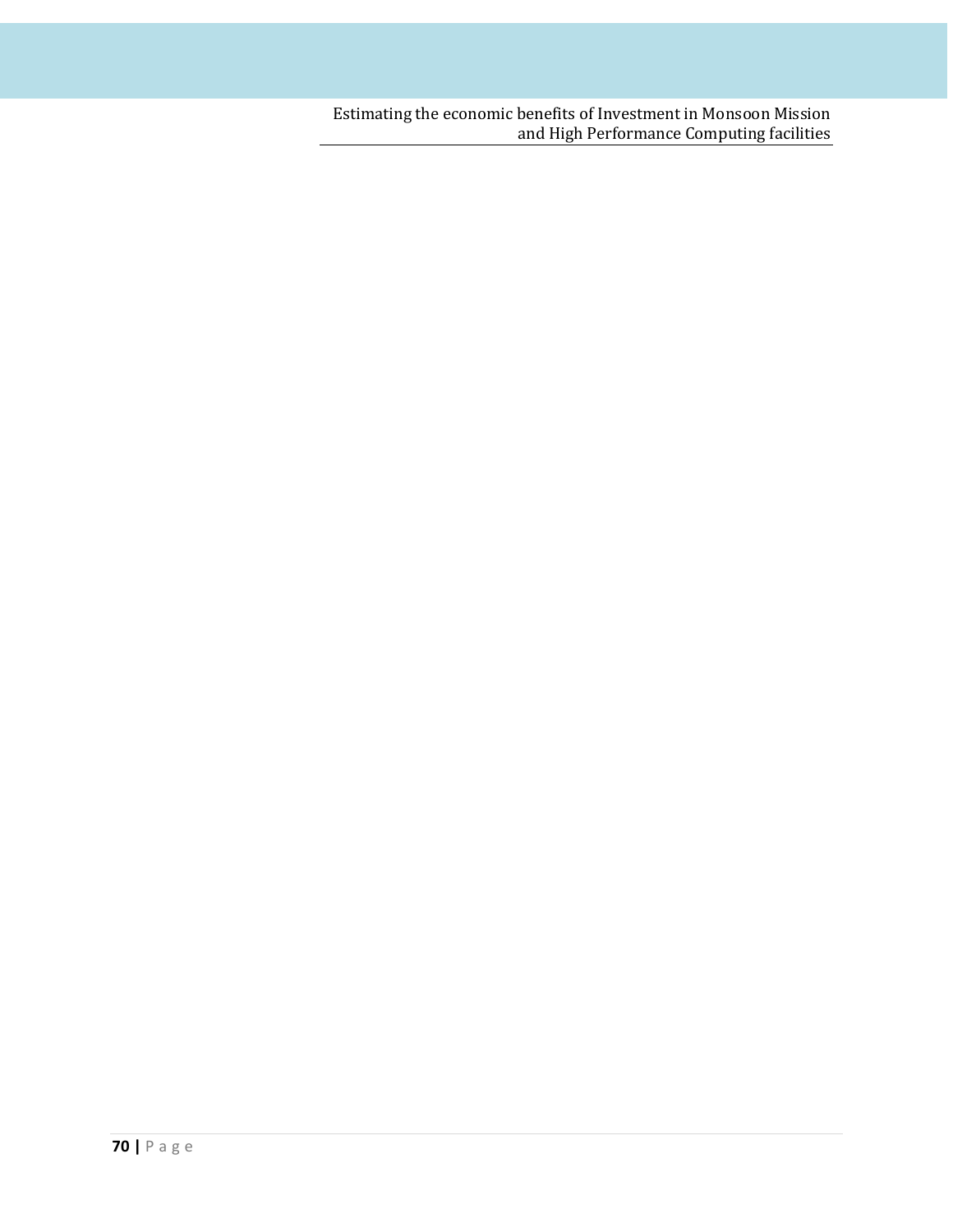## **Annexure III-Values of Production of food** grains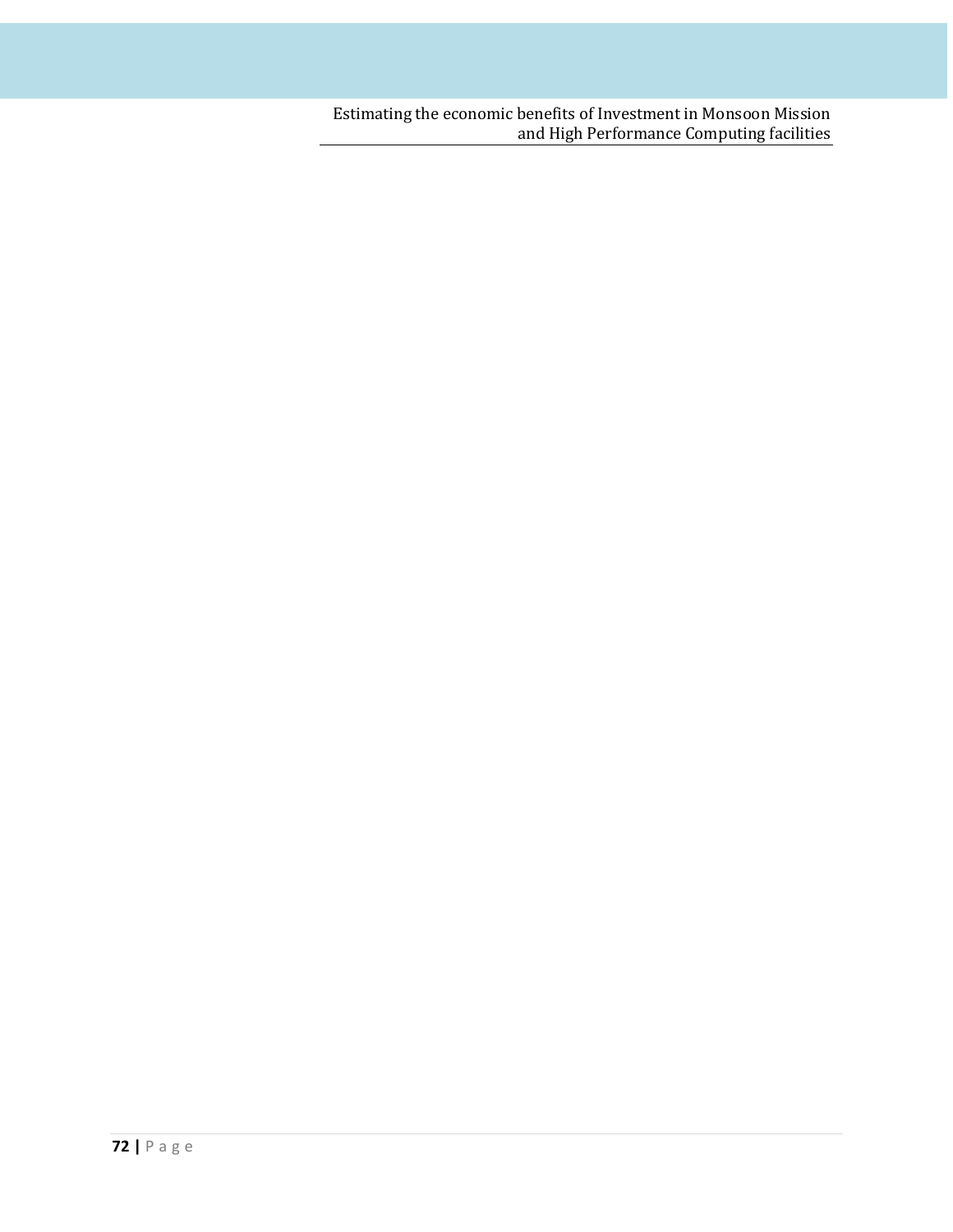|                                     |                    |      |       |                  |       |       | Other<br>Cereal |      |        | Small            |       |        |
|-------------------------------------|--------------------|------|-------|------------------|-------|-------|-----------------|------|--------|------------------|-------|--------|
|                                     |                    |      | Bajra | <b>Barley</b>    | Jowar | Maize | ${\bf S}$       | Ragi | Rice   | millets          | Wheat | Total  |
| (DPAP/DDP non-eligible<br>IRRIGATED | Pre-<br>NMM        | 2011 | 85.8  | 12.2             | 23.2  | 247.6 | 0.9             | 17.5 | 1469.9 | 2.2              | 944.7 | 2804.1 |
|                                     |                    | 2012 | 69.7  | 13.4             | 19.1  | 249.6 | 0.5             | 14.3 | 1492.0 | 1.9              | 915.2 | 2775.7 |
|                                     |                    | 2013 | 76.4  | 13.3             | 28.0  | 284.7 | 0.4             | 20.1 | 1512.0 | 2.1              | 933.6 | 2870.7 |
|                                     |                    | 2014 | 72.7  | 11.1             | 33.7  | 282.5 | 0.0             | 18.3 | 1571.2 | 2.3              | 758.6 | 2750.3 |
|                                     | Post<br><b>NMM</b> | 2015 | 60.8  | 9.8              | 22.5  | 256.0 | 0.1             | 17.7 | 1380.5 | 2.4              | 749.0 | 2498.9 |
|                                     |                    | 2016 | 60.5  | 10.4             | 16.4  | 289.6 | 0.6             | 8.7  | 1546.5 | 1.4              | 718.0 | 2652.0 |
|                                     |                    | 2017 | 60.6  | 10.5             | 27.4  | 341.2 | 0.3             | 23.7 | 1517.8 | 1.4              | 712.0 | 2695.0 |
| (DPAP/DDP eligible<br>RAINFED       | Pre<br>NMM         | 2011 | 56.4  | $3.8\phantom{0}$ | 77.8  | 143.6 | 0.2             | 14.4 | 203.5  | 1.8              | 85.7  | 587.1  |
|                                     |                    | 2012 | 29.3  | 4.8              | 72.2  | 142.2 | 0.2             | 11.2 | 219.3  | $1.8\,$          | 85.4  | 566.4  |
|                                     |                    | 2013 | 38.2  | 4.8              | 82.1  | 191.6 | 0.1             | 17.0 | 250.1  | 2.4              | 96.1  | 682.3  |
|                                     |                    | 2014 | 33.4  | 4.3              | 64.1  | 151.9 | 0.0             | 18.9 | 234.6  | $1.6\phantom{0}$ | 91.0  | 599.9  |
|                                     | Post<br><b>NMM</b> | 2015 | 21.9  | 3.5              | 42.4  | 126.9 | 0.0             | 15.4 | 160.1  | 2.6              | 81.3  | 454.2  |
|                                     |                    | 2016 | 32.2  | 4.4              | 66.8  | 134.6 | 1.4             | 7.9  | 220.9  | 0.9              | 74.2  | 543.3  |
|                                     |                    | 2017 | 29.9  | 3.7              | 63.9  | 169.4 | 0.6             | 17.8 | 173.9  | $0.8\,$          | 68.0  | 528.0  |

**Table A4: Production of food grains in rain-fed and irrigated districts (2011-17) (in lakh tonnes)**